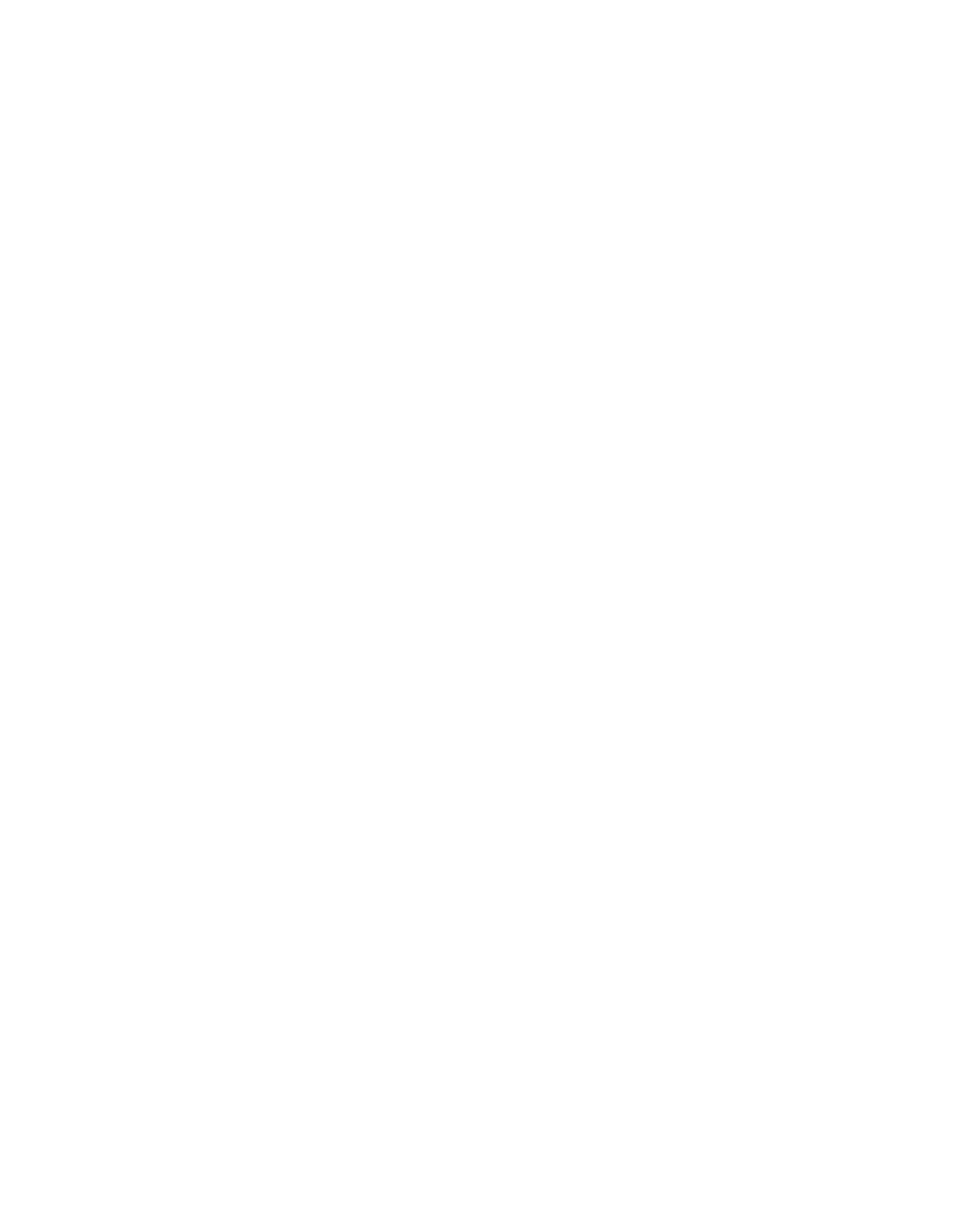# **Implementing Data-Informed Decision Making in Schools—Teacher Access, Supports and Use**

U.S. Department of Education Office of Planning, Evaluation and Policy Development

Prepared by

Barbara Means Christine Padilla Angela DeBarger Marianne Bakia

SRI International Menlo Park, California

2009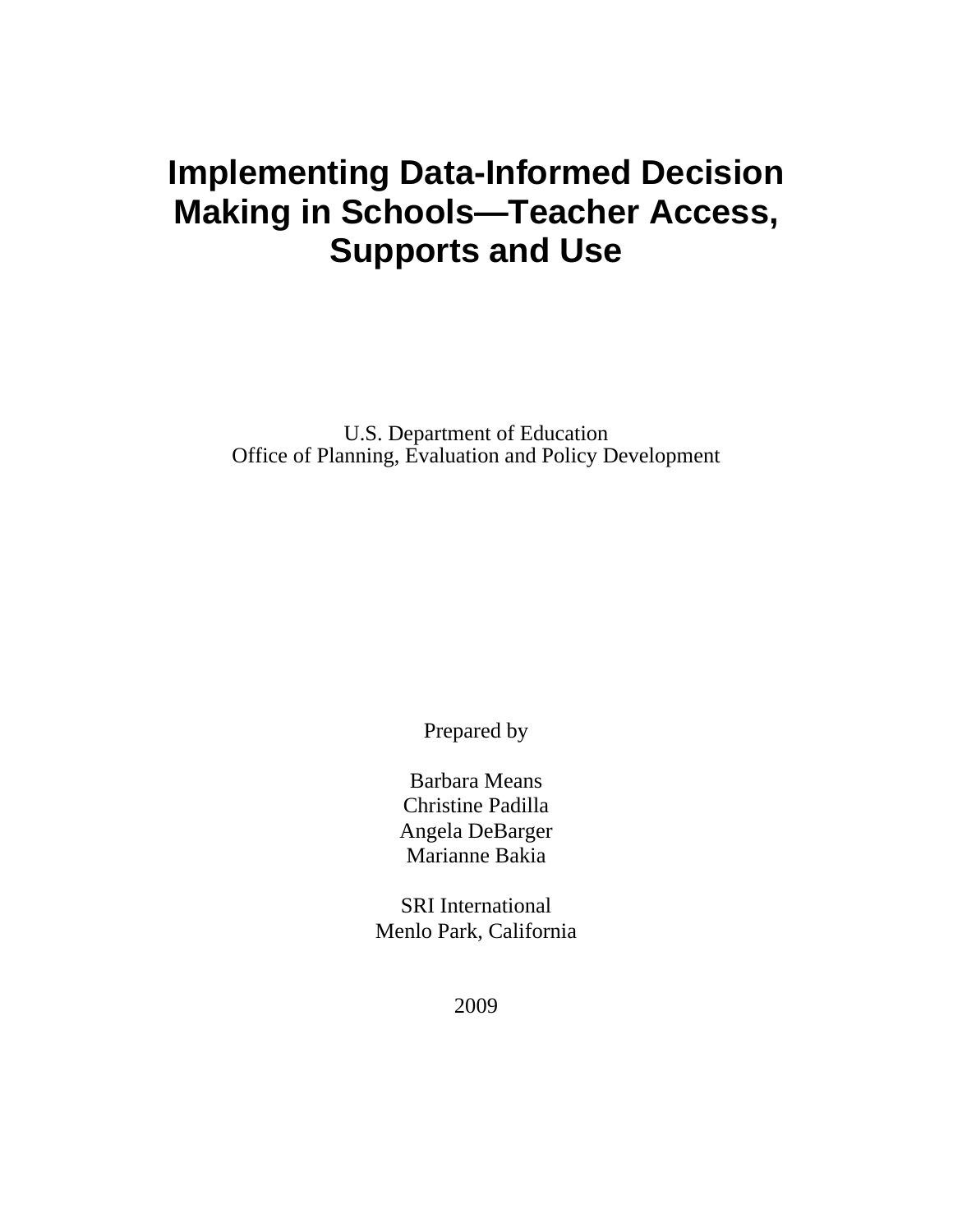This report was prepared for the U.S. Department of Education under Contract number ED-01- CO-0040 Task 0002 with SRI International. Bernadette Adams Yates served as the project manager. The views expressed herein do not necessarily represent the positions or policies of the Department of Education. No official endorsement by the U.S. Department of Education is intended or should be inferred.

## **U.S. Department of Education**

Margaret Spellings *Secretary* 

## **Office of Planning, Evaluation and Policy Development**

Bill Evers *Assistant Secretary* 

**Policy and Program Studies Service Contract Contract Office of Educational Technology** 

*Director Director* 

Alan Ginsburg Timothy J. Magner

## **Program and Analytic Studies Division**

David Goodwin *Director* 

January 2009

This report is in the public domain. Authorization to reproduce this report in whole or in part is granted. While permission to reprint this publication is not necessary, the suggested citation is: U.S. Department of Education, Office of Planning, Evaluation and Policy Development, *Implementing Data-Informed Decision Making in Schools: Teacher Access, Supports and Use,* Washington, D.C., 2009.

This report is available on the Department's Web site at www.ed.gov/about/offices/list/opepd/ppss/reports.html.

On request, this publication is available in alternate formats, such as Braille, large print, or computer diskette. For more information, please contact the Department's Alternate Format Center at (202) 260-0852 or (202) 260-0818.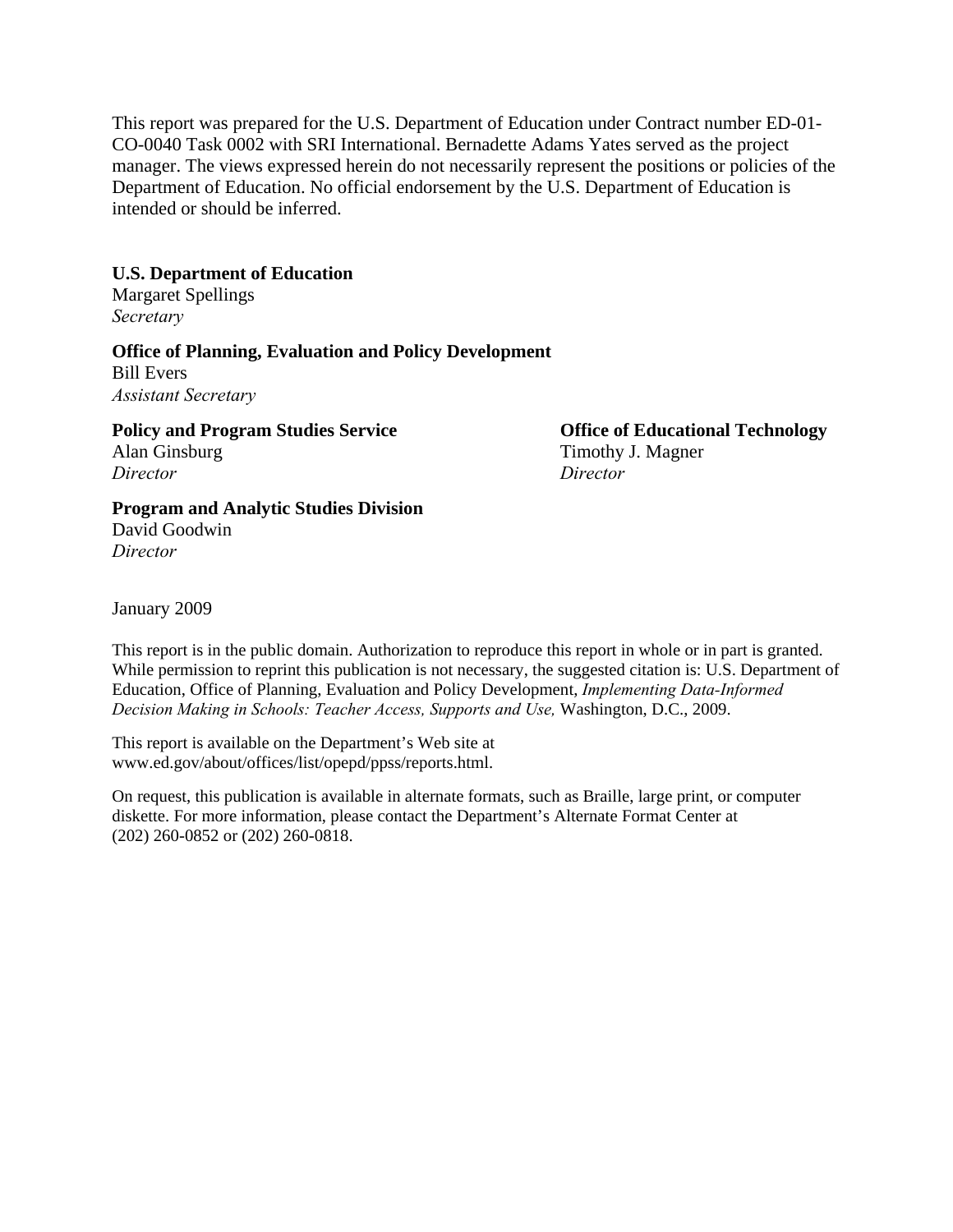| Conceptual Framework of Data-Informed Decision-Making Process and Supports1 |  |
|-----------------------------------------------------------------------------|--|
|                                                                             |  |
|                                                                             |  |
|                                                                             |  |
|                                                                             |  |
|                                                                             |  |
|                                                                             |  |
|                                                                             |  |
|                                                                             |  |
|                                                                             |  |
|                                                                             |  |
| 3. District and School Supports for Data-Informed Decision Making 23        |  |
|                                                                             |  |
|                                                                             |  |
|                                                                             |  |
| Organizational Structures Supporting Data Use at the School Level27         |  |
|                                                                             |  |
|                                                                             |  |
|                                                                             |  |
|                                                                             |  |
|                                                                             |  |
|                                                                             |  |
|                                                                             |  |
|                                                                             |  |
|                                                                             |  |
|                                                                             |  |
|                                                                             |  |
|                                                                             |  |

## **Contents**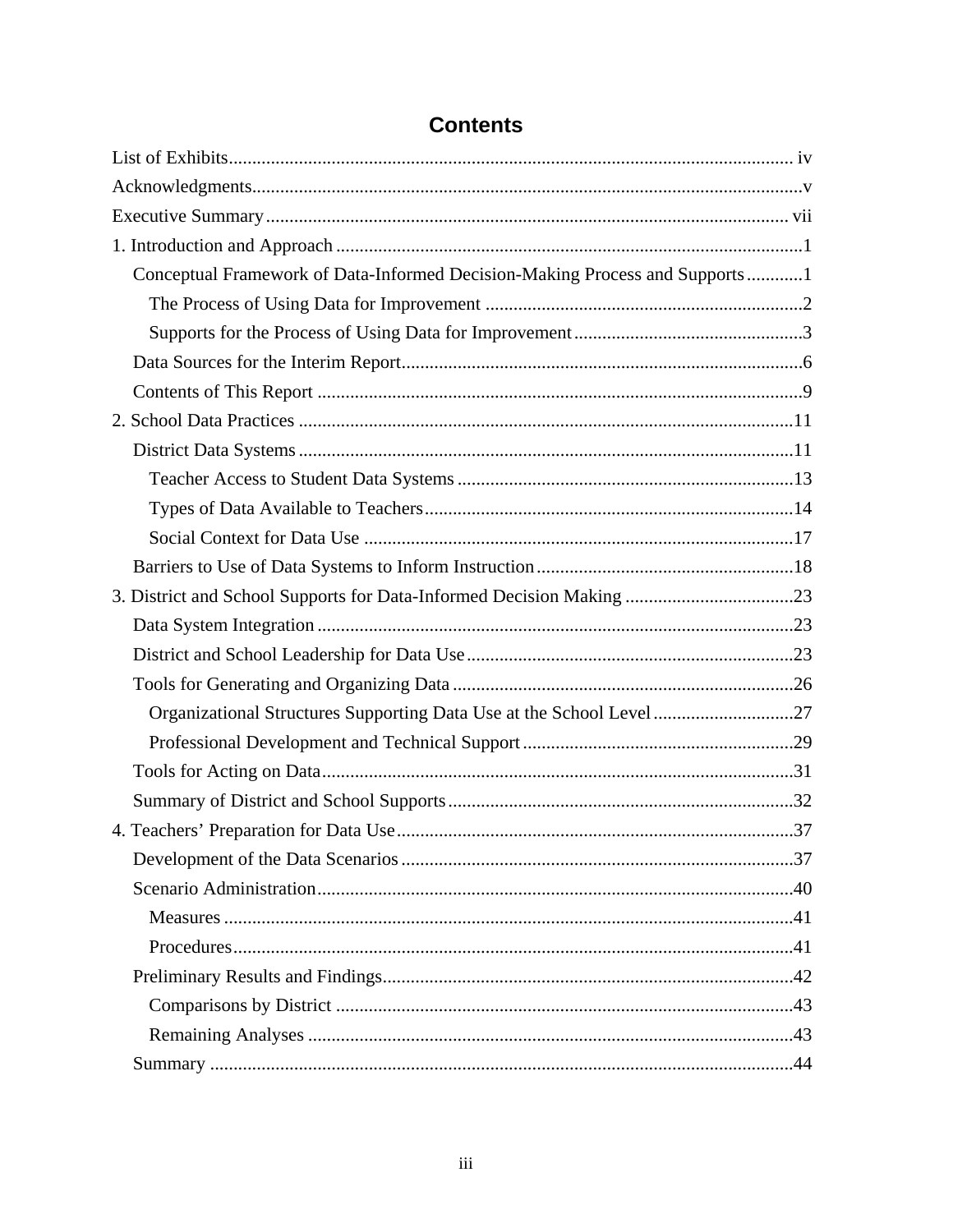| Appendix B: Scenario, Exhibits, Items, Rubrics, Item Score Distribution and |  |
|-----------------------------------------------------------------------------|--|
|                                                                             |  |

# **Exhibits**

| Exhibit 1-1: Conceptual Framework for Data-Informed Decision Making2                |  |
|-------------------------------------------------------------------------------------|--|
|                                                                                     |  |
|                                                                                     |  |
|                                                                                     |  |
| Exhibit 2-3: Teacher Experiences Using Electronic Student Data Systems in 2006–0719 |  |
|                                                                                     |  |
|                                                                                     |  |
|                                                                                     |  |
| Exhibit 3-4: Topics for Additional Teacher Professional Development 30              |  |
|                                                                                     |  |
| Exhibit 3-6: Case Study District Supports for School Use of Student Data34          |  |
|                                                                                     |  |
| Exhibit 4-1: Data-Informed Decision-Making Components, Concepts and Skills39        |  |
|                                                                                     |  |
| Exhibit 4-3: Frequency Distribution and Mean Percentage Correct for Scored          |  |
|                                                                                     |  |
|                                                                                     |  |
|                                                                                     |  |
| Exhibit A-2: Data Available From the State Data System for Each Case Study          |  |
|                                                                                     |  |
|                                                                                     |  |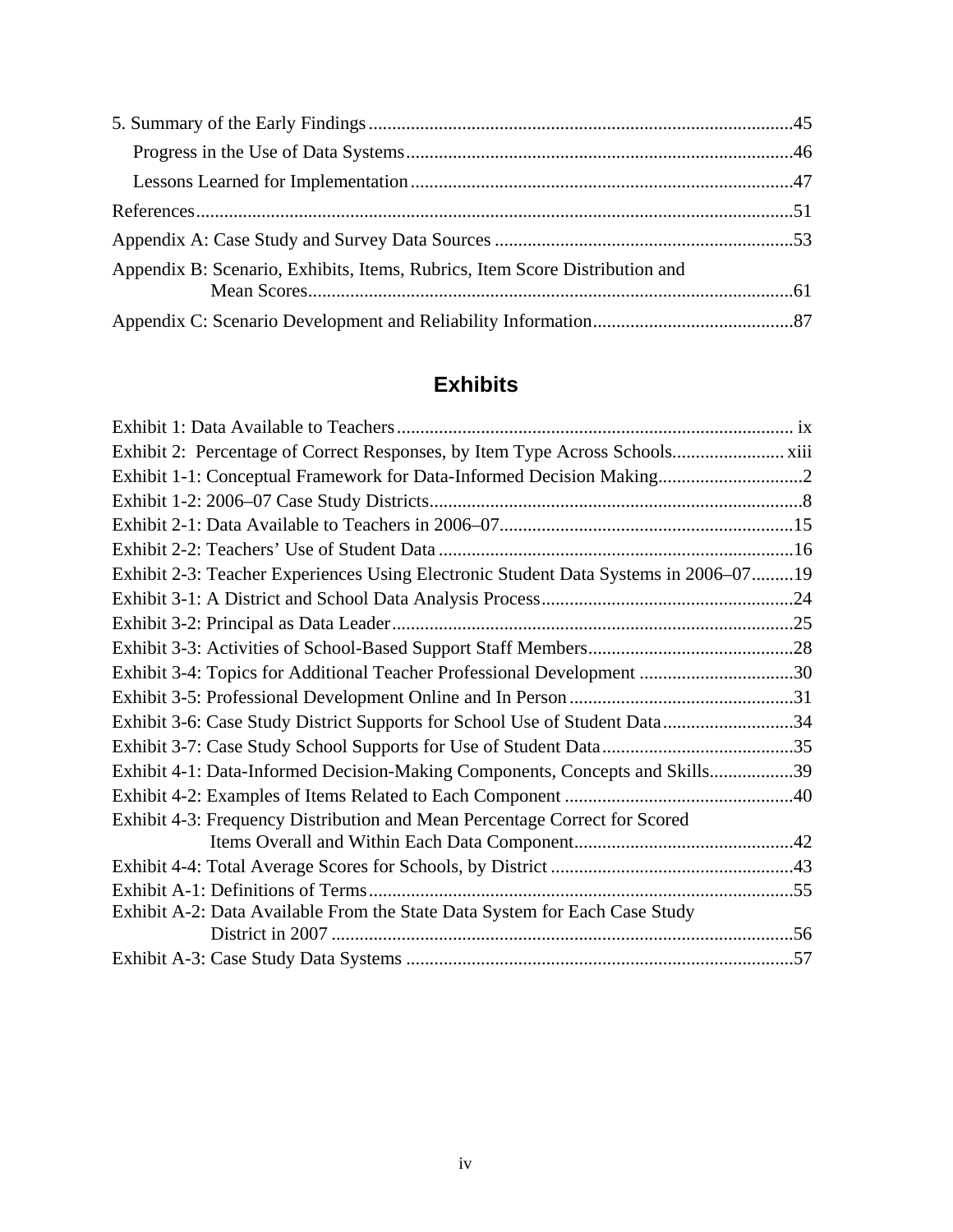## **Acknowledgments**

Many individuals contributed to the completion of this interim report. We are particularly grateful to the district and school-level staff members who took time out of their busy schedules to respond to our requests for information; in particular, the 9 districts and 18 case study schools were generous with both their time and attention to this evaluation work. Without their efforts, this report would not have been possible, and we deeply appreciate their assistance.

We would like to acknowledge the thoughtful contributions of the members of our Technical Work Group in reviewing study materials and prioritizing issues to investigate. The advisors consisted of Katherine Conoly of Corpus Christi ISD, Marty Daybell of Washington Schools Information Processing, Aimee Guidera of the National Center for Educational Accountability, Glynn Ligon of ESP Solutions, Ellen Mandinach of CNA Corporation, Jim Pellegino of the University of Illinois-Chicago, Arie van der Ploeg of Learning Point Associates, and Jeff Wayman at the University of Texas at Austin. We would also like to acknowledge the contributions by our consultant Jere Confrey at North Carolina State University and Geneva Haertel at SRI.

Many U.S. Department of Education staff members contributed to the completion of this report. Bernadette Adams Yates served as project manager and provided valuable substantive guidance and support throughout the design, implementation and reporting phases of this study. We would also like to acknowledge the assistance of other Department staff members in reviewing this report and providing useful comments and suggestions, including David Goodwin, Daphne Kaplan, Tim Magner and Ze'ev Wurman.

We appreciate the assistance and support of all of the above individuals. Any errors in judgment or fact are of course the responsibility of the authors.

The Study of Education Data Systems and Decision Making is supported by a large project team at SRI. Among the staff members who contributed to the research were Sara Carriere, Eva Chen, Larry Gallagher, Marilyn Gillespie, Torie Gorges, Ann House, Harold Javitz, Aasha Joshi, Carlin Llorente, Nicolette Mayes, Natalie Nielsen, Christina Park, Angeline Reyes, Corinne Singleton, Tina Stanford, Willow Sussex, Edith Yang and Viki Young. Layout and editing were performed by Eileen Behr and Klaus Krause.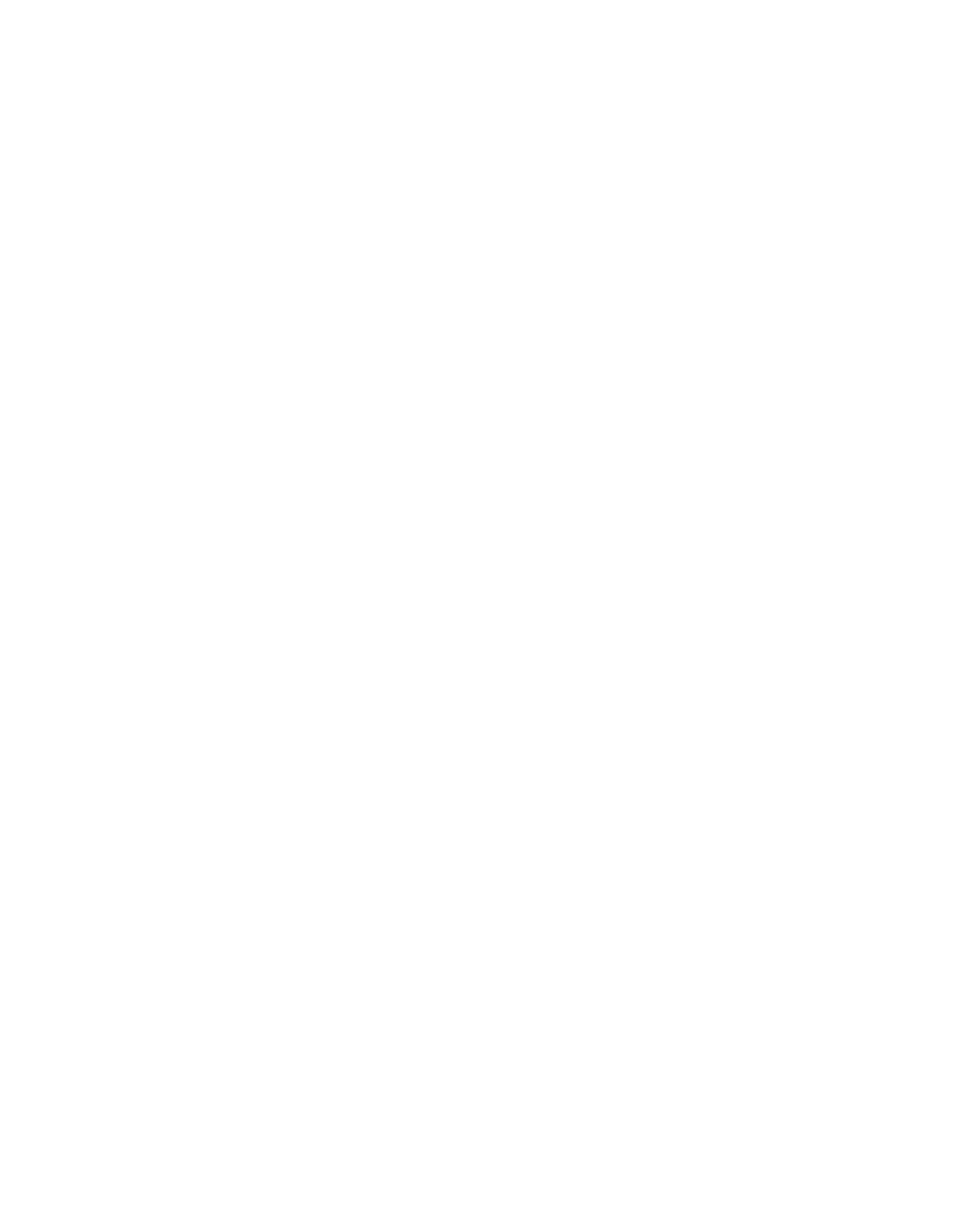## **Executive Summary**

The collection, analysis and use of educational data are central to the improvement of student outcomes envisioned by *No Child Left Behind* (*NCLB*). The use of data in educational decision making is expected to span all layers of the education system—from the federal to the state, district, school and classroom levels. The implementation of the NCLB legislation has been accompanied by a demand for data systems capable of providing a longitudinal record of each student's educational experiences and performance over time.

The national Study of Education Data Systems and Decision Making, sponsored by the U.S. Department of Education's Office of Planning, Evaluation and Policy Development, is documenting the availability of education data systems, their characteristics, and the prevalence and nature of data-informed decision making in districts and schools.<sup>1</sup> The study is examining both the implementation of student data systems per se and the broader set of practices involving the use of data to improve instruction, regardless of whether or not the data are stored in and accessed through an electronic system.

The conceptual framework developed for the study identifies six prerequisites and supports for data-informed decision making: (a) state, district and school data systems; (b) leadership for educational improvement and the use of data; (c) tools for generating actionable data; (d) social structures and time set aside for analyzing and interpreting data; (e) professional development and technical support for data interpretation; and (f) tools for acting on data.

This conceptual framework inspired the study's research questions:

- What kinds of systems are available to support district and school data-driven decision making? Within these systems, how prevalent are tools for generating and acting on data?
- How prevalent are organizational supports for school use of data systems to inform instruction?
- How are school staff members using data systems? Do they know how to interpret student data? How is school staff members' use of data systems and of data more broadly influencing instruction?

This interim report describes findings from multiple sources. It draws on case study findings from the first round of site visits in nine purposively sampled districts, nominated on the basis of the strength of their data use activities. Researchers interviewed district staff members as well as principals and teachers from three schools within each district. In addition, a set of scenarios involving hypothetical student data were presented to teachers at each school to probe their understanding of student data.<sup>2</sup> This report draws also on data from secondary sources

 $\overline{a}$ 

<sup>&</sup>lt;sup>1</sup> The term *data-informed decision making* is used throughout this report in preference to the more common term

*data-driven decision making* in recognition of the fact that few decisions are based wholly on quantitative data.<br><sup>2</sup> Information on how districts, schools and respondents were selected for participation in the case study be found on pages 6–9 of this report; additional information on the National Educational Technology Trends Study (NETTS) survey sample can be found on page 6 and in Appendix A.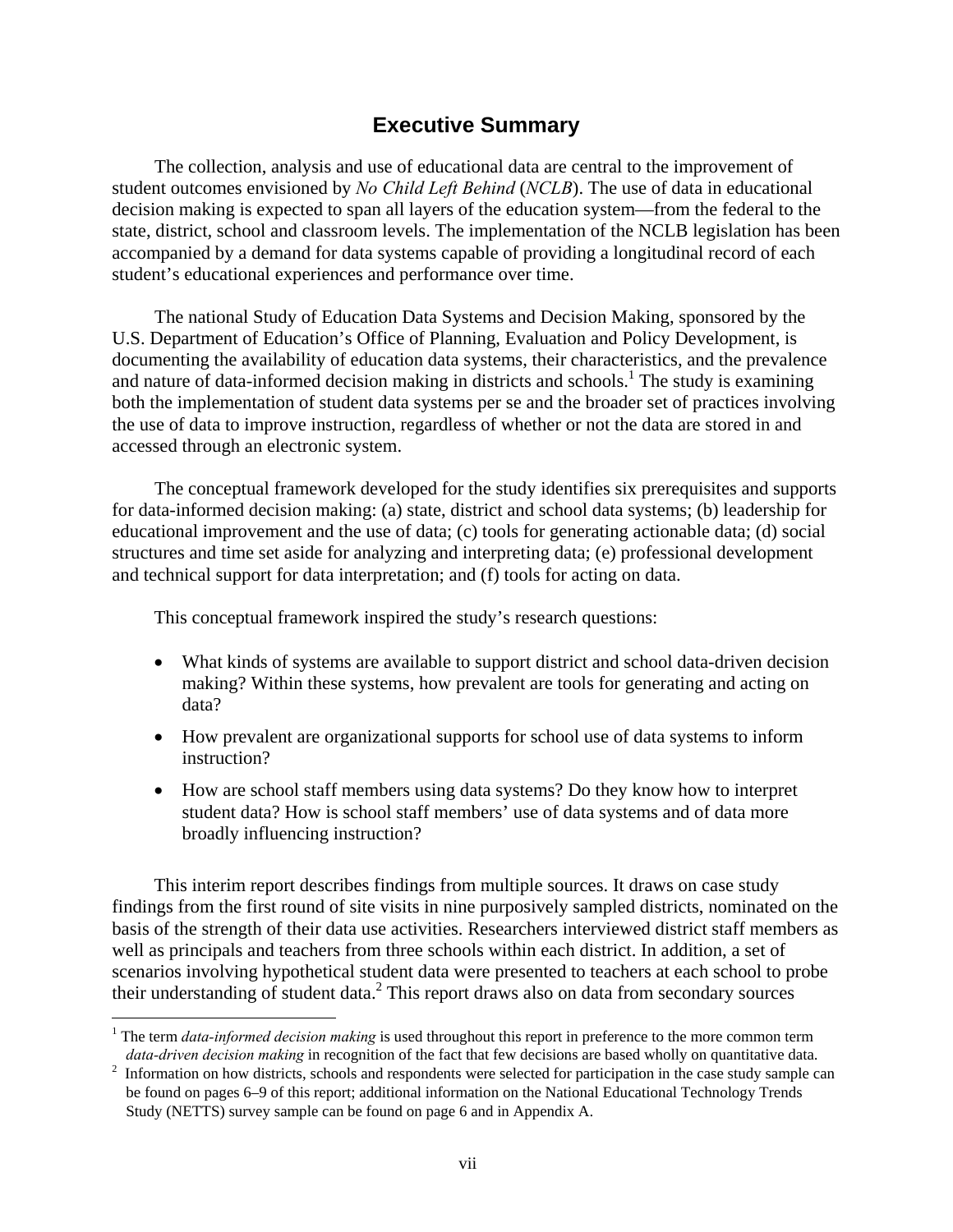(spring 2007 district and teacher surveys from the U.S. Department of Education's National Educational Technology Trends Study). Using these sources, the report describes the student data systems available to school staff members, how school staff members are using the systems and other forms of student data, teachers' understanding of data displays and data interpretation issues, and the supports and challenges for school-level use of student data in planning and implementing instruction.

## **Early Findings**

**The burgeoning activity around student data systems over the last five years is being felt at the district and school levels.** The dramatic increase in teacher access to student data systems has been documented in the two NETTS teacher surveys. In case study schools and districts, teachers were receiving professional development around data use and were using data reports from systems for school improvement. School teams working on particular initiatives, such as Reading First, were using student data to guide their actions.

**Data from student data systems are being used in school improvement efforts but are having little effect on teachers' daily instructional decisions as evidenced in case study**  districts. Despite progress in giving teachers access to student data, it is clear that in many districts, the use of locally generated data to inform instruction is an activity separate from use of data systems containing student scores on standardized tests. District and school uses of data systems to store, organize and report standardized test scores typically focus on accountability concerns and on efforts to ensure that local curriculum and instruction are well aligned with state assessments. Neither the type of assessment for which data are available nor the time frame of assessment activities serves the needs of classroom teachers making decisions on a daily basis. Case study schools did offer evidence that teachers and teacher teams were using data to guide classroom instruction, but these data generally came from assessments closely aligned with local instruction, and the data were typically not stored on the student data system containing state assessment scores. The integration of classroom and state assessment data in the same electronic system is not common, even in case study districts noted for their data systems and data-using culture.

More specific interim findings address the issues of data system availability, supports provided for data-informed decision making, schools' use of data and teachers' preparation for using data to inform instruction.

## **Data Systems Available to Local Educators**

Although teacher-reported access to student data systems is growing rapidly, the data systems themselves are currently not supporting instructional decision making at the school level. District data systems often cannot share data across systems, are not user friendly, contain limited data, and lack instructional tools to help teachers act on the data provided to them.

**Teacher-reported access to student data systems grew significantly, from 48 percent in 2005 to 74 percent in 2007.** This growth in teacher access was estimated using national estimates based on responses of teachers to the National Educational Technology Trends Study (NETTS) teacher survey.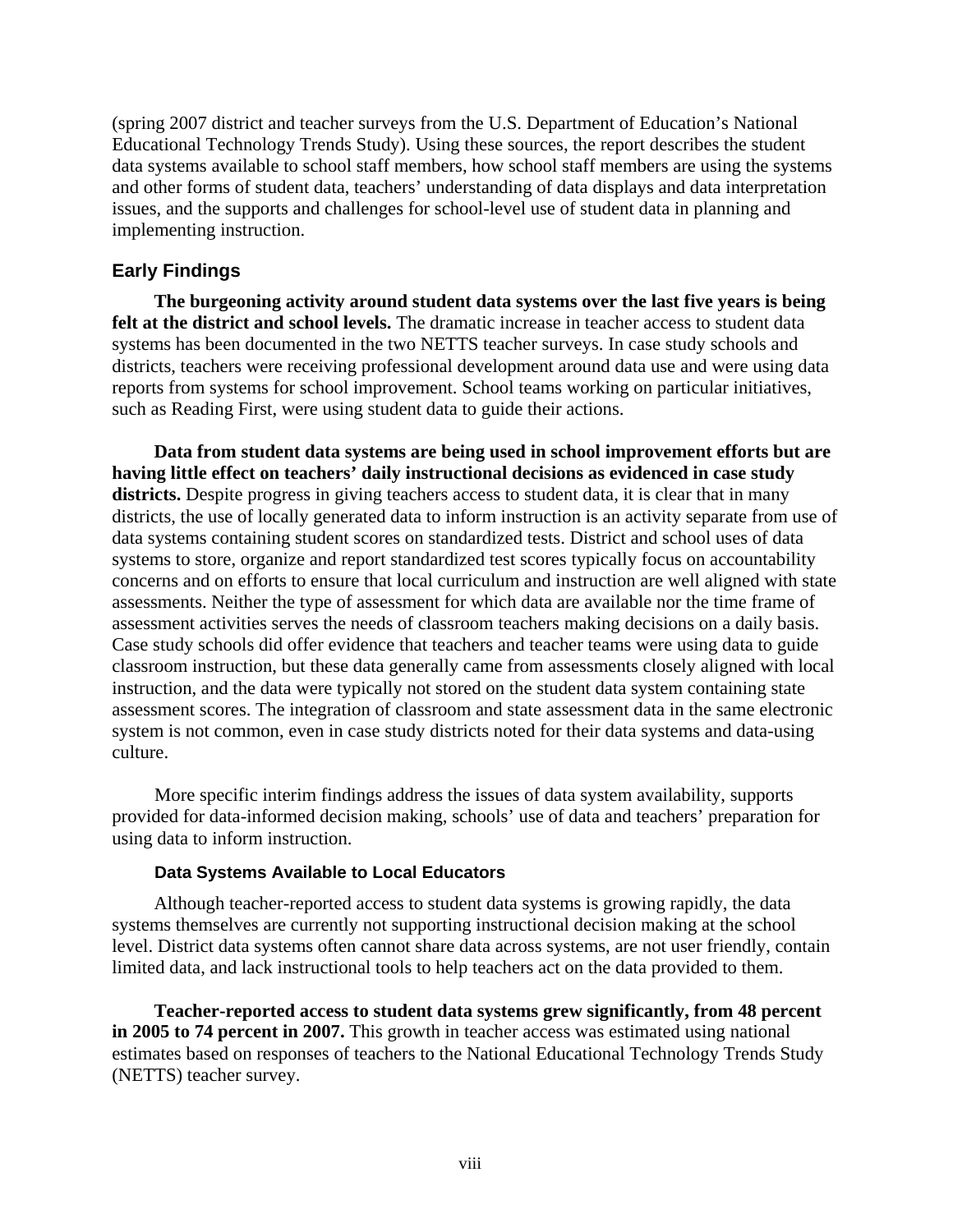**Even though teacher access to data systems is growing rapidly, systems often lack the kinds of data that teachers find most useful for instructional decision making.** Among teachers who said they had access to a student data system (Exhibit 1), the data most frequently available to these teachers were student attendance data (74 percent) and grades (67 percent). Only 55 percent of the teachers with access to a student data system (or 41 percent of all teachers) had access to their current students' performance on benchmark or diagnostic tests.

Wayman (2005) describes four common types of educational data systems: (a) student information systems providing real-time accounting for school functions such as attendance, (b) assessment systems supporting the rapid organization and analysis of a wide array of assessment data, (c) data warehouses that link multiple databases to provide access to historical data of all types, and (d) instructional/curriculum management systems. The NETTS teacher survey data suggest that teachers are most likely to have access to the first of these system types. Exhibit 1 summarizes the survey findings.

| <b>Types of Data Available</b>                                                          | Percentage of<br><b>Teachers With</b><br><b>System Access</b> | <b>Percentage of All</b><br><b>Teachers</b> |
|-----------------------------------------------------------------------------------------|---------------------------------------------------------------|---------------------------------------------|
| Attendance data                                                                         | 74                                                            | 55                                          |
| Student grade data                                                                      | 67                                                            | 50                                          |
| Performance on benchmark or diagnostic tests<br>taken by your current students          | 55                                                            | 41                                          |
| Spring 2006 standardized test scores for the<br>students you taught last year (2005–06) | 46                                                            | 34                                          |
| Spring 2006 standardized test scores for your<br>current students                       | 44                                                            | 33                                          |
| Fall 2006 standardized test scores for your<br><i>current</i> students                  | 33                                                            | 25                                          |
| Multiple years of standardized test scores for<br>individual students                   | 29                                                            | 11                                          |
| Course enrollment histories for students                                                | 22                                                            | 16                                          |
| Students' prior school(s) attended                                                      | 16                                                            | 12                                          |
| Students' participation in supplementary<br>education programs (e.g., tutoring)         | 8                                                             | 6                                           |

**Exhibit 1 Data Available to Teachers** 

Exhibit reads: Among teachers who had access to an electronic student data system in 2006–07, 74 percent reported that they had access to attendance data through the data system, which represents 55 percent of all teachers (with or without access to a data system).

Source: 2006–07 NETTS teacher survey.

At one point, proponents of data-informed decision making in education offered the vision of a single integrated system combining multiple sources of information. As states and districts have gained experience with data systems, most experts have come to agree that it is more practical to strive for interoperability among different education data systems so users can move data between systems or combine data from different systems easily rather than try to build a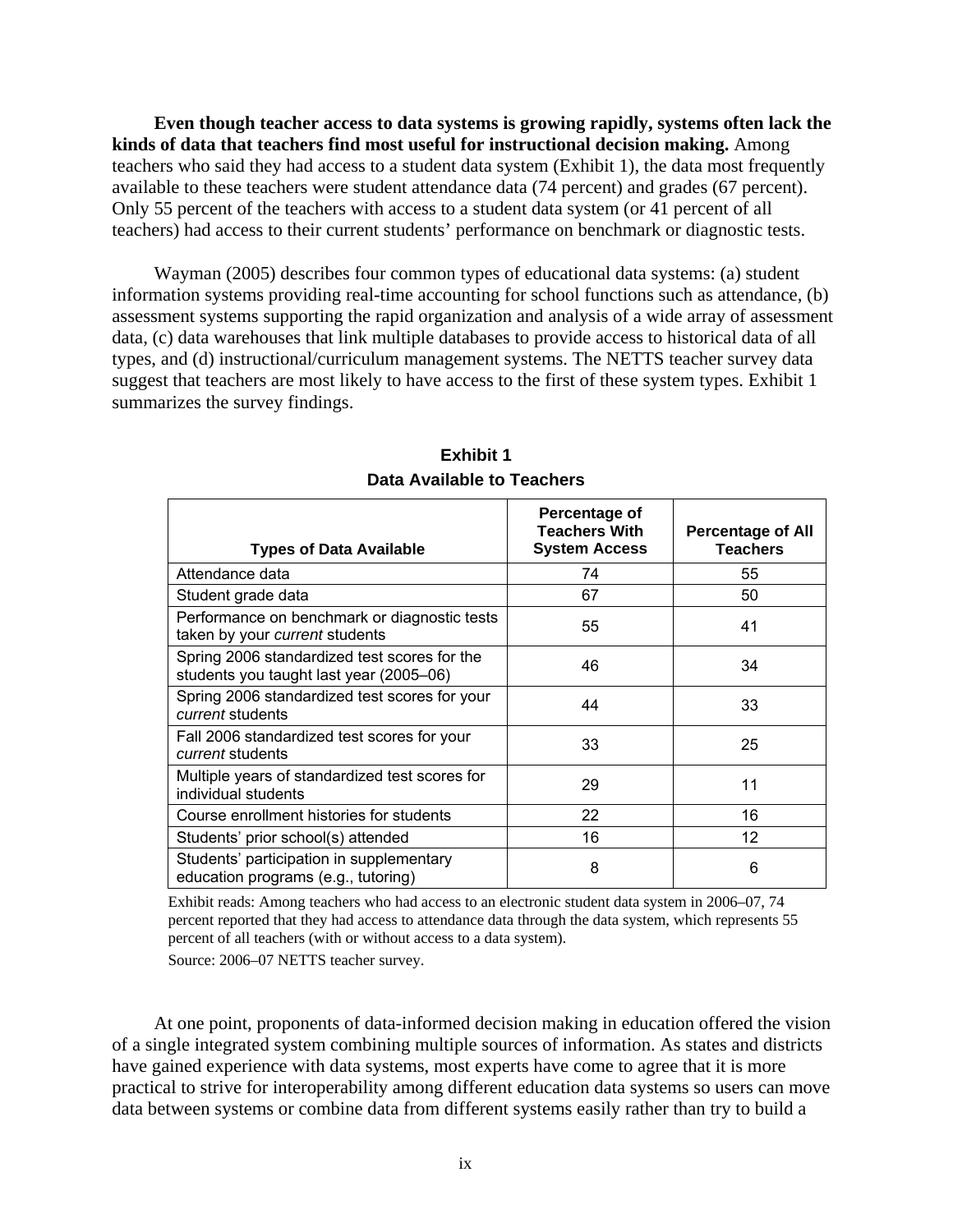single education data system that would serve all purposes (Datnow, Park and Wohlstetter 2007; Wayman 2005). **Interoperability among data systems was an issue within the case study districts.** Staff members at the nine districts in the spring 2007 case study sample were all using two or more separate systems with limited interoperability. None had a fully interoperable set of data systems. Typically, the information needed for educational decision making was spread across multiple systems without mechanisms for regular transport of information from one system to another. As a result, neither teachers nor administrators see a comprehensive record of students' educational experiences and performances that is both longitudinal and up to date.

Barriers to data system use that teachers cited on the NETTS survey suggest that a significant proportion of teachers with access to an electronic student data system have difficulty getting the kinds of data they want to see out of the data system.<sup>3</sup> Teachers reported feeling hampered by their inability to use data queries to get pertinent data from their data systems and by the limited utility of the kinds of information available in the student data systems for deciding what and how to teach (each reported by 29 percent). Smaller but significant proportions of teachers reported that they had trouble finding the information they were looking for on the system (24 percent) and that the system was hard to use (20 percent). Among school staff members interviewed as part of the case study research, the three most commonly cited barriers were (a) lack of training in how to use the data system or to derive instructional implications from system data, (b) the lack of time to engage in data exploration and reflection, and (c) the weakness of the available data.

**Tools in data systems to help teachers improve decisions about instructional practice are not the norm, even in case study districts identified as high data users.** Data from the case studies suggest that only a minority of data systems incorporate resources such as instructional materials, model lesson plans, and formative assessment results linked to frameworks and curriculum guides. Only three case study districts had data systems that provided such resources. One additional district was developing a system with this capacity.

## **Supports for Data-Informed Decision Making**

 $\overline{a}$ 

Effective data-informed decision making requires not only access to useful data but also well-designed supports such as leadership to model data use and supported time for reflection on data. Although districts are beginning to provide supports such as training and support staff for data-informed decision making, there is a great deal of variability in the depth and breadth of these supports, even among districts identified as model data users. Federal programs have played an important role in helping teachers examine data and apply this information to instructional practice.

**Case study districts demonstrated their support and leadership for schools' use of data through purchasing systems, modeling data use, and providing school-based support positions.** More specifically, district supports for schools' use of data included (a) making datainformed decision making a priority and purchasing or developing a data system; (b) considering ability to use data as a criterion for teacher hiring; (c) providing training and support positions for system implementation; (d) initiating districtwide, data-informed decision-making activities

 $3$  All percentages reported for teacher survey respondents in the remainder of the executive summary are for teachers who indicated they had access to an electronic student data system in 2006-07 unless otherwise indicated.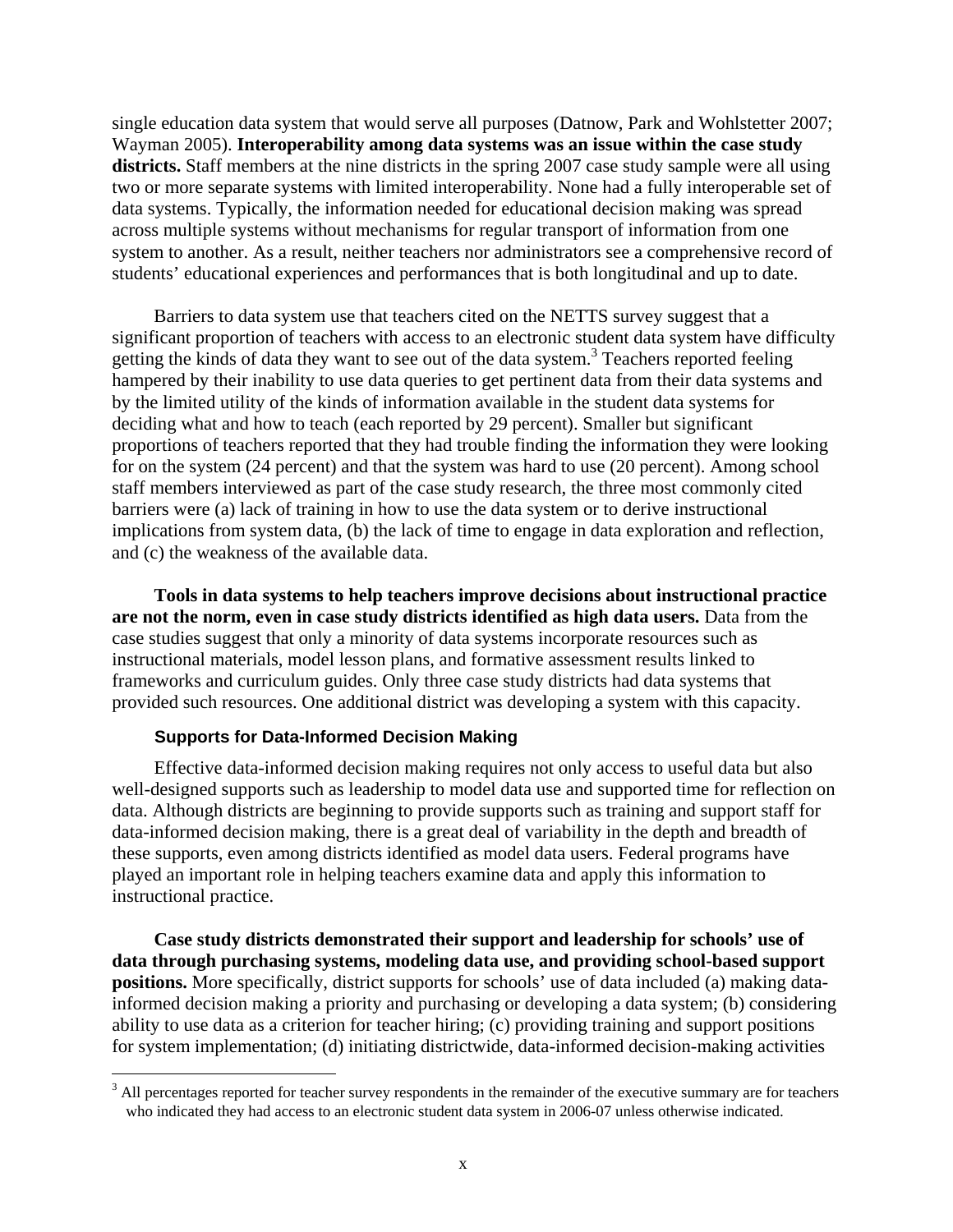in addition to professional development; and (e) using the data system for decision making at the district level (e.g., evaluating programs, principals, teachers).

**A number of federal programs have supported schools' use of data to inform instruction.** Staff members at case study schools described the use of funds from Title I, Enhancing Education Through Technology (EETT) and Reading First to support school-based staff members who help teachers examine data and draw implications for instruction. Reading First appeared to be particularly effective in supporting data use because Reading First coaches could provide teachers with different instructional approaches appropriate for students with various patterns of assessment results.

**Leadership for data-informed decision making at the school level can extend beyond the principal.** Previous case studies of data-informed decision making in schools have stressed the importance of leadership by the principal (e.g., setting the context for using student data, providing the time for reflection on data, and communicating expectations for teachers' data use). Although these functions are important, the case studies suggest that they may be performed by individuals in a variety of job roles; instructional coaches, department lead teachers, and instruction and assessment coaches were providing leadership for using data in many of the case study schools.

**Districts appear to be responding to the need for professional development for teachers that focuses on data analysis skills or data-informed decision making more generally.** On the 2006–07 NETTS teacher survey, 39 percent of teachers reported that the professional development they received about data-informed decision making had prepared them to use data to improve student achievement. At the same time, most teachers reported that they would benefit from additional professional development on data-informed decision making. All case study districts provided some form of districtwide professional development, but it varied in terms of (a) who received the training and (b) the training's content, duration and format.

**Organizational structures that support data use at the school level can include designated time for teachers to review and discuss data in small groups, assigned support staff, and the adoption of procedures for discussing data.** On the 2006–07 NETTS teacher survey, most teachers reported having positive perceptions of support for using and interpreting data that they could access from data systems. For example, a majority of teachers with access to a data system (71 percent) agreed or agreed strongly that when they needed help making sense of the data in district systems, they knew someone who could help. Case study districts provided even stronger support for data-informed decision making than the typical level indicated in the NETTS teacher survey responses. Six out of nine offered some sort of district-funded, schoolbased staff to support teachers' data use. In some schools and districts, individuals in these positions extracted relevant data from the system and guided teachers in drawing inferences for action. In other cases, the coaches' role involved helping teachers learn to analyze data themselves, with coaches motivating teachers to examine data and providing just-in-time informal professional development for data interpretation and connecting data to instructional strategies.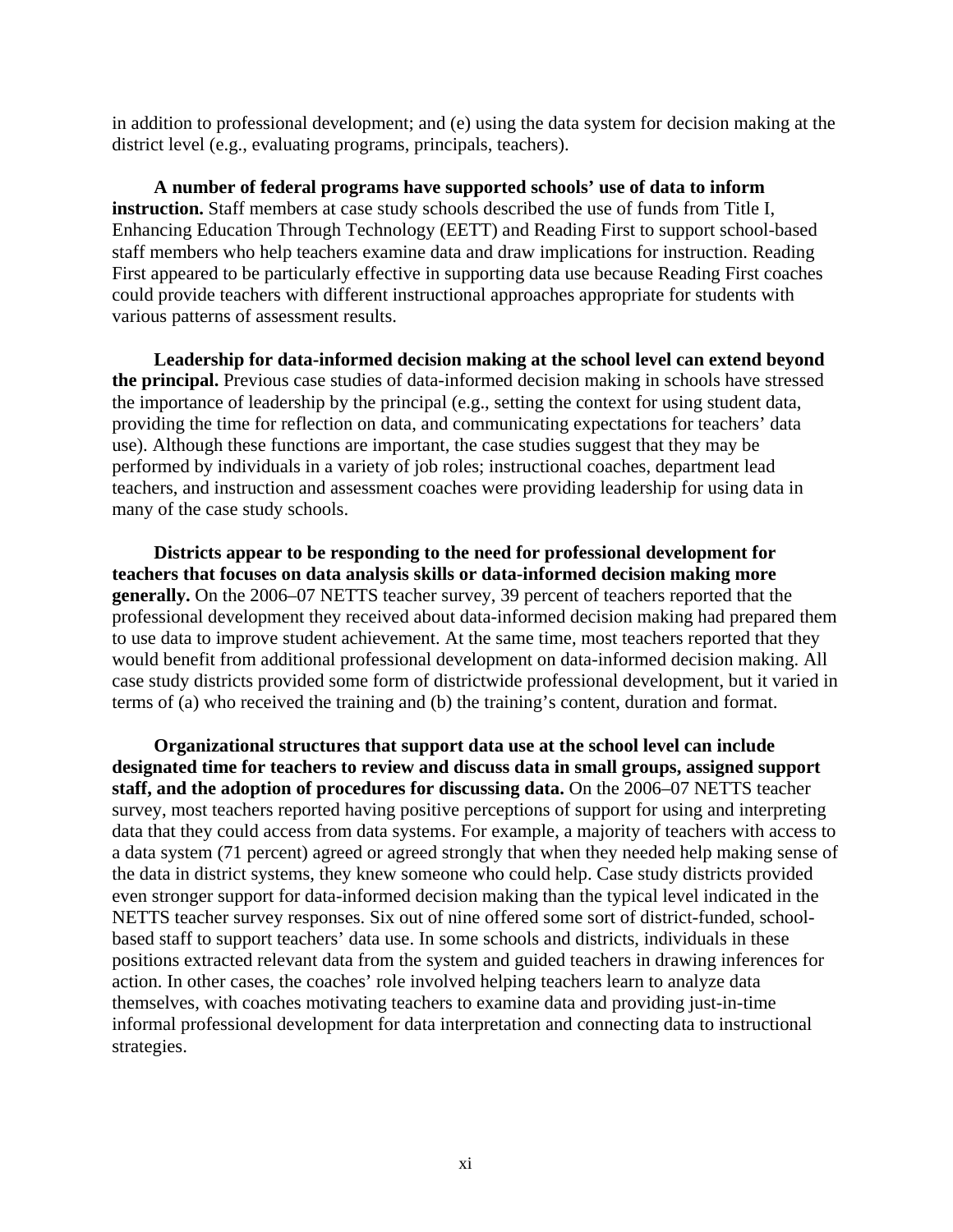#### **How Schools Are Using Data**

A significant barrier to implementing data-informed decision making is a lack of expertise among school staff members in the area of data analysis. Districts and schools are addressing this challenge by supporting collaborative activities to discuss student data, but more training is required through both pre-service and in-service programs to provide teachers with a full range of data literacy skills.

**Most teachers who use a student data system do so not only on their own but also in collaboration with colleagues.** Among NETTS teacher survey respondents, the most commonly reported context for using a student data system was on one's own (78 percent), followed closely by data use with colleagues in a department or grade (71 percent). In the case study districts, the most frequently cited groupings for data use were the grade-level team, sometimes facilitated by a coach, and all-staff faculty meetings.

**Both teachers and district staff members in the case study sample express concerns about teachers' ability to understand data.** The majority of NETTS teacher survey respondents also reported that they would benefit from additional professional development on data-informed decision making. To better assess teachers' understanding of data, project staff incorporated data scenarios into the case studies, which were presented individually to several teachers at each school. The scenarios consisted of hypothetical sets of classroom, school and district data as well as a set of questions about the data and its implications for practice. These data scenarios were administered to a sample of teachers in each case study school to elicit their thinking about data and reveal the concepts and skills that teachers can bring to data-informed decision making. An expert panel identified the necessary data skills and concepts, which were clustered within five aspects of data-informed decision making: Question Posing, Data Location, Data Comprehension, Data Interpretation, and Data Use (making instructional decisions based on data).

**Teachers' responses to scenarios concerning hypothetical student data suggest that teachers can locate the data they want within complex tables or graphs but often lack other data literacy skills.** Exhibit 2 presents the average proportion of teachers earning full credit for their responses to data scenario items of various types.

Data Location items, which required the literal reading of a table or graph, were easy for most teachers. Teachers had some difficulty with Data Comprehension items such as those involving multiple data points for both school and district performance over time or where proportion and absolute value had to be distinguished. Data Interpretation items, which involved drawing inferences from data patterns, also proved difficult. These findings have implications for in-service and pre-service teacher education programs.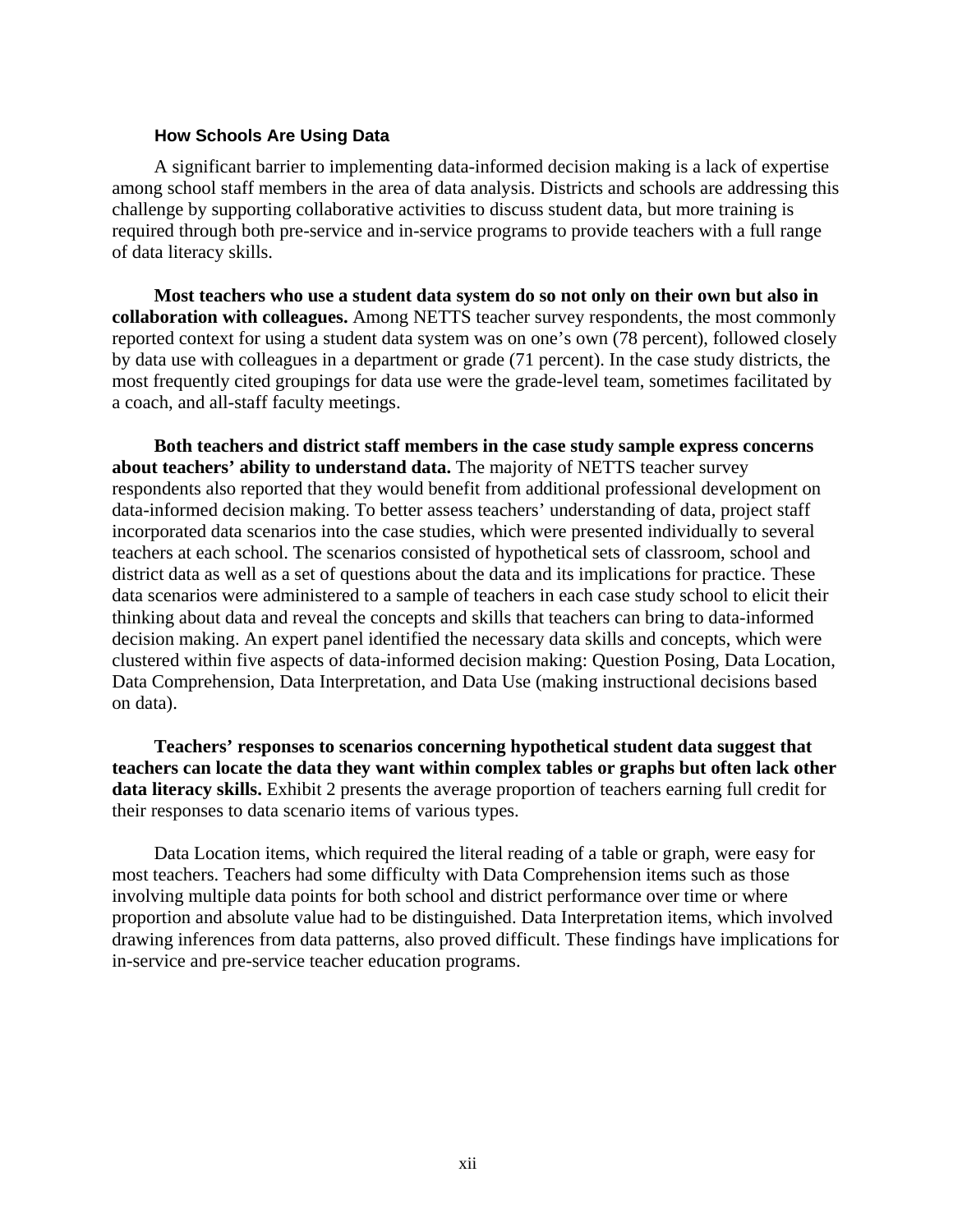**Exhibit 2 Percentage of Correct Responses, by Item Type Across Schools** 

| <b>Skill</b>           | <b>Percent Correct</b> | <b>Sample Item</b>                                                                                                                                                                                                               |
|------------------------|------------------------|----------------------------------------------------------------------------------------------------------------------------------------------------------------------------------------------------------------------------------|
| Data Location          | 81                     | What was Oak School's average<br>Total Math Score in 2003-04?                                                                                                                                                                    |
| Data<br>Comprehension  | 64                     | Oak School's progress in<br>narrowing the Grade 4 math<br>achievement gap with the rest of<br>the district has been in problem<br>solving rather than computation.<br>(Teacher must agree or disagree<br>and explain reasoning.) |
| Data<br>Interpretation | 48                     | This year all African American<br>students should get more<br>intensive instruction in<br>mathematics. (Teacher must<br>agree or disagree and explain<br>reasoning.)                                                             |

Exhibit reads: For the Data Location items, the average percentage of teachers in a school earning full credit on the item was 81 percent.

Note: Question Posing and Data Use categories are not included in the table because they were represented by only one scored item each (percentage correct of the related items were 56 percent and 87 percent, respectively).

Source: 2006–07 data scenarios.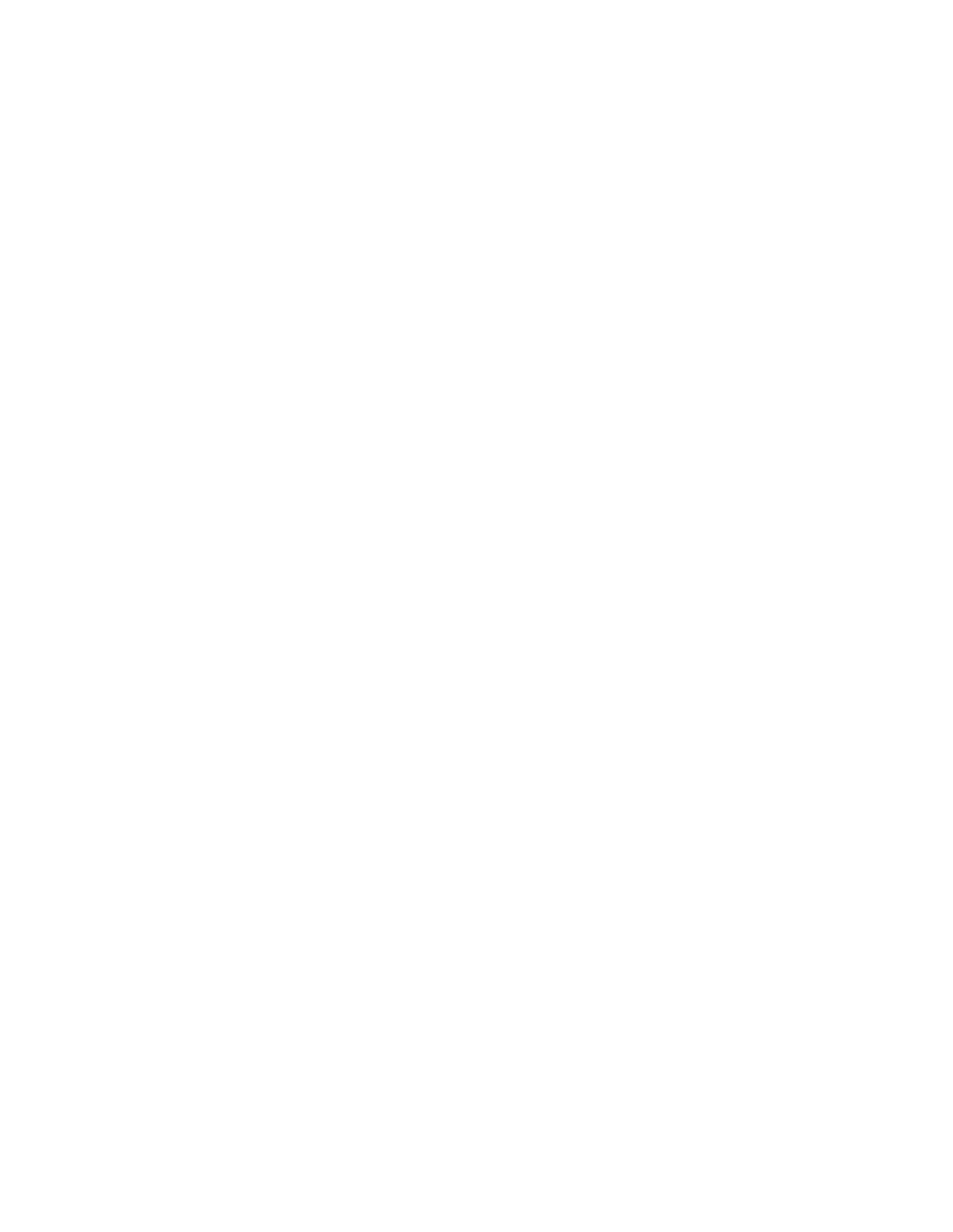## **1. Introduction and Approach**

Over the past six years, meeting the data requirements of NCLB and adapting or acquiring database systems capable of generating the required student data reports have consumed much of the attention of district and state assessment and technology offices. This work has been necessary but insufficient for data-informed decision making to influence education. Datainformed educational decision making consists of much more than just a data system: it includes a set of expectations and practices around the ongoing examination of data to ascertain the effectiveness of educational activities to improve outcomes for students. The implementation of data-informed decision making cannot occur without leadership and supporting conditions such as tools for generating actionable data, professional development and technical support for data interpretation, and time set aside for analyzing and interpreting data. For definitions of terms used in this report, see Exhibit A-1 in Appendix A.

To understand the role of data systems and the supports necessary for teachers to use data from any source (electronic and nonelectronic) to inform educational practice, the U.S. Department of Education's Office of Planning, Evaluation and Policy Development is sponsoring a national study, the Study of Education Data Systems and Decision Making. The study is addressing a set of basic questions:

- 1. What kinds of systems are available to support district and school data-driven decision making? Within these systems, how prevalent are tools for generating and acting on data?
- 2. How prevalent are organizational supports for school use of data systems to inform instruction?
- 3. How are school staff members using data systems? Do they know how to interpret student data? How is school staff members' use of data systems and of data more broadly influencing instruction?

This report describes interim findings from the first round of data collection and analysis for that study.

## **Conceptual Framework of Data-Informed Decision-Making Process and Supports**

The conceptual framework on which the study design and instrumentation were based is presented here as a prelude to the description of the study approach and early findings. Proponents of data-informed decision making call on educators to adopt a continuousimprovement perspective with an emphasis on goal setting, measurement and feedback loops so teachers and administrators can reflect on their programs and processes, relate them to student outcomes, and make refinements suggested by the outcome data.<sup>4</sup> To make this process continuous, educators must then implement the refined practices, again measuring outcomes and looking for places for further refinement. An important distinction between this practice and

 $\overline{a}$ 

<sup>&</sup>lt;sup>4</sup> It should be noted that in business, a continuous improvement process is feasible under conditions where there is standardized implementation of a set of processes and standardized measurement of outcomes. Under these conditions, monitoring of outcome measures typically results in small, incremental improvements to the standard process. Within schools, standardized implementation of teaching practices is not the norm, so implementing continuous improvement processes becomes more difficult.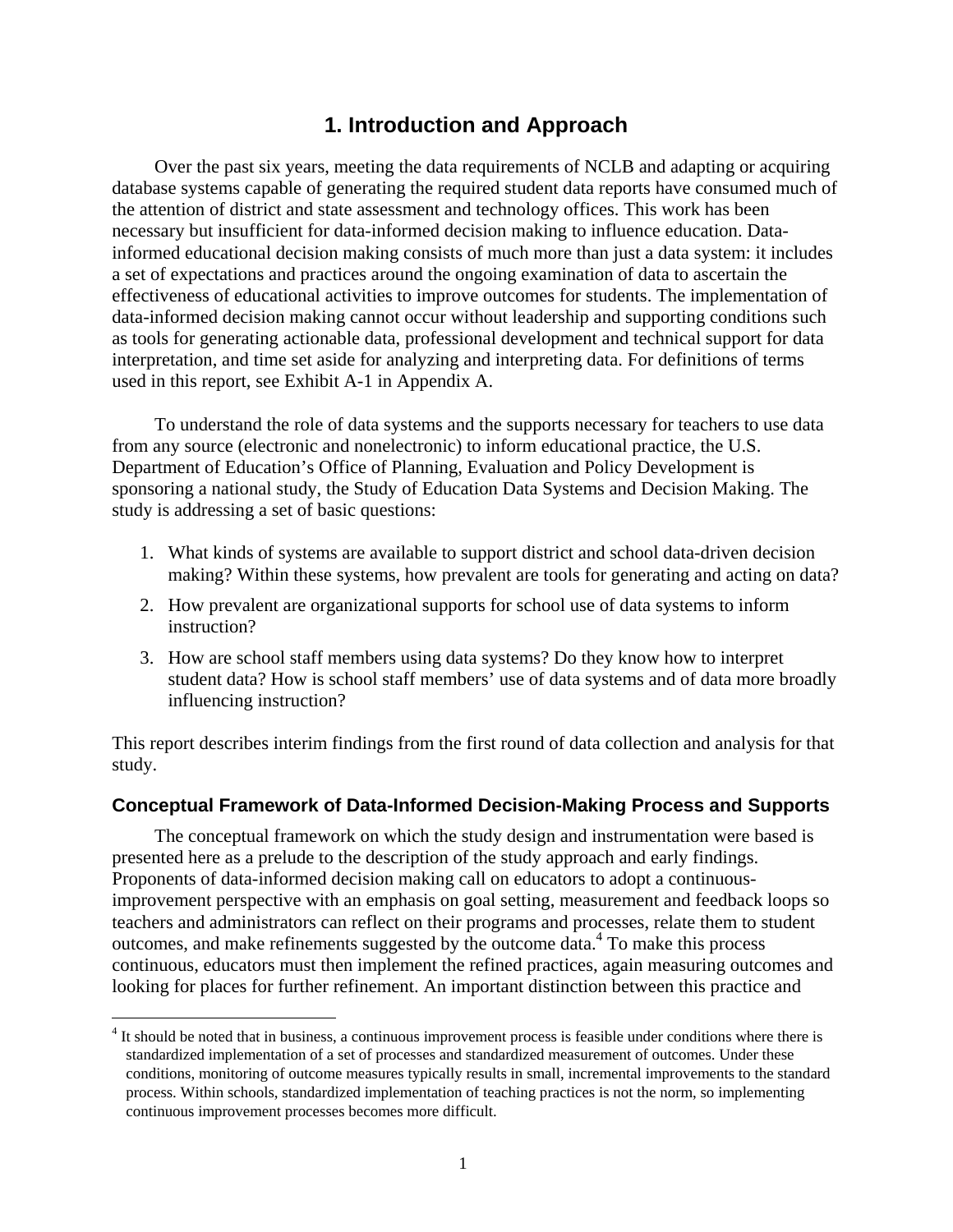most educational programs or reforms is that this improvement cycle does not end with the first set of program refinements—it is a way of thinking and a way of life rather than a discrete event or process (Schmoker 1996).

Exhibit 1-1 shows the stages in a data-informed, continuous-improvement process: plan, implement, assess, analyze data and reflect (as a precursor to more planning and a refined implementation). As the graphic suggests, components of data-informed decision making are part of a continuous cycle. The starting point may vary, and there is no fixed end point. In addition, key prerequisites and supporting conditions are essential for this process to be successful.



## **Exhibit 1-1 Conceptual Framework for Data-Informed Decision Making**

| <b>Prerequisites and Supporting Conditions</b> |                                                        |                                    |                                                                            |                                                                                       |                                |
|------------------------------------------------|--------------------------------------------------------|------------------------------------|----------------------------------------------------------------------------|---------------------------------------------------------------------------------------|--------------------------------|
| 1. Data systems                                | 2. Leadership for<br>improvement<br>and use of<br>data | 3: Tools for<br>generating<br>data | 4. Social<br>structures and<br>time set aside<br>for reflection on<br>data | 5. Professional<br>development<br>and technical<br>support for data<br>interpretation | 6. Tools for<br>acting on data |

## **The Process of Using Data for Improvement**

The stages in this cycle, though often closely linked and overlapping in execution, can be characterized as follows:

**Reflect.** As educational decision makers review their current practices and outcomes, they identify areas in which improvement is needed. A formal needs assessment may be conducted.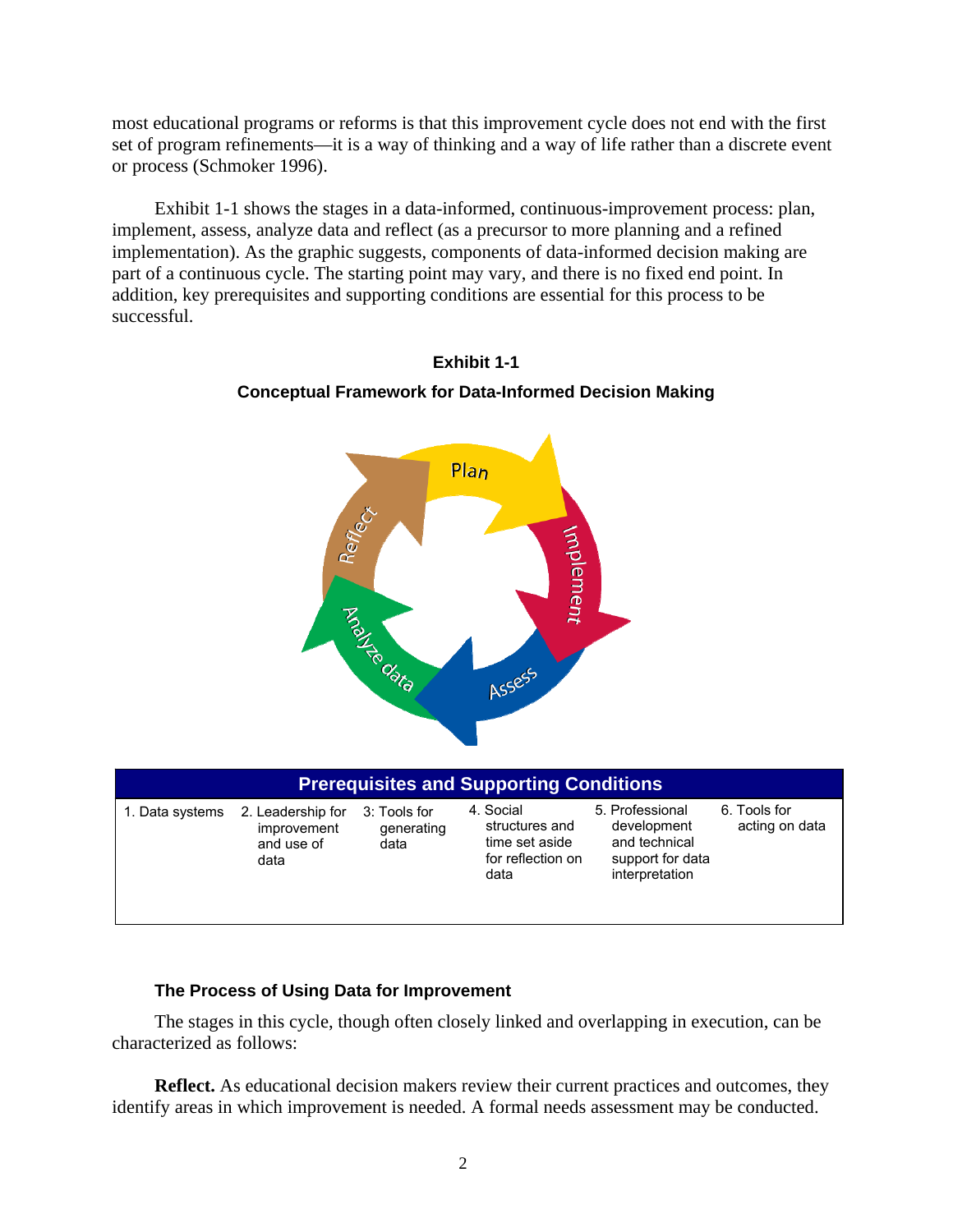**Plan.** In response to concerns about existing practices or outcomes, educational decision makers may devise a plan. For example, a district concerned about low or uneven reading levels among students in the primary grades may decide to adopt a particular reading curriculum for all its primary classrooms. A school may design a "safety net" program for students who scored below grade level on the prior year's mathematics test. Often, a group of teachers or administrators will jointly design the new process or materials.

**Implement.** Once an intended educational change is planned, it must be implemented within the school or classroom. Implementation includes (a) disseminating documentation and supporting materials concerning the new approach and (b) training the teachers, administrators or other personnel responsible for making it happen. It also includes the decisions that these individuals make in deciding how to implement the mandated or agreed-on change within their particular school or classroom.

**Assess.** An organization dedicated to continuous improvement does not just implement a new program or process. The organization builds in opportunities to measure the outcomes obtained with the educational change. Often, this effort will include some kind of student assessment such as district end-of-unit tests or teachers' quarterly appraisals of students' writing fluency. Depending on the nature of the innovation, the measured outcomes could be of many different types, including, for example, student attendance or parent attitudes toward the school as expressed on a survey or through participation in parent-teacher conferences.

**Analyze data.** Having accumulated assessment data, educators then need to analyze the data in ways that relate the outcomes to processes and turn the data into actionable information. Often this analysis includes segmenting the findings by student subgroups or by groupings used within the school or classroom (because students in different groups received different services). It may also include the analysis of data trends over time and the search for patterns in multiple measures related to a given change or issue.

**Reflect.** Having analyzed the data, educators then must make sense of observed changes or the lack of change. This reflection stage is where participants interpret the findings of the data analysis and draw implications for action—that is, where they develop ideas for how they can refine and improve their program. The inferences drawn in this stage lay the groundwork for developing a new plan.

#### **Supports for the Process of Using Data for Improvement**

Making the continuous-improvement perspective and the processes of data-informed decision making part of the way in which educators function requires a major cultural change. Such a change will not occur without leadership, effort and well-designed supports. The bottom portion of Exhibit 1-1 identifies six major types of prerequisites and supports for data-informed decision making: (a) state, district and school data systems; (b) leadership for educational improvement and the use of data; (c) tools for generating actionable data; (d) social structures and time set aside for analyzing and interpreting data; (e) professional development and technical support for data interpretation; and (f) tools for acting on data. The national Study of Education Data Systems and Decision Making, part of the National Technology Activities (NTA) task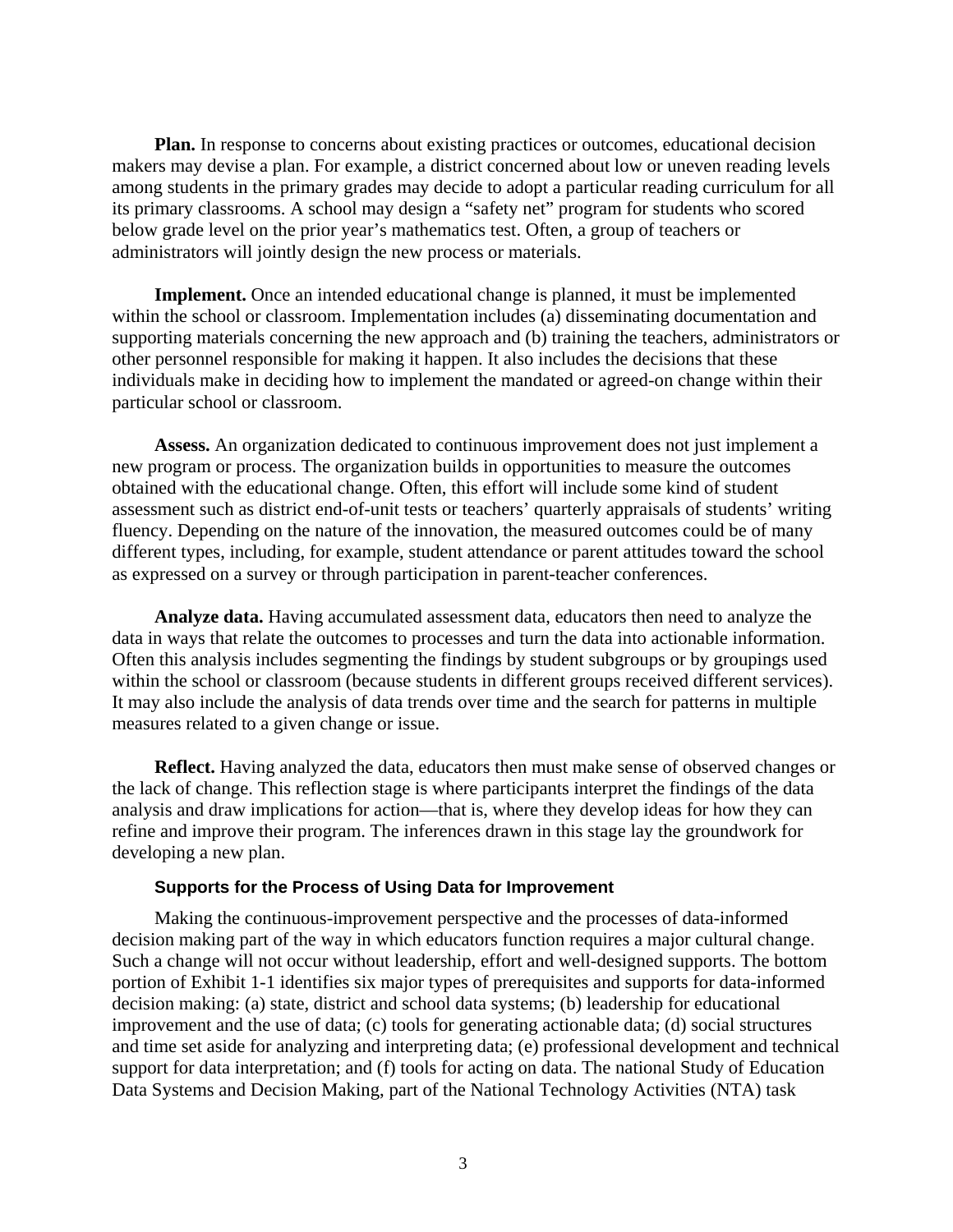order, is collecting data on the prevalence and quality of student data systems and associated supports. The nature of these systems and supports are described below.

**Data systems.** NCLB has stimulated an unprecedented level of state activity directed at improving education data systems. Federal requirements for reporting schools' year-to-year progress in raising achievement overall and for specific student categories have led to an examination of information system adequacy and the adoption or development of new software systems in many states. State systems typically include student enrollment information, basic demographic data, special program designation (if applicable), and scores on state-mandated achievement tests (in most cases, an annual spring testing in language arts and mathematics and often a proficiency or "exit" examination required for a high school diploma).<sup>5</sup>

The National Center for Educational Accountability (NCEA) has undertaken a systematic review of the characteristics of state-level education data systems. Over the last four years, states have made major strides toward putting in place data systems that will support longitudinal analysis of student progress. In 2005, for example, 36 states used unique student identification numbers statewide so students could be followed if they changed districts. In 2007, 45 states did so. As of 2007, a majority of state systems also included student-level enrollment, demographic and program participation information; the ability to match individual students' test scores from year to year to measure academic growth; and student-level graduation and dropout data. Less prevalent were the inclusion of scores on college readiness examinations (such as the SAT, ACT or Advanced Placement exams); the ability to match students' Pre-K–12 records with the state's higher education system records; and a data audit system for assessing data quality, validity and reliability.<sup>6</sup>

School districts typically maintain their own data systems. In addition to student scores for state-mandated tests, which they get from the state or the state-designated vendor, district systems often include information about a student's teachers, grades, attendance, disciplinary infractions and scores on district tests.

In terms of the software applications designed to support access to and analysis of data from these systems, most of the commercial products are targeted to districts. If districts have developed and implemented districtwide assessments that students take throughout the school year, these products typically support school-level access to the assessment results.

Other software applications are targeted for school use, and these tend to include features such as electronic grade books and the capability to incorporate teacher-developed formative assessments. Some of these applications have the capability to store examples of student work in an "electronic portfolio."

In theory, state-, district- and school-level data systems could be interoperable (U.S. Department of Education 2004), and there could be "one-stop shopping" for educational data

 $\overline{a}$ 

<sup>&</sup>lt;sup>5</sup> *NCLB* requires that states create annual assessments that measure what children know and can do in reading and mathematics in grades 3 through 8 and that they test at least once between grades 10 and 12 by 2005–06 for reading and mathematics and by 2007–08 for science.

<sup>&</sup>lt;sup>6</sup> See http://www.dataqualitycampaign.org/survey\_results/ for a complete report of NCEA's 2007 state survey.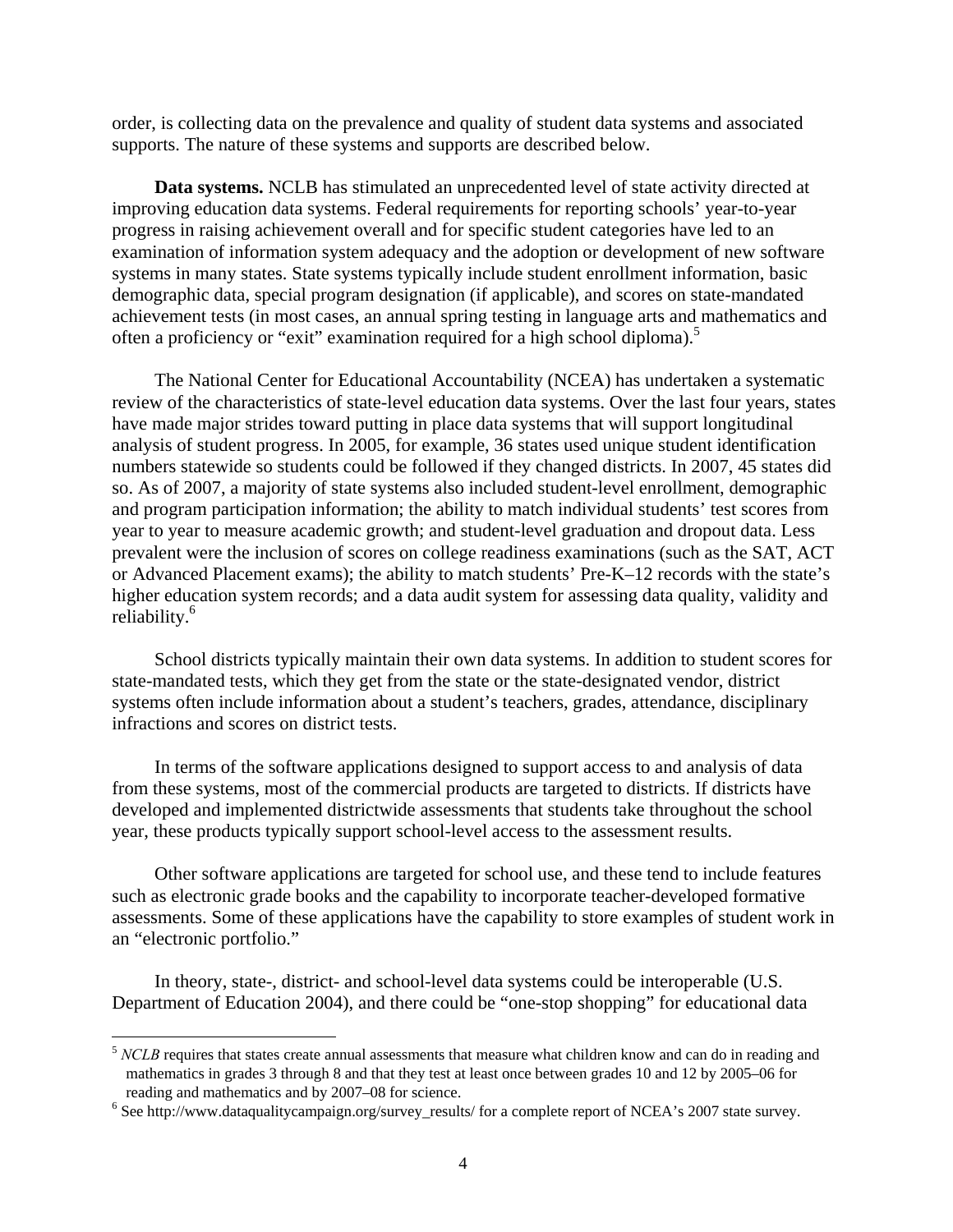coming from sources ranging from the individual school to the U.S. Department of Education (what one vendor characterizes as the "secretary to Secretary" solution). Such a set of integrated systems does not yet exist, but federal efforts are moving toward uniform and consolidated reporting of data to the federal level, and some states are attempting to incorporate features in state systems that will make them more useful to districts and schools (Palaich, Good and van der Ploeg 2004).

**Leadership for educational improvement and use of data.** Pioneering efforts to promote data-informed decision making within districts and schools have found that the active promotion of the effort on the part of the superintendent or principal is vital (Cromey 2000; Halverson et al. 2005; Herman and Gribbons 2001; Marsh, Pane and Hamilton 2006). District and school leaders need to issue the "call to arms" for improving education and using data as a tool to bring about that improvement. Typically, they play a major role in framing targets for educational improvement, setting expectations for staff participation in data-informed decision making, and making resources such as supported time available to support the enterprise.

**Tools for generating actionable data.** Increasingly, student achievement data are available at the school level in a form that can be disaggregated by student category (ethnicity, free or reduced-price lunch status, special education status and so on). Software systems to support data-informed decision making all generate standard student achievement reports, and many also produce custom reports for user-designated student groups (an important feature for school staff members who want to examine the effects of locally developed services for specific student groups). Research indicates, however, that often, school staff members do not find the kinds of data these systems provide particularly useful for guiding instruction (Mandinach et al. 2005; Marsh, Pane and Hamilton 2006). School staff members are frustrated by the fact that the data available to them are typically data reflecting performance on a state achievement test taken six or more months earlier. Teachers want up-to-date information on their current group of students, not the students in the same grade level last year. They want a greater level of detail concerning individual students' strengths and weaknesses than they can get from standardized test scores (Thorn 2002). Although far less common than systems that provide data from prior testing, there are examples of systems that produce additional information for decision making through tools such as formative assessments that students may take online. In addition, some system design companies are working on education information systems that would integrate data on a broad range of transactions such as daily school attendance, grades and even library book checkouts, with the ultimate goal of automatically recording each interaction a student has with the school and student's assessment and program participation data.

**Social structures and time set aside for analyzing and interpreting data.** The most sophisticated data warehouse in the world will have no effect on instruction if no one has—or takes—the time to look at the data, reflect on them, and draw inferences for instructional planning. Given that time is one of the most basic resources in any organization, there need to be strong expectations that educators will take the time to examine data and use those data to guide improvements in their programs and practices. Teacher survey data show that setting time aside for such activities is not business as usual in American schools (U.S. Department of Education 2008b). Case studies of schools that are active in data-informed decision making suggest that organizational structures that include time set aside for reviewing and discussing data in small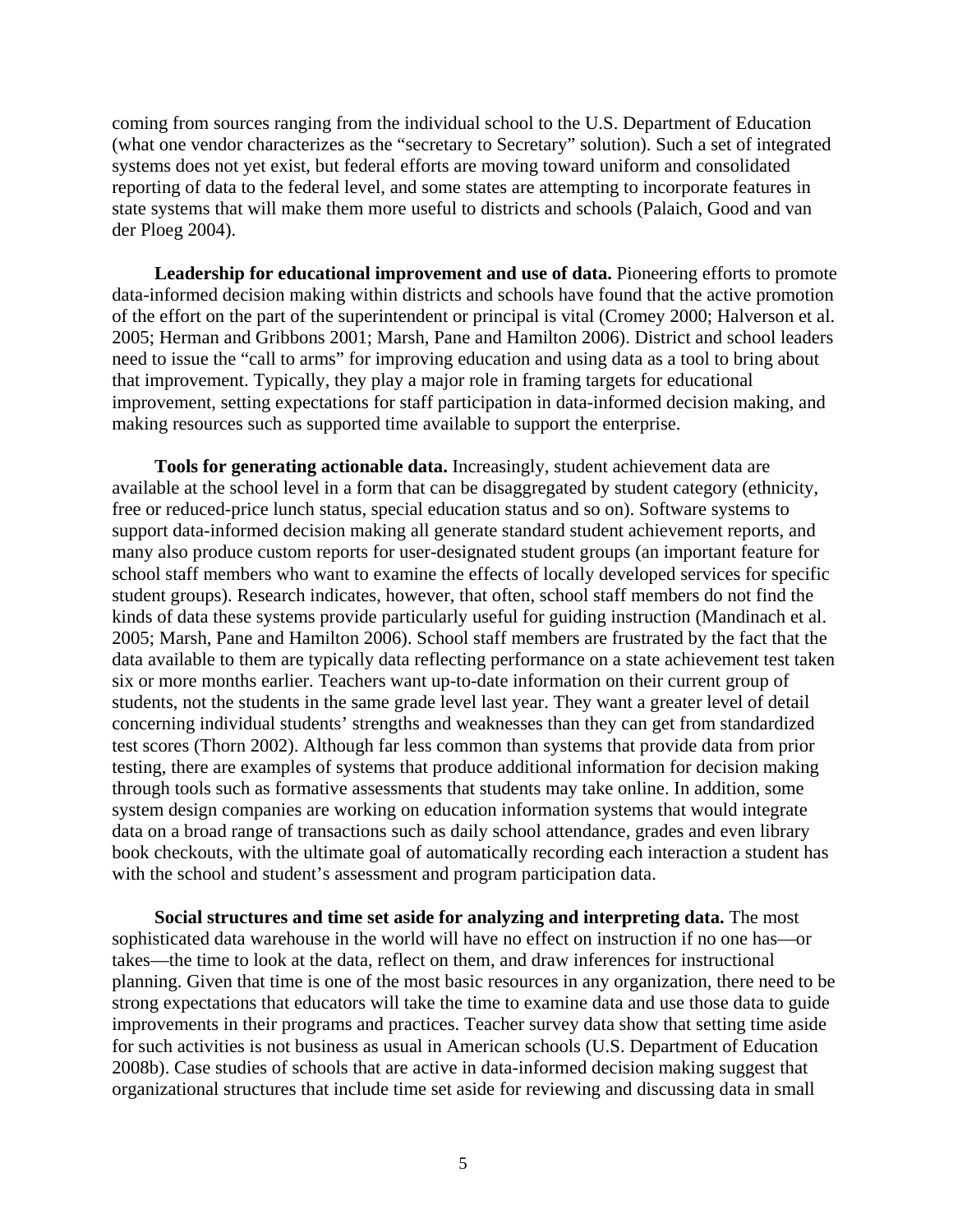groups greatly increase the likelihood that the examination of data will be conducted and will lead to well-informed decisions (Choppin 2002; Cromey 2000).

**Professional development and technical support for data interpretation.** Teacher training generally has not included data analysis skills or data-informed decision-making processes in the past (Choppin 2002). Few administrators have this kind of training either (Herman and Gribbons 2001). Moreover, the measurement issues affecting the interpretation of assessment data—and certainly the comparison of data across years, schools or different student subgroups—are complicated. Data misinterpretation is also a real concern (Confrey and Makar 2005). For this reason, districts and schools are devoting increasing amounts of professional development time to the topic of data-informed decision making. Many argue that the practice of bringing teachers together to examine data on their students and relate those data to their practices is a valuable form of professional development in its own right (Feldman and Tung 2001). Some districts are using Enhancing Education Through Technology (EETT) professional development funds to underwrite these activities. In addition, some districts that have been active in this area provide data "coaches" or other means for accessing technical expertise to school teams engaged in looking at data.

**Tools for acting on data.** The examination of data is not an end in itself but rather a means to improve decisions about instructional programs, placements and methods. Once data have been analyzed to reveal weaknesses in certain parts of the education program or to identify students who have not attained the expected level of proficiency, educators need to reflect on the aspects of their processes that may contribute to less-than-desired outcomes and to generate options for addressing the identified weaknesses. Some of the data-informed decision-making systems incorporate resources that teachers can use in planning what to do differently. These resources are typically organized around state content standards and may include lesson plans, instructional materials or descriptions of best practices (Palaich, Good and van der Ploeg 2004). Resources for differentiated instruction can help teachers adapt their instructional approach to students with differing strengths and weaknesses.

### **Data Sources for the Interim Report**

 $\overline{a}$ 

Findings from this report are drawn from both survey and case study data. The survey data include two data sets from the U.S. Department of Education's National Educational Technology Trends Study (NETTS). The primary data set for this report consists of responses of a random sample of K–12 teachers to a survey administered to 2,509 teachers in spring 2007. The teachers were clustered in schools sampled from districts participating in a NETTS district survey. The NETTS district survey was sent to a nationally representative sample of 1,039 districts also surveyed in spring 2007. Both teachers and districts were asked to report on activities during the 2006–07 school year.<sup>7</sup>

For the case studies, the site selection process began with identifying districts that have been active in using student data to inform instruction. The research team then worked with the selected districts to identify appropriate schools. By focusing fieldwork on districts where many

<sup>&</sup>lt;sup>7</sup> The response rate for the teacher survey was 86 percent, and the response rate for the district survey was 94 percent. Additional information about the NETTS survey samples can be found in Appendix A.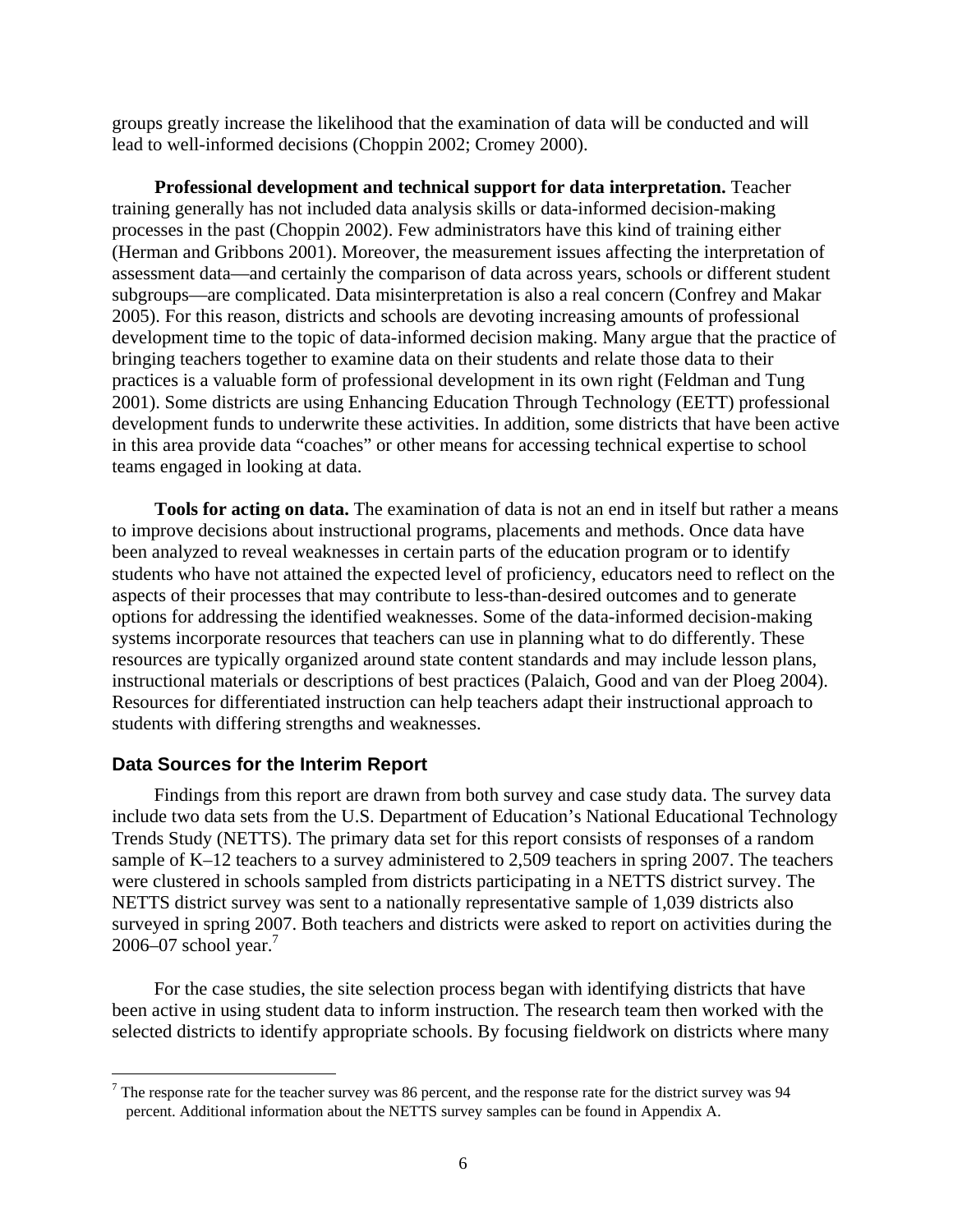teachers could be expected to be actively looking at student data, the study team increased the likelihood of seeing effects of data use on practice, compared with a sample of schools drawn at random.

District sites were identified through three methods:

- Nominations by TWG members and other leaders in educational technology, researchers, vendors and staff of professional associations such as The Consortium for School Networking and State Educational Technology Directors Association, supplemented by a search of conventionally published and Web-published literature on data-informed decision making, to identify schools and districts with reputations as leaders in this area
- Recommendations by ED staff members

 $\overline{a}$ 

Phone interviews with relevant staff members in nominated districts

The final set of 10 districts for the first round of site visits in 2006–07 comprised three districts using their own locally developed systems and seven using commercial systems (each district using a different commercial system). They represented nine different states and comprised six large and four medium-size districts, with student enrollments ranging from fewer than  $6,000$  to more than 164,000 students.<sup>8</sup> Student poverty levels ranged from 13 percent to 70 percent of student enrollment, and the percentage of minority students ranged from 12 percent to 87 percent.

For each of the 10 districts selected for study, the study team contacted the district representative by phone to gain recommendations for three case study schools, based on the following criteria:

- One elementary or middle school that the district considers *high* in its data use practices
- One school that has shown improvement in its use of data to guide instruction (*emerging*)
- One school that is *typical* of the district with respect to use of data systems

Researchers asked the district to recommend, to the extent possible, three schools serving demographically similar students at the same grade level (either elementary or middle school).

<sup>&</sup>lt;sup>8</sup> Conclusions based on the case study districts should not be extended to all districts because they are not a nationally representative sample, but they do provide more in-depth information about data use practices that can be brought to bear in interpreting data gathered through national surveys. In particular, the generalizability of data from the case study sample to small districts (enrollments of fewer than 5,000 students) is limited; none of the districts visited in 2006–07 was small because small districts could not satisfy the requirement for three schools from the same grade span (i.e., three elementary or three middle schools). These smaller districts serve approximately 32 percent of the student population in public elementary and secondary districts in the nation as reported in the National Center for Education Statistics Common Core of Data (Hoffman 2007). District size can have a significant effect on the resources that school districts can apply to technology and professional development.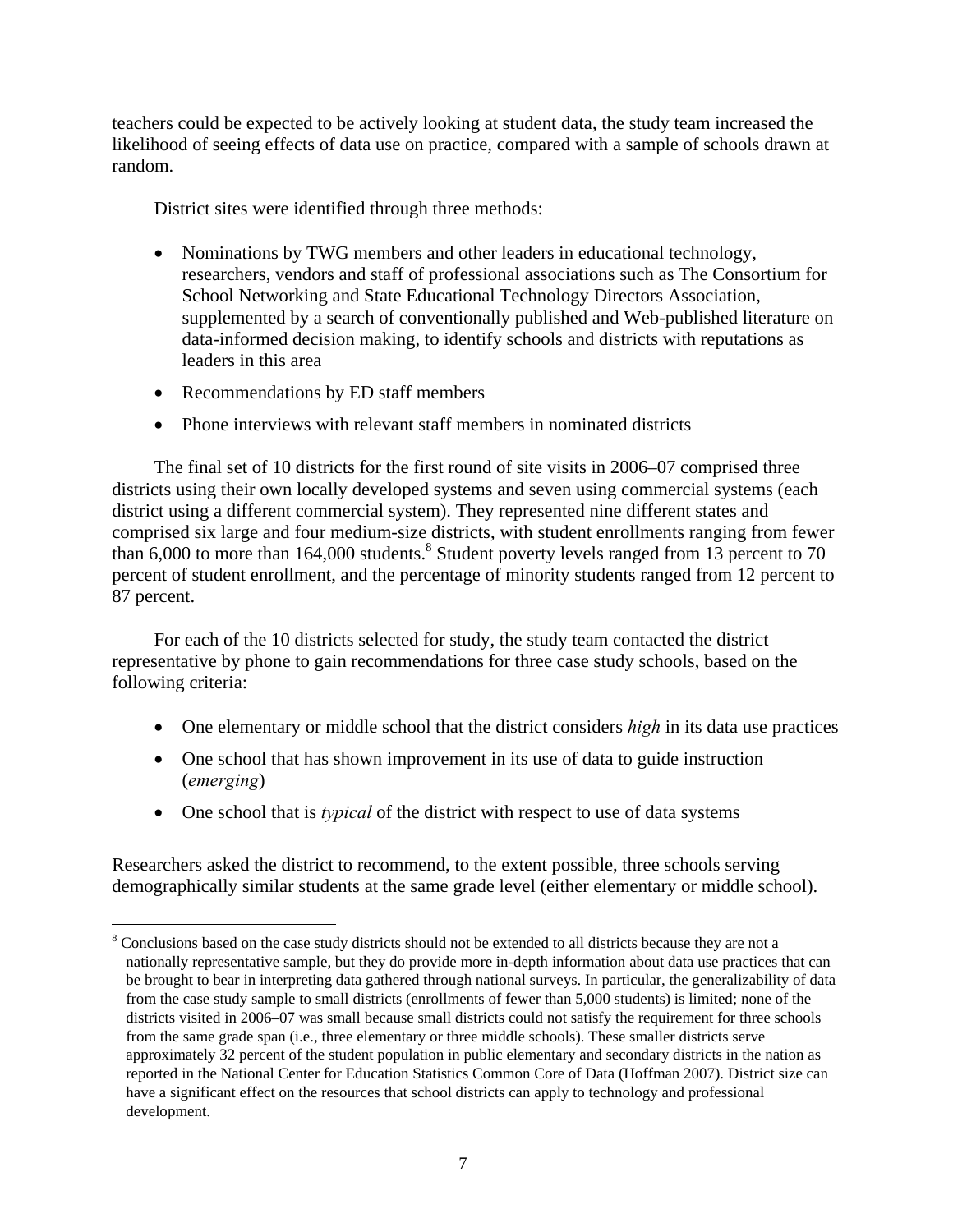Within each school, the principal, an instructional or data coach (if applicable), and six teachers were interviewed.

One of the 10 selected districts (large with a locally developed system) was unable to accommodate a site visit until the 2007–08 school year. The demographic and achievement data for the nine districts in the 2006–07 site visit sample are shown in Exhibit 1-2. For each district visited, respondents included key staff members involved in the district's data-informed decision making activities (e.g., chief information officers, directors of curriculum and instruction, directors of research and evaluation, directors of accountability, directors of professional development).

| <b>District</b>                                            |                                                                                                                                    | Percentage                                                                                                  |                                                                                                       |
|------------------------------------------------------------|------------------------------------------------------------------------------------------------------------------------------------|-------------------------------------------------------------------------------------------------------------|-------------------------------------------------------------------------------------------------------|
| and<br><b>Schools</b>                                      | <b>Demographics</b>                                                                                                                | <b>Attaining 2006</b><br><b>Proficiency Levels</b>                                                          | <b>State Average</b><br><b>Proficiency Levels</b>                                                     |
| District 1<br>3 middle<br>schools                          | Student enrollment = 132,482 (very<br>large)<br>Percentage minority = 74%<br>Percentage poverty = $62\%$<br>No. of schools $= 211$ | Reading (Gr. $8$ ) = 48%<br>Math (Gr. $8$ ) = 11%                                                           | Reading (Gr. $8$ ) = 41%<br>Math (Gr. $8$ ) = 26%                                                     |
| District 2<br>3 elementary<br>schools                      | Student enrollment = 164,295 (very<br>large)<br>Percentage minority = 50%<br>Percentage poverty = 20%<br>No. of schools $= 238$    | Reading (Gr. 4) = $87%$<br>Math (Gr. 4) = $83%$                                                             | Reading (Gr. 4) = $87%$<br>Math (Gr. 4) = $81\%$                                                      |
| District 3<br>3 elementary<br>schools                      | Student enrollment = 137,798 (very<br>large)<br>Percentage minority = 59%<br>Percentage poverty = 39%<br>No. of schools = 199      | Reading (Gr. 4) = $90\%$<br>Math (Gr. 4) = $89%$                                                            | Reading (Gr. 4) = $86%$<br>Math (Gr. 4) = $86%$                                                       |
| District 4<br>2 elementary<br>schools & 1<br>middle school | Student enrollment = 39,213 (large)<br>Percentage minority = 82%<br>Percentage poverty = 64%<br>No. of schools $= 61$              | Reading (Gr. 4) = $84\%$<br>Math (Gr. 4) = $86\%$<br>Reading (Gr. $8$ ) = $88%$<br>Math (Gr. $8$ ) = $86\%$ | Reading (Gr. 4) = $84\%$<br>Math (Gr. 4) = $88%$<br>Reading (Gr. $8$ ) = 89%<br>Math (Gr. $8$ ) = 71% |
| District 5<br>3 elementary<br>schools                      | Student enrollment = 26,229 (large)<br>Percentage minority = 87%<br>Percentage poverty = 70%<br>No. of schools $= 55$              | Reading (Gr. 4) = $39\%$<br>Math (Gr. 4) = $32%$                                                            | Reading (Gr. 4) = $63%$<br>Math (Gr. 4) = $54\%$                                                      |
| District 6<br>3 elementary<br>schools                      | Student enrollment = 5,599 (med.)<br>Percentage minority = 64%<br>Percentage poverty = 43%<br>No. of schools $= 14$                | Reading (Gr. 4) = $51\%$<br>Math (Gr. 4) = $43%$                                                            | Reading (Gr. 4) = $56\%$<br>Math (Gr. 4) = $48%$                                                      |
| District 7<br>3 elementary<br>schools                      | Student enrollment = 9,685 (med.)<br>Percentage minority = 58%<br>Percentage poverty = 61%<br>No. of schools $= 19$                | Reading (Gr. 4) = $82%$<br>Math (Gr. 4) = $63%$                                                             | Reading (Gr. 4) = $88%$<br>Math (Gr. 4) = $81\%$                                                      |

**Exhibit 1-2 2006–07 Case Study Districts**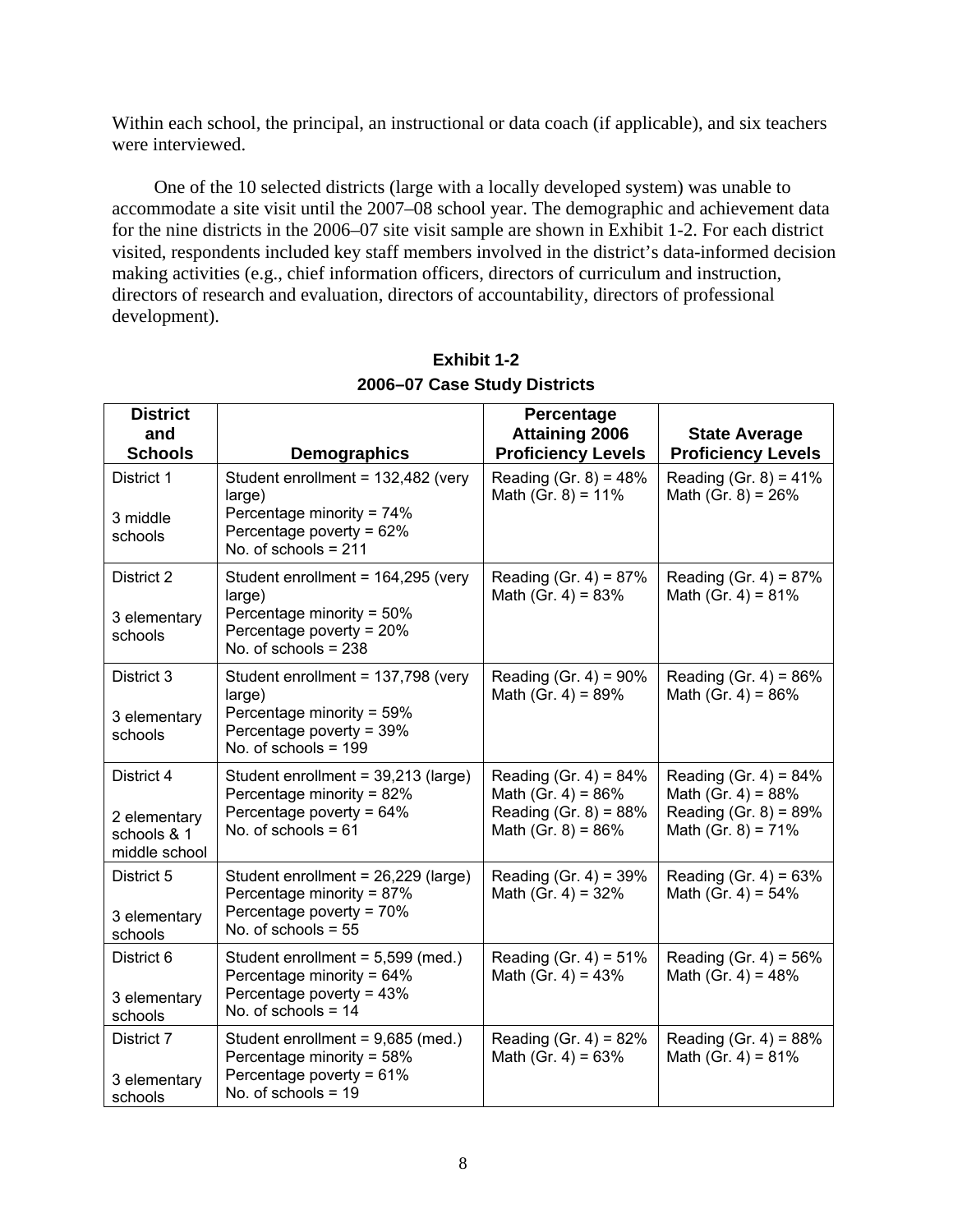| District 8<br>3 elementary<br>schools | Student enrollment = 10,780 (med.)<br>Percentage minority = 71%<br>Percentage poverty = $62\%$<br>No. of schools $= 22$ | Reading (Gr. 4) = $39\%$<br>Math (Gr. 4) = $50\%$ | Reading (Gr. 4) = $64\%$<br>Math (Gr. 4) = $71\%$ |
|---------------------------------------|-------------------------------------------------------------------------------------------------------------------------|---------------------------------------------------|---------------------------------------------------|
| District 9<br>3 middle<br>schools     | Student enrollment = 22,174 (med.)<br>Percentage minority = 12%<br>Percentage poverty = 13%<br>No. of schools $= 29$    | Reading (Gr. $8$ ) = 63%<br>Math (Gr. $8$ ) = 60% | Reading (Gr. $8$ ) = 43%<br>Math (Gr. 8) = $42\%$ |

## **Exhibit 1-2 (continued) 2006–07 Case Study Districts**

Note: Numbers have been used to label districts for confidentiality reasons. The same number for a district is used throughout the report to support comparisons of data. Achievement data refer to the percentages of students who have scored proficient or above in reading and math in comparison with state standards based on state Web-site data. The number of district schools excludes early childhood centers and charter schools.

Teachers to be interviewed were nested within the purposive sample of schools. Even though schools were selected because they used student data systems in instructional decision making, variability was expected across teachers with respect to how they were using data for instructional decision making. (Such variability is typical for educational reforms and was found for data-informed decision making in earlier school case studies (Marsh, Pane and Hamilton 2006)). Therefore, project staff members requested that the principal of each case study school nominate three active practitioners of data-informed decision making and three teachers who represented average use. In this way, the study expected to capture "best practices" within the school but still maintain a realistic perspective with regard to the pervasiveness of those practices.9

An additional round of case studies will be conducted in school year 2007–08. A second sample of districts has been drawn from the pool of districts that remained after the initial selection of 10 districts, supplemented by additional districts identified as being involved in datainformed decision making activities. These districts included Broad prize winners and nominees as well as selected districts participating in focus groups at the U.S. Department of Education to discuss issues related to education technology (i.e., districts using data to support instructional decision making).10 The 2007–08 case study sample also includes a small district (for which an exception was made to the requirement of having three schools serving the same grade levels).

## **Contents of This Report**

 $\overline{a}$ 

This interim report focuses primarily on describing the types of data available to school staff members, how school staff members use electronic data systems, school practices with respect to data-informed decision making, and the supports and challenges for school use of

 $9<sup>9</sup>$  It is quite possible that the teachers whom principals described as typical in terms of data use were in fact better than average for the school. When this potential bias is considered along with the fact that the study conducted case studies in districts that were considered leaders in the instructional use of data, the reader should be aware

that the teachers' understanding of data described herein is likely to be better than that of average teachers. 10 The districts participating in the focus groups were identified through expert nominations and purposively sampled to obtain a balance by size (small, medium, large) and geographic region.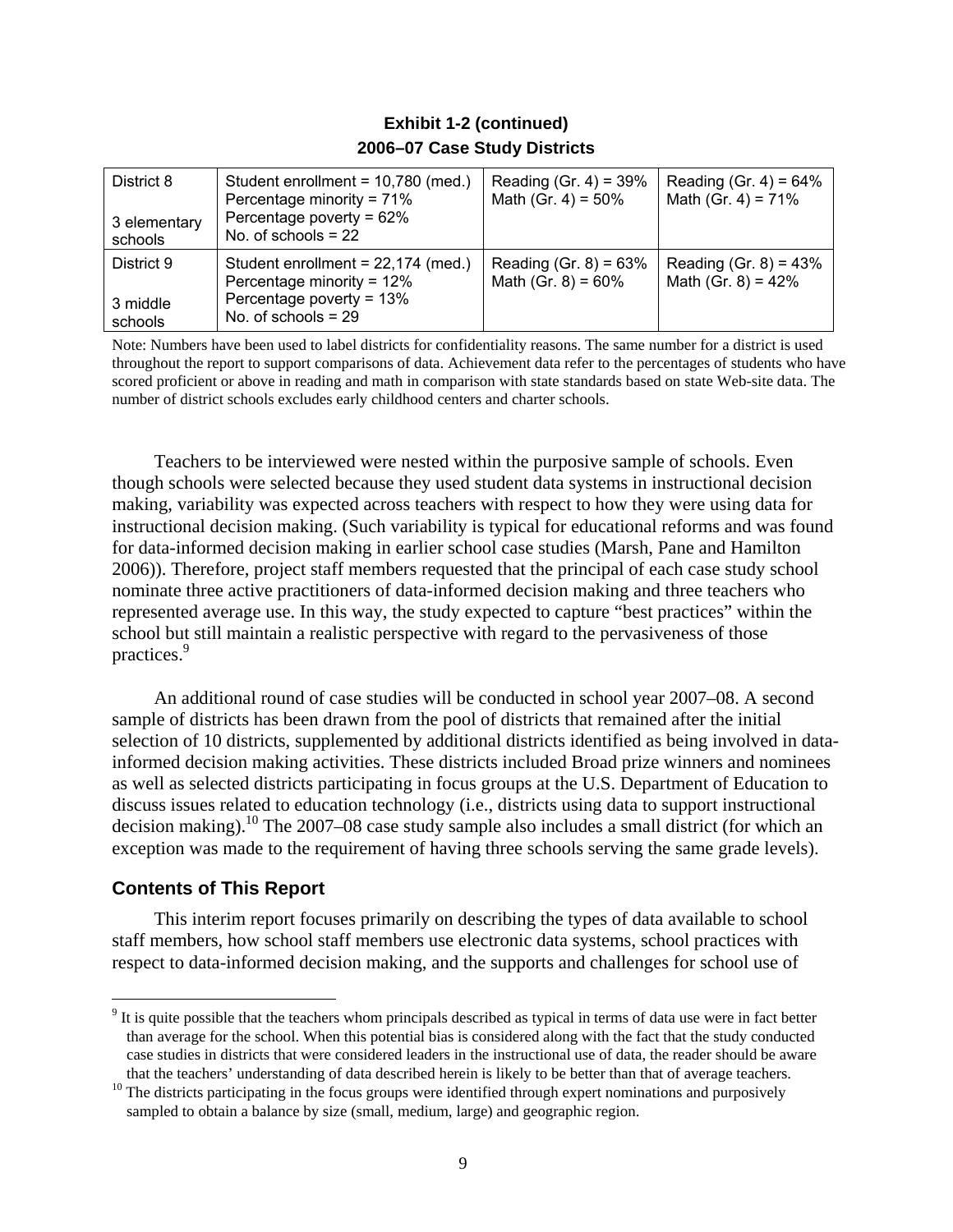student data in planning and implementing instruction. In addition, Chapter 4 describes findings from the presentation of data scenarios to teachers who were asked a series of questions related to how they could understand and use hypothetical data sets. The chapters of the report are organized around these issues, with survey and case study data on the same issue presented together. Chapter 5 summarizes the study's early findings.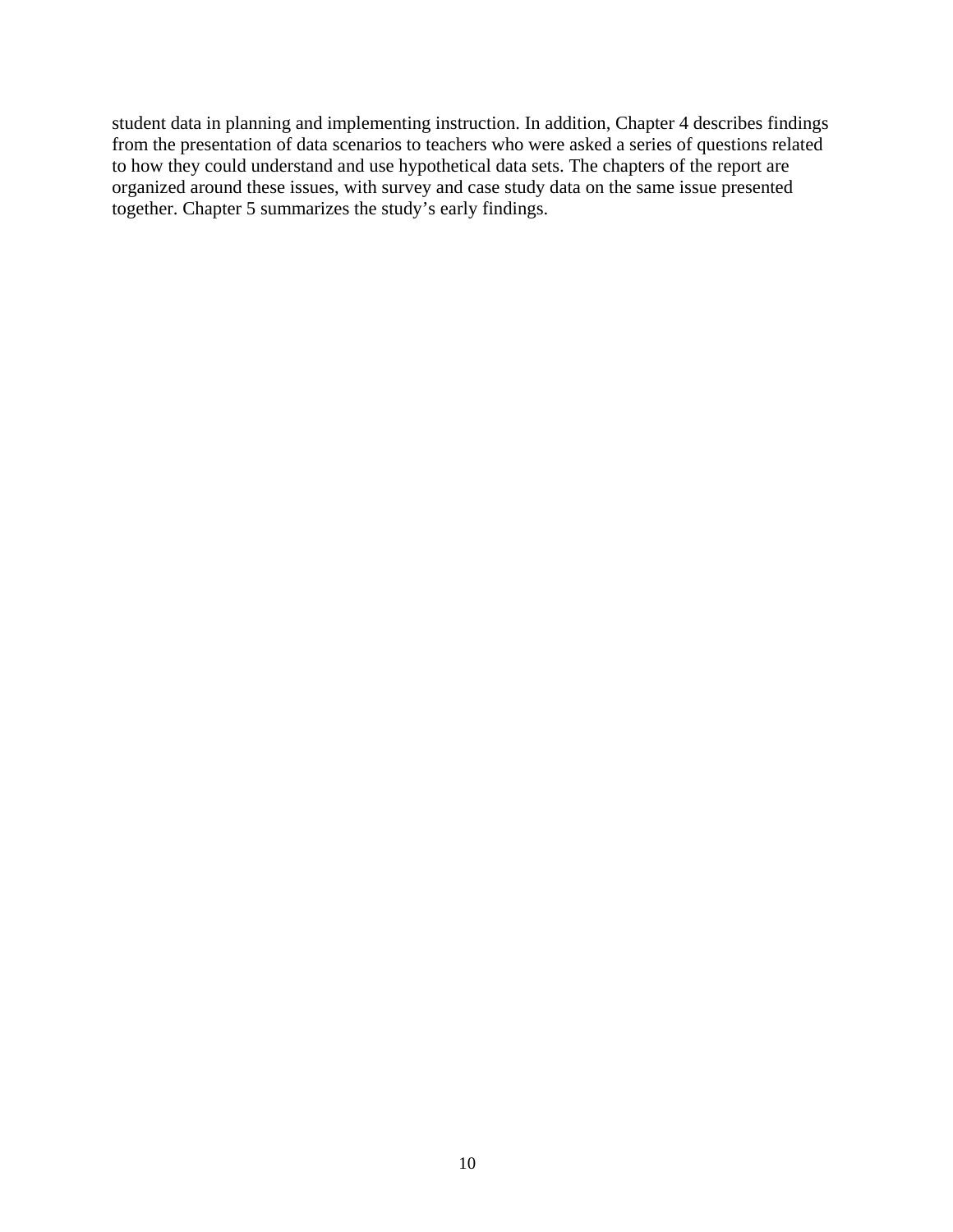## **2. School Data Practices**

Most states and districts have relied on cohort data to document academic achievement. This type of data is often used to present results of student performance on annual assessments and to compare schools and districts. What cohort data do not provide is information on the progress of individual students over time or the capability to disentangle changes in achievement from changes in the composition of the student cohort.

Recently, considerable effort has been put into building data systems at the state level that are capable of tracking performance of students over time. For example, the Institute of Education Sciences in the U.S. Department of Education awarded grants of \$52.8 million in 2006 and \$62.2 million in 2007 to state education agencies (SEAs) for the design and implementation of statewide longitudinal data systems. The Data Quality Campaign, a national collaborative effort to encourage and support the implementation of state longitudinal data systems to improve student achievement, has sponsored an annual survey of states to assess how many of the 10 "essential elements" of a longitudinal data system each state currently has (Data Quality Campaign  $2007$ ).<sup>11</sup>

The data collected in this study suggest that the extensive state-level activity around longitudinal data systems has not yet had a major effect on local use of student data. Much of the data available to educators comes from local data systems. In the 2006–07 NETTS teacher survey, among teachers reporting access to an electronic data system that provided them with student data, the vast majority (79 percent) reported that the data system was provided by their district. Just a third of these teachers (33 percent) reported that the data system was by their school, and just 17 percent said that it was provided by their state (respondents could indicate more than one source).<sup>12</sup> Teachers in the nine NTA case study districts also relied on their districts' electronic information systems as the primary source for student data. Case study districts were located in states with state data systems that represented a broad continuum in terms of implementation of a longitudinal data system: the systems within these nine states had between three and nine of the Data Quality Campaign's 10 essential elements of a longitudinal data system (a summary is provided in Exhibit A-2 in Appendix A).

### **District Data Systems**

 $\overline{a}$ 

Proponents of data-informed decision making in education offer the vision of an integrated system of systems, combining longitudinal information on each individual student's school history, data needed for accountability as well as finance, personnel, food service, and even transportation data (U.S. Department of Education 2004; Wayman 2005). This vision is valuable in setting a direction for policy-makers, but even in districts nominated as leaders in the use of student data systems, it is still not a reality. Typically, the information needed for educational decision making is spread across multiple systems without mechanisms for regular transport of

 $11$  In 2007, among the 50 states and the District of Columbia, three had one to three elements, 11 had four to five

elements, 21 had six to seven elements, 12 had eight to nine elements, and four had all 10 elements.<br><sup>12</sup> Even though teachers using a data system are most likely to be using a system provided by their district, a good portion of the data in the district's system may have come from the state system.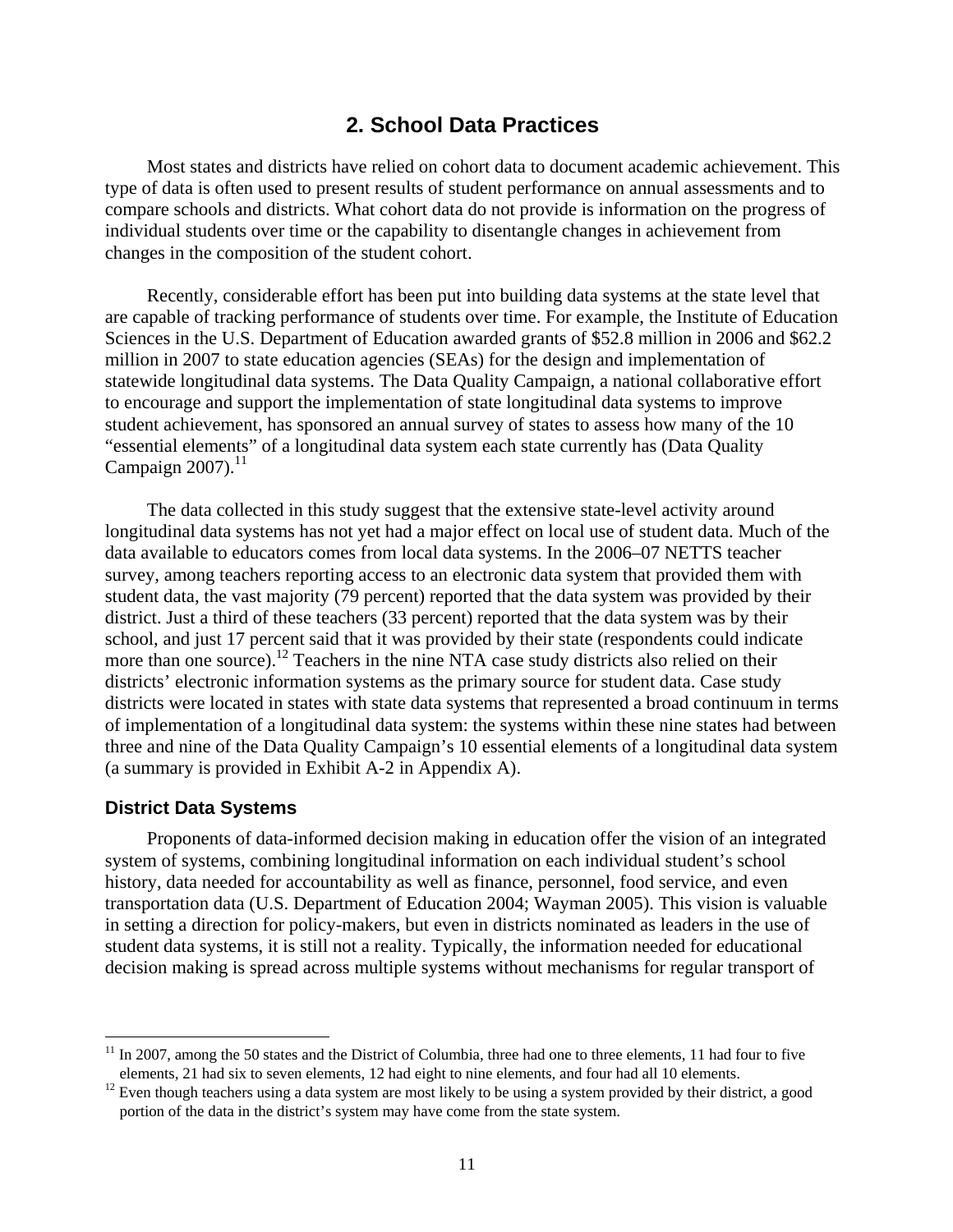information from one system to another.<sup>13</sup> When asked what system provided student data that schools use for decision making, staff members at the nine districts in the spring 2007 case study sample all mentioned two or more separate systems. A summary of the types of data systems used in the case study districts is included in Exhibit A-3 in Appendix A.

This state of affairs is a natural outgrowth of the multiple purposes for which student information is collected and the fact that systems have tended to be developed (and marketed) over time around a range of specific needs. The typical district has a data system for tracking required special education services, for example, which is separate from the system that maintains the longitudinal enrollment histories of students generally. Some systems are geared to capturing daily transactions such as attendance and grades while others are designed for access to longitudinal records (Wayman 2005). Although it is not necessary to have all types of data in a single system, lack of interoperability between systems creates inefficiencies in data input, and differences in system interfaces increase training requirements for district and school staff.

Wayman (2005) defines four kinds of student data systems in widespread use:

- 1. Student information systems provide real-time access to student data such as attendance, demographics, test scores, grades and schedules.
- 2. Data warehouses are electronic data collection and storage systems that provide access to current and historical data on students, personnel, finance, etc.
- 3. Instructional/curriculum management systems provide a unifying framework to support access to curriculum and instructional resources such as planning tools, model lesson plans, creation of benchmark assessments, linkage to state content or performance standards, communication and collaboration tools (e.g., threaded discussion forums).
- 4. Assessment systems support rapid organization and analysis of benchmark assessment data.

The most frequent types of electronic data maintained by districts—based on all districts responding to the 2006–07 NETTS district survey—were student attendance (96 percent), grades (93 percent), demographics (92 percent), special education information (91 percent) and course enrollment histories (88 percent)—basic elements of a student information system. Student test scores on statewide assessments were maintained in electronic form by 86 percent of districts. Fewer districts stored electronic data on teacher qualifications (62 percent) and on participation of students in particular educational programs such as those using an innovative classroom curriculum  $(77$  percent).<sup>14</sup>

The nine districts in the spring 2007 case study sample were similar to the national sample. They all had student information systems, but, as noted above, the data typically were captured in several different systems with some limitations in interoperability. Data warehouses with

1

<sup>&</sup>lt;sup>13</sup> National estimates on the types of student data systems in districts and how long they have been available will be provided through the 2007–08 NTA district survey (Questions 3 and 4).

<sup>&</sup>lt;sup>14</sup> Information on the types of data in district information systems will be updated through the 2007–08 NTA district survey (Question 5).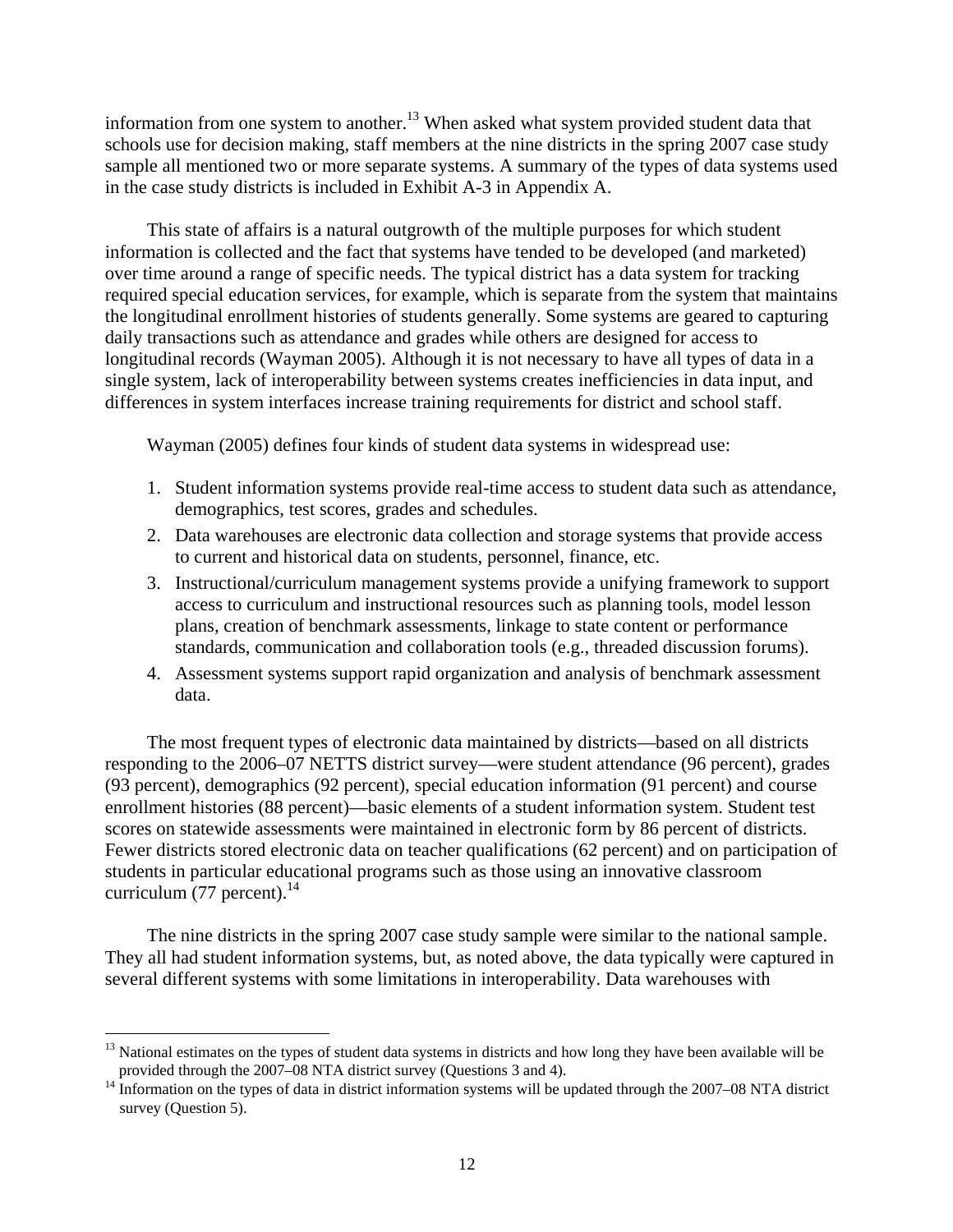longitudinal data were available in about half of the case study districts, but curriculum management systems were used by just two.

One theme that emerged from the case studies was the extent to which multiple systems were used to house education data, without necessarily having any efficient procedures (or sometimes without any capability at all) for connecting data from different systems. One district described the use of four different data systems: one for state and district assessment scores, one for student demographic and enrollment information, one for discipline reports, and one for special education. Across case study districts, it was typical to find separate systems for longitudinal data, teacher professional development data and special education data. None of the districts had an integrated data system and data warehouse of the kind described in the 2004 National Technology Plan (U.S. Department of Education 2004, 44).

#### **Teacher Access to Student Data Systems**

1

Among the nationally representative sample of teachers taking the NETTS teacher survey, roughly three-quarters (74 percent) reported having access to an electronic student data system in school year 2006–07, up from 48 percent in the NETTS teacher survey conducted in 2005.<sup>15</sup> Although this trend in the survey data is encouraging, the school case studies provided an opportunity to get a deeper understanding of data system access issues. The question of data access is actually surprisingly complex. Does access mean that a teacher can get the data out of the system herself or just that there is a way that she can get data from the system if she asks someone for it? What if a teacher is allowed to see some kinds of data for his students but not other kinds, or what if he can see data for some of his students but not all? Does a teacher have access if she can get only standard reports and cannot frame any of her own data queries?

Teachers in all of the case study districts had some form of access to student data, but teachers could get assessment data for their students out of the data system themselves in only four of the nine districts.16 Many districts consider having relevant data extracted for teachers to be a more efficient, reliable practice than trying to train teachers to extract data for themselves. Teachers could extract some but not all assessment data for their students in an additional two districts. In three districts, teachers received data reports from the district office but could not extract student data on their own. $^{17}$ 

Although case study districts were selected because of their activity in promoting data systems, teachers in the selected schools reported little firsthand use of data systems. It was rare for case study teachers to describe accessing student assessment data from a system themselves for any purpose other than analysis of their students' responses to individual assessment items. In

<sup>&</sup>lt;sup>15</sup> The 2005 NETTS teacher survey was administered to a nationally representative sample of K–12 teachers in fall and winter 2005. Teacher respondents were asked to report on activities in the 2004–05 school year. Teachers were sampled from 957 schools within districts selected for the NETTS district survey. These are the same districts that participated in the 2007 NETTS district survey (see U.S. Department of Education 2008a for additional information on these surveys).

<sup>&</sup>lt;sup>16</sup> Among teachers sampled from six case study districts who responded to the NETTS teacher survey, 80 percent reported having access to an electronic data student data system in 2006–07 compared with 74 percent of teachers in non-case-study districts. 17 Information on the access that school staff have to student data systems will be updated through the 2007–08 NTA

district survey (Questions 9–11).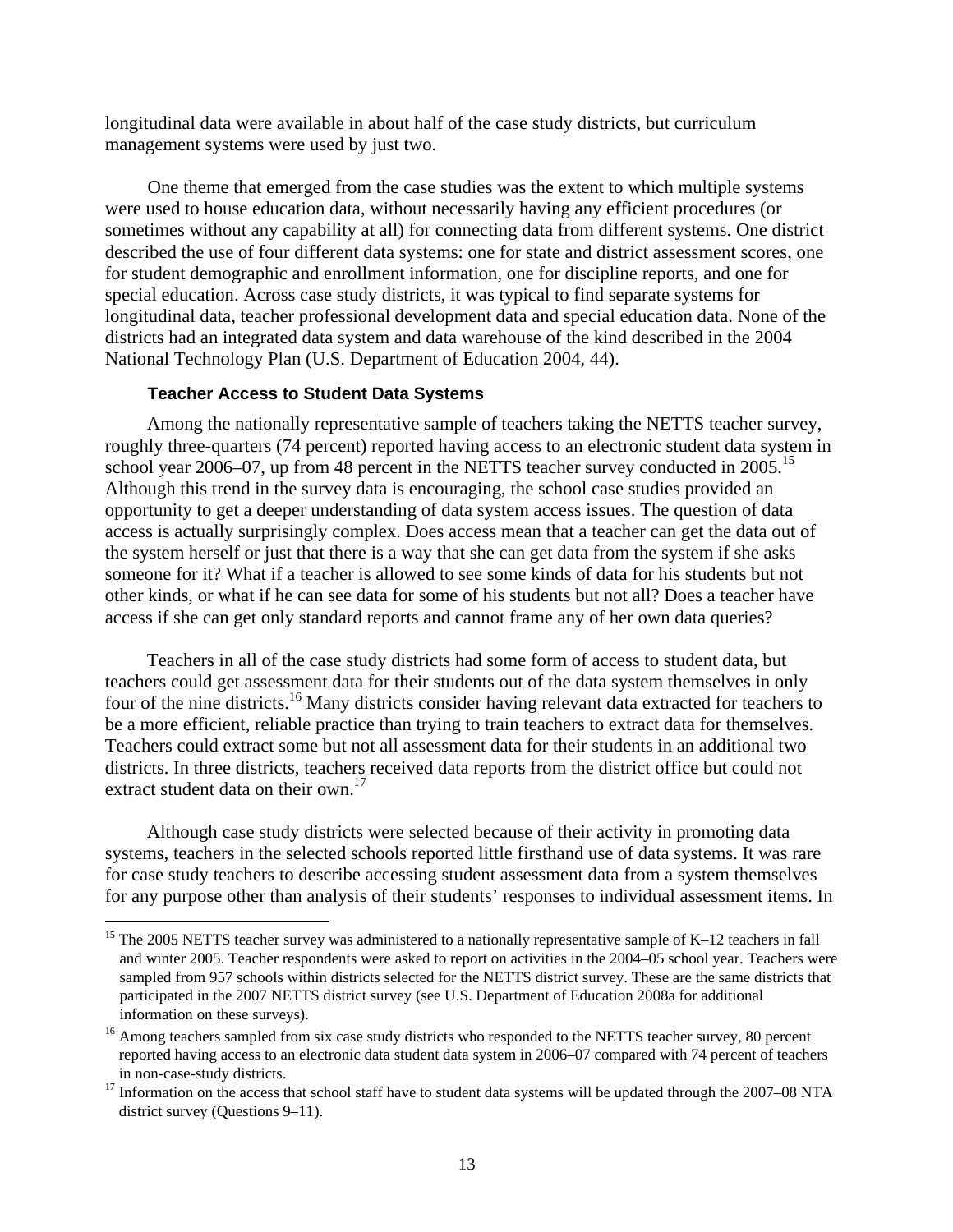two-thirds of the districts, there were one or more staff members at the school site who would produce data reports for teachers. In a number of cases, this practice was a deliberate decision on the part of the district to provide this resource, either because teachers were viewed as already overburdened or because there were doubts about teachers' ability to use the system or understand the data by themselves. Even a district that began by purchasing a laptop for every teacher to use for accessing the data system concluded that teachers would not do so with any frequency on their own and ended up creating assessment and instructional coach positions to help teachers connect data to instruction. Staff members in one case study district made it clear that they did not think that school access to student data systems would be a good practice. District staff members expressed concern that principals might use data from the system inappropriately to evaluate teachers.

## **Types of Data Available to Teachers**

Among the 74 percent of NETTS teacher survey respondents who said that they had access to a student data system, the most common types of data available to teachers were attendance data (74 percent) and student grade data (67 percent)—the same types of data that districts reported frequently having in their electronic data systems. Teachers also reported access to data on their current students: 77 percent said that they could get access to standardized test scores (spring and fall 2006) for the students they were teaching currently, and over half (55 percent) had performance data on benchmark or diagnostic tests taken by their current students. Less than half (46 percent) of teachers with access to a student data system reported having access to data for students they had taught the preceding year. A much smaller percentage of teachers (29 percent) reported being able to access multiple years of test scores for individual students. Only 8 percent said that they could get information on any supplemental services their students were receiving. Exhibit 2-1 summarizes these survey findings.

Another perspective on teachers' access to data from a student data system can be gained by examining responses of district personnel completing the NETTS district survey. Less than half of the districts (46 percent) responding to the survey reported that their teachers are provided with all or most of the data available for their students. Forty-four percent indicated that they provide teachers with only a limited set of data on their students. Another 9 percent of districts reported that they do not make any data available to teachers on the students in their classrooms.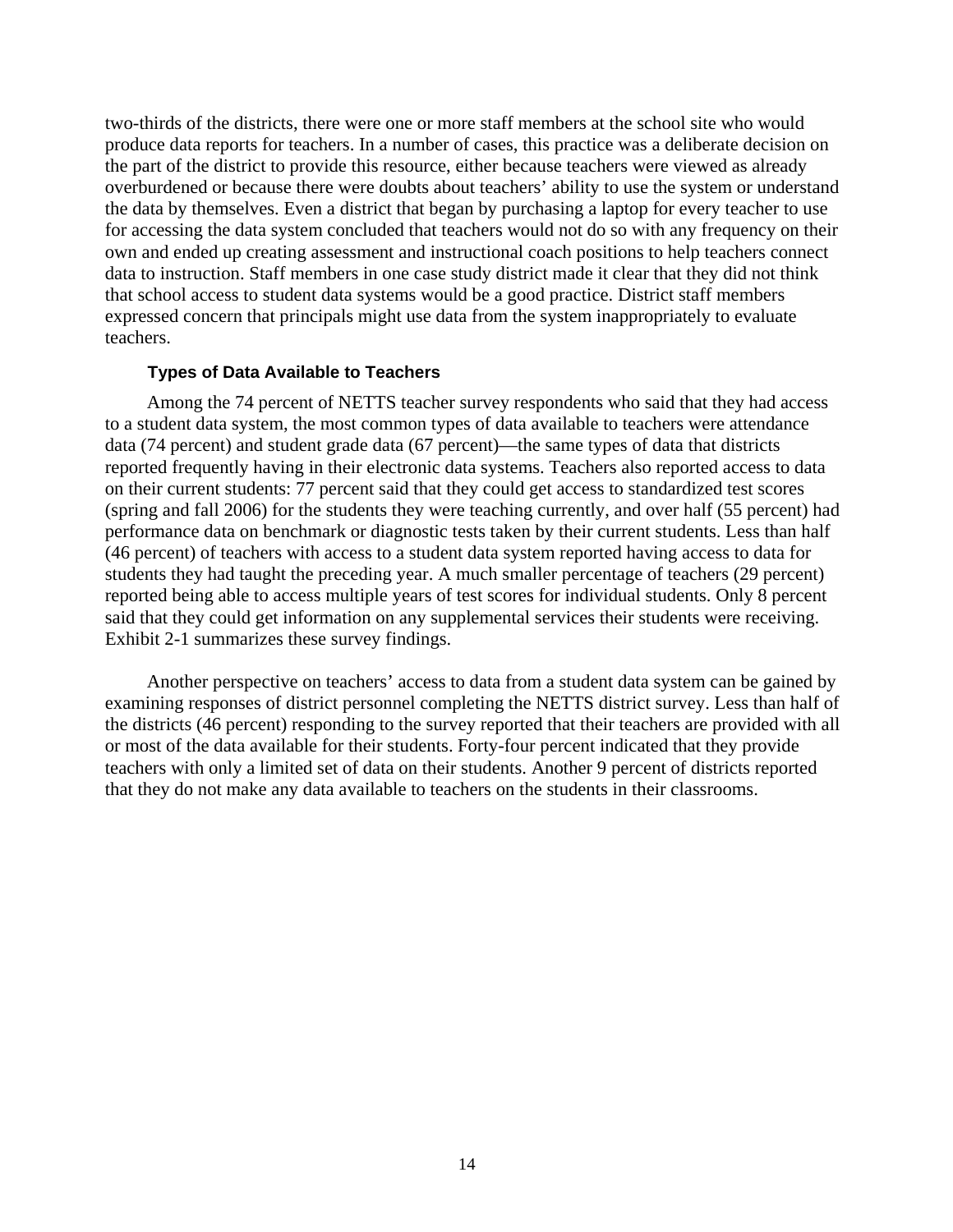| <b>Types of Data Available</b>                                                          | Percentage of<br><b>Teachers With</b><br><b>System Access</b> | <b>Percentage of All</b><br><b>Teachers</b> |
|-----------------------------------------------------------------------------------------|---------------------------------------------------------------|---------------------------------------------|
| Attendance data                                                                         | 74                                                            | 55                                          |
| Student grade data                                                                      | 67                                                            | 50                                          |
| Performance on benchmark or diagnostic tests<br>taken by your current students          | 55                                                            | 41                                          |
| Spring 2006 standardized test scores for the<br>students you taught last year (2005–06) | 46                                                            | 34                                          |
| Spring 2006 standardized test scores for your<br>current students                       | 44                                                            | 33                                          |
| Fall 2006 standardized test scores for your<br><i>current</i> students                  | 33                                                            | 25                                          |
| Multiple years of standardized test scores for<br>individual students                   | 29                                                            | 11                                          |
| Course enrollment histories for students                                                | 22                                                            | 16                                          |
| Students' prior school(s) attended                                                      | 16                                                            | 12                                          |
| Students' participation in supplementary<br>education programs (e.g., tutoring)         | 8                                                             | 6                                           |

**Exhibit 2-1 Data Available to Teachers in 2006–07** 

Exhibit reads: Among teachers who had access to an electronic student data system in 2006–07, 74 percent reported that they had access to student attendance data through the data system, which represents 55 percent of all teachers (with or without access to a data system).

Source: 2006–07 NETTS teacher survey.

1

The purposes for which teachers reported using data from student data systems are shown in Exhibit 2-2. The most common purposes reported by teacher survey respondents were informing parents about student progress  $(68 \text{ percent})$ ,<sup>18</sup> tracking individual student scores  $(65 \text{ percent})$ , and estimating whether students are making adequate progress (64 percent). Additional purposes cited by a majority of teachers with data system access were tracking other measures of student progress (59 percent) and identifying skill gaps for individual students (55 percent). (Unless otherwise indicated, all percentages reported for teacher survey respondents in the remainder of this report are for the 74 percent of teachers who reported that they had access to an electronic student data system in 2006–07.)

<sup>&</sup>lt;sup>18</sup> Teachers responded that they used an electronic student data system for a specified activity for one of a set of specified frequencies during the 2006–07 school year (i.e., a few times, once or twice a month, or once a week or more).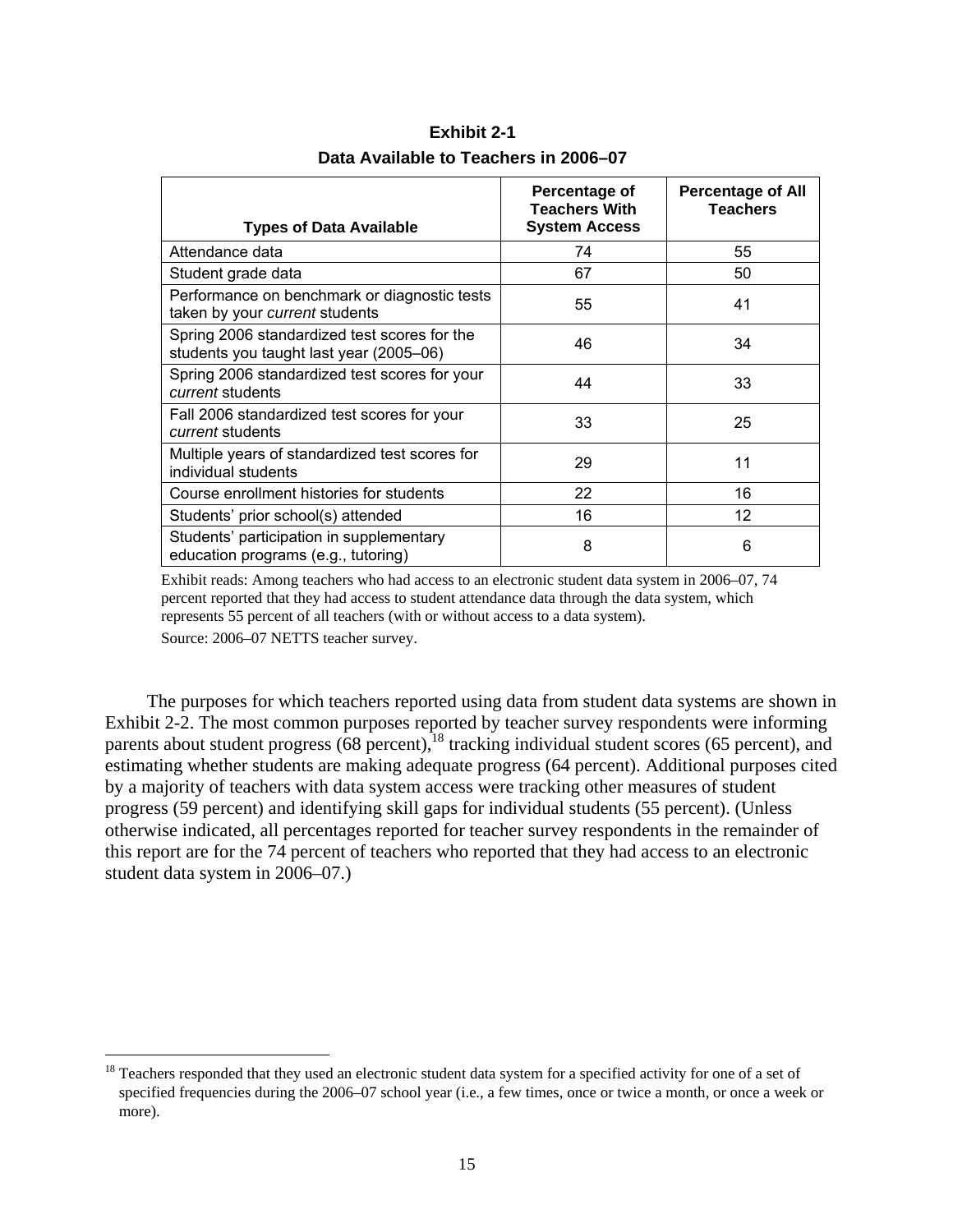**Exhibit 2-2 Teachers' Use of Student Data** 



Exhibit reads: Among teachers who had access to an electronic student data system in 2006–07, 11 percent responded that they used data to inform parents about student progress once a week, 20 percent once or twice a month, 37 percent a few times, and 19 percent never; 13 percent indicated the system did not provide data for this purpose.

Note: Totals may not add to 100 percent because of rounding.

Source: 2006–07 NETTS teacher survey.

The extent to which teachers conduct these data use activities is likely to be influenced by teachers' perceptions of system capabilities. For example, about a third of teachers reported that the system they had access to did not provide data to inform curriculum changes (32 percent) or to evaluate promising classroom practices (31 percent). A potential source of ambiguity in teachers' data use reports is teachers' varying interpretations of their roles (as well as the role of data) in functions such as curriculum change and evaluation of practices; these functions may be seen as district responsibilities. In addition, districts may have policies that run counter to teachers' use of data for some kinds of decision making. For example, 63 percent of teachers reported knowing how to use student data to refine what and how they teach, but 60 percent also reported that regardless of what the data tell them, they need to keep up with state- and district-mandated pacing plans.

In the case study schools, teachers commonly described the use of data for placing students in different classes or programs and as a basis for grouping students within classes for differentiated instruction. Teachers reported that the use of assessment data for this purpose had increased their confidence in their decisions. As one reported, "Before, we had nothing to back up our professional judgment. Now we can pinpoint where a student has a problem. It has increased our workload, but it has made us better at diagnosing." Teachers also reported using data (from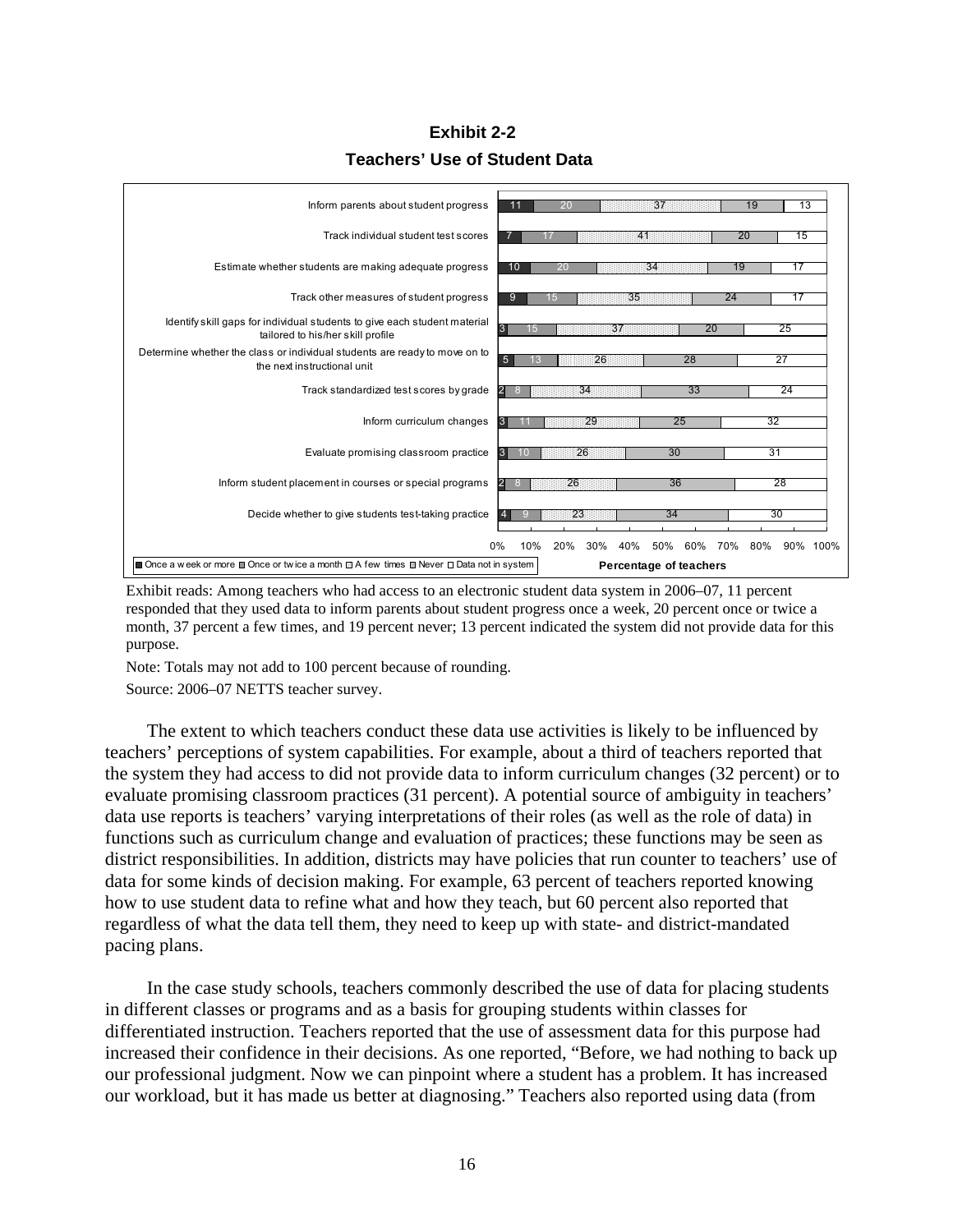benchmark assessments) to decide whether to reteach. It was less common for teachers to report the use of data as a stimulus for reflection on their own teaching approach, but instances of this use were observed in four districts. For example, at one school, teachers use a team approach to problem solving. Teachers work together in their grade-level teams to analyze and talk about data. If teachers find that their classes are performing at low levels on a particular standard compared with those of some of their colleagues, they work with other teachers to get ideas for ways to better teach that standard.

A use of data reported in case study schools that was not included in the NETTS survey item was for school improvement planning. Interviewees described cases in multiple districts in which the state mandated annual improvement planning, and either the district or the principal brought in school data as part of this process.

#### **Social Context for Data Use**

Among NETTS teacher survey respondents, the most commonly reported context for using a student data system was on one's own (78 percent), followed closely by data use with colleagues in a department or grade (71 percent). Fifty-nine percent of teachers said that they had used data as part of a district-run activity for staff members from their school. Just 28 percent had done so as part of a district activity for teachers from multiple schools, suggesting that districts view the school as the appropriate unit for professional development in this area.

In each of the case study districts, the study team found schools where teachers looked at data on their own and in groups. The most frequently cited groupings for data use were the gradelevel team, sometimes facilitated by a coach, and all-staff faculty meetings. Other types of groupings in which teachers used data included cluster team meetings, curriculum groups (department teams in middle schools), schoolwide special-purpose teams, and cross-grade teams. In one district, teachers at the high-data-use school are actively involved in data discussions during weekly grade-level meetings, where they examine data collectively and use the data to help them form cross-class groupings for reading. Additionally, there are cross-grade meetings during which teachers discuss student scores, skills that students are struggling with, and how teachers should work collaboratively across grades. These cross-grade meetings were initiated when data identified low math scores as a schoolwide problem. The school has also set up its own server where teachers can share instructional materials, assessment data and student work and where primary-grade teachers can store reading assessment data that are not kept on the district's electronic data system.

Teachers at a school in another district are encouraged to use data collaboratively and on an ongoing basis. The assistant principal and reading specialist retrieve data monthly from the district data system for each tested grade level and put it into a spreadsheet so school staff members can examine student performance by teacher, by grade, by subgroup or by educational program. These spreadsheets are updated after every test window in reading and math so teachers can bring the reports to their team meetings to discuss student grouping. Twice a week, the school holds grade-level team meetings where teachers bring their own data and discuss which students need academic support, which students can graduate from academic support, which students need coaching in an accelerated class, and which students need to be moved out of the accelerated class. Teachers find it very important to learn how well students in other classes are doing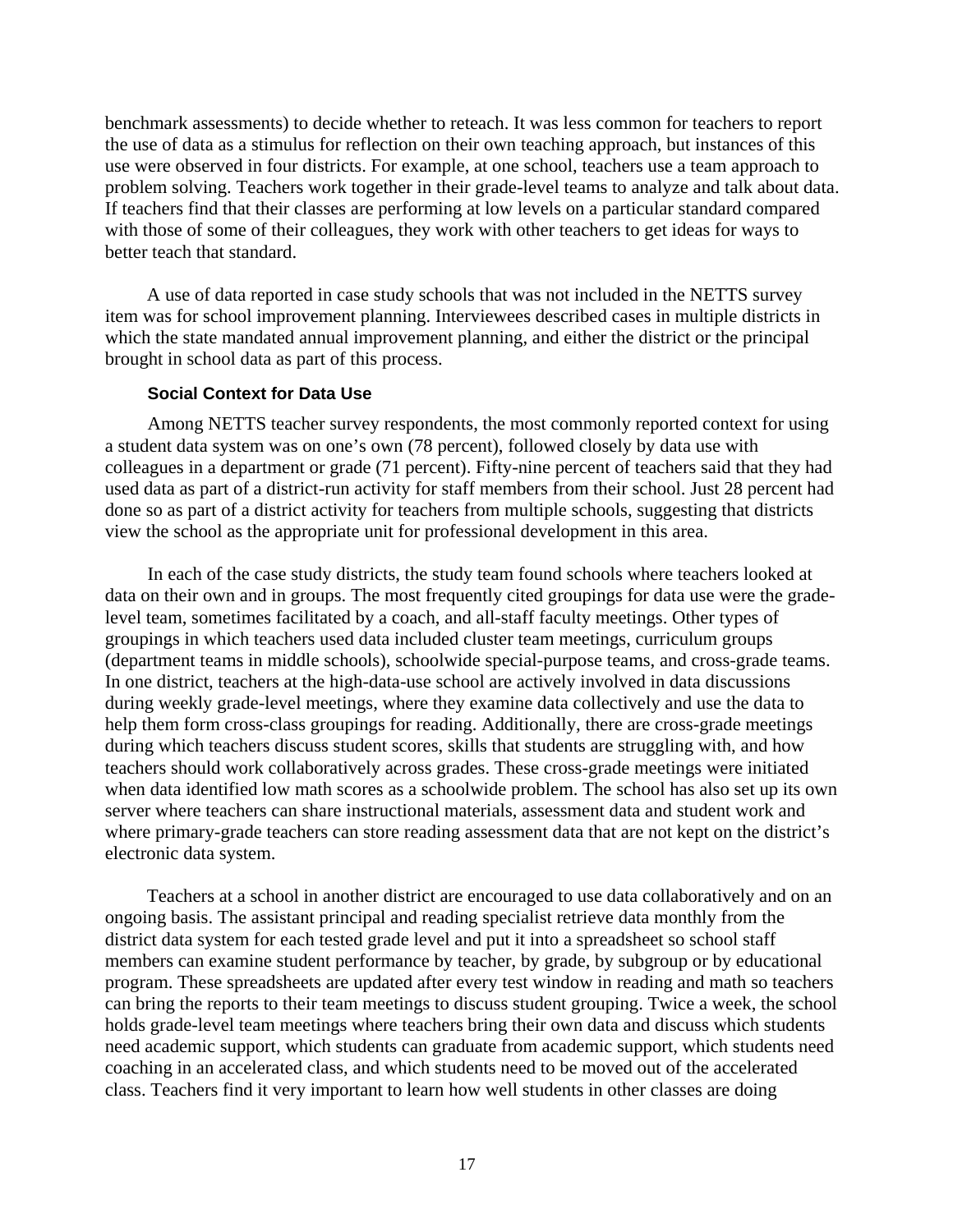because this information is useful when they plan their lessons collaboratively. In addition, gradelevel teams meet with the principal three times a year to discuss data and instructional strategies—how well students have performed overall, how the academic support works in the classroom, what new goals they have set, and what they need to achieve their objectives. The principal at this school believes that teachers should know how to access and use data. To support this process over the past three years, the principal has provided all teachers with school-based training on how to use the data system and Excel.

## **Barriers to Use of Data Systems to Inform Instruction**

Mandinach et al. (2005) have identified a set of factors that contribute to teachers' use of technology tools for data-informed decision making: easy access; short feedback loops (between taking assessments and receiving results); information comprehensibility; flexibility (allowing data to be examined in different ways); and alignment with standards, instructional goals and classroom practice. Teachers participating in the NETTS survey and those in case study schools cited shortcomings in these areas.

A sense of what issues are getting in the way of teachers' use of data can be gleaned from teachers' ratings of attitude-related statements on the NETTS teacher survey (displayed in Exhibit 2-3). The biggest concern expressed by surveyed teachers was with their ability to use a system to form data queries. Whether teachers feel hindered because they do not know how to frame queries or because the system they have does not support user queries, only 33 percent of teachers said that they could form data queries to get pertinent data from the system. The other most commonly cited issues were the limited utility of the kind of information available in the student data systems for deciding what and how to teach (cited as a barrier by 29 percent); difficulty finding the information they are looking for on the system (24 percent); and difficulty in using the system (20 percent). Among school staff members who were interviewed as part of the case study research, the three most commonly cited barriers to school use of data were (a) lack of training in how to use the data system or to derive instructional implications from it, (b) the lack of time to engage in data exploration and reflection, and (c) the weakness of the available data. State assessment data were criticized as coming too late in the year to be very useful in some districts and as being too gross a level to provide guidance on anything more specific than major topics or proficiency categories. District benchmark assessment data are collected more frequently and made available while teachers are still responsible for the examinees, but teachers in multiple case study districts questioned the quality of their districts' tests and their alignment with the curriculum.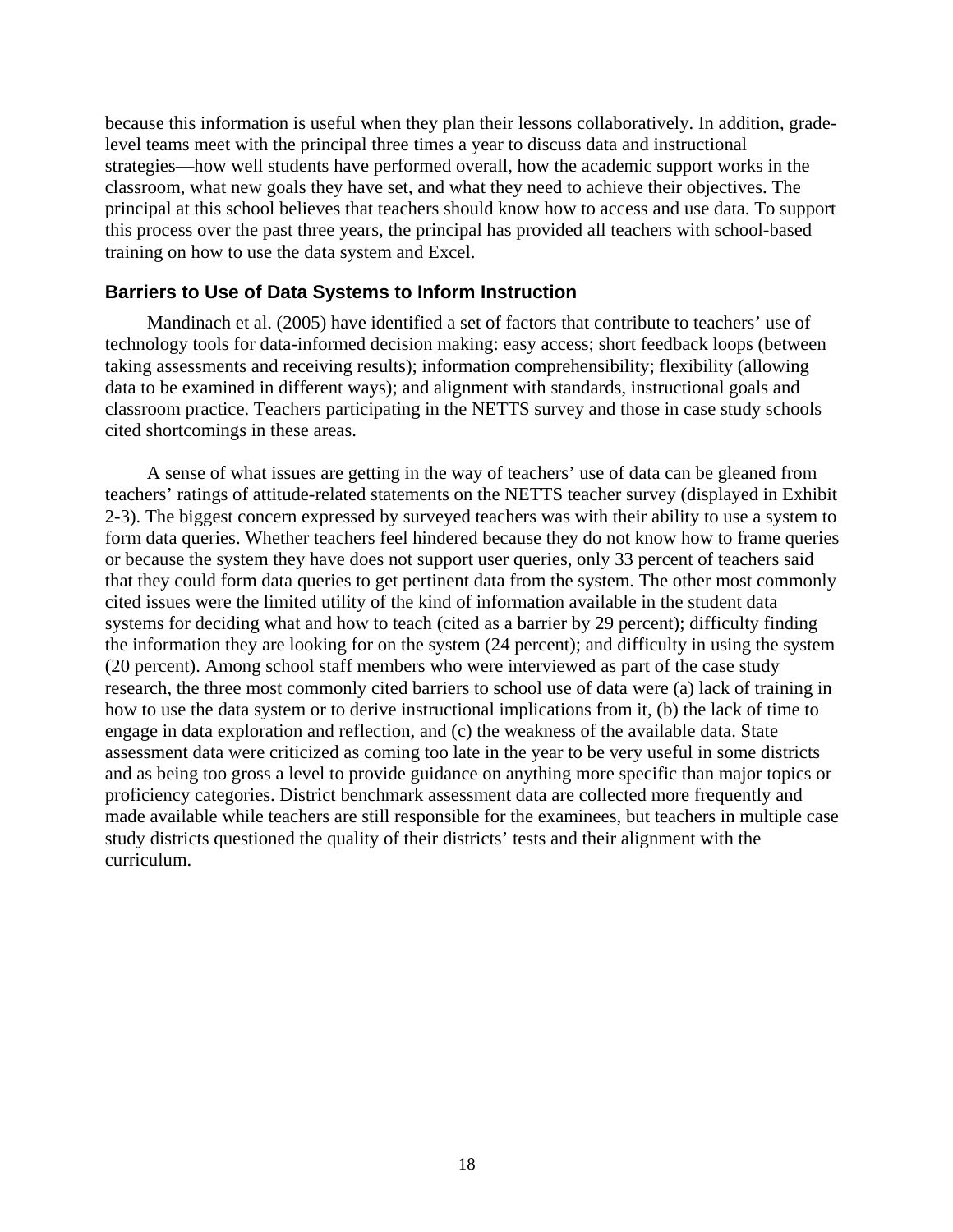### **Exhibit 2-3**

#### **Teacher Experiences Using Electronic Student Data Systems in 2006–07**

| <b>Statement</b>                                                                                                      | Percentage of<br><b>Teachers Who Agreed</b><br>or Strongly Agreed |
|-----------------------------------------------------------------------------------------------------------------------|-------------------------------------------------------------------|
| I am capable of forming data queries (asking specific<br>questions and getting the pertinent data from the<br>system) | 33                                                                |
| The student data available are not really that helpful in<br>deciding what or how to teach                            | 29                                                                |
| I have trouble finding the information I want on the<br>electronic student data system                                | 24                                                                |
| The electronic student data system available to me is<br>hard to use                                                  | 20                                                                |

Exhibit reads: Among teachers with access to an electronic student data system, 33 percent felt capable of forming data queries.

Source: 2006–07 NETTS teacher survey.

 $\overline{a}$ 

District staff members who were interviewed as part of the case study site visits provided their opinions concerning the barriers to data system use and data-informed decision making. District staff members voiced concerns similar to those articulated by teachers. Staff members at seven of the nine case study districts cited limitations in their data systems, including lack of system operability, cumbersome processes for generating custom reports, and lack of technology at the school level that would support teachers' access to and use of the data system. Staff members at seven districts cited limitations in the nature or timing of the data in the systems. As with teachers, the major complaints from district staff members were that the standardized test data do not provide enough information about students' specific skills and weaknesses to support instructional planning, that the system does not have data from formative (mid-year) assessments, and that state test data come too late (typically in the fall for the prior spring's examinations) to support school planning. Equally common among district respondents was concern that school staff members (both principals and teachers) lack the skills needed to use the data system and to analyze data effectively (seven districts). Other common district concerns (each expressed in five districts) were lack of buy-in from school (and some district) staff members, lack of assessments well aligned with curriculum standards or for primary grades, and lack of school-level staff members who could help teachers learn to access and use data from the system. Staff members at four districts expressed concern with resource requirements; administering assessments, implementing a data system, entering data and discussing data were all cited as activities consuming large amounts of staff time.<sup>19</sup>

An issue underlying many of the tensions around local use of data systems is the tradeoff between standardization and customization. The more powerful software systems for storing, manipulating and reporting student data require major expenditures, not only for software

<sup>&</sup>lt;sup>19</sup> The NTA district survey will provide national estimates on current barriers to expanding data-informed decisionmaking practices (Question 25) and areas where districts and schools need more support for data system use and data-driven decision making (Question 24).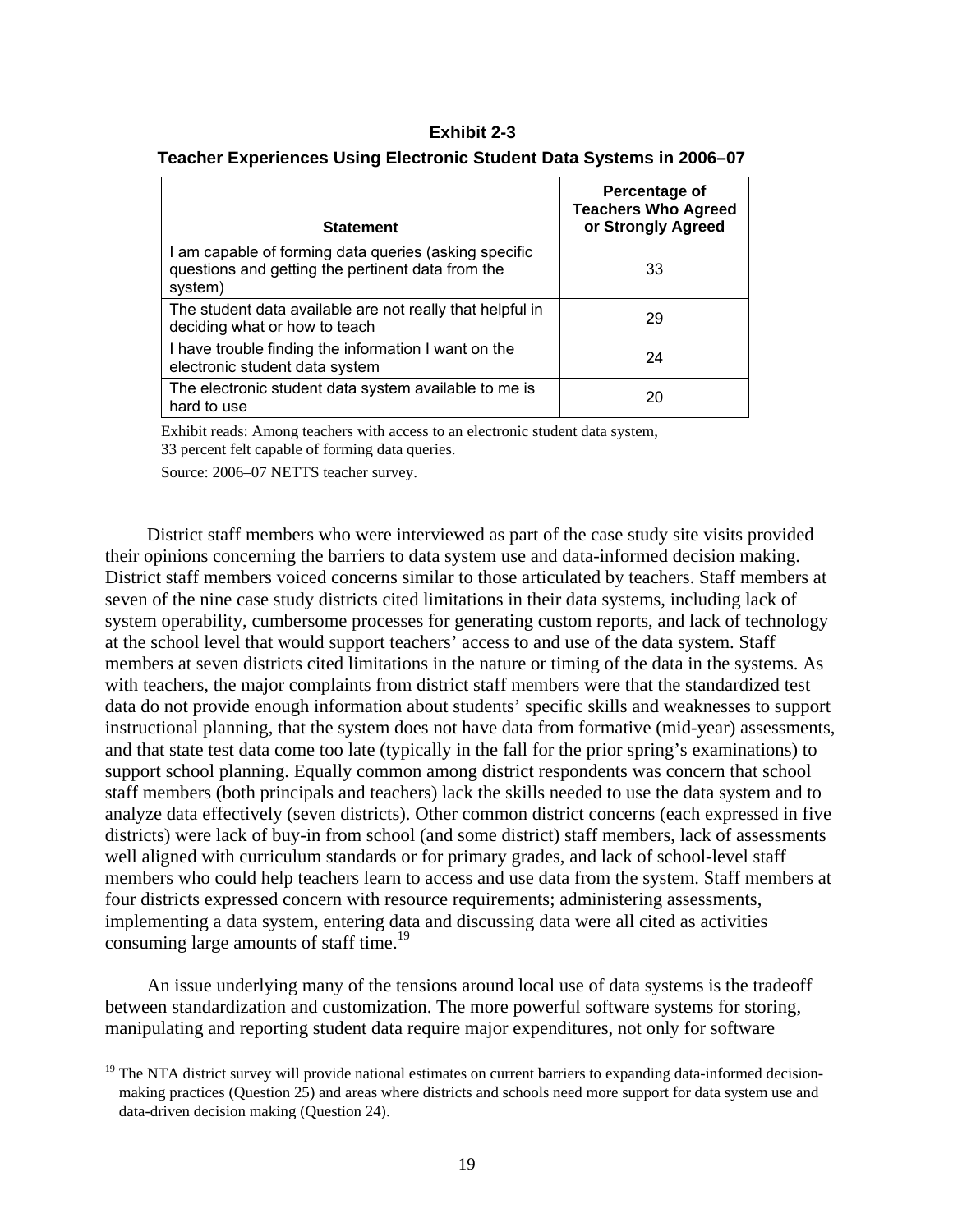purchase but also for the hardware needed to host it and to provide school-level access, for staff and teacher training around system use, and so on. On the one hand, district investments in such systems typically are predicated on the assumption of a uniform set of reporting and data use practices across schools. Teachers and schools, on the other hand, often feel that the kinds of information available in a district system do not address the questions and decisions most important to them. School staff members often work with less formal, home-grown data sets such as student performance on school-developed final examinations that are kept in electronic spreadsheets. Districts like to see districtwide benchmark assessment data in the districtwide system, but (as noted above) teachers often expressed misgivings about the quality of the district assessments and therefore the usefulness of the data.

There may be strategies for resolving this tension. In one case study district, implementation of their student information system made district staff members aware of teachers' need for formative assessments and of the lack of districtwide tools for measuring end-of-course achievement. The data system prompted a district effort to have the curriculum specialist in each content area work with teacher representatives from each school to craft end-of-course assessments that all schools would use. Implementation of these assessments and a new data system designed to support teacher access to the resulting data is expected in school year 2007– 08.

Districts do not necessarily want teachers to have direct access to student data. Although those advocating for educators' use of data for decision making describe active involvement by teachers in data-based inquiry (Brunner et al. 2005), school districts are far from unanimous in promoting this model. Even among the nine districts known for their promotion of data-informed decision making that constituted the case study sample, only four had direct teacher access to the data system as an active goal. An additional four districts viewed teacher access as a goal for the longer term, after the system is made more user friendly or after more teacher training. One district said that it had decided to limit teachers' access to the data system out of concern that data would be used inappropriately. Even principals in that district had access only to standard reports.

Having school-based staff members who can act as bridges between teachers and the data system appears to be an important facilitator. Six of the nine case study districts have schoolbased positions to support teachers' use of student data. A seventh district instituted district-level coach positions to help schools work with data. These positions are held by various types of staff members in different districts. The potential downside to this practice, as noted by Boudett and Moody (2005), is the risk that the generation and examination of data will come to be regarded as the responsibility of a single person within the school, without involving the school staff as a whole. The benefit of having this position is that this staff person can promote data use among teachers, provide access to data that teachers otherwise would not see, and model data analysis and reflection. For the most part, individuals in these positions in schools in the case study sample were involved in working with teachers on instructional issues. In several districts, an instructional coach or advisor led the school-level data use activities, sometimes in connection with a particular initiative such as Reading First. In some cases where there was no school-based position to support data use, principals or vice principals were trained on data system use and then expected to lead their teachers in these activities.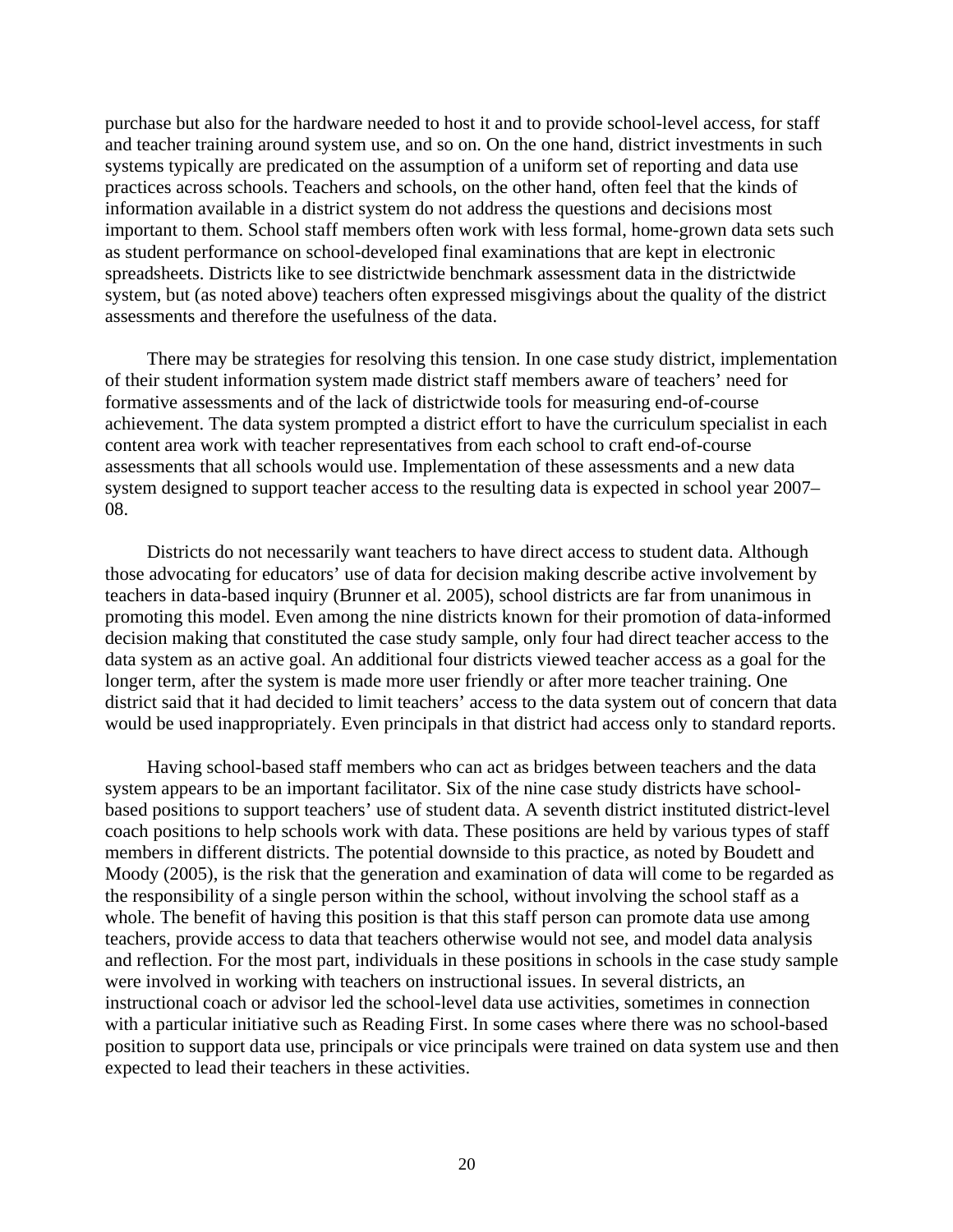Although teacher access to student data systems has increased over time, the types of data available to teachers are not necessarily useful for instructional decision making. Survey and case study data suggest that many barriers still exist to the effective use of data by teachers, including the need for more user-friendly data systems, coupled with the need for additional training on how to use these systems and how to analyze data. In addition, many of the supports required for data-informed decision making are lacking. The district and school supports that are available to teachers are described in greater detail in the next chapter.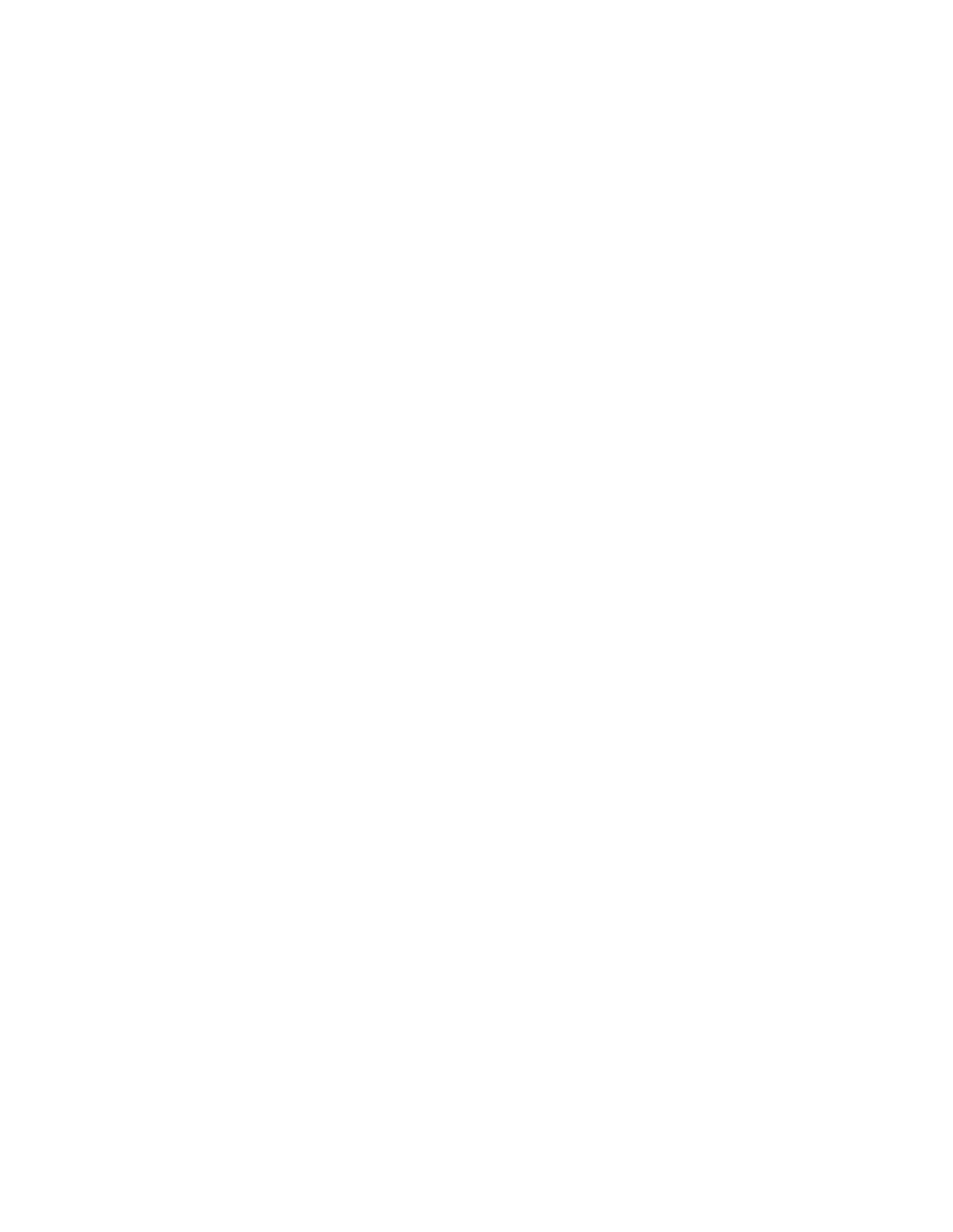# **3. District and School Supports for Data-Informed Decision Making**

The idealized model of data-informed decision making supports that are described in Chapter 1 provides a framework for examining the practices of districts and schools with respect to data use. This chapter explores the issues of data system integration, district and school leadership for data use, tools for generating and organizing data, and tools for acting on data that were found in actual practice in the case study districts and schools.

## **Data System Integration**

Although schools are being exhorted to base their decisions on data, the systems available to them were not necessarily designed with their needs foremost in mind. Case study data suggest that most student data systems were built to address uses other than school-level instructional decision making. Moreover, the multiplicity of systems used by local educational agencies works against the integration of different kinds of information (e.g., discipline and attendance data, program placement information, district benchmark and state test scores) and requires school personnel to go through the ramp-up time to learn to use multiple systems.

All the districts in the case study sample had student data systems, but none had a fully integrated set of data systems. One district, for example, had an instructional management system that included the district curriculum standards, curriculum guides, instructional resources, all student assessment data and student demographics. A data warehouse stored the district's longitudinal data, and an online professional development data system was used to develop teacher professional development plans. Another district used three data systems. The student information system provided historical test information for each student, including past state and district tests (but not current scores). A separate Web-based transactional system was used by schools to transmit to the district information such as attendance, school lunch data and scores on district benchmark tests. This system included a grade book that was available, but not required, for teacher use. A separate system housed special education data.<sup>20</sup>

In general, it was quite common not only for districts to have separate systems for transaction capture (attendance and grades) and assessment data but also for these systems to be detached from instructional resources geared to standards. Hence, although the two NETTS teacher surveys suggest that teacher access to data systems increased dramatically between 2005 and 2007, the systems themselves do not necessarily support integrated planning and selfevaluation.

### **District and School Leadership for Data Use**

 $\overline{a}$ 

Districts were nominated for case study on the basis of their leadership in the use of data for decision making, and not surprisingly, evidence of leadership in this area was found in all of them. Case study districts demonstrated their support and leadership for schools' use of data through a number of actions:

 Making data-informed decision making a priority and purchasing or developing a system that supported these activities

 $20$  The district was in the process of developing a data warehouse to link data from all these systems.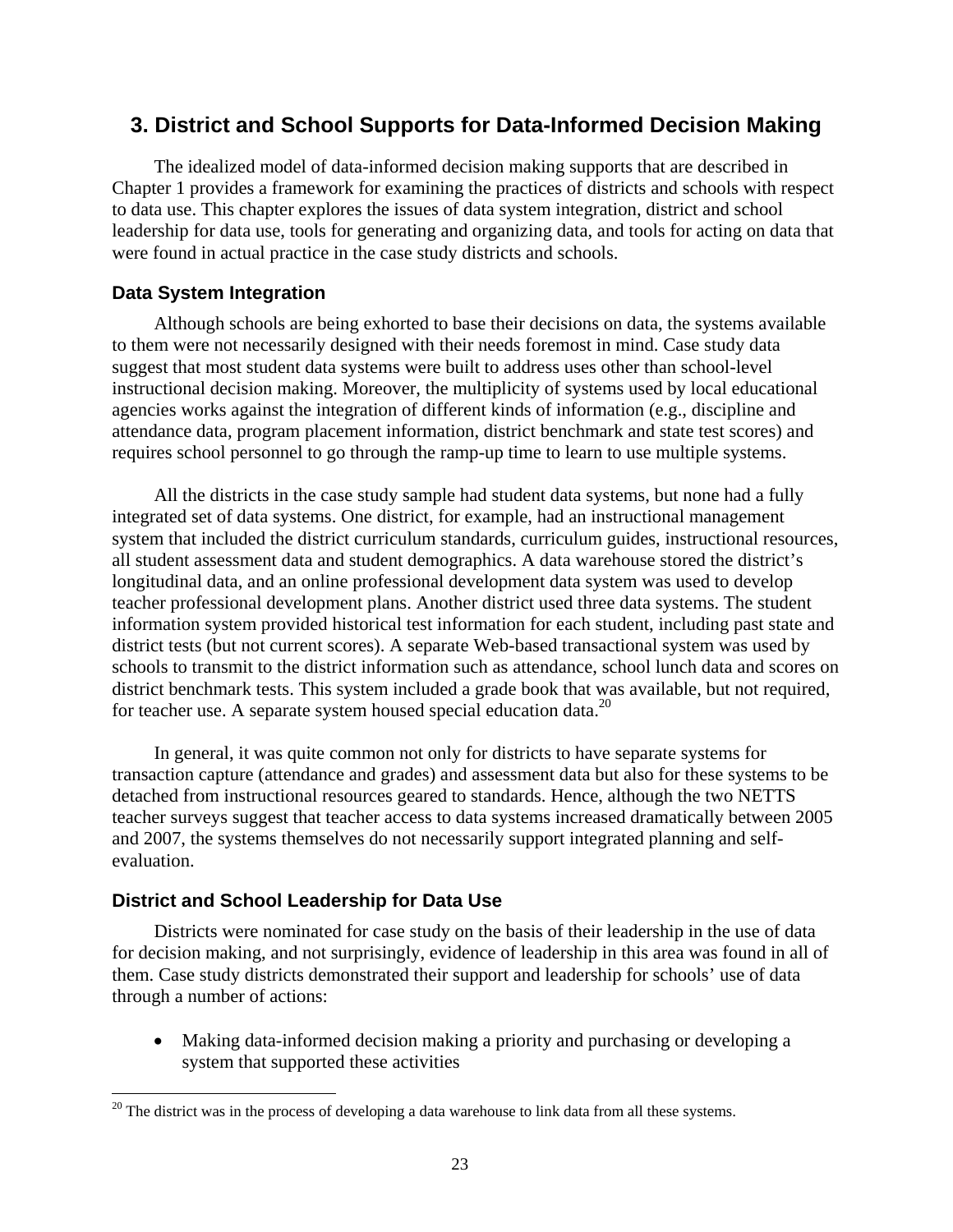- Considering ability to use data as a criterion for teacher hiring (One district had developed interview questions on the use of data for instructional decision making and used these when hiring teachers.<sup>21</sup> Another had developed this kind of question for use when hiring district staff members.)
- Providing training and support positions for system implementation (and tracking usage).
- Districtwide data-informed decision making activities in addition to professional development (An example of this kind of activity is provided in Exhibit 3-1.)
- Using the data system for decision making at the district level (e.g., evaluating programs, principals, teachers).

## **Exhibit 3-1 A District and School Data Analysis Process**

Every year, schools in this medium-size district get together to conduct "data digs" where school leadership teams have the opportunity to review and discuss their state test data. The teams use a collaborative inquiry process called the Data-Driven Dialogue to analyze and interpret their data. The process, adapted from Bruce Wellman and Laura Lipton (2004), can be used with any kind of data from any source. The process includes four steps:

- Predict—activate and engage interest in the data, access prior learning, name frames of reference, and establish common ground for dialogue.
- Explore—interact with the data, look for patterns and trends, identify data facts and surprises, make observations without inference, identify questions raised by the data, and develop problem statements.
- Explain—generate theories of causation, stay open to multiple possibilities, deepen thinking and identify "root causes" rather than symptoms, make inferences about data, and identify the additional data that will validate the theories of causation.
- Take Action—move from problems to solutions based on validated theories of causation, identify goals and specific related action steps, and identify data to be monitored to determine whether action steps lead to the solution.

All schools were initially provided training on the process by the State Consortium for Data-Driven Dialogue—District 8 is the lead district. The consortium was established with support from a \$3.5 million, three-year grant from the SEA with federal EETT funds.

Information from the data digs is used to inform the development of the school's improvement plan, which is a requirement of the state accreditation process. Schools are then encouraged to continue to review their data throughout the year by means of a monthly action plan that implements and monitors progress on goals in the school improvement plan. School leaders who have embraced the use of data-informed decision making use the same data inquiry cycle to develop their monthly action plans and to work with grade-level teams to monitor student progress and progress on school improvement goals. Principals reported that the data digs have helped them to structure conversations with their staff members about data. Teachers can look at student progression in a particular skill or content area as a way to monitor their own instruction.

 $\overline{a}$ 

 $21$  Any increase in entry-level requirements has the potential to screen out job candidates with otherwise desirable attributes. However, no evidence was identified, one way or another, specific to any entry-level requirements for teachers' ability to use data.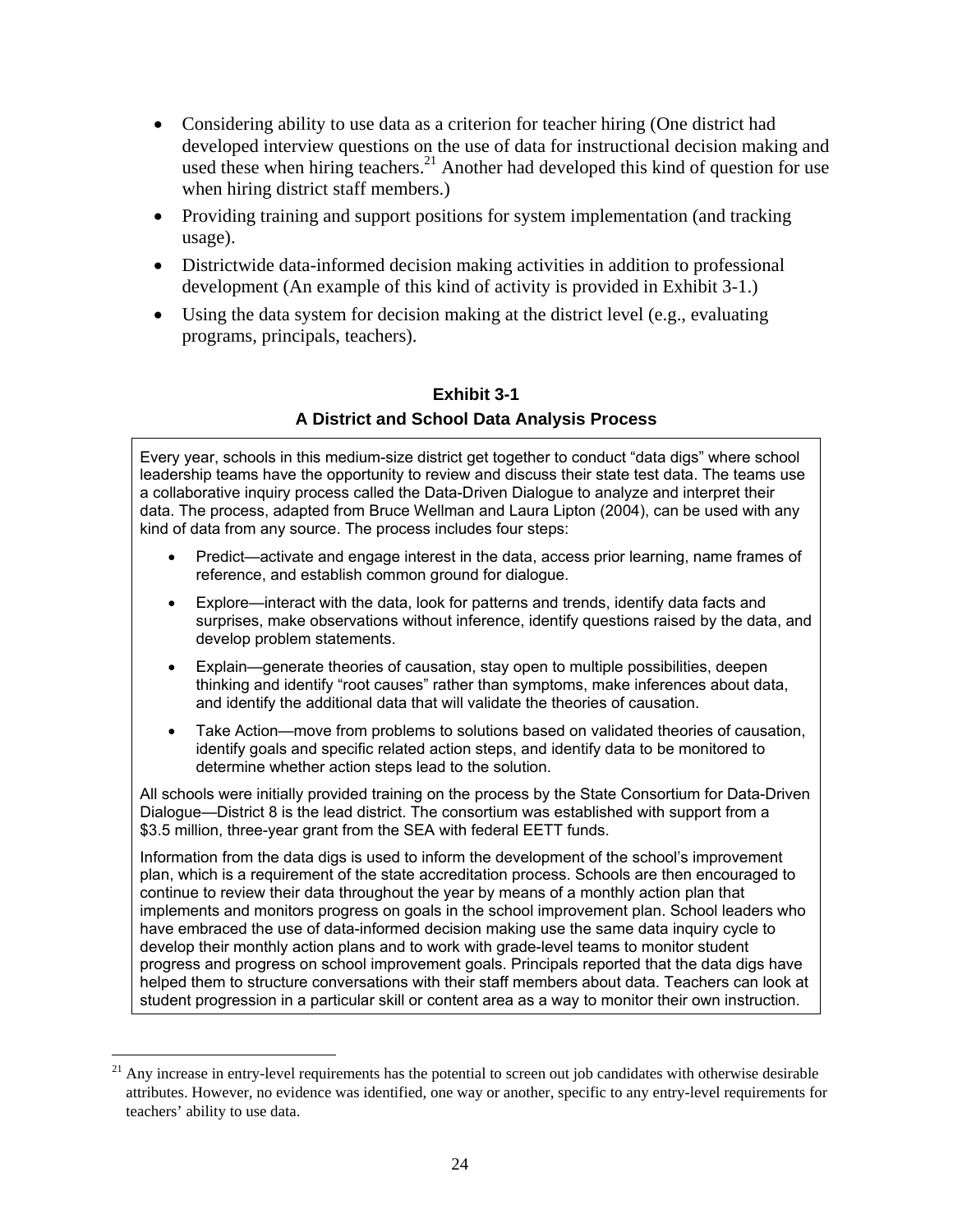Two districts were judged to have weaker leadership for data use than the other seven because one had a very compartmentalized approach to data use (there was little sharing across departments even though the district was an advocate of data use) and the other district was just beginning to address a more comprehensive approach to data use at the district level. Neither district is currently providing school-based staff members to support teachers' use of data (both districts have faced declining resources that have forced support staff cutbacks). Although both districts are acquiring new data systems that will enhance data accessibility and analysis capabilities, currently, neither has a plan for how it will provide the necessary professional development and ongoing support to school staff members to use these new systems.

At the school level, principals can show leadership with regard to data use by setting a personal example of data use, establishing expectations for data-informed decision making and working with teachers to interpret data. (An example of such a principal is provided in Exhibit 3- 2.) Across case study schools, principals showed strong leadership in less than half of the schools. In two of nine districts, principals at all three schools set an example of data use. There was no clear pattern evident between principal leadership and school type (typical, emerging and high) in the case study sample, although principals who acted as data leaders were slightly more common in high-use and emerging schools than in typical schools. Principal leadership may appear less strongly related to data-informed decision-making activity in this study's sample than in prior case studies because of the presence of other school leaders or coaches assigned to work with teachers on data use.

# **Exhibit 3-2 Principal as Data Leader**

The principal at a school identified for its exemplary use of data uses a broad range of data, including students' report cards and grades. She believes that grades, like behavior and attendance, are a reflection of student engagement. She also looks at enrollment data (e.g., if students selected the school by choice) and reviews individual target students' data with their teacher teams. The principal feels that teachers need data in their hands, and even though they have access to the district data system, she cleans and organizes school-level standardized testing data from the system for her teachers. Her philosophy is that it is much more important that teachers work with the data to understand it rather than work to organize it. She meets with teachers twice a month to talk about the instruction behind the test scores and provides ongoing data to support them. As the school year progresses, school staff members are encouraged to use a variety of data from individualized education programs (IEPs) and from in-house, district and specialized benchmark assessments to monitor students within their classes and departments. Teachers are expected to use these data to reflect on and discuss with their gradelevel teams what is and what is not working instructionally. Teachers also base their initial referrals to have students assessed for special education on this review process. As a result, a culture of data-informed decision making has taken root at the school.

Schools set expectations for data use when they set aside time during school hours to discuss data. All schools in the case study sample provided at least minimal opportunities to discuss data (e.g., at department meetings or during a common planning time available to teachers of a particular grade or subject). The amount of time available for these discussions varied widely across districts and was only loosely correlated with schoolwide data practices. One district provided opportunities to discuss data in all schools two to three times per week. In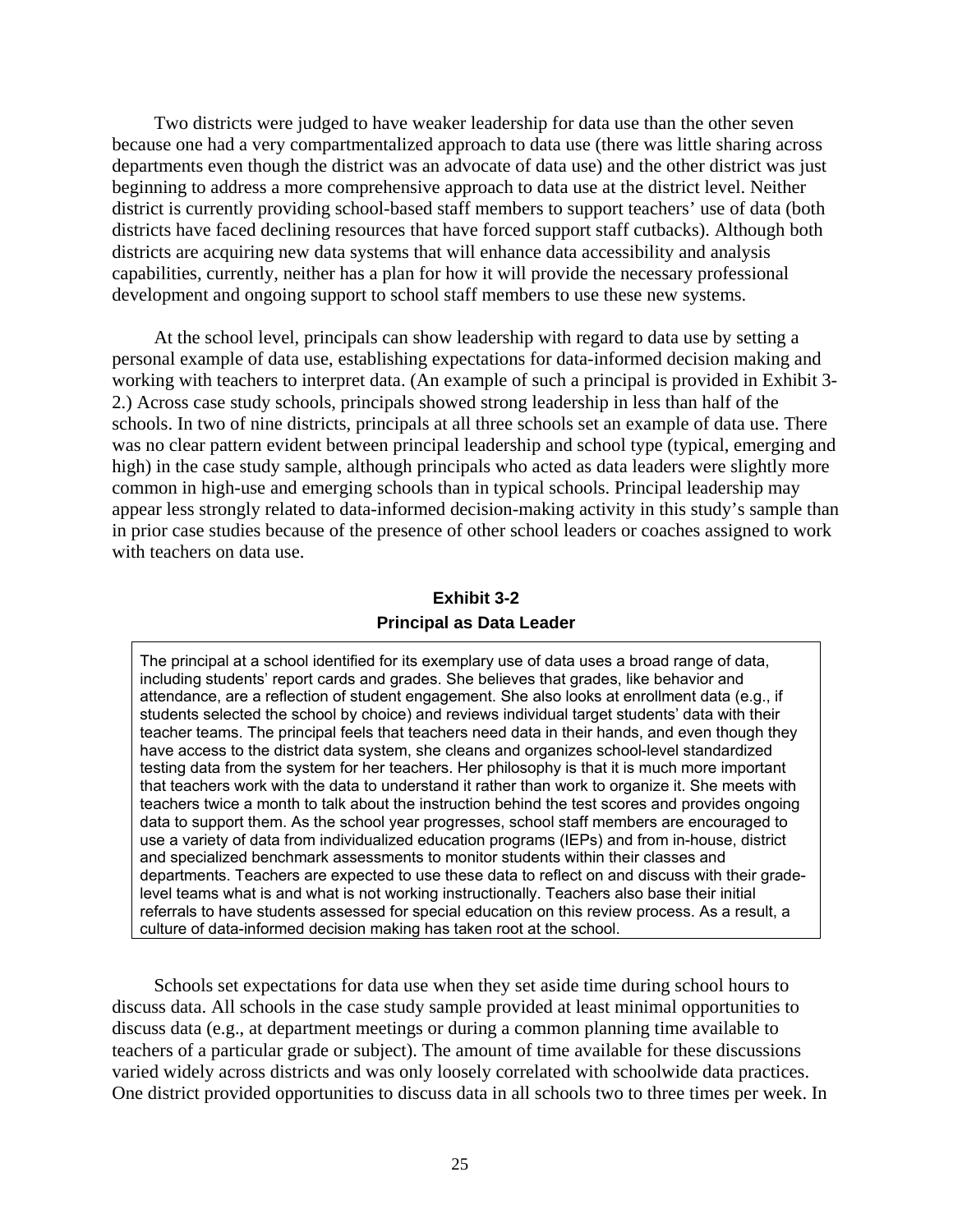another district, the high-use school used common preparation times and monthly professional development meetings to talk about data. This type of discussion occurred less frequently at departmental meetings in the emerging and typical schools in the same district, where principals often shared data only at the beginning of the school year.

School leaders can also encourage data use by working with teachers to help interpret their data. In some cases, the principal filled this role; in other cases, specialists and lead teachers did so. As research on school leadership has shown (e.g., Camburn, Rowan and Taylor 2003), when there are subject leaders in the school, they can play a role equal to that of the principal in terms of influencing instruction. In some case study districts, designated instructional or data coaches took on—or at least shared with the principal—the role of data leader. When coaches were present in a school, teachers were more likely to work with the coaches than with their principals on data interpretation, but in some of these schools, principals supplemented teacher meetings with the coach with their own meetings where they led the data discussions with teachers. In one district that did not have school-based coaches (they had been lost to budget cuts), the principal in the school nominated by its district as "high" in terms of data use was more active in working with teachers to review their data and discuss instructional implications than were the principals in schools described by the district as "emerging" or "typical" in terms of data use. In general, however, school-level supports for data use were more similar within than across districts.

### **Tools for Generating and Organizing Data**

 $\overline{a}$ 

Another way for districts to promote data-informed decision making is to provide tools for generating and organizing data. Data systems that provide student achievement data in a form that can be disaggregated by student category through standard or custom reports help reduce the burden of analyzing data for school staff members. Some systems can provide data not only from standard and formative assessments but also from daily transactions such as school attendance or from receipt of special services such as tutoring.<sup>22</sup>

The case study districts represent a range of system capabilities with regard to providing formative assessment data, but all provided some form of reporting of student scores broken down by skill areas that schools could use for planning purposes. Four districts had data systems that incorporated student scores on interim assessments that were aligned with the state standardized tests, and a fifth district had some of its interim assessment data available through its data system. Two districts provided interim assessments that were not aligned with the state test, and another two districts were developing benchmark assessments that will be available in the data system at some future date. Even though all districts had systems that allowed analysis of student performance in specific skill areas, some district systems were more robust than others. For example, in one district, skill areas were sometimes covered by only one item on the assessment, making it easy for teachers to dismiss the assessment data. In another district, skilllevel analysis of test data was possible for grades 3 and above, but not for primary-grade students. The systems in two districts provided standard reports by skill area, and they system in a third district allowed custom reports to be generated.

 $22$  The 2007–08 NTA district survey will provide prevalence estimates for tools for gathering data (Question 8).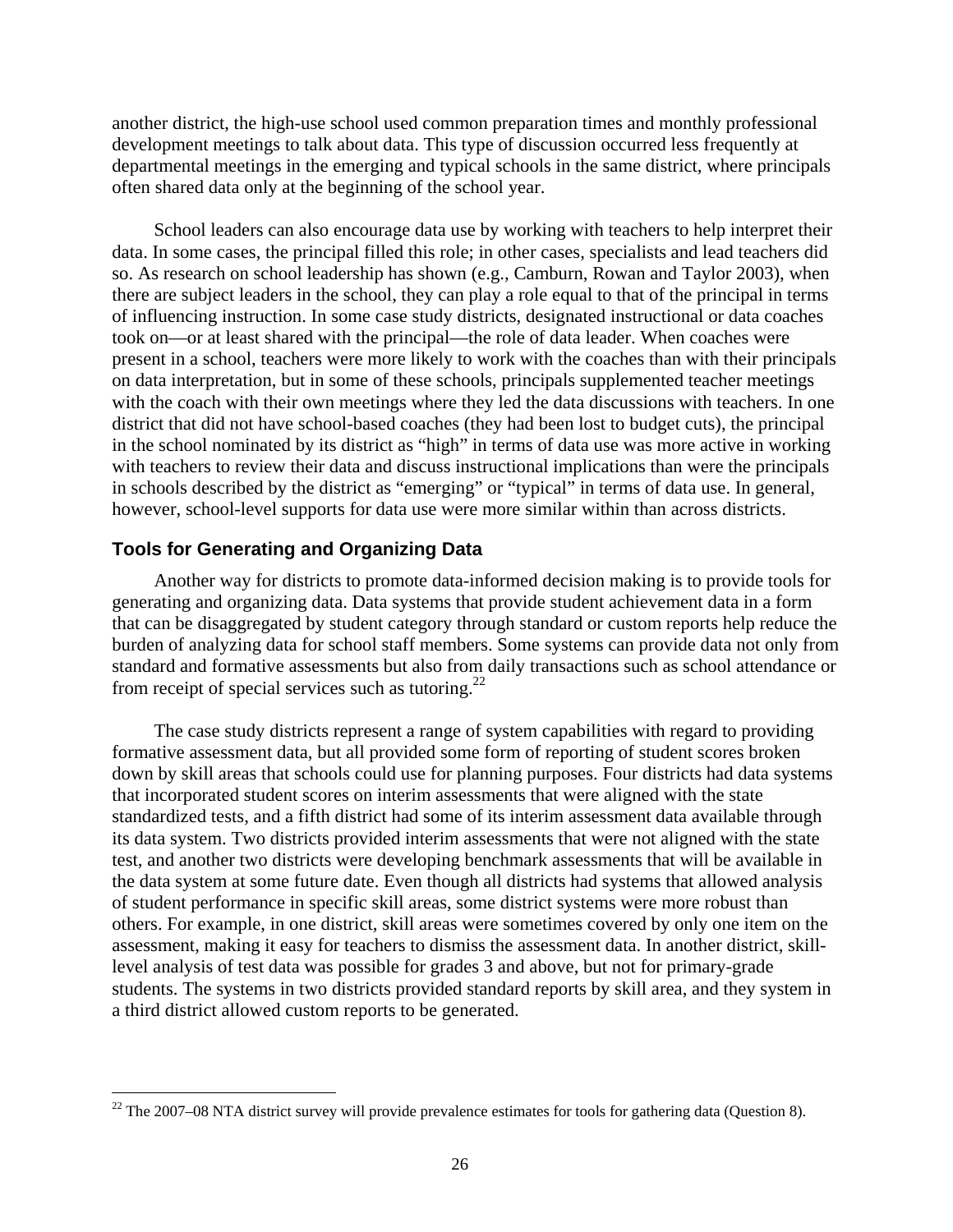Online assessments were less common in case study districts, with only two districts providing online assessments for any subject. Several other districts that did not provide online assessments did have other technology supports for assessment. Three had digital item banks that allowed schools to develop their own formative assessments, either in addition to or in place of district benchmark tests. Other districts used handheld computers, which allowed teachers to enter data as they administered tests and to generate reports instantly. In the three districts where use of handheld computers was a relatively common practice, handhelds were used for reading assessments in the early grades.

### **Organizational Structures Supporting Data Use at the School Level**

Organizational structures that support data use at the school level can include (a) time set aside for teachers to review and discuss data in small groups, (b) designated support staff and (c) the adoption of procedures for discussing data. On the 2006–07 NETTS teacher survey, most teachers reported having positive perceptions of support for using and interpreting the data that they could access from data systems. A majority of teachers with access to a student data system (71 percent) agreed or agreed strongly that when they needed help making sense of the data in the system, they knew someone who could help, and 45 percent reported that someone else usually extracted the relevant data from the system for them.

Of those teachers who indicated on the NETTS 2006–07 teacher survey that they had access to a student data system, 58 percent reported that they received support for using data to guide instructional decisions from professional development received at their school and 56 percent reported receiving encouragement for using data from their school principal. A quarter of these teachers (25 percent) also reported receiving support from a consultant or mentor teacher skilled in data analysis.

Working in small groups can also support teacher use of data. Of the teachers who indicated that they had access to a data system on the 2006–07 NETTS teacher survey, 70 percent said that they were comfortable having their colleagues around when they examined performance data for their students, and 59 percent said that they knew how to work with colleagues in using student data to monitor progress and set goals.

In many districts, teachers were not compensated for the time they spent working with data. Less than a quarter of teachers (23 percent) had time available during the regular day for examining data, and a majority (59 percent) reported accessing the data system on their own time. Only 12 percent reported that they had other paid time set aside for examining student data and using data to guide decision making about practice.<sup>23</sup>

Case study districts provided stronger support for data-informed decision making than the typical level indicated in the NETTS teacher survey responses. As mentioned in the preceding chapter, a majority of case study districts had used school-based staff members to act as bridges between teachers and the data system. Six out of nine offered some sort of district-funded, school-based staff to support teachers' data use, but these staff varied in number, amount of time available and expertise. One district had just two district-level coaches to serve all 10 of its

 $\overline{a}$ 

<sup>&</sup>lt;sup>23</sup> The 2007–08 NTA district survey will provide prevalence estimates for district supports for school use of data systems to inform instruction (Question 20).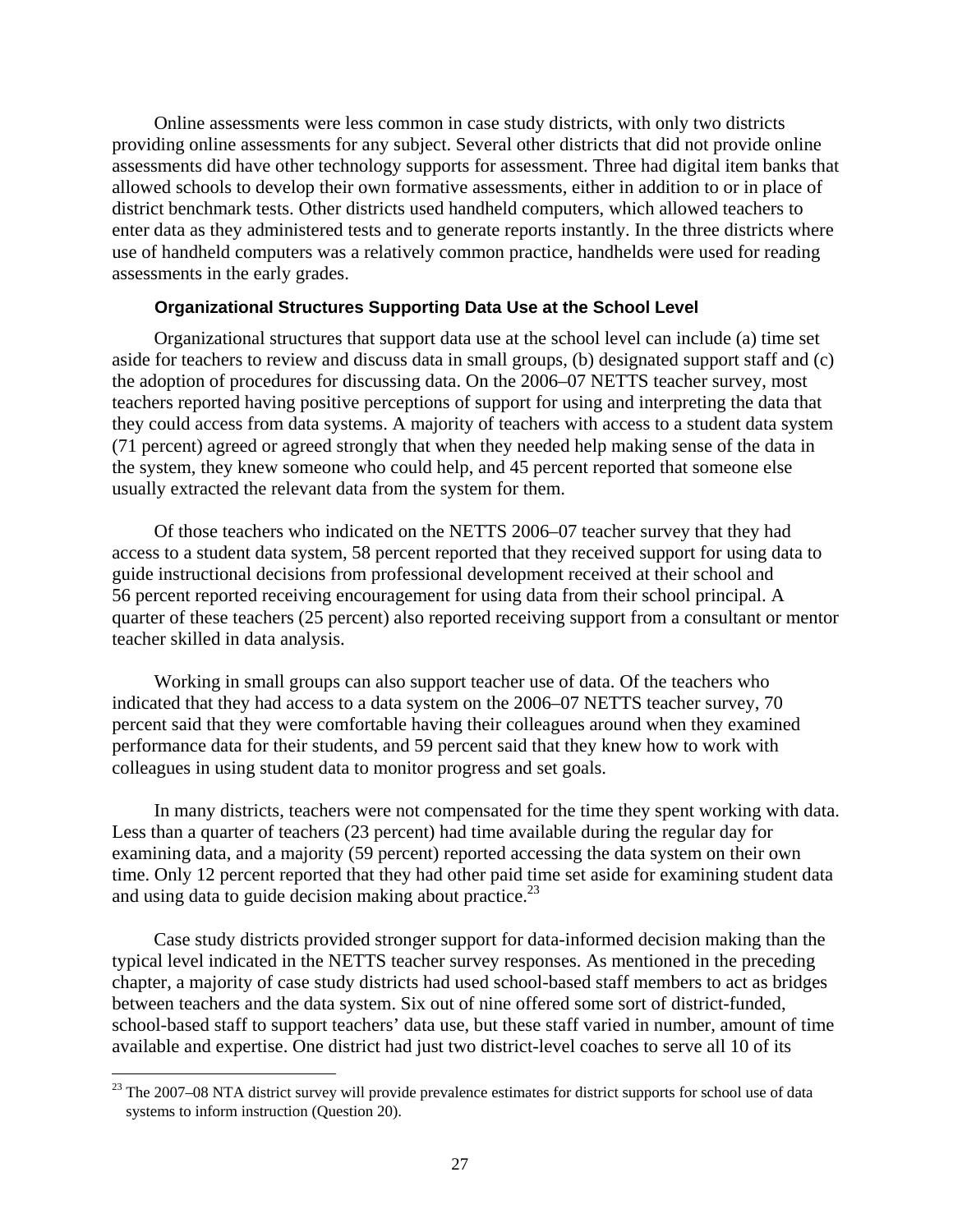elementary schools, while others had a coach assigned to each school. School-based coaches went by different titles such as data facilitator, technology specialist, system certified trainer or staff development teacher and often had other responsibilities such as instruction or serving as the curriculum specialist in reading, math or early childhood education. In some cases, there was additional personnel or more staff time provided to schools through the support of federal programs such as Title I Reading First. The activities of school-based support staff members are described further in Exhibit 3-3.

# **Exhibit 3-3 Activities of School-Based Support Staff Members**

One key to the use of data to improve instructional practice at the elementary level in this large district (District 4) is the availability of full-time instructional advisors (supported by Title I funds) and certified data system trainers. Instructional advisors combine expertise in accessing data, understanding data, and designing instructional practices to address student needs identified by available data. Certified trainers are school-based staff members who are trained by the district to support the use of the district's data system. Trainers are involved in ongoing professional development by the district and an annual full-day certification update during the summer. Certified trainers initially provided training to their colleagues on how to get data out of the system, then moved to how to read data, and are now focusing on talking about data, using data and reviewing data. The extent to which the certified trainer role is combined with the instructional advisor role (not possible in every school) affects the availability of support to school staff members. That is, when certified trainers are full-time teachers, the time available for supporting their colleagues is more limited.

Two large districts have instituted a combination of school-based support staff and district policies such as common planning periods focused on data discussions to encourage datainformed decision-making practices at their schools.

District 2 is focusing its efforts on school-based professional development through teams of specialists provided to each school. There is a full-time technology specialist in every school who has responsibility for training school staff members on using the district data system as well as on the use of technology in instruction and the use of assessment tools; the specialists have received training on the district benchmark assessments. (Principals and secretaries are also trained on how to access the system.) In addition, there are assessment and instructional coaches who support school staff members. All high schools have full-time assessment coaches who work with teacher leaders and principals on data access, data interpretation and instructional planning. The assessment coaches also help manage testing systems. There are 20 instructional coaches who provide full-time support to the neediest schools, while other schools share a coach. Instructional coaches have expertise in curriculum and provide teachers with instructional strategies based on test results. Coaches also train and support teachers on how to use the district data system and analyze their data. All district elementary schools close early on Monday afternoons so teachers can meet either within their grade level or across grade levels to examine data and collaboratively plan instruction.

District 5 provides literacy and math coaches to all its elementary schools (although their numbers are shrinking because of declining funding from federal programs). Coaches are responsible for clarifying data reports with teachers, reviewing data trends, and modeling lessons and practices for teachers. Principals are required to print out and deliver data reports to their teachers on their students' academic performance. The district has incorporated data discussions into weekly teacher common planning times (one hour every week). In elementary schools, these common planning times almost always involve reading data displays, interpreting data, and using data to change classroom practices. Coaches also hold after-school workshops to look at school data.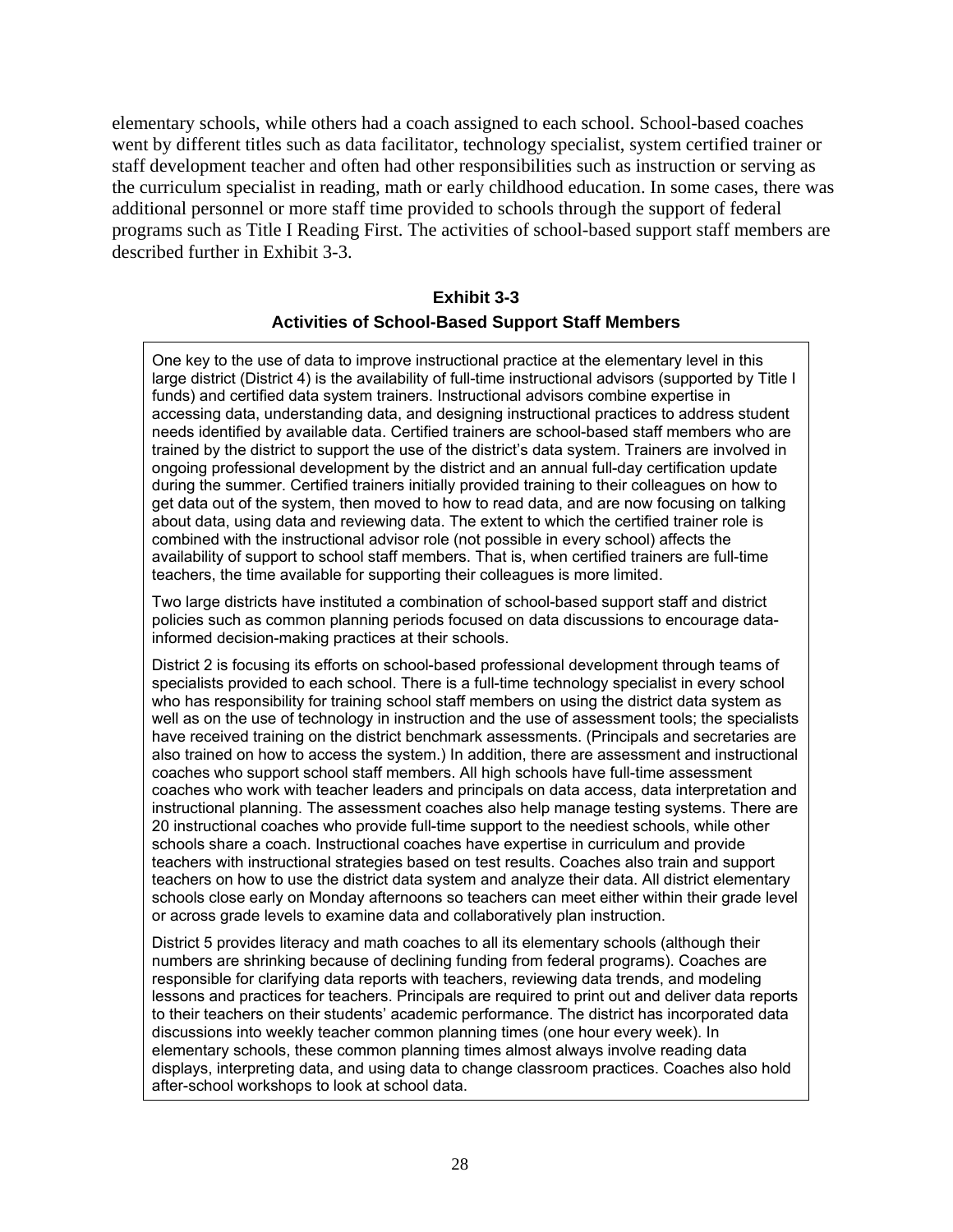#### **Professional Development and Technical Support**

Teacher professional development focusing on data analysis skills or data-informed decision making is a relatively recent phenomenon, but districts appear to be responding actively to the need for this kind of teacher support. Almost three-quarters (73 percent) of all districts responding to the 2006–07 NETTS district survey indicated that they supported professional development in the past 12 months "to help teachers and administrators in data-driven decision making."

Recent years have seen an increase in the proportion of teachers receiving professional development on data-informed decision making. On the 2005 NETTS teacher survey, 30 percent of teachers said that they had received professional development from their school on this topic, and 9 percent said they had received this kind of support from another source. On the 2007 survey, the proportions receiving professional development on data use rose to 43 percent of all teachers for professional development from one's school and 15 percent for development from other sources.

Teacher survey responses suggest that teachers receiving professional development in this area view it as beneficial. On the 2006–07 NETTS teacher survey, 39 percent of teachers with access to a data system reported that the professional development they received about datainformed decision making had prepared them to use data to improve student achievement.

At the same time, most teachers reported that they would benefit from additional professional development on data-informed decision making (see Exhibit 3-4). Fifty-eight percent of teachers with access to a data system thought that additional professional development on how to develop diagnostic assessments for their classes would be beneficial, and 55 percent said that they would like additional professional development on adjusting the content and approach used in their class in light of student data. Almost half (48 percent) reported the need for more professional development on the proper interpretation of test score data, and over a third (38 percent) for more professional development on how to formulate questions that can be addressed with data. $^{24}$  Half (50 percent) reported that they could benefit from additional professional development on how to identify types of data to collect to monitor school progress against goals for improvement, and 44 percent reported a need for more professional development on the mechanics of using their data system. Over a third (37 percent) of teachers with access to a data system said that they would like professional development on techniques for collaborating with colleagues on the use of data.

 $\overline{a}$ 

 $^{24}$  As noted earlier, only 33 percent of teachers reported feeling capable of forming queries of the data system available to them. It may be that some teachers feel that they can formulate questions that can be addressed with data (and hence do not see a need for more professional development on this topic), but find their data system difficult to use because of interface issues.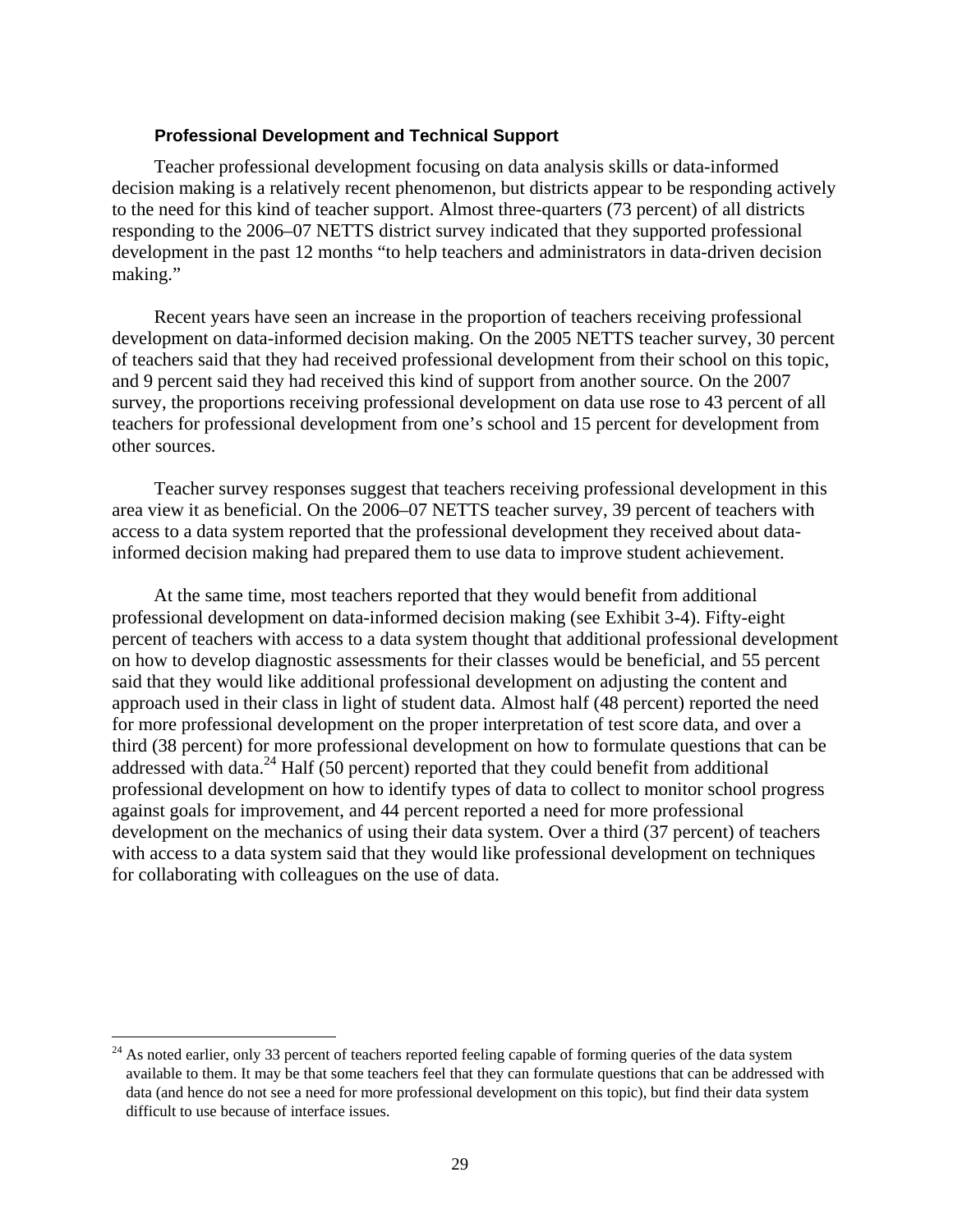| <b>Topic</b>                                                                                         | Percentage of<br><b>Teachers Who</b><br><b>Wanted More</b><br><b>Professional</b><br><b>Development</b> |
|------------------------------------------------------------------------------------------------------|---------------------------------------------------------------------------------------------------------|
| How to develop diagnostic assessments for your class                                                 | 58                                                                                                      |
| How to adjust the content and approach used in your class in light of<br>student data                | 55                                                                                                      |
| How to identify types of data to collect to monitor school progress<br>against goals for improvement | 50                                                                                                      |
| Proper interpretation of test score data                                                             | 48                                                                                                      |
| The mechanics of using the electronic data system                                                    | 44                                                                                                      |
| How to formulate questions that can be addressed with data                                           | 38                                                                                                      |
| Techniques for collaborating with colleagues on the use of data                                      | 37                                                                                                      |

**Exhibit 3-4 Topics for Additional Teacher Professional Development** 

Exhibit reads: Among teachers with access to an electronic student data system, 58 percent indicated that they would benefit from additional professional development on how to develop diagnostic assessments for their class.

Source: 2006–07 NETTS teacher survey.

 $\overline{a}$ 

NETTS survey data also show that teachers' desire for professional development depends on their personal confidence in using a data management system, the perceived support for system use, and whether or not their school is making adequate yearly progress (AYP). For example, a significantly higher percentage of teachers in schools not meeting AYP indicated that they would benefit from additional professional development in six of the seven types of training listed in the survey compared with teachers in schools making AYP. Teachers who express a lower confidence in their ability to interpret data and to use a data management system are more likely to believe that they could benefit from further professional development.<sup>25</sup>

All case study districts provided some form of districtwide professional development on data use, but it varied in terms of who received the training as well as the training content, duration and format. For example, Exhibit 3-1 (presented earlier in this chapter) describes how a district provides school leadership teams with the opportunity to come together annually to review and discuss their state test data and provides them with the tools to carry out this process on an ongoing basis to monitor their school improvement goals. In another district, university staff members were brought in to provide professional development to kindergarten through grade 3 teachers on how to disaggregate and interpret early literacy assessment data. An example of district-supported professional development that combines an online professional development system and in-person support is provided in Exhibit 3-5.

 $^{25}$  The survey included a block of questions asking teachers to reflect on their use of data management systems using a 5-point Likert response scale. Additional information on these data can be found in *Teachers' Use of Student Data Systems to Improve Instruction 2005 to 2007* (U.S. Department of Education 2008b).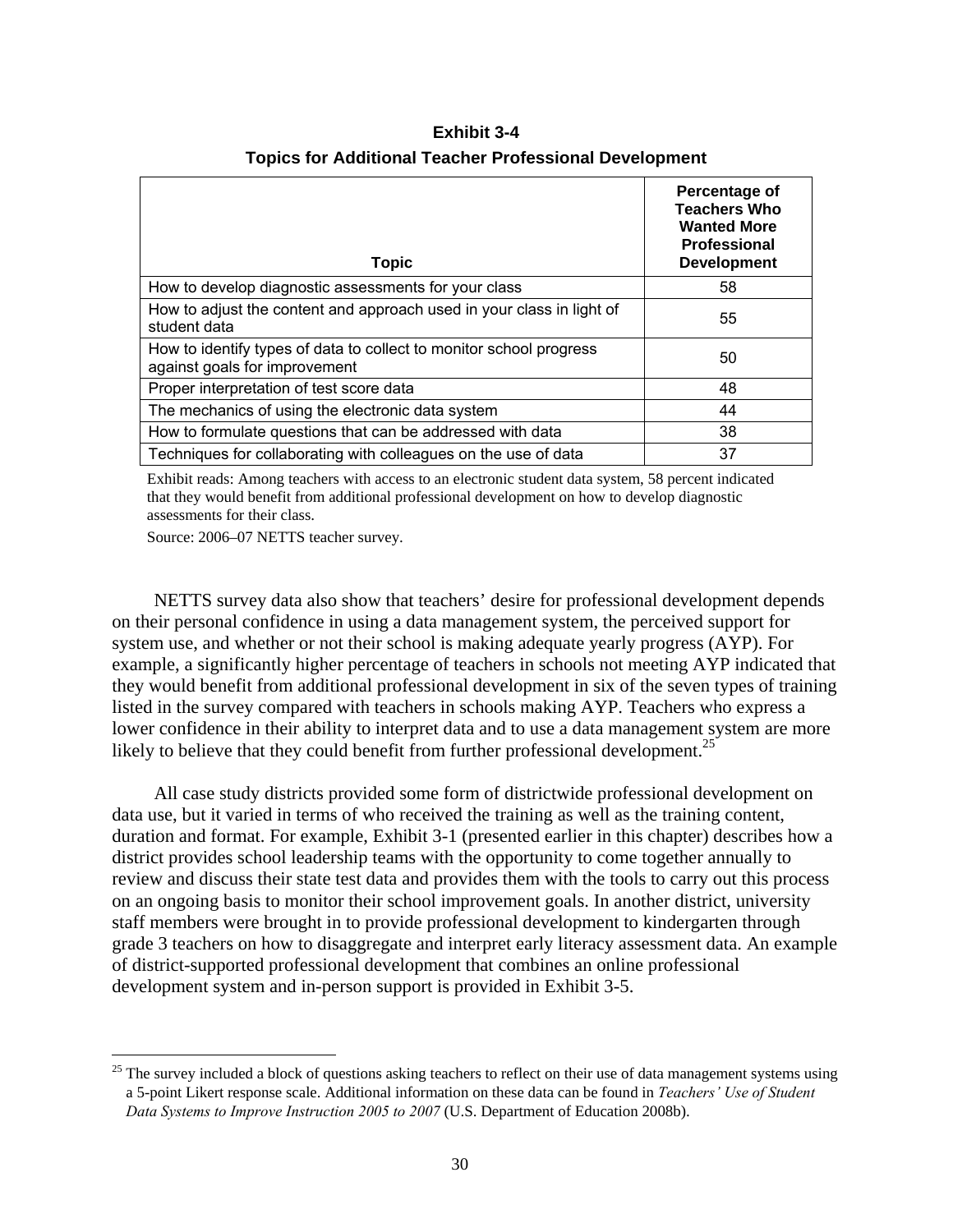# **Exhibit 3-5 Professional Development Online and In Person**

Professional Development Online (PDO) was built jointly by District 3 and a private company. This electronic system delivers training on demand to all district staff members and allows them not only to view their professional development plan for the year but also to manage their training. The district includes required courses in the system, and staff members can monitor their course-taking progress. Professional development information is tailored to each individual staff member according to his or her position through targeted announcements, information and highlighted displays of required and recommended courses. In addition, the PDO Web site includes training on how to use the system (PDO Help), professional development resources, and a list of professional development conferences.

As part of its ongoing professional development activities, the district also assigns a staff development teacher to every school. He or she focuses on helping teachers improve their instructional practice. Staff development teachers in an elementary school, for example, might meet with the third-grade teachers as they are planning a lesson, observe a third-grade teacher, work on instruction and lesson planning, or model a lesson for some teachers. Staff development teachers also work with teachers to examine and analyze data and to design instructional programs based on data.

Three of the case study districts were focusing their professional development activities on data use primarily at the school level. The presence of school-based support staff members provides opportunities for professional development to be ongoing and tailored to individual teacher needs. As noted above, six case study districts provided some sort of school-based staff to support data use. Their role included providing professional development to teachers through mentoring and serving as a resource to teachers on how to analyze and interpret data. Schools also spent some of their professional development time on analyzing school- and grade-level data, supported by informal data-related discussions at grade-level or department meetings.

One district was exploring the issue of school- versus district-based professional development, while two districts planned to maintain a balance of district- and school-based training. Another district was moving toward more tailored training on how to use the district data system. When user statistics indicated that there had been a decline in use of the system, the district decided to offer professional development to individual schools based on teacher needs (e.g., how to extract the data they need from the system).

### **Tools for Acting on Data**

 $\overline{a}$ 

Data systems can help promote data-informed decision making by providing tools to help teachers improve decisions about instructional practice. Some of the resources provided include instructional materials, model lesson plans, and formative assessment results linked to frameworks and curriculum guides.<sup>26</sup> Data from the case studies suggest that these types of tools are currently not common resources in district systems. Only three case study districts had data systems that provided such resources, and one district was developing a system with this

 $^{26}$  The 2007–08 NTA district survey will provide prevalence estimates for tools for acting on data (Questions 7 and 8) and the frequency with which district staff use their data systems to carry out data-driven decision making activities (Questions 18 and 19).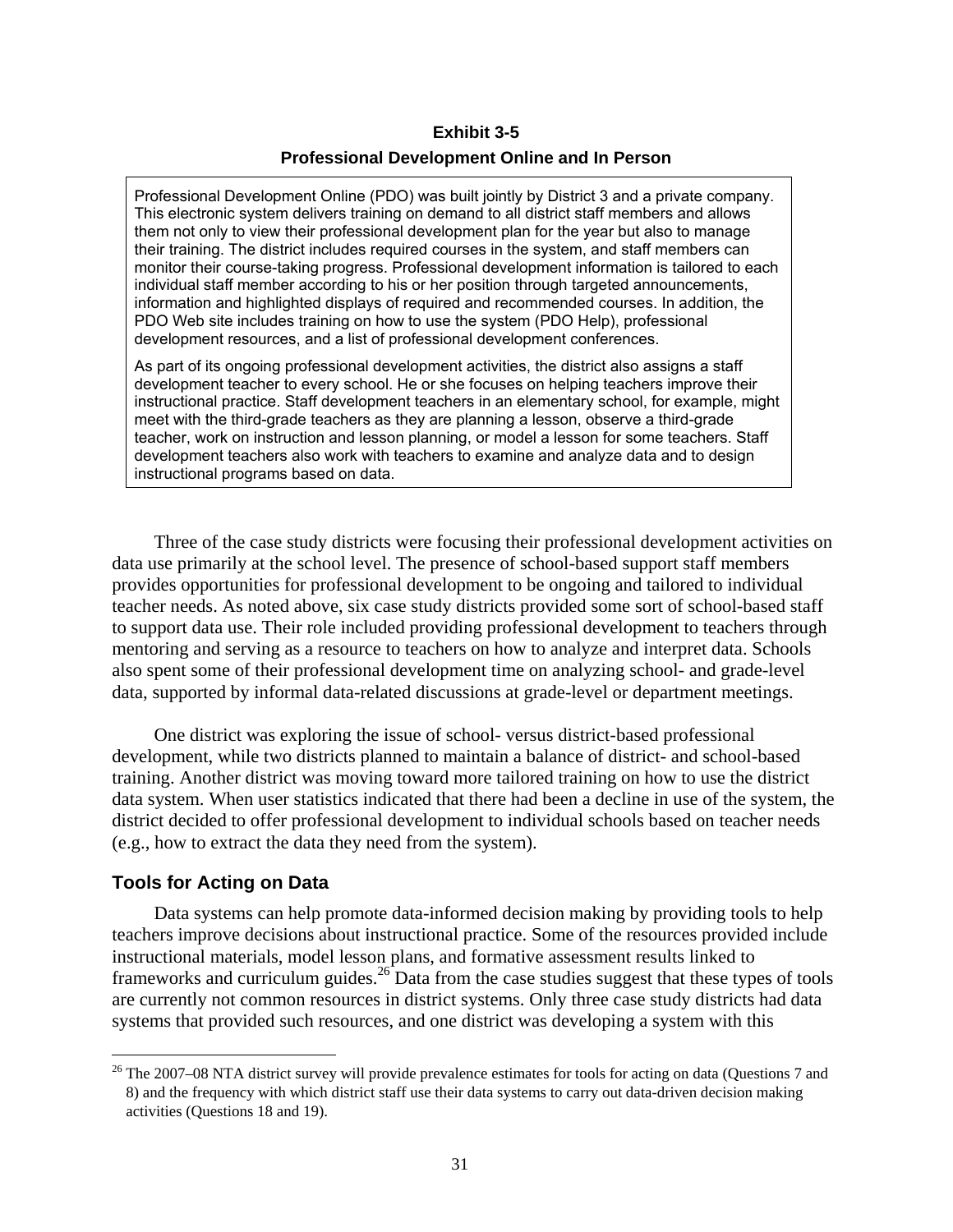capacity. In one of the three districts, its commercial data system offered modules that included curriculum and lesson planning features along with an assessment bank that allowed the district to administer benchmark tests tied to state standards and to display results to show which students passed a particular objective, generating skills and item analysis reports. In another district, the data system contained curriculum information aligned with state and local standards, instructional frameworks for teachers, and a curriculum guide to help teachers with their pacing and content coverage. Teachers could access assignments and lesson plans online so they could share resources to supplement instructional materials.

To link formative test data with instructional resources, the data system must have both components. Only four of the nine case study districts had benchmark assessment data on their systems (one additional district had some of its benchmark data on the system), and only one of these districts had instructional resources on the system that were aligned with the assessments. School staff members in several districts used systems outside the district for this purpose. For example, one of the districts used a Northwest Evaluation Association (NWEA) test as a benchmark assessment, and the NWEA Web site provides instructional resources tied to each skill area in its assessments.

One of the barriers illuminated by the case study data was the need for greater alignment between the district curriculum and benchmark assessments. Lack of alignment presented challenges to districts trying to help schools link formative assessment data to instructional practice. One case study district had undergone a curriculum audit by the state that identified as a weakness the lack of a clear, comprehensive curriculum aligned with standards. As a result, the district was developing a uniform curriculum linked to state standards and supported by benchmark assessments that were tied to both the curriculum and state standards. The audit was also the impetus for the district's selecting a data system with a curriculum management component so instructional resources would be available to teachers for skill areas in which their students are identified as being below proficiency on the basis of benchmark data. Until the new district curriculum is completed, teachers cannot take full advantage of this component. In another district, there was a common districtwide curriculum, but the benchmark assessments were not well aligned with the curriculum; the math assessment did not follow the district curriculum scope and sequence, and the language arts assessment did not cover all the skills in the district curriculum, making it more challenging to support instructional decision making. The district reported that these alignment problems would be rectified by a new data system that was under development.

### **Summary of District and School Supports**

Case study districts' supports for data-informed decision making are summarized, by district, in Exhibit 3-6. For each type of support, a district was given a rating: the support was widely available in the district (coded as 2); the support was partially present, for example, professional development provided to some staff members but not all (coded as 1); or the support was not currently present in the district (coded as 0). The districts are ordered by size, from largest to smallest. To some extent, the larger districts (those with student enrollments of 25,800 or more) provide a greater number of supports than the medium-size districts. The mean number of fully present supports in very large and large case study districts is 5, compared with an average of 3 in medium-size districts. But there are exceptions to the general pattern. District 1, a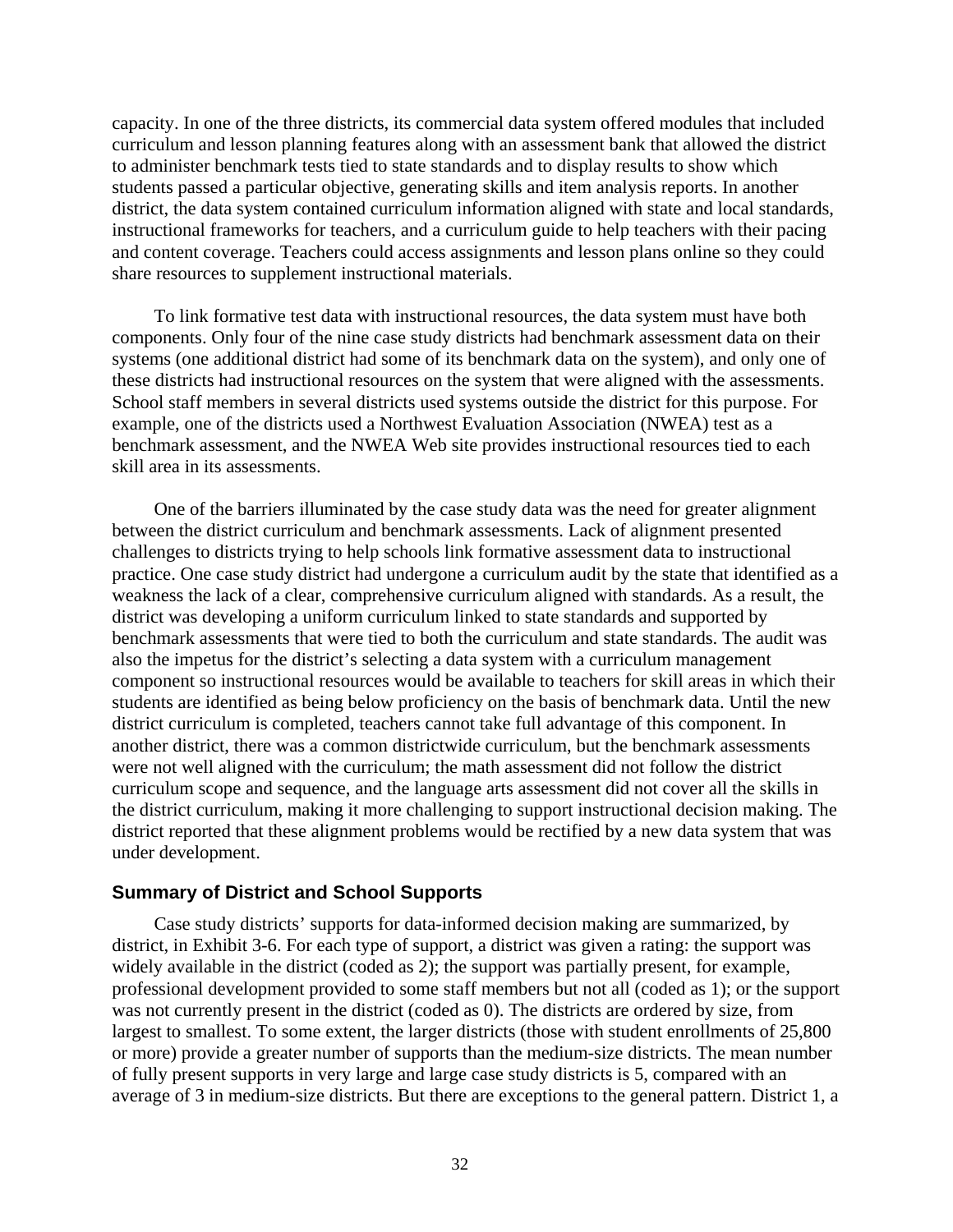very large district of more than 130,000 students, provides the smallest number of widely available supports because of recent resource constraints (e.g., budget cuts eliminated instructional coach positions). District 8, a medium-size district, has benefited from external funding sources and expertise (e.g., EETT funds, regional consortia) and provides the largest number of supports compared with the aforementioned very large district.

Exhibit 3-7 summarizes the supports available at each case study school, organized by district. Each school was rated on the extent to which each type of support was available at the school: the support was fully present (coded as 2); the support was partially present, for example, a principal who occasionally worked with teachers (coded as 1); or the support was not present (coded as 0). Analysis indicated that there was greater consistency within districts than within school type (high, emerging, typical) across districts. The average number of fully present supports was 3.89, 4.11, and 3.78 for high, emerging, and typical schools, respectively. Averages across schools within individual districts ranged from 1.33 to 5.33. This pattern suggests that districts play a pivotal role in determining the level of support that teachers receive for the use of data systems and making data-informed decisions.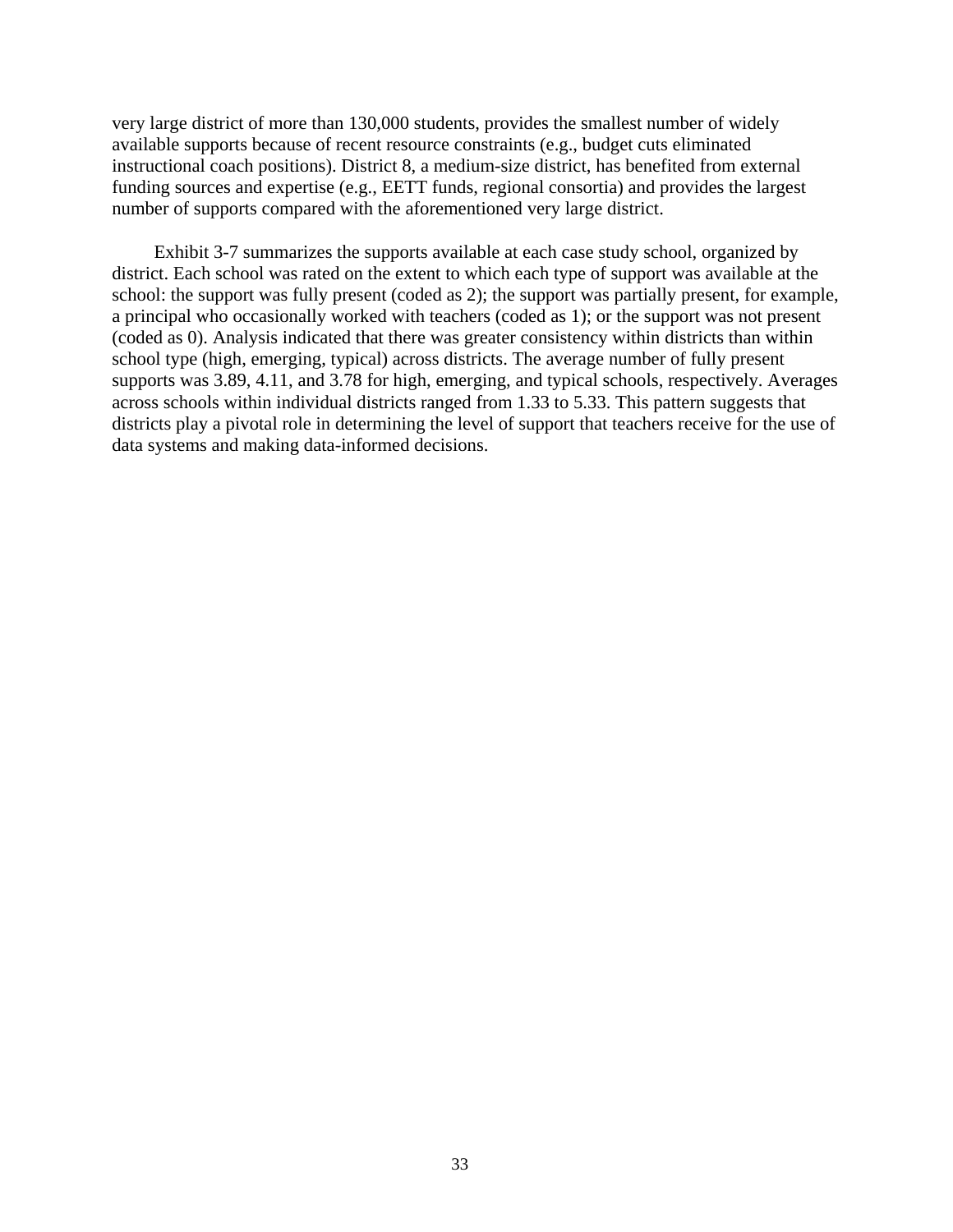|                                                                                       | <b>District</b><br>No.                                   | 1              | $\mathbf{2}$   | 3              | 4              | 5              | 6              | $\overline{7}$ | 8              | 9              |
|---------------------------------------------------------------------------------------|----------------------------------------------------------|----------------|----------------|----------------|----------------|----------------|----------------|----------------|----------------|----------------|
| <b>Support</b>                                                                        | <b>District</b><br><b>Size</b>                           | <b>VL</b>      | <b>VL</b>      | <b>VL</b>      | L              | L              | M              | м              | М              | М              |
| Strong district leadership<br>for data use                                            |                                                          | $\overline{1}$ | $\overline{2}$ | $\overline{2}$ | $\overline{2}$ | $\overline{2}$ | $\overline{2}$ | $\overline{1}$ | $\overline{2}$ | $\overline{2}$ |
| Availability of data<br>disaggregated by student<br>groups and skill levels           |                                                          | 1              | $\overline{2}$ | $\overline{2}$ | $\mathbf{1}$   | $\overline{2}$ | $\overline{1}$ | $\overline{2}$ | 1              | 1              |
|                                                                                       | Districtwide data-informed<br>decision-making activities | $\mathbf 0$    | $\mathbf 0$    | $\overline{1}$ | $\overline{2}$ | $\overline{1}$ | $\mathbf 0$    | $\mathbf 0$    | $\overline{2}$ | 0              |
| Professional development<br>for data system<br>implementation                         |                                                          | 1              | $\overline{2}$ | $\overline{2}$ | $\overline{2}$ | $\overline{1}$ | $\overline{2}$ | $\overline{1}$ | $\overline{2}$ | $\overline{2}$ |
| Provides school-based<br>staff members to support<br>data-informed decision<br>making |                                                          | $0+$           | $\overline{2}$ | $\overline{2}$ | $\overline{2}$ | $\overline{2}$ | $\overline{2}$ | $\mathbf 0$    | $\overline{2}$ | 0              |
| Gives teachers direct<br>access to extract data<br>from system                        |                                                          | 1              | $\overline{2}$ | $\overline{2}$ | $\overline{2}$ | $\Omega$       | $\mathbf 0$    | $\mathbf 0$    | 1              | $\overline{2}$ |
| District benchmark or<br>formative assessment<br>data on the system                   |                                                          | $\overline{2}$ | $\overline{2}$ | $\overline{2}$ | $\mathbf 0$    | $\overline{2}$ | $\overline{1}$ | $\overline{2}$ | 1              | 0              |
| System includes links<br>from assessment results<br>to instructional resources        |                                                          | $\Omega$       | $\Omega$       | $\overline{2}$ | $\Omega$       | $\overline{2}$ | 0              | $\mathbf 0$    | $\mathbf 0$    | 0              |
| Students can take<br>assessments online                                               |                                                          | 0              | $\overline{2}$ | $\overline{1}$ | $\mathbf 0$    | $\Omega$       | 0              | $\mathbf 0$    | $\mathbf 0$    | 0              |
|                                                                                       | Total number of supports<br>fully present                | 1              | $\overline{7}$ | $\overline{7}$ | 5              | 5              | 3              | $\overline{2}$ | 4              | 3              |

**Exhibit 3-6 Case Study District Supports for School Use of Student Data** 

Exhibit reads: In District 1, strong district leadership for data use was partially present in 2006–07—that is, only some departments (not all) were strong advocates for data use.

Notes: District size categories include very large (VL), with more than 130,000 students, large (L), and medium (M). Codes indicate the degree to which each support was present in the district:  $0 =$  not present,  $1 =$  partially present, 2 = fully present/widely available. The + indicates that the district used to provide school coaches, but this position was not present in 2006–07 because of budget cuts.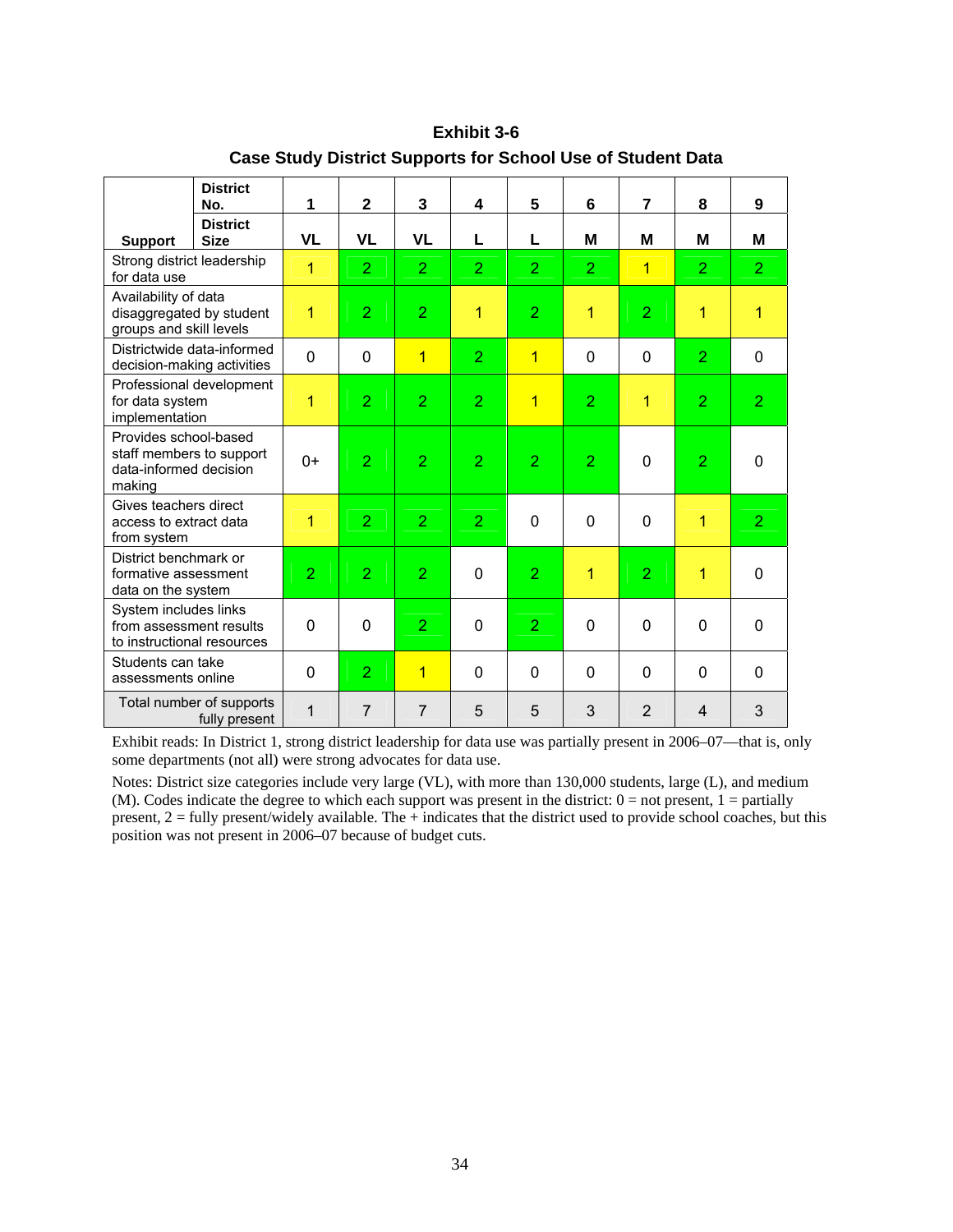#### **Exhibit 3-7**

## **Case Study School Supports for Use of Student Data**

|                                                                                                                          | <b>District 1</b> |          | <b>District 2</b> |            | <b>District 3</b> |                 |             | <b>District 4</b> |             |        | <b>District 5</b>  |                |               |                |                |
|--------------------------------------------------------------------------------------------------------------------------|-------------------|----------|-------------------|------------|-------------------|-----------------|-------------|-------------------|-------------|--------|--------------------|----------------|---------------|----------------|----------------|
| <b>School Support</b>                                                                                                    | н                 | Е        |                   | н          | Е                 |                 | н           | Е                 |             | н      | Е                  |                | н             | Е              |                |
| Principal sets example for data<br>use                                                                                   | $\Omega$          | $\sigma$ | $\Omega$          | o          | $\overline{2}$    |                 |             | $\overline{2}$    | $\Omega$    | o.     | $\sigma$<br>∠      | $\overline{2}$ | $\Omega$<br>∠ | $\overline{2}$ | $\overline{2}$ |
| Principal works with teachers<br>on data                                                                                 | $\Omega$          | $\Omega$ | $\sim$<br>∠       | $\sqrt{2}$ | $\Omega$<br>∠     |                 | 0           | 2                 | 0           |        | $\mathcal{D}$<br>∠ | $\overline{2}$ |               | 0              | $\Omega$       |
| School-based staff members<br>available to support data use<br>and/or other school leaders<br>work with teachers on data |                   |          |                   |            | $\Omega$<br>27    | $\sqrt{2}$<br>∠ | $\sim$<br>∼ | $\overline{2}$    | $\sim$<br>▰ | $\sim$ | റ<br>L             | $\sim$<br>z,   | o<br>L        | $\overline{2}$ | $\overline{2}$ |
| Specific procedures in place to<br>discuss/act on data                                                                   |                   | 0        |                   |            | 0                 | 0               | $\sim$      | и                 | и           |        |                    | л              |               | $\overline{2}$ | $\overline{2}$ |
| School has own professional<br>development on data use                                                                   | $\Omega$          |          | 2                 | റ          | 2                 | 2               | o.          | $\overline{2}$    | 2           |        | $\sigma$           | $\overline{2}$ |               | 4              | $\overline{4}$ |
| Time allotted during school<br>day for teachers to work with<br>data                                                     | o.                | 0        | $\sim$            | ົ          |                   | $\Omega$        | o           | $\overline{2}$    | $\Omega$    | റ      | $\mathcal{D}$<br>∠ | $\Omega$<br>∠  | o             | $\mathcal{D}$  | $\mathcal{P}$  |
| Total number of supports fully<br>present                                                                                | 4                 | 3        |                   |            | 4                 | 3               |             | 5                 | 3           | 3      | 5                  | 5              | 3             |                | 4              |

 35  $35$ 

|                                                                                                                          |                | District 6     |                | <b>District 7</b> |                |                | <b>District 8</b> |                |                | <b>District 9</b> |                |   |
|--------------------------------------------------------------------------------------------------------------------------|----------------|----------------|----------------|-------------------|----------------|----------------|-------------------|----------------|----------------|-------------------|----------------|---|
| <b>School Support</b>                                                                                                    | н              | Е              |                | н                 | Е              |                | н                 | Е              |                | н                 | Е              |   |
| Principal sets example for data<br>use                                                                                   | $\overline{2}$ | $\overline{2}$ |                | $\Omega$          | $\overline{2}$ | $\mathbf 0$    | 2                 | $\overline{2}$ | $\overline{2}$ | $\overline{2}$    | $\overline{2}$ | 2 |
| Principal works with teachers<br>on data                                                                                 | $\overline{2}$ | 2              | 0              | 0                 | 1              | 1              | 2                 | 2              | 2              | 2                 | 2              | 0 |
| School-based staff members<br>available to support data use<br>and/or other school leaders<br>work with teachers on data | 2              | 2              | 2              | 2                 | 0              | 0              | 2                 | 2              | 2              |                   | 0              | 0 |
| Specific procedures in place to<br>discuss/act on data                                                                   |                |                |                | и                 | $\Omega$       | $\Omega$       | $\overline{2}$    | 2              | $\overline{2}$ |                   | 1              |   |
| School has own professional<br>development on data use                                                                   | റ              | 2              | 2              |                   | $\Omega$       | $\overline{1}$ | и                 | 1              | $\overline{2}$ | 2                 | 0              | 2 |
| Time allotted during school<br>day for teachers to work with<br>data                                                     | $\overline{2}$ | 2              | $\overline{2}$ | 2                 |                | $\overline{2}$ | 2                 | 2              | $\overline{2}$ | 2                 | 2              | 0 |
| Total number of supports fully<br>present                                                                                | 5              | 5              | 3              | っ                 |                |                | 5                 | 5              | 6              | 4                 | 3              | 3 |

Exhibit reads: In District 1, at the high-data-use school, the principal set an example for data use and also worked with teachers on using data.

Notes: Codes indicate degree to which each support was present in the school during 2006–07: 0 = not present, 1 = partially present, 2 = fully present. Schools were defined by district staff members for their level of data use:  $H = high$  data use,  $E =$  emerging data use,  $T =$  typical data use for the district.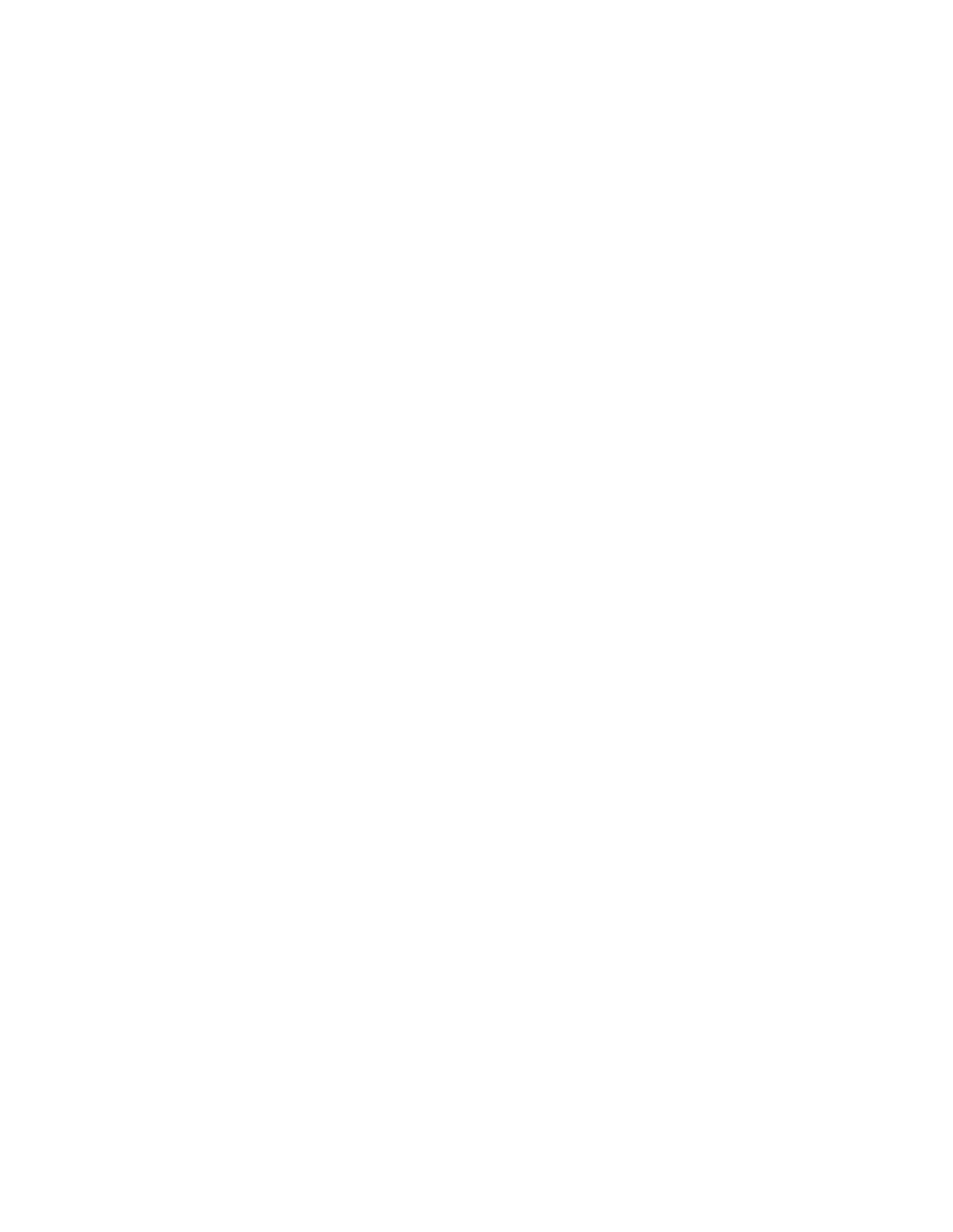# **4. Teachers' Preparation for Data Use**

As noted in the preceding chapter, staff members in case study districts expressed reservations about teachers' ability to obtain student data from systems or to make sense of student data reports provided to them. Understanding the nature of teachers' proficiencies and difficulties in this arena is important for the design of both data-informed decision-making processes (e.g., whether or not to have specialists serve as mediators between teachers and data systems) and of teacher education and professional development programs. To provide insights into areas of teacher strength and weakness with respect to using data, project staff incorporated data scenarios into case study activities as a context for probing teachers' ability to engage in various aspects of data interpretation and use. The data scenarios were presented individually to six teachers at each school. $27$ 

## **Development of the Data Scenarios**

 $\overline{a}$ 

The rationale behind the development of the data scenarios was to have a standard set of prompts that could be used to elicit teachers' thinking about student data and reveal the concepts and skills that they can bring to data-informed decision making. Study staff members assembled a group of internal and external experts in assessment and data-informed decision making, including two assessment experts, an expert on the use and functionalities of student data systems, a leading researcher in the area of mathematics education, and two researchers who had performed doctoral or postdoctoral research on the use of student data systems to inform educational decision making.<sup>28</sup>

Working with this group, the study's principal investigator first identified major processes involved in using student data to inform school-level decisions. These processes included the following:

- *Question posing***.** In cases where a data system is available for exploration and educators must decide how to use it in a way that can improve their practice, the educator needs to be able to frame a question that can be addressed with available data. Doing so requires an appreciation of the kind of question that can be answered with data and alignment between the question's intent and the measure and student group specified in the data query.
- *Data comprehension***.** Data are typically displayed in tables, graphs or printouts, which can be quite complex, and finding the desired data element is not a trivial matter. Further, the educator needs to understand the data display so he or she can answer the question, "What do the data say?"
- *Data interpretation*. Beyond the issue of literal data location and comprehension, particular elements of data comprehension require at least a qualitative understanding of basic concepts in statistics; for example, an educator who does

 $27$  Before the site visit, principals were asked to select six teachers to participate in the data scenario interviews: three teachers who actively use data to inform decision making and three teachers who represent average data

use within the school.<br><sup>28</sup> This group comprised TWG members Jeff Wayman and Ellen Mandinach, as well as Jere Confrey (then of Washington University) and SRI staff members Eva Chen, Geneva Haertel, and Viki Young.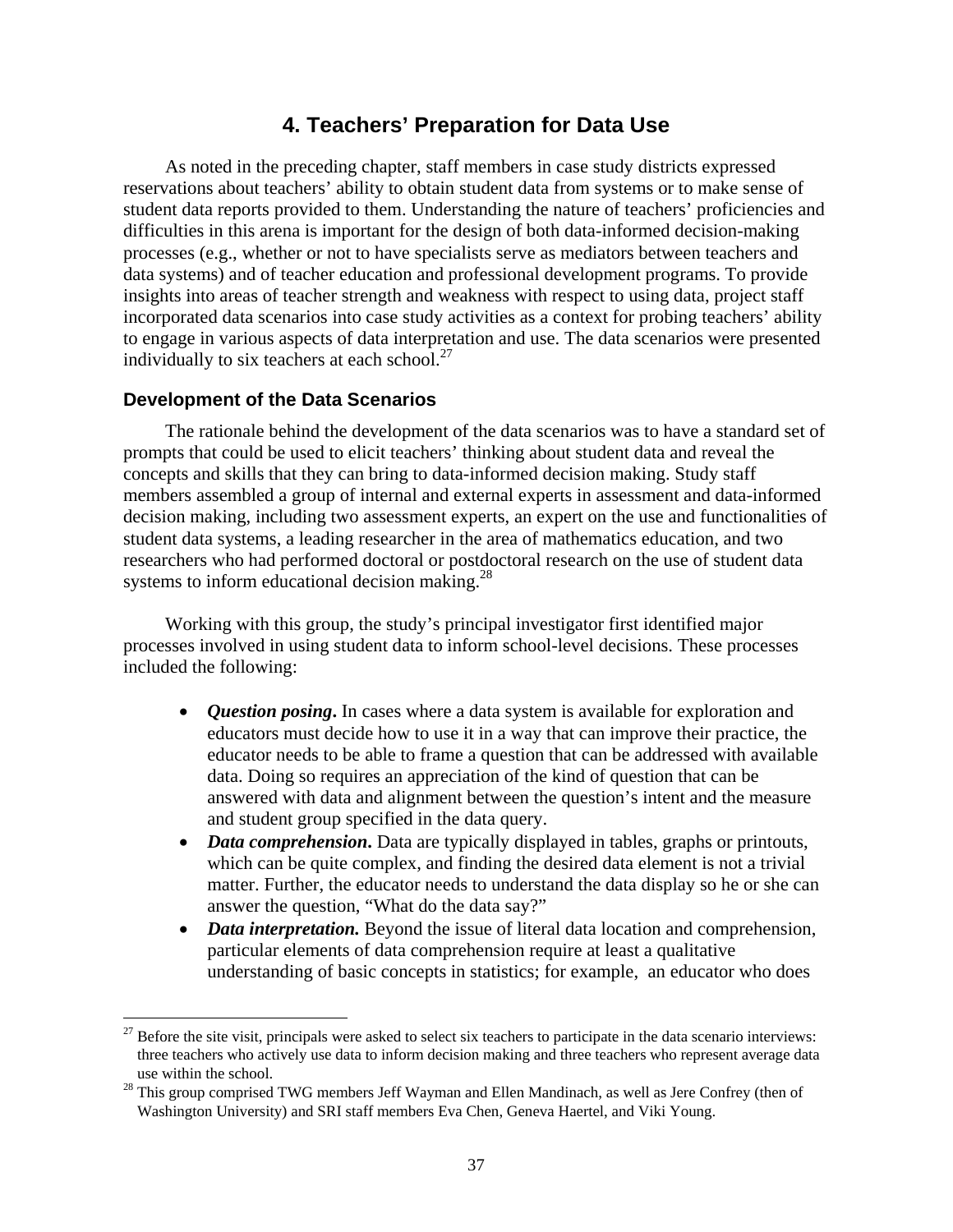not appreciate the effect of an extreme score on a sample mean can be misled by data sets with outliers.

• *Data use*. For student data and data systems to have a positive influence on instruction, data must be not only located and properly interpreted but also linked to appropriate instructional options. The educator must have alternative instructional strategies or choices available and a willingness to use data to inform decisions.

For each of these components of data-informed decision making, expert-group members identified specific skills and concepts that teachers should have to execute this aspect of data use successfully.

After identifying key skills and concepts for using data, the group brainstormed examples of situations or questions that would call on each of the concepts and skills in question. Screen shots from actual data systems and questions that had been used in prior research or teacher education also were reviewed by the group as possible item models.

The list of priority concepts and skills developed by the expert group and the example situations calling on those concepts and skills were then used by the research team as a starting point for generating eight data scenarios (see Appendix B). Draft scenarios were reviewed by an assessment expert and a mathematics education expert from the group for plausibility, accuracy and alignment with the identified skills and concepts.

One of these reviewers pointed out that data comprehension items could be classified into two types. Some items called simply for finding the correct data element in a display. These were subsequently labeled *data location* items. Others added a degree of difficulty by requiring the manipulation of displayed data (such as the addition of two percentages or the computation of a proportion) to answer a question about what the graph or table showed. After the review, the term *data comprehension* was reserved for this latter item type. Exhibit 4-1 shows the final set of concepts and skills identified by the group of experts.

The assessment scenarios were pilot-tested first with former teachers on SRI's staff and then with practicing teachers, with revisions made after each round of pilot testing. To cover all of the identified skill areas without extending interviews to an intolerable length, developers created three protocol "forms," each with five of the eight scenarios. The amount of content on the various forms was balanced to achieve roughly equivalent average administration times, estimated at 30 minutes each.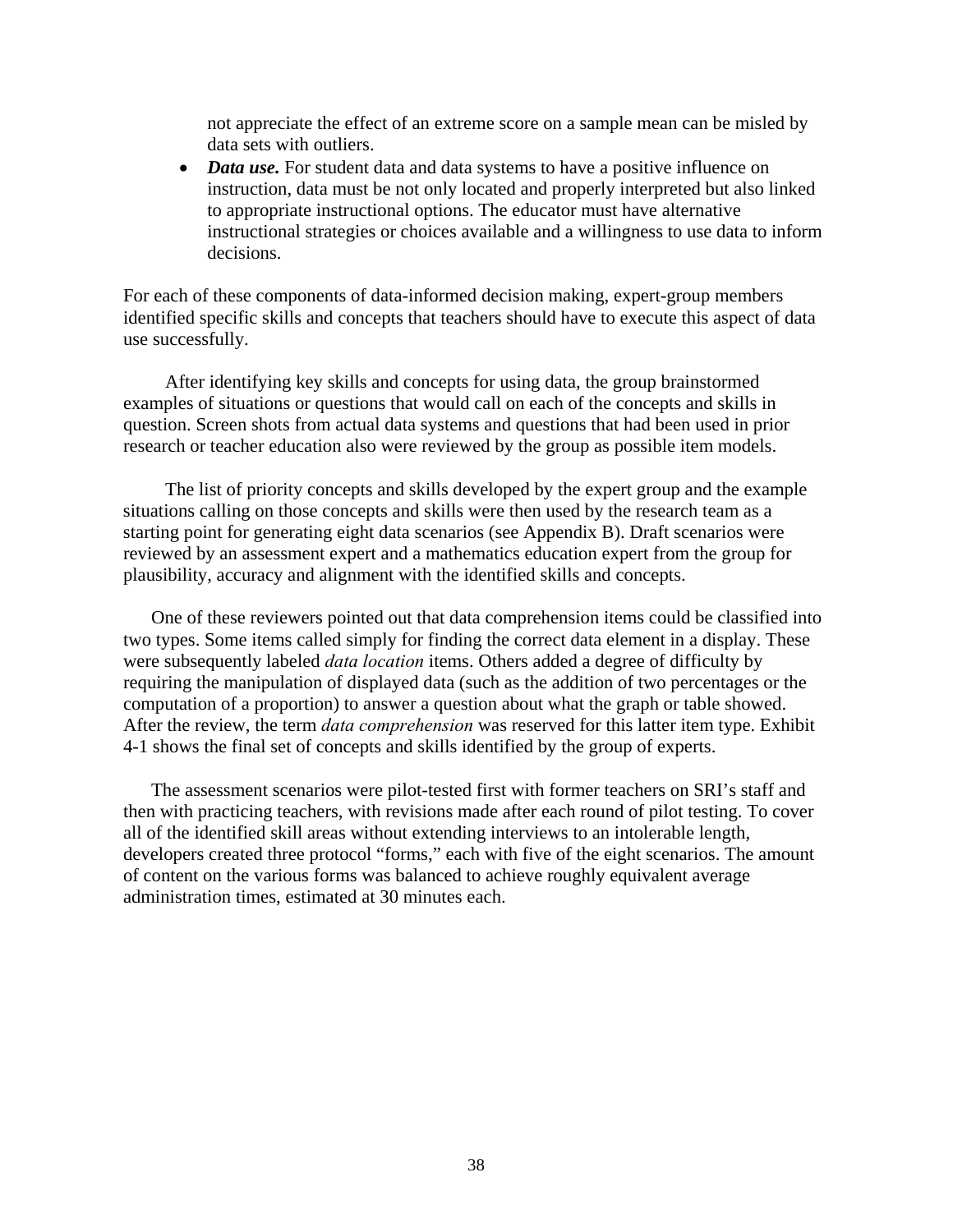# **Exhibit 4-1**

# **Data-Informed Decision-Making Components, Concepts and Skills**

| <b>Component</b>       | <b>Target Concept/Skill</b>                                                                                      |
|------------------------|------------------------------------------------------------------------------------------------------------------|
| <b>Question Posing</b> | Aligns question with purpose and data                                                                            |
|                        | Forms queries that lead to actionable data                                                                       |
|                        | Understands iterative nature of data exploration                                                                 |
|                        | Understands value of multiple measures                                                                           |
| Data Location          | Finds relevant cells in a complex table                                                                          |
|                        | Finds relevant cells in a complex figure                                                                         |
| Data Comprehension     | Manipulates data from a complex table or graph to support<br>reasoning                                           |
|                        | Maps between data in a table and a prose representation of<br>the data                                           |
|                        | Maps between data in a figure and a prose representation of<br>the data                                          |
|                        | Understands a histogram as distinct from a bar graph                                                             |
|                        | Interprets a contingency table                                                                                   |
|                        | Distinguishes between longitudinal and cross-sectional data                                                      |
|                        | Evidences data comprehension monitoring (metacognition)                                                          |
| Data Interpretation    | Understands the advantages and disadvantages of using<br>disaggregated subgroup data vs. individual student data |
|                        | Attends to distribution and extreme quartiles, not just mean or<br>proportion above cut score                    |
|                        | Appreciates effect of a few extreme scores on the mean                                                           |
|                        | Realizes that more items on a scale or members in a sample<br>produce more precise, reliable estimates           |
|                        | Understands measurement error and variability; results not<br>identical on every testing                         |
|                        | Understands that student cohorts differ from year to year                                                        |
| Data Use               | Understands how to differentiate instruction based on data                                                       |
|                        | Seeks subscale and item data that can be mapped to<br>curriculum                                                 |
|                        | Understands value of formative assessments                                                                       |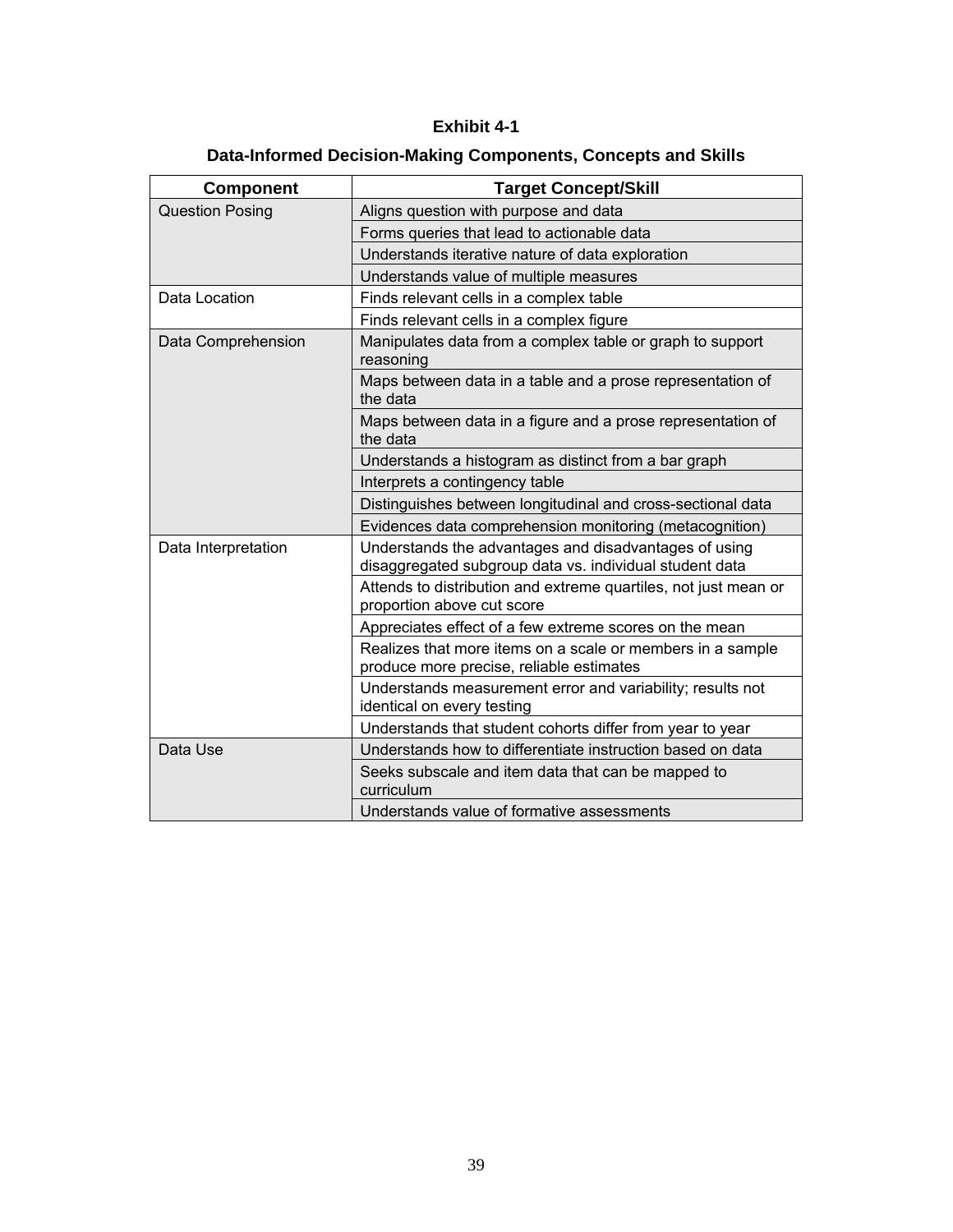### **Scenario Administration**

 $\overline{a}$ 

Within each of the 27 schools participating in the 2006–07 case study site visits, principals were asked to identify six teachers for participation in interviews and focus groups. They were asked to choose three teachers who were active in school use of data to inform instruction and three teachers who were typical of the school teaching staff in this regard. The data scenarios constituted the second part of the individual interviews for these teachers. For a majority of schools, six teachers participated in the study as planned. For a few schools, it was possible to meet with only two to four teachers because of schedule conflicts. In total, 147 teachers from 27 schools responded to a set of data scenarios in spring 2007. Each form included scenarios addressing multiple components of data-informed decision making. Scenarios contained a combination of open-ended and structured-response items. The data scenarios varied in the number of items they contained, but each included items that could be scored using either dichotomous or partial-credit rubrics.<sup>29</sup> Examples of items representing each stage in using educational data for decision making are presented in Exhibit 4-2. All items and rubrics, as well as item allocations to forms, are included in Appendix B.

| <b>Component</b>       | <b>Item Prompt</b>                                                                                                                                                                                                            | <b>Full-Credit Response</b>                                                                                                                                                  |
|------------------------|-------------------------------------------------------------------------------------------------------------------------------------------------------------------------------------------------------------------------------|------------------------------------------------------------------------------------------------------------------------------------------------------------------------------|
| Question<br>Posing     | So now in January 2007, what specific<br>data would you want to get from this<br>system to help you decide how to<br>improve your fourth graders'<br>performance?                                                             | Teacher picks a logical group and<br>selects a logical measure for that<br>group.                                                                                            |
| Data Location          | What was Oak School's average Total<br>Math Score in 2003-04?                                                                                                                                                                 | Teacher provides correct answer<br>from graph within 5-point range.                                                                                                          |
| Data<br>Comprehension  | Oak School's progress in narrowing the<br>grade 4 math achievement gap with the<br>rest of the district has been in problem<br>solving rather than computation.<br>(Teacher must agree or disagree and<br>explain reasoning.) | Agrees. Teacher describes data<br>illustrating that the gap between<br>Oak School and district scores<br>decreased more for problem<br>solving than for computation.         |
| Data<br>Interpretation | These data suggest that next year's<br>third-grade Asian/Pacific Island girls will<br>score better than other third graders on<br>this test.                                                                                  | Teacher disagrees and explains<br>that students in a subgroup vary<br>from year to year and you cannot<br>generalize based on just a single<br>Asian student the prior year. |
| Data Use               | Teachers should obtain a detailed<br>breakdown of last year's test results by<br>item or content standard.                                                                                                                    | Teacher agrees with a<br>reasonable explanation about<br>why having detail is important.                                                                                     |

**Exhibit 4-2 Examples of Items Related to Each Component** 

<sup>&</sup>lt;sup>29</sup> Analysis of other aspects of the protocols is ongoing, using a qualitative coding scheme to capture additional information about teachers' thinking. Findings from the qualitative coding will be presented in the final report.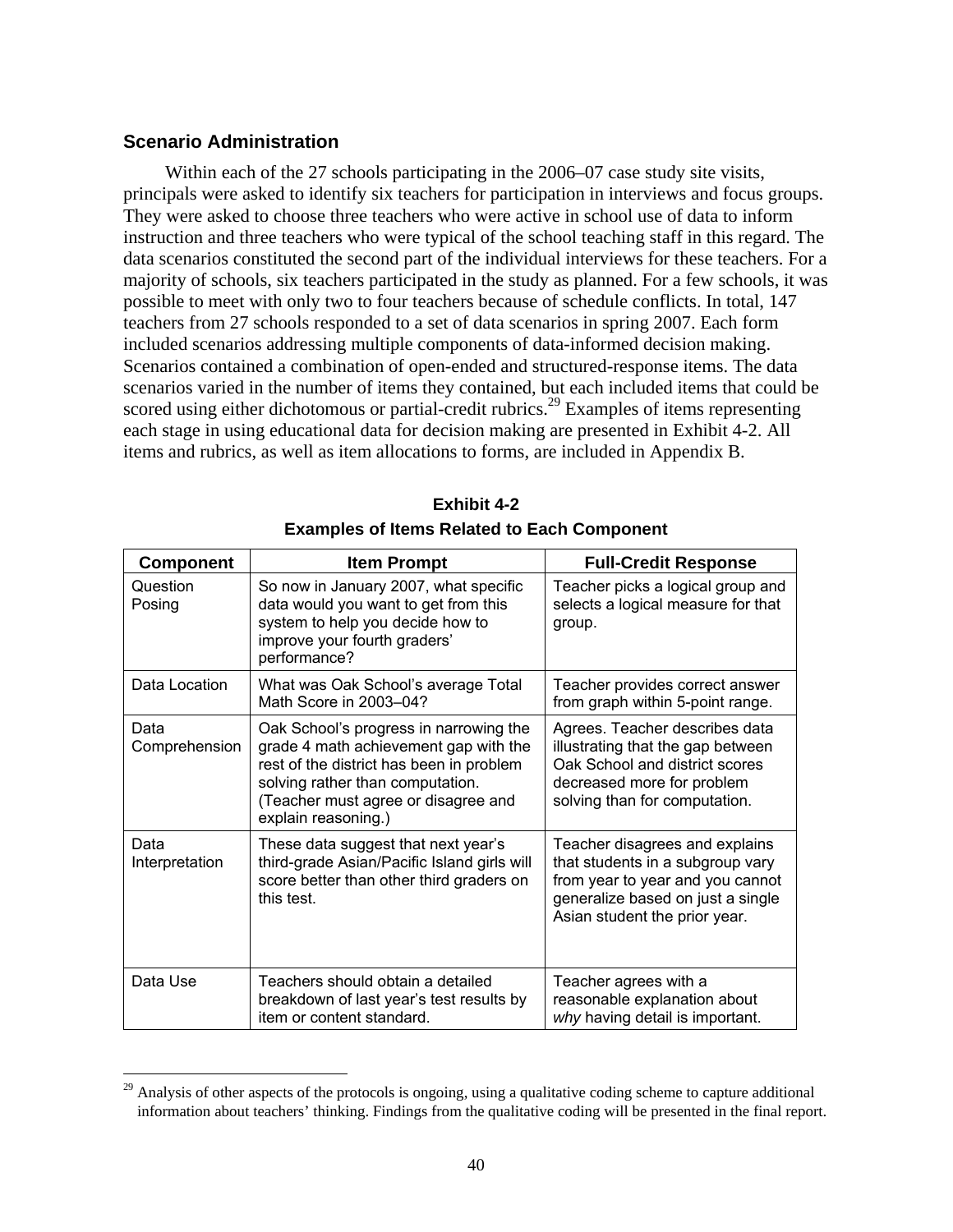#### **Measures**

Multiple questions were associated with each data scenario. Most questions were designed to get at a specific concept or skill and to have right and wrong answers. A teacher's response to each of these questions was assigned a 1 if correct and a 0 if incorrect. For some items, there were intermediate or partially correct responses for which a .50 was assigned. In addition, some questions were more open-ended, deliberately designed to elicit teachers' thinking. Responses to these questions are not included in the scores reported here. Teacher responses to these open-ended questions have been transcribed and are being coded for evidence of types of data-informed decision-making skills (e.g., indications of comprehension monitoring, descriptions of how data would be used to differentiate instruction).

#### **Procedures**

**Interviewer training.** Site visitors were involved in a full-day training session that included an overview of the study's conceptual framework, the data systems used by each district, and the various data collection activities, including the data scenarios. Site visitors were shown a video of the administration of the data scenarios to illustrate proper administration techniques and then given the opportunity to practice administering the data scenarios to one another. This activity was followed by a discussion period to answer questions that arose as a result of the practice session.

**Data scenario interviews.** Teachers participated in 45-minute interviews with two researchers. Approximately the first 15 minutes of the interview involved questions concerning the teacher's personal experience with the district's data system, including decisions he or she had made on the basis of student data. Teachers then responded to items from one of the three data scenario forms. They were told that the study wanted to investigate how different kinds of data displays are understood by teachers and were asked to think out loud as they looked at the various data presentations and responded to questions about them. When the data scenarios were presented, one researcher was responsible for asking teachers questions from the assigned data scenario form while the other researcher took notes. (Teachers were randomly assigned to forms before the interview.) Each form was administered to two teachers within a school, if all six teachers from the school participated in the study. Teachers were provided with copies of the graphs, tables and screen shoots included in each scenario. Teachers were also provided with paper, pencils and calculators they could use as they wished (e.g., to carry out basic arithmetic calculations). All interviews were audio-recorded and transcribed to facilitate later analysis.

**Scoring.** Before scoring, researchers reviewed each transcript to identify the beginning and end of the discussion of each item. Each item segment was coded with an item identification number in ATLAS.ti, a qualitative data analysis program. ATLAS.ti was used to produce data reports by item (i.e., all responses for a given item) to facilitate the scoring of a single item at a time. For each item, raters reviewed the rubric using a sample of transcripts and then refined the rubric on the basis of the range of teacher responses to the item.

Two raters scored each item, and at least 30 percent of all item responses were doublecoded to permit the examination of interrater agreement. Interrater agreement was 90 percent or higher for 29 items, between 80 percent and 90 percent for four items, and 75 percent for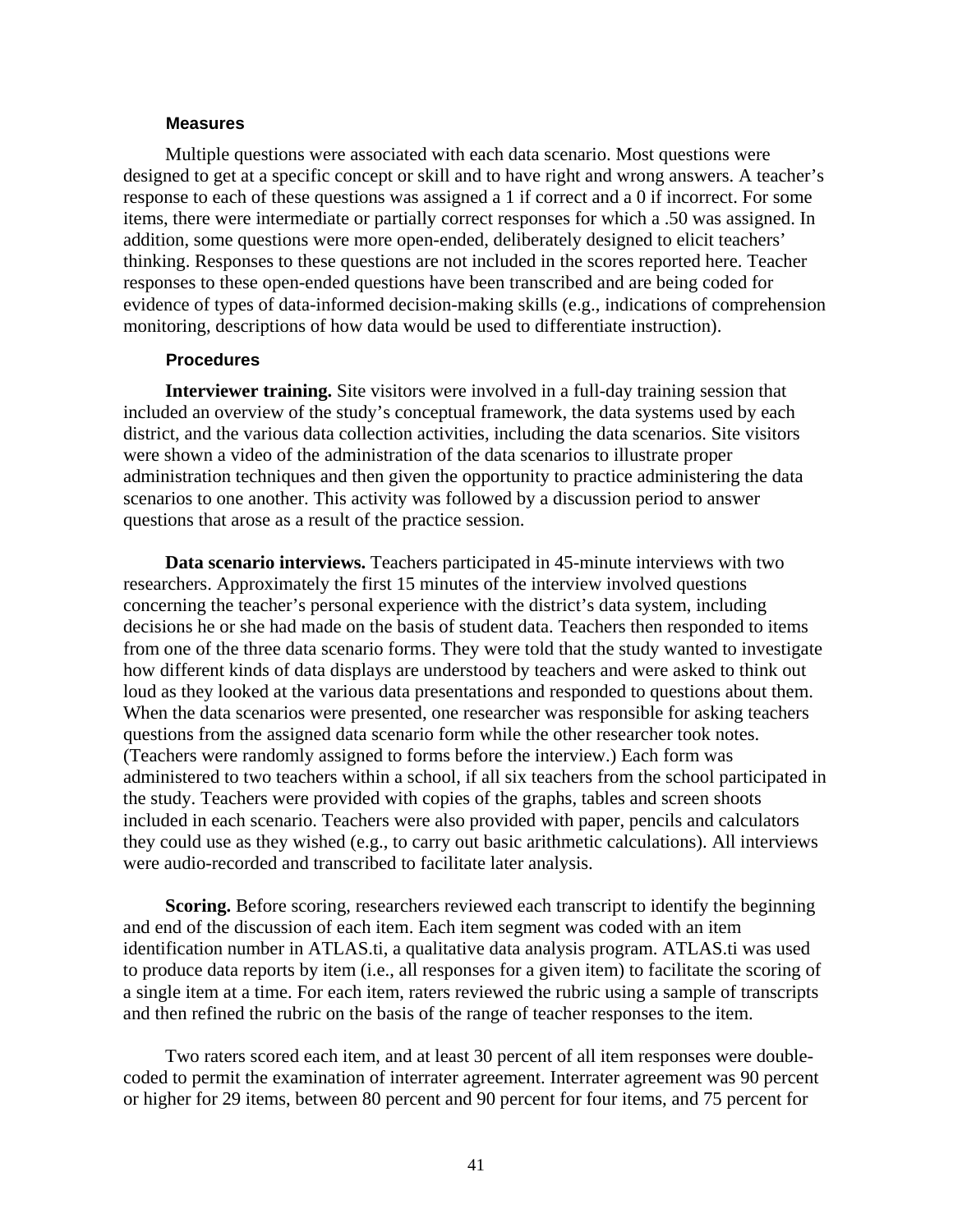one item. All discrepancies between raters' scores were resolved by consensus between the raters.

For two of the scenarios (those focusing on Question Posing and Data Use), all but one or two of the scenario-based questions were open-ended. The responses to these and other open-ended questions have been transcribed and are being coded for evidence of the skills and concepts of interest.

### **Preliminary Results and Findings**

Exhibit 4-3 shows the mean score (percentage of full credit) for each data component for which five or more items could be scored as right or wrong. The data scenarios themselves and the distribution of responses to those questions that were scored as correct or incorrect are included in Appendix B. The proportion of respondents giving correct answers for each assessment item and information concerning the reliability of the data scenario assessment items as a set are included in Appendix C.

| <b>Exhibit 4-3</b> |  |  |
|--------------------|--|--|
|--------------------|--|--|

#### **Frequency Distribution and Mean Percentage Correct for Scored Items Overall and Within Each Data Component**

| <b>Component</b>       | <b>Number of</b><br><b>Scored</b><br><b>Items</b> | Mean Number of<br><b>Respondents per</b><br>Item | <b>Mean</b><br>Percentage<br><b>Correct</b> | <b>Standard</b><br>Error |
|------------------------|---------------------------------------------------|--------------------------------------------------|---------------------------------------------|--------------------------|
| <b>Total score</b>     | 33                                                | 84                                               | 67                                          | 1.13                     |
| <b>Question Posing</b> |                                                   | 85                                               | <b>NA</b>                                   | <b>NA</b>                |
| Data Location          | 10                                                | 72                                               | 81                                          | 1.61                     |
| Data Comprehension     | 16                                                | 90                                               | 64                                          | 1.53                     |
| Data Interpretation    | 5                                                 | 88                                               | 48                                          | 2.60                     |
| Data Use               |                                                   | 77                                               | ΝA                                          | ΝA                       |

Exhibit reads: The average percentage of a school's teachers responding correctly across all 33 data scenario items scored was 67 percent.

Note: NA = Insufficient data (fewer than 5 items).

The data in Exhibit 4-3 suggest that teachers are generally capable of finding specific pieces of information in a data table or graph (the mean percentage correct for Data Location items was 81 percent) but that their ability to translate between a statement and a set of data declines when they must do computation or make multiple comparisons using the numbers provided (for Data Comprehension items, the mean was 64 percent). When teachers are asked to go one step further and to reason about data issues that involve basic statistical concepts such as variability, measurement error or distribution, their likelihood of making a correct inference is still lower (48 percent correct).

The data scenarios provide insight into the nature of teachers' misconceptions related to use of student data. On Data Interpretation items calling for teachers to derive predictions from data, for example, a majority of teachers relied on subgroup means without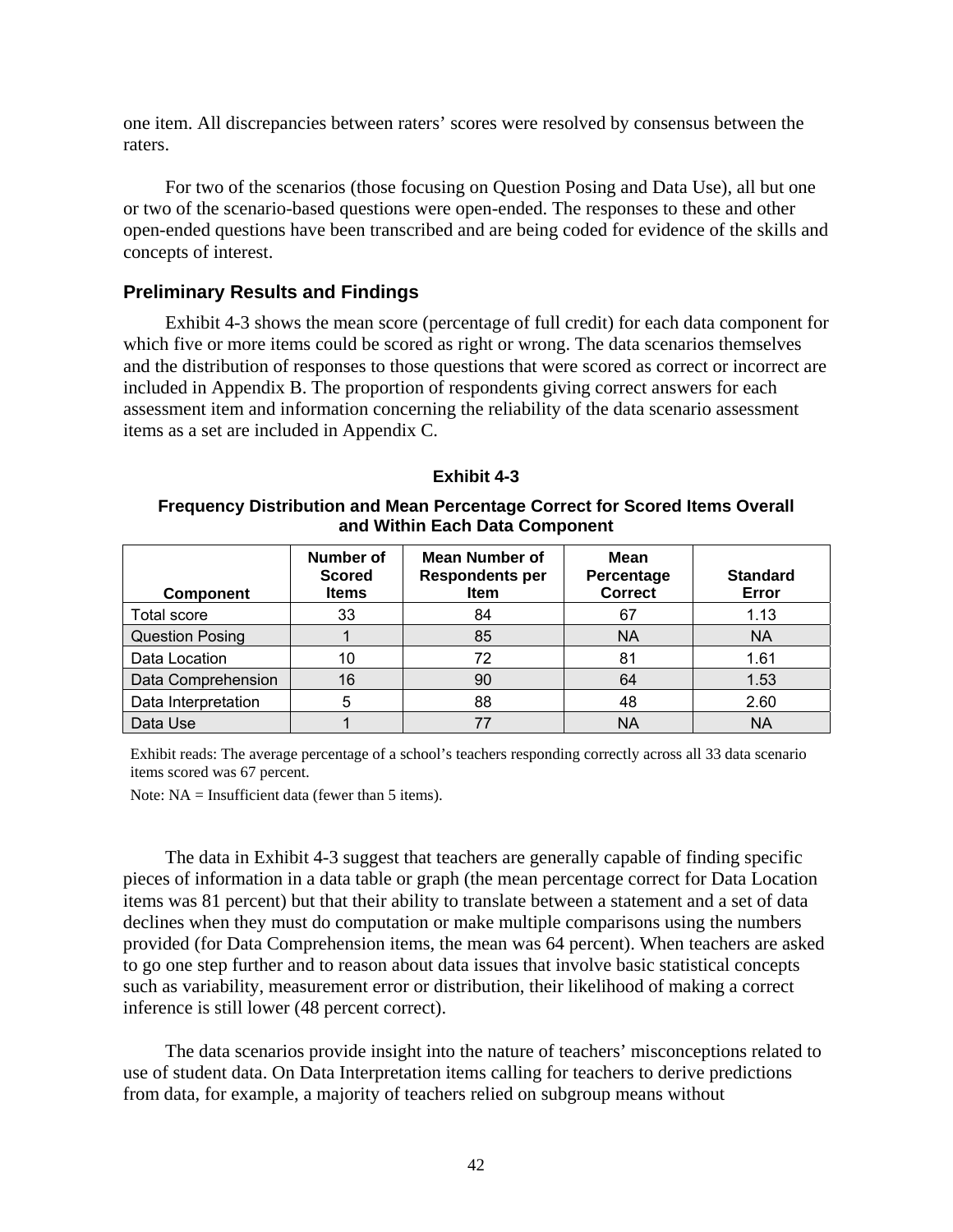consideration of the scores for specific students at risk. When looking at a school's or district's multiyear data, a majority of teachers lacked the understanding that the students in a particular grade cohort differ from year to year. When reasoning about the achievement trend of an individual school over time, teachers, on average, did not consider districtwide trends when interpreting year-to-year changes in the school's scores. The ongoing qualitative analysis of teacher responses will elucidate further teachers' reasoning about data.

#### **Comparisons by District**

Because different teachers responded to different data scenarios, depending on the form administered to them, teacher scores were aggregated to the school level. Mean school scores were examined by district to determine whether there were any district-level differences in performance (Exhibit 4-4). In general, the nine districts appeared comparable with respect to their teachers' average performance on the data scenarios, but two districts did stand out as potentially different. District 1 had the highest mean score, and District 5 had the lowest score. A one-way ANOVA revealed that variance by district was not statistically significant  $[F(8,18) = 2.41, p = .06, \eta^2 = .52].$ 





Exhibit reads: The total average score for schools in District 1 was 79 percent correct.

### **Remaining Analyses**

The analyses presented in this report provide initial insight into variation in datainformed decision-making skills for schools and districts. The final report will contain findings from the qualitative coding of teacher responses to open-ended data scenario questions and provide greater detail about the types of knowledge and skills that teachers use as they develop questions, read data tables and graphs, interpret data, and use data to make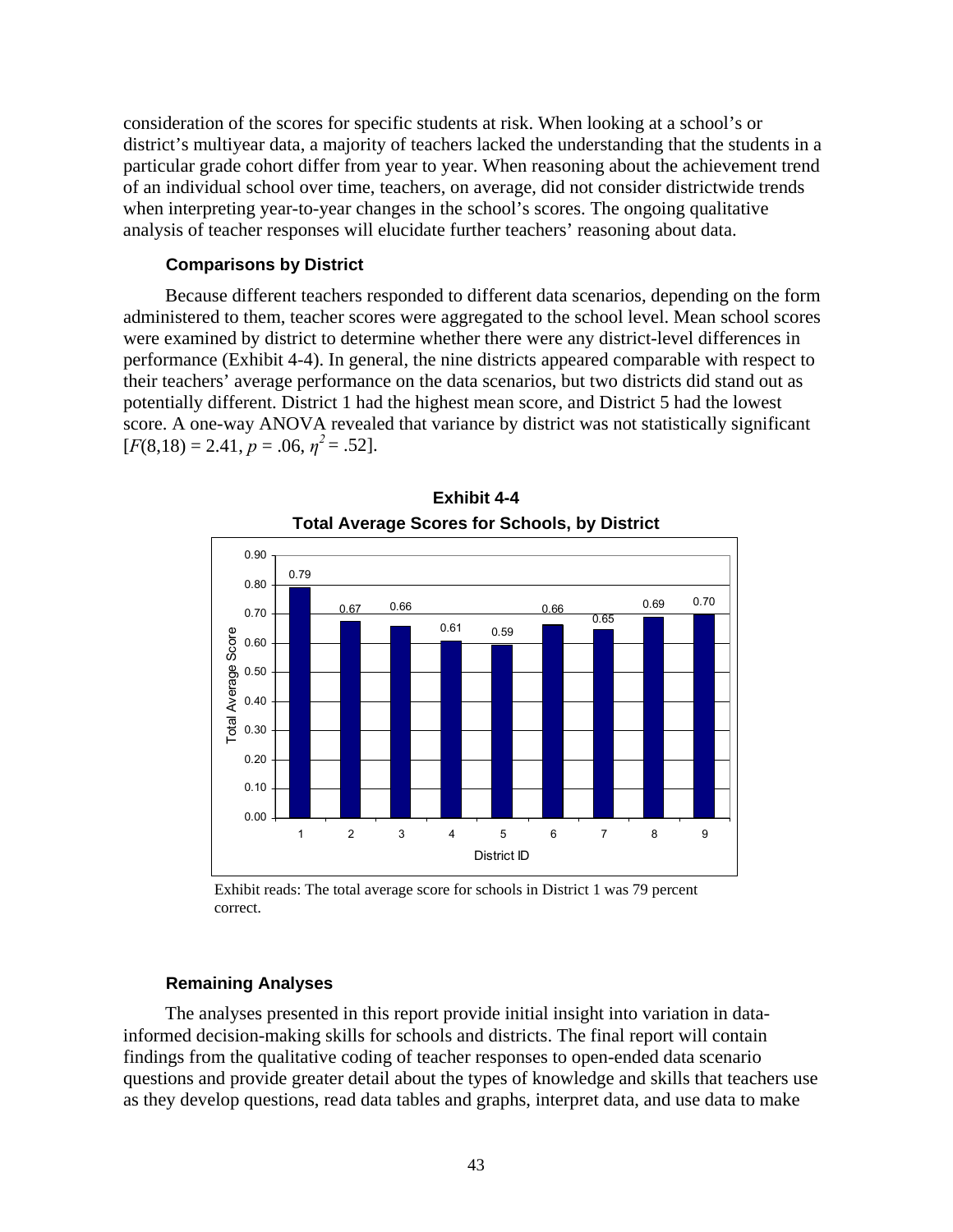instructional decisions. Also, for the final report, the teacher data set will be expanded with additional teachers interviewed in 2007–08 and with responses of small groups of teachers responding collectively rather than as individuals to the same or similar scenarios.

### **Summary**

The data in Exhibit 4-3 suggest that teachers generally can locate specific information in a data table or graph but that they experience increasing difficulty if they need to manipulate the data in some way or make comparisons between multiple data points. Necessary manipulations required only basic arithmetic (subtraction, division), and teachers were provided with paper and pencil and with calculators they could use if they wished. Even with these tools, cognitive research would suggest that the cognitive load required for keeping in mind the issue at hand, multiple data points, and intermediate products of data manipulations have a role in the observed deterioration of teachers' accuracy (Ayres 2001). Upcoming administrations of data scenarios to small groups of teachers will test whether greater accuracy in data comprehension is achieved by spreading the comprehension burden across multiple individuals.

In terms of the ability to interpret data, teachers demonstrated limited understanding of basic statistical concepts such as variability and reliability. Teachers appeared to have particular difficulty (a) using individual students' scores, rather than their subgroup mean, as the basis for predictions and instructional prescriptions and (b) keeping in mind the fact that student groups differ from year to year when looking at multiyear data.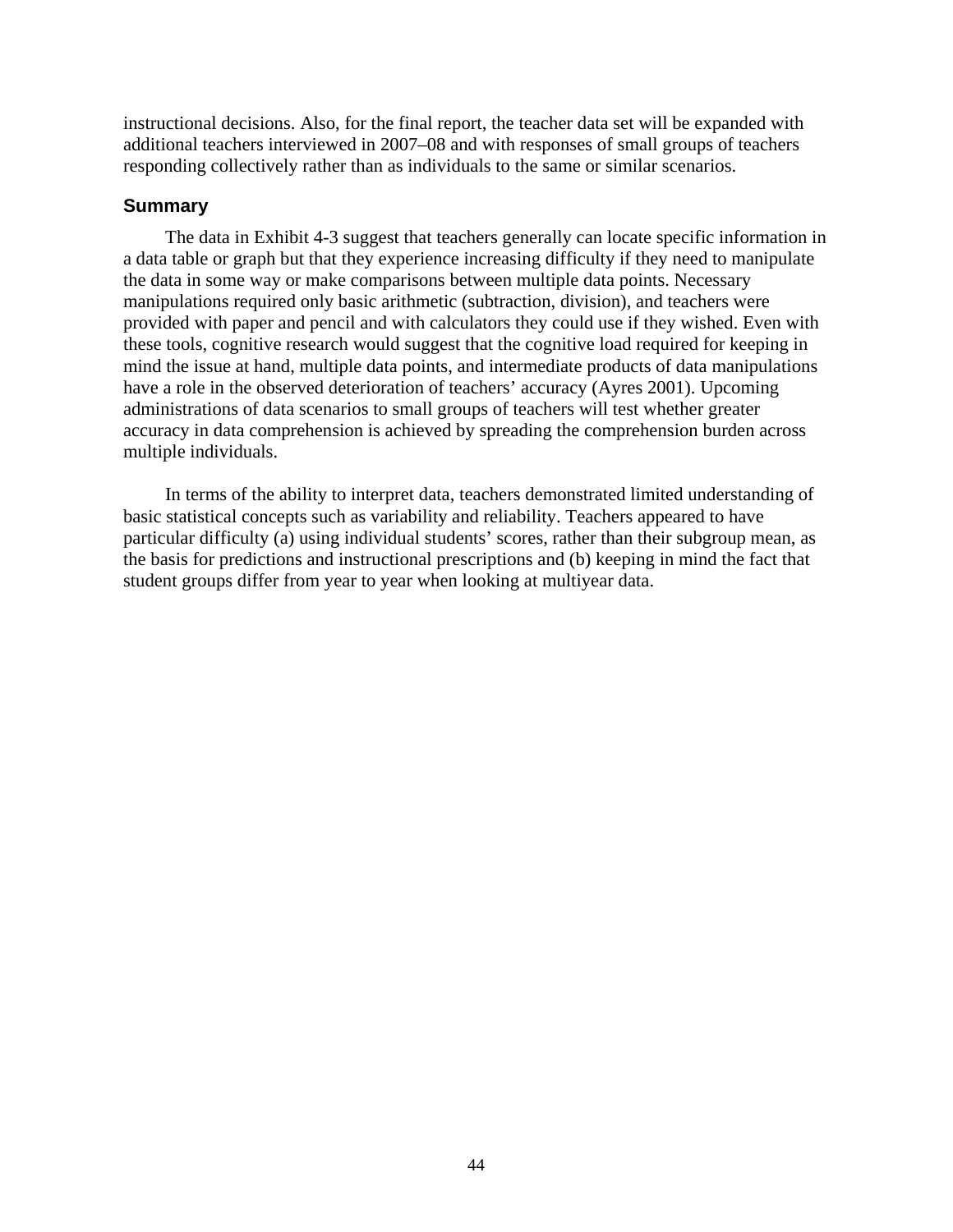# **5. Summary of the Early Findings**

The concept of using data as a basis for their decisions is novel to many school staff members, and there are multiple obstacles to institutionalization of this practice. By collecting data at the school and district levels, the research team sought a "bottom-up" perspective on the quality of the supports for data-informed decision making coming from the state and national levels. Policy-making in this area began with the assumption that federal requirements and national campaigns (e.g., the Data Quality Campaign, grants to states for enhancement of their data systems) would lead to higher-quality state data systems, which in turn would have a positive influence on the use of data in districts, schools and classrooms.

*Although federal and state policies have spurred districts and schools to initiate more data-informed activity, the study found no evidence of a tightly coupled system***.** The vast majority of the activity around data systems and data use in districts and schools involves district, not state data systems, according to the NETTS survey data. Two of the case study districts were in states with systems that use a unique student identifier that the district system also used, facilitating transfer of data across systems. But for the most part, the hoped-for efficiencies to be gained from integrating data systems at the state, district and school levels are not apparent from the vantage point of schools and districts. More progress in this area can be expected as new state systems come on line.

Direct district use of a state-provided software system appears to be relatively uncommon. This practice was found in only one of the nine case study districts. In this case, the state made available a performance improvement mapping system that the district could use to obtain test items linked to areas where the school needed to improve. In another case, the district was using a state software system for its data warehouse, but the state had since moved to a new software system with additional capabilities, and the district was left with an "orphan" system.

Among the nine case study districts (drawn from nine different states), only one cited training on data-informed decision making made available through its state education agency. In this case, principal training and some funds for laptop purchases were made available by the state.

It should be noted that a tightly coupled system is not necessarily the ideal solution in all cases. The fact that no such system was found in any of the case study districts, selected on the basis of perceived excellence in data use, suggests that implementation of such systems is difficult. Much of the value provided by a tightly integrated system can arguably be provided also by less tightly coupled systems.

*Case study informants were more likely to describe federal funds supporting data use activities than state funds doing so.* A number of federal programs have provided funds that have paid for extra staff positions or other activities to promote a data-using culture. In one district, for example, Title I funds paid for full-time school-based instructional advisors who helped teachers acquire and interpret data; the funds also supported the high-speed Internet access needed to use the data system. Another district used some of its Title I funds for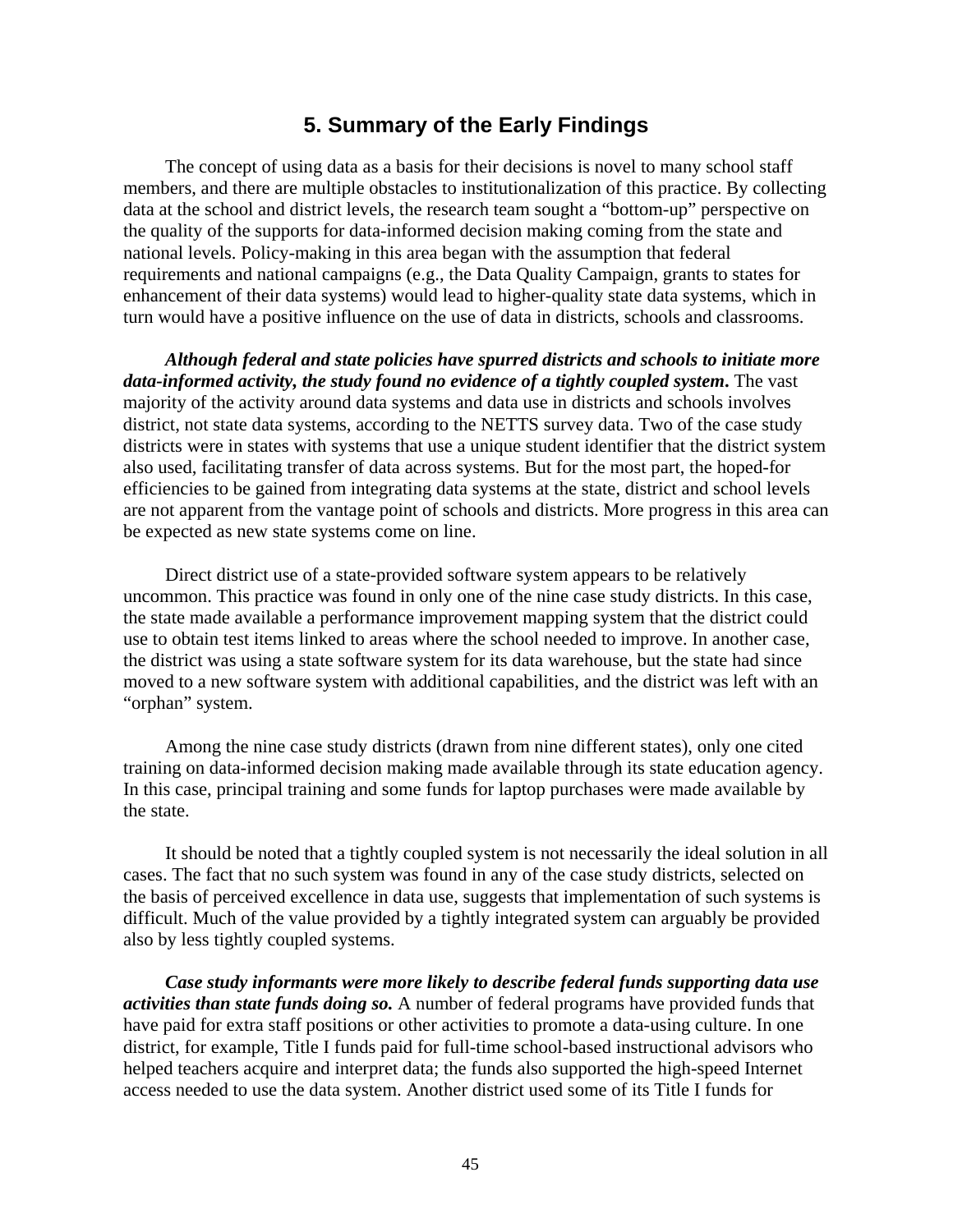professional development on the use of DIBELS<sup>30</sup> data for instructional decision making. Schools in three districts used Reading First grant funding for activities such as collecting and tracking longitudinal data on primary students' reading skills and for funding reading coaches who helped teachers incorporate assessment data into their practice. An EETT grant to a state consortium for school use of data was led by one of the case study districts; the consortium has provided professional development on data-informed decision making at no cost to the district.

University partners are an additional class of facilitators. One district is working with a literacy project run by a teachers' college to learn more about kinds of student data that can be collected and how they can be used to guide subsequent instruction. Another district had a university come in to work with its teachers on how to disaggregate and interpret data from a phonological awareness assessment.

### **Progress in the Use of Data Systems**

 $\overline{a}$ 

This study encompassed both district and school use of student data systems and their data use practices to improve instruction. Across districts and schools in the case study sample, use of locally generated data to inform instruction and use of electronic data systems containing student scores on standardized tests appeared to be two parallel initiatives rather than a single, integrated effort. District and school use of standardized test scores obtained from data systems typically focused on accountability concerns and making sure that local curriculum and instruction were well aligned with the state's assessments. Locally generated data often came from instruments connected with an early literacy program or benchmark assessments. The two data activities were not necessarily integrated, and schools making progress in one of these areas were not necessarily doing much with the other.

Staff members at four of the nine case study districts reported having identified areas in need of improvement, corrections needed in curriculum alignment, or areas ripe for new programs on the basis of analysis of data from their data systems. Two of the districts described more mature data use, including using data on an ongoing basis to evaluate which of their initiatives were working and which were not. One of these districts won a state award as one of the most improved districts in the state.

The NETTS teacher survey and first round of case study data collection make it clear that the implementation of data systems and practices for their use in decision making at the school level is still in its infancy. Between the two NETTS teacher surveys, the proportion of teachers reporting access to a student data system rose by nearly 50 percent. This large a change over a two-year period is quite remarkable, but the optimism it engenders must be tempered by concerns over the perceived value of the data to which more teachers have access. On the latest NETTS survey, the roughly two-thirds of teachers with access to a student data system were divided in their perspective on whether or not school use of data had paid off: 42 percent agreed that their school had been improved through the use of data, while 45 percent neither agreed nor disagreed with the statement. Similarly, the case study

<sup>&</sup>lt;sup>30</sup> The Dynamic Indicators of Basic Early Literacy (DIBELS) are a set of standardized, individually administered measures of early literacy development. They are designed to be short (1-minute) fluency measures used to regularly monitor the development of pre-reading and early reading skills.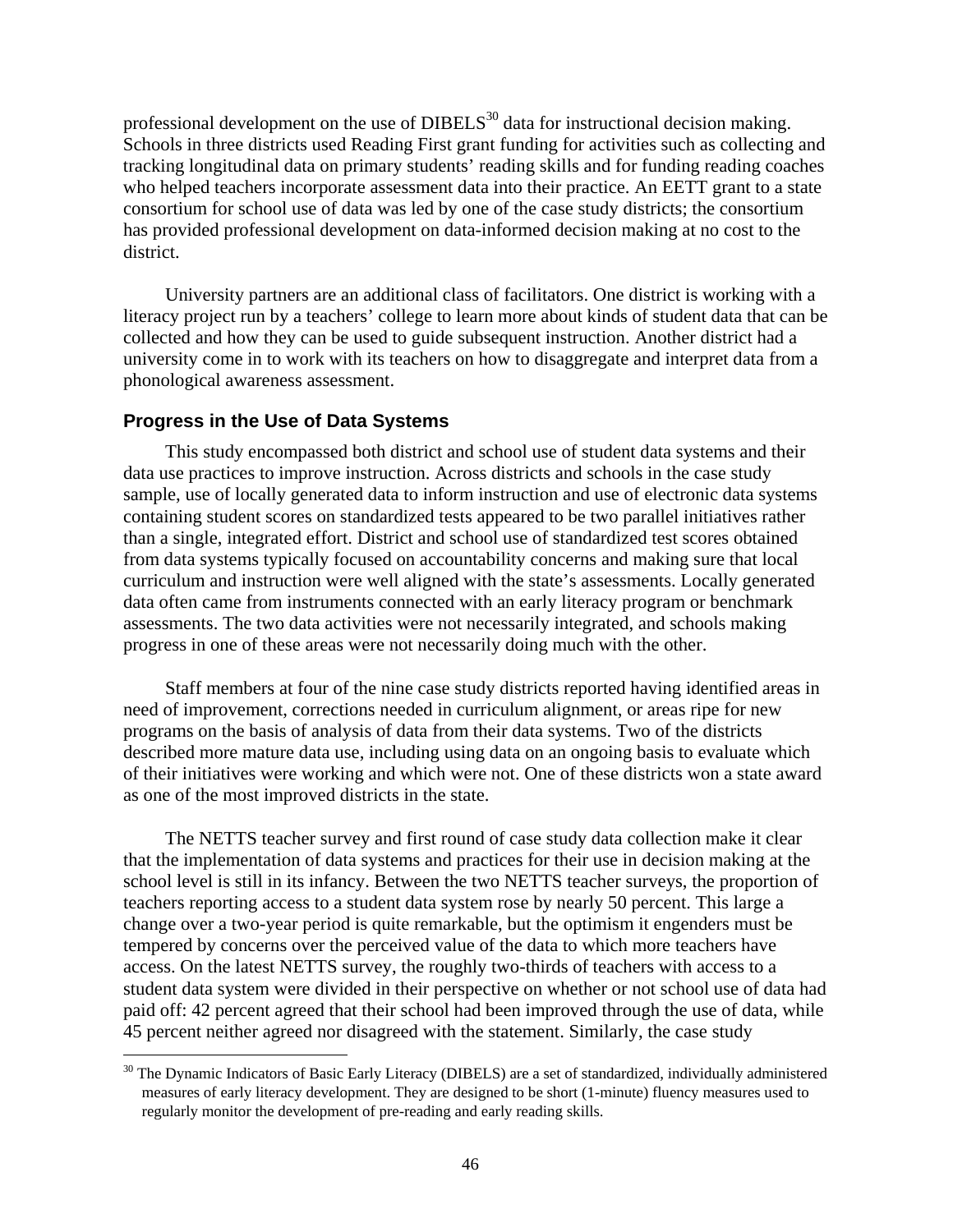interviews suggest that *even in districts with a reputation for leadership in using data, electronic data systems are barely influencing classroom-level decision making*. However, more progress can be seen in the use of data, coming from other sources such as diagnostic tests included in early reading programs, to shape instruction.

Staff members at all 27 case study schools described the use of student data that was not contained on their data system to guide instruction. Frequently mentioned were data from early reading assessments given in primary grades (for which state assessment data are usually unavailable), performance reports from computer-based instruction, running records, and examinations constructed by school departments.

## **Lessons Learned for Implementation**

The reflections of the case study informants and the pattern of activity across their districts and schools with different practices suggest a number of guidelines for schools and districts embarking on the implementation of data-informed decision making.

- 1. *Districts are finding that providing school-level data coaches is an important support for school-level use of data to inform instruction.* In the majority of case study districts, some or all schools had on-site staff members designated to help teachers retrieve data from the data system, interpret data and make instructional decisions based on data. Not all districts started out with this intention, but it appears to be an emerging best practice that both encourages more use of data and lessens the likelihood of misinterpretation of data.
- 2. *A common curriculum and curriculum-aligned benchmark assessments increase the likelihood that school staff members will make extensive use of a district's data system***.** State assessments are typically administered once a year, and school review and reflection on the resulting data is typically also a once-a-year event. Teachers in all nine case study districts looked more frequently at interim, benchmark or end-of-course assessments. In some cases, these data were available on a district-provided system, but in many cases they were accessed on a test developer Web site, either as reports generated by the assessment software itself or through a school-developed database. To the extent that the district data system contains more current data that teachers find relevant to their instructional decisions, teachers will have a greater motivation to use the system.
- *3. If teacher use of data is the goal, then it is desirable to have curriculum and instruction staff members involved in the initiative.* The use of student data to inform instruction is necessarily a systemic effort, linking assessment and accountability, professional development, information technology, and curriculum and instruction functions that are typically separate offices within medium-size and large districts. All of these offices need to support the initiative. In two of the case study districts, the data use initiative was led by the assessment and accountability office, and other district offices were not deeply involved. In these cases, the data system was not being used to shape instruction.
- 4. *Teacher buy-in for the data system and its use should be sought early and maintained continuously***.** Attention to teacher buy-in was not uniform across the case study districts. On one end of the continuum were districts that solicited input from a few principals or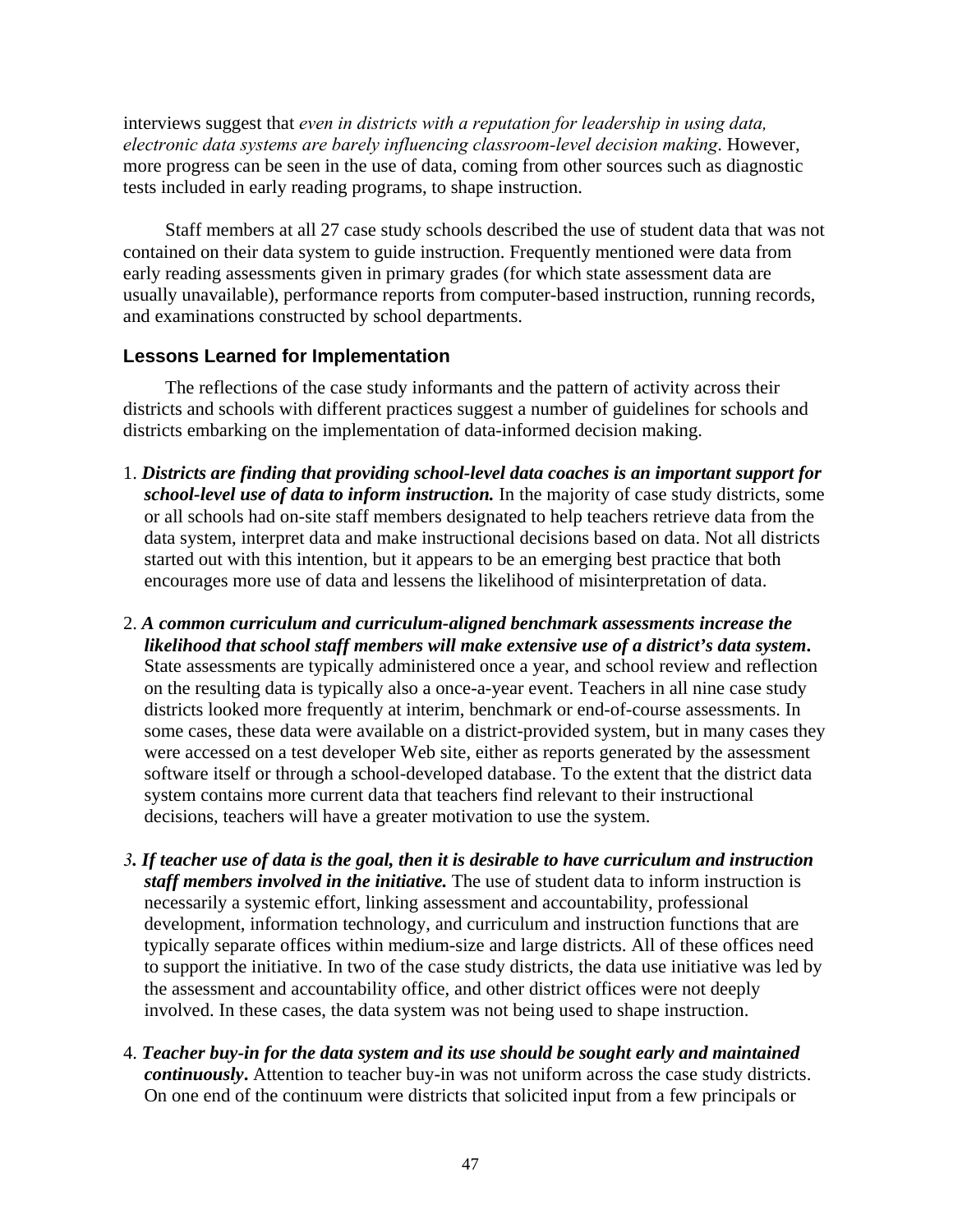teachers regarding what they wanted in the system and then proceeded to procure and adopt one. At the other end of the continuum was a district that instituted a nine-month process of convening stakeholder groups, including teachers, to help select the new system and involved the union in the media campaign for its launch. Several districts that had not involved teachers early on were dealing with teacher suspicions that the data system would be used to identify weak teachers and that data would be used against them.

- 5. *Professional development should include training on how to interpret data and how to translate data into changes in instructional practice***.** Teachers in seven of the nine case study districts cited insufficient training on how to engage in data-informed decisionmaking practices, how to read and interpret the data that are given to them, and how to translate data into actionable plans for instruction. Teacher responses in the data scenario interviews suggest that these concerns are well-founded. Teachers could read data tables and graphs but had difficulty framing a question that could be answered through a data system query, and when they did have data in front of them, they had a hard time drawing defensible interpretations or inferences based on the data. On the NETTS teacher survey, a large proportion of respondents felt they could benefit from additional professional development around the use of data: 58 percent thought they could benefit from professional development on how to develop diagnostic assessments for their students,  $31\,55$ percent on how to adjust the content and approach used in their class on the basis of data, 50 percent on what data to collect to monitor school progress against improvement goals, and 48 percent on how to interpret data.
- 6. *District policies should be examined to identify and remove policies and procedures that undermine teachers' use of data to inform instruction***.** Despite a commitment to the promotion of teachers' use of data in making instructional decisions and individualizing and optimizing students' educational experiences, districts often have policies in place that run counter to such efforts. An example is the imposition of district pacing plans that do not provide time for individualization or selective reteaching based on benchmark or formative assessment findings. On the NETTS Teacher Survey, of those teachers with access to a student data system, 60 percent said that no matter what the system tells them about their students' learning, they must keep up with state or district pacing plans.
- 7. *School leaders need to build teachers' mutual trust to a point where teachers are comfortable working with colleagues to examine data that reflect on their teaching performance***.** Much of the examination of data in case study schools occurred in small groups—during common planning time or grade-level or department meetings. This practice was particularly well ingrained in the schools identified as "high use" by their districts. Staff members in seven districts said that data-informed decision-making practices had moved school staff members toward more open conversations about instructional practice and increased opportunities to learn from one another. One principal noted, "Using data eliminates distracters and keeps everyone focused on where they need to go. Data also helps to eliminate some of the interpersonal issues that can arise; it's not about who you are, it's about what the data shows." Some schools are actually

 $\overline{a}$ 

<sup>&</sup>lt;sup>31</sup> Teachers are being encouraged to use diagnostic assessments but often express frustration with the fact that they do not have diagnostic instruments available to them that match their instructional program.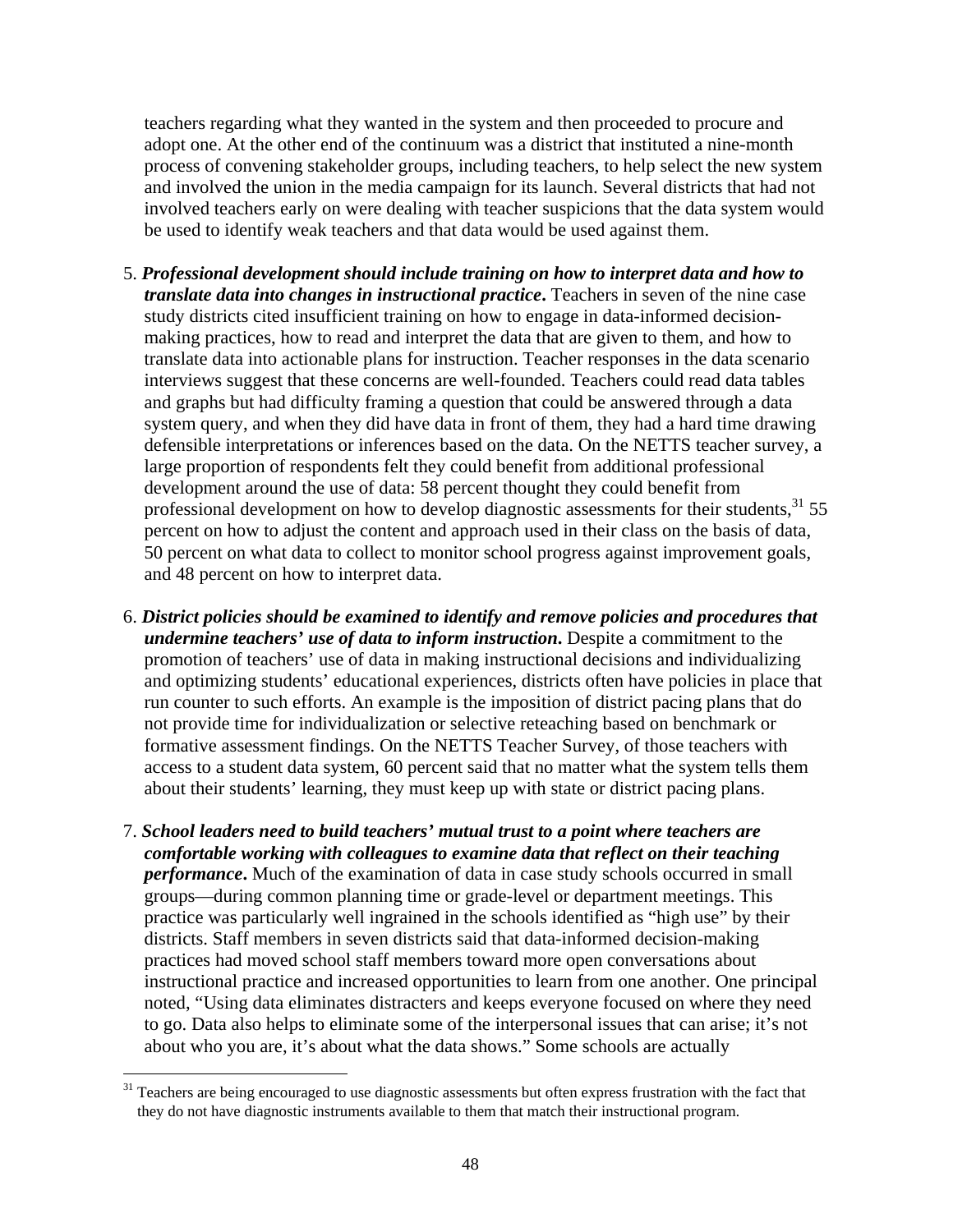disaggregating assessment data by teacher to find areas where there is a marked difference across classrooms so teachers can learn from peers with the best outcomes in that area. Clearly, such activity requires a high degree of mutual trust, a characteristic that school reform research has found to be present in urban schools that make significant improvements (Bryk and Schneider 2002). The principals at two of the case study schools noted that they needed to spend several years building up an atmosphere of trust and a "blame-free" culture before their teachers could look at data together honestly.

The NETTS teacher survey data also underscore the importance of peer support in creating a culture of data use. Teachers who reported feeling well-supported by their colleagues in their efforts to use data were more likely than other teachers to use data in ways related to instruction, for example, to identify student skill gaps.

Data-informed decision making is not a simple intervention not only because it involves so many aspects of education (e.g., assessment, curriculum, accountability, information technology) but also because it requires fundamental improvements in the degree of mutual trust and changes in the way teacher time is used. The survey and case study data presented in this interim report suggest that the movement to incorporate student data in local education decision making is real (many districts, school leaders and teachers are making good-faith efforts), but there is a significant distance to go before it becomes well executed in practice. The picture in 2006–07 was one that showed various pieces of the complex requirements getting put in place in different locations but no single school or district demonstrating a totally integrated, consistent and pervasive continuous-improvement process. Mutual trust may prove to be the glue needed to hold together the district and school practices that involve using data to improve instruction and achievement.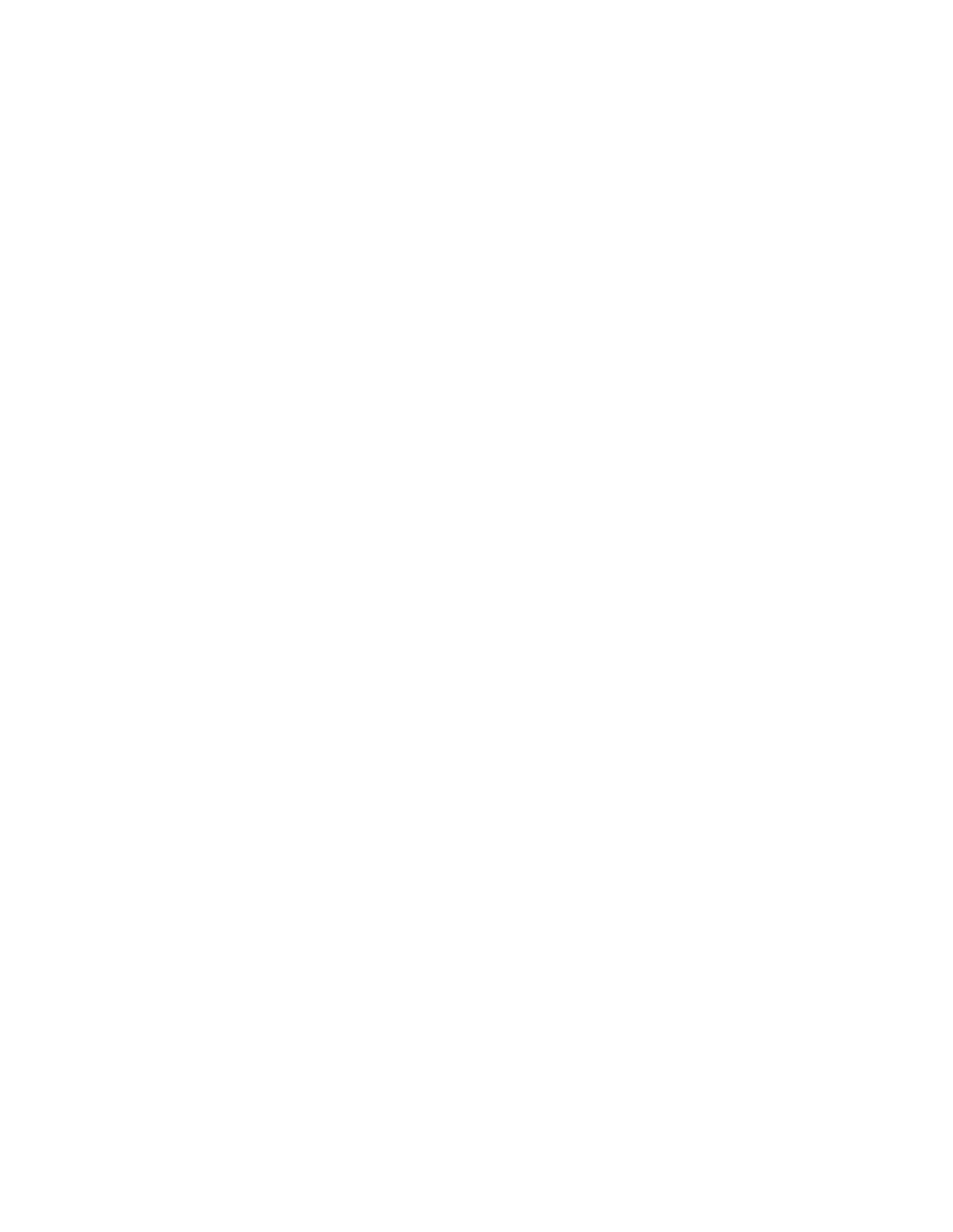## **References**

- Ayres, P. L. 2001. Systematic mathematical errors and cognitive load. *Contemporary Educational Psychology 26*(2): 227–48.
- Boudett, K. P., and L. Moody. 2005. Organizing for collaborative work. In *Data wise,* ed. K. P. Boudett, E. A. City, and R. J. Murnane, 11–28. Cambridge, Mass.: Harvard Education Press.
- Brunner, C., C. Fasca, J. Heinze, M. Honey, D. Light, E. Mandinach, and D. Wexler. 2005. Linking data and learning—The Grow Network study. *Journal of Education for Students Placed at Risk, 10*(3): 241-267.
- Bryk, A. S., and B. Schneider. 2002. *Trust in schools: A core resource for improvement.* New York: Russell Sage Foundation.
- Camburn, E., B. Rowan, and J. E. Taylor. 2003. Distributed leadership in schools: The case of elementary schools adopting comprehensive school reform models. *Educational Evaluation and Policy Analysis 25*(4): 347–73.
- Choppin, J. 2002. *Data use in practice: Examples from the school level.* Paper presented at the annual meeting of the American Educational Research Association, New Orleans.
- Confrey, J., and K. M. Makar. 2005. Critiquing and improving the use of data from high-stakes tests with the aid of dynamic statistics software. In *Scaling up success: Lessons learned from technology-based educational improvement,* ed. C. Dede, J. P. Honan, and L. C. Peters, 198– 226. San Francisco, Calif.: Jossey-Bass.
- Cromey, A. 2000, November. Using student assessment data: What can we learn from schools? Policy Issues No. 6. Oak Brook, Ill.: North Central Regional Educational Laboratory.
- Data Quality Campaign. 2007. *Results of 2007 NCEA survey of state P-12 data collection issues related to longitudinal analysis*. http://www.dataqualitycampaign.org/survey\_results/ (click on individual states to retrieve 2007 information; accessed January 2, 2008).
- Datnow, A., V. Park, and P. Wohlstetter. 2007. *Achieving with data: How high-performing school systems use data to improve instruction for elementary students.* Los Angeles, Calif.: University of Southern California, Center on Educational Governance.
- Feldman, J., and R. Tung. 2001. Using data based inquiry and decision-making to improve instruction. *ERS Spectrum 19*(3): 10–19.
- Halverson, R., J. Grigg, R. Prichett, and C. Thomas. 2005. *The new instructional leadership: Creating data-driven instructional systems in schools.* Madison, Wisc.: Wisconsin Center for Education Research, University of Wisconsin.
- Herman, J., and B. Gribbons. 2001. *Lessons learned in using data to support school inquiry and continuous improvement: Final report to the Stuart Foundation*. CSE Report 535. Los Angeles, Calif.: UCLA Center for the Study of Evaluation. Available at http://www.cse.ucla.edu/products/Reports/RE535.pdf (accessed December 16, 2008).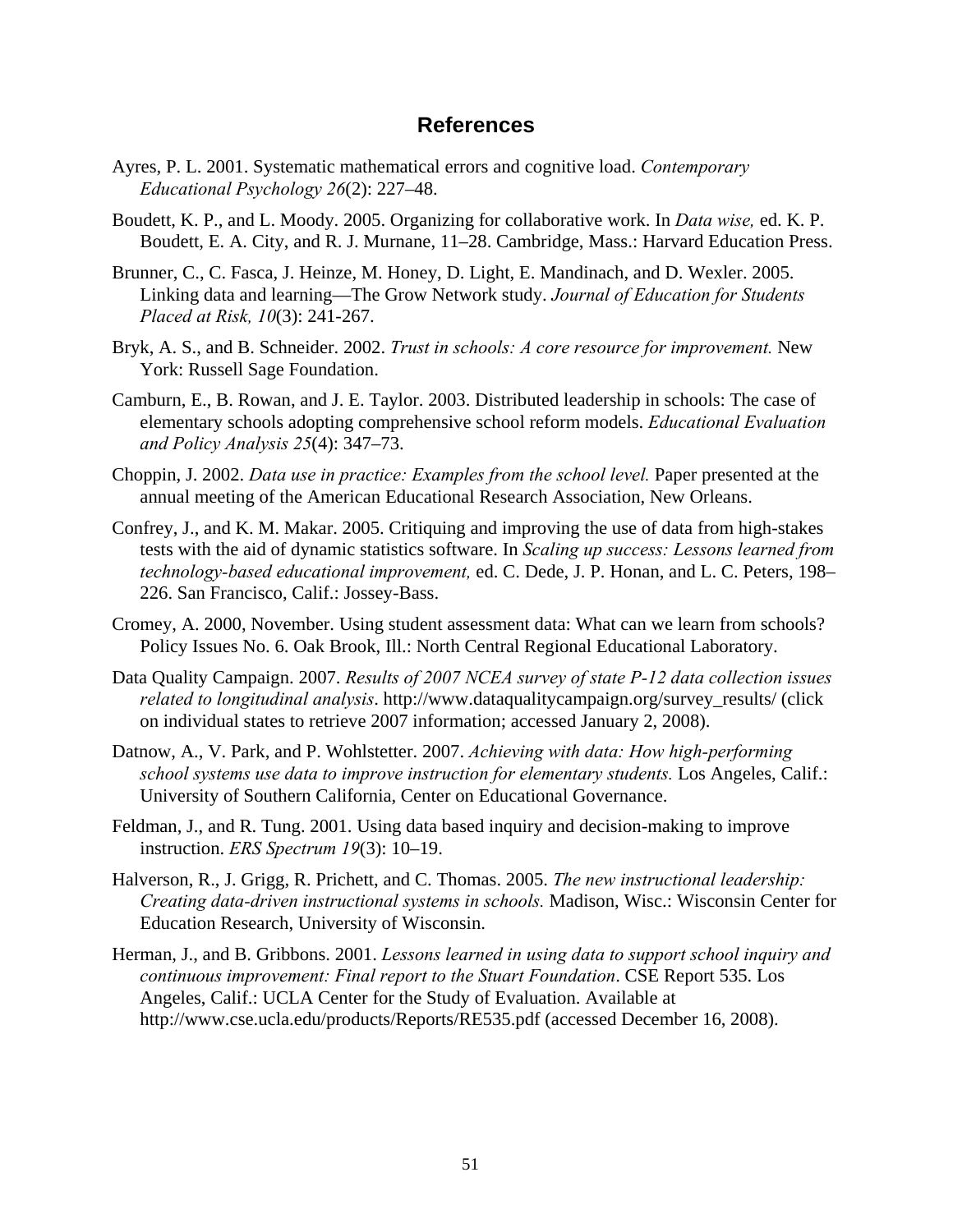- Hoffman, J. 2007. *Numbers and types of public elementary and secondary education agencies from the Common Core of Data: School year 2005–06 (NCES 2007-353)*. U.S. Department of Education. Washington, D.C.: National Center for Education Statistics. http://nces.ed.gov/pubsearch/pubsinfo.asp?pubid=2007353 (accessed December 16, 2008).
- Mandinach, E. B., M. Honey, D. Light, J. Heinze, and L. Rivas, L. 2005. Technology-based tools that facilitate data-driven decision making. In *Toward sustainable and scalable educational innovations informed by the learning sciences,* ed. C. K. Looi, D. Jonassen, and M. Ideda, 267–74). Amsterdam: IOS Press.
- Marsh, J. A., J. F. Pane, and L. S. Hamilton. 2006. *Making sense of data-driven decision making in education.* Santa Monica, Calif.: RAND.
- Palaich, R. M., D. G. Good, and A. van der Ploeg. 2004. State education data systems that increase learning and improve accountability. Policy Issues No. 16. Naperville, Ill.: Learning Point Associates.
- Schmoker, M. J. 1996. *Results: The key to continuous school improvement.* Alexandria, Va.: Association for Supervision and Curriculum Development.
- Thorn, C. A. 2002. *Data use in the classroom: The challenges of implementing data-based decision-making at the school level.* Paper presented at the annual meeting of the American Educational Research Association, New Orleans.
- U.S. Department of Education, Office of Educational Technology. 2004. *Toward a new golden age in American education: How the Internet, the law and today's students are revolutionizing expectations.* Washington, D.C.: Author.
- U.S. Department of Education, Office of Planning, Evaluation and Policy Development. 2008a. *National educational technology trends study: Local-level data summary*. Washington, D.C.: Author.
- ———. 2008b. *Teachers' use of student data systems to improve instruction 2005 to 2007*. Washington, D.C.: Author.
- Wayman, J. C. 2005. Involving teachers in data-driven decision making: Using computer data systems to support teacher inquiry and reflection. *Journal of Education for Students Placed At Risk 10*(3): 295–308.
- Wellman, B., and L. Lipton. 2004. *Data-driven dialogue: A facilitators guide to collaborative inquiry*. Sherman, Conn.: Mira Via LLC.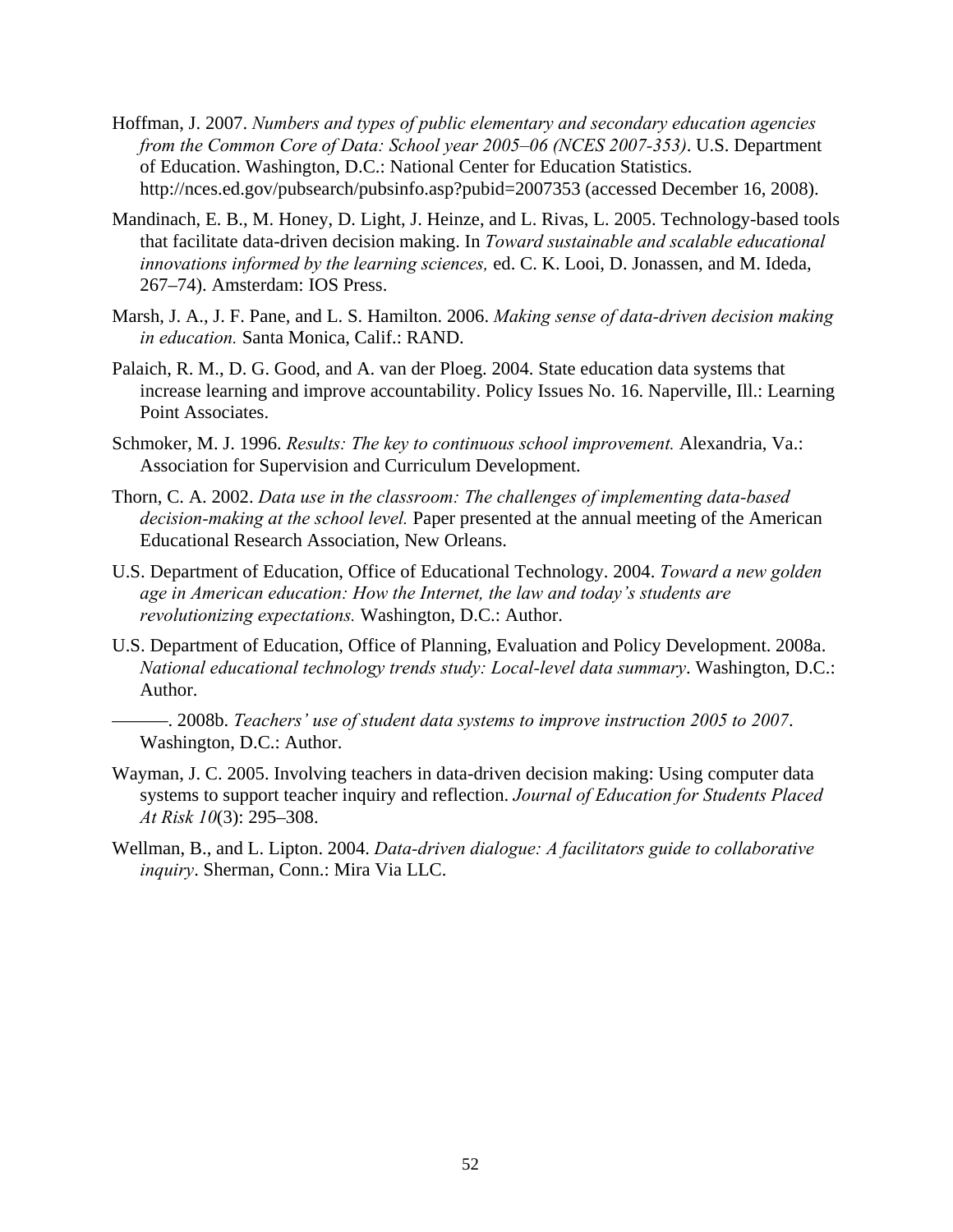**Appendix A** 

**Case Study and Survey Data Sources**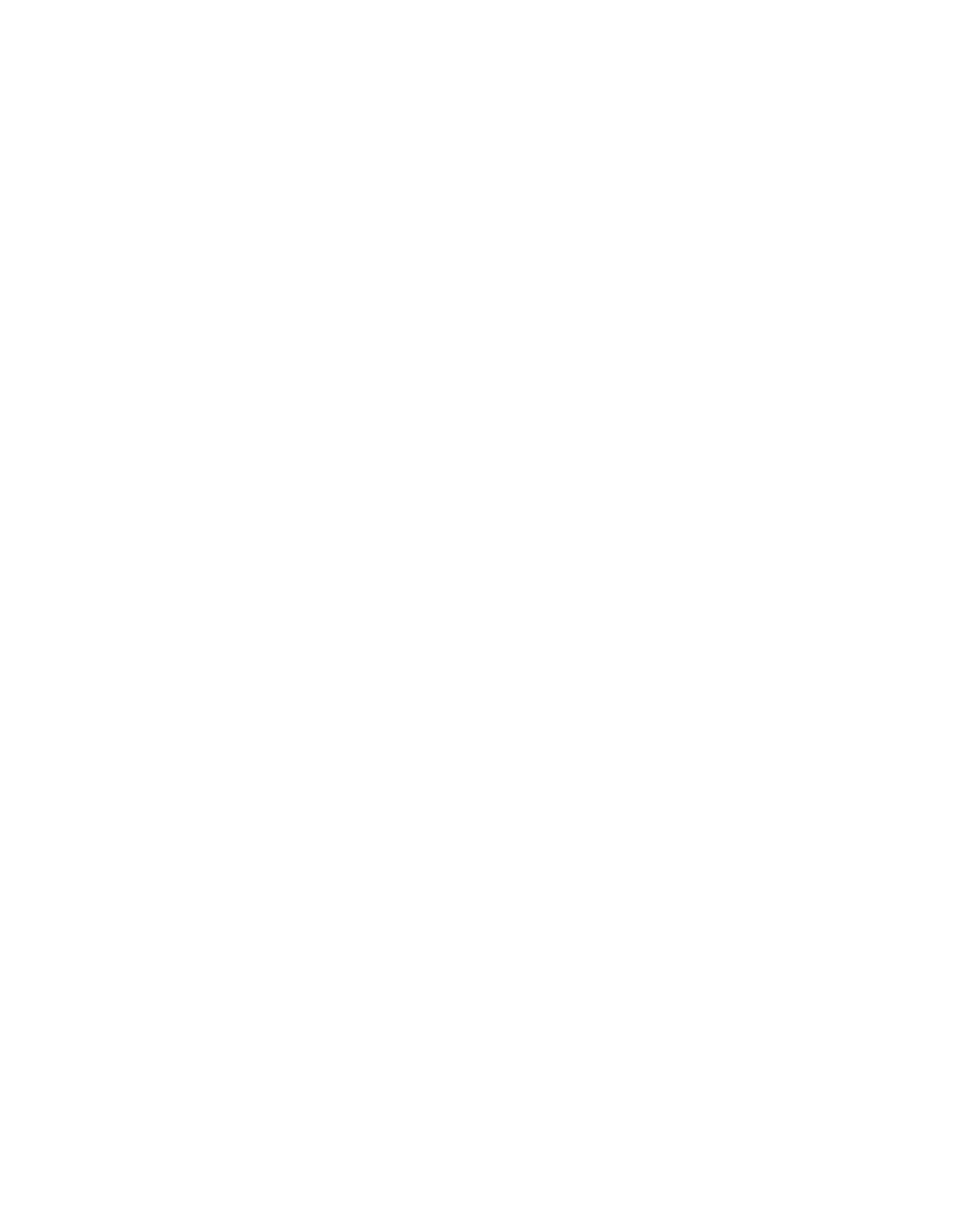# **Exhibit A-1 Definitions of Terms**

| Term                     | <b>Definition</b>                                                                                                               |
|--------------------------|---------------------------------------------------------------------------------------------------------------------------------|
| Data systems             | Electronic information systems to assist in the organization and                                                                |
|                          | management of data. They consist of hardware and software that                                                                  |
|                          | provide many different functions to users such as storing current and                                                           |
|                          | historical data, rapidly organizing and analyzing data (e.g., examining                                                         |
|                          | relationships within data, specifying data subgroups), and developing                                                           |
|                          | presentation formats or interfaces.                                                                                             |
| Interoperability         | The ability of different data systems or software packages to                                                                   |
|                          | communicate with one another.                                                                                                   |
| Software applications    | Software applications consist of a wide range of specialized products                                                           |
|                          | to facilitate access to data, data analysis and interpretation, and                                                             |
|                          | presentations of data (e.g., formatted reports, graphing functions).                                                            |
| Schools Interoperability | Data exchange standards for K-12 education software developed to                                                                |
| Framework (SIF)          | promote data sharing between different applications without further                                                             |
|                          | software intervention. SIF was launched in 1998 as a nonprofit                                                                  |
|                          | initiative of the software and information technology industry to                                                               |
|                          | ensure that K-12 instructional and administrative software                                                                      |
| Data-informed decision   | applications work together more effectively.<br>A process that integrates the analysis of educational data, typically           |
| making                   | stored in educational data systems, to support decisions intended to                                                            |
|                          | improve teaching and learning at the school and classroom levels.                                                               |
|                          | The practice entails regular data collection and ongoing                                                                        |
|                          | implementation of improvements.                                                                                                 |
| Longitudinal student     | Data on individual students collected over time that allows users to                                                            |
| data                     | compile an academic history for each student. This type of data                                                                 |
|                          | enables more robust analyses of student performance to help                                                                     |
|                          | differentiate instruction and improve student achievement.                                                                      |
| Query tool               | Software that allows for customized and ad-hoc data requests such                                                               |
|                          | as "drill down" capability to efficiently examine a subset of data at a                                                         |
|                          | grade, classroom or student level.                                                                                              |
| Data query               | A request for specific records from a data system.                                                                              |
| Transaction capture      | Real-time accounting of daily school functions such as attendance                                                               |
|                          | and school lunch counts.                                                                                                        |
| Electronic grade books   | Online tools to help teachers manage classroom activities (e.g.,                                                                |
|                          | generating seating charts, recording grades and test scores,                                                                    |
|                          | managing attendance, tracking skills and standards, planning                                                                    |
|                          | lessons, and generating report cards).                                                                                          |
| Electronic portfolios    | Online storage of student work samples.                                                                                         |
| <b>Electronic</b>        | Tools to facilitate communication of information such as use of e-mail,                                                         |
| communication tools      | development of Web sites, and electronic discussion groups or                                                                   |
|                          | "message boards" where users from multiple locations can discuss                                                                |
|                          | issues.                                                                                                                         |
| Formative assessment     | Assessment conducted during instruction to provide feedback that                                                                |
|                          | can be used to adjust ongoing teaching and learning to improve<br>student outcomes. Formative assessment can be contrasted with |
|                          | summative assessment, which takes place after a period of                                                                       |
|                          |                                                                                                                                 |
|                          | instruction, to judge how much learning has occurred.                                                                           |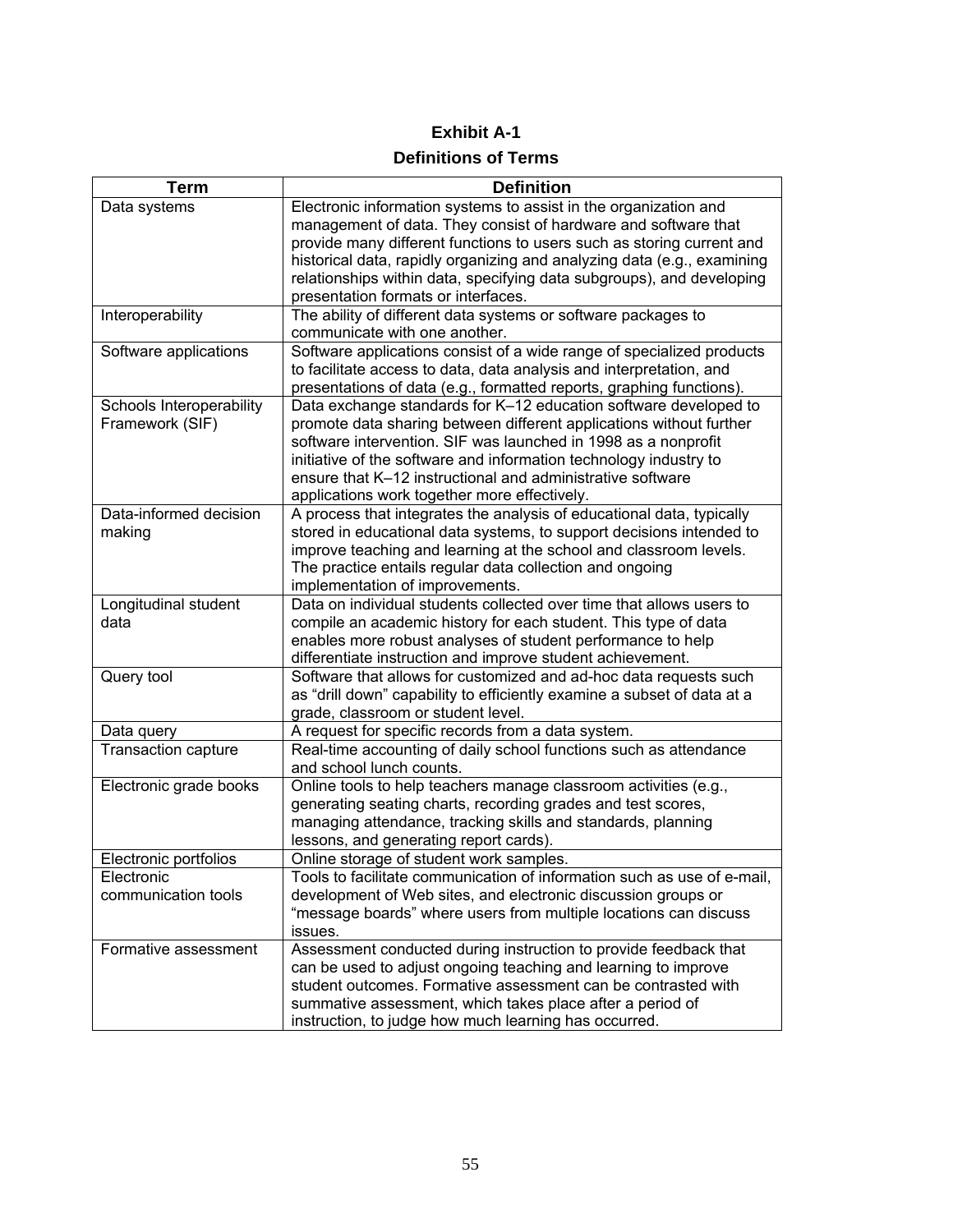| <b>District</b>                                                                                                                                                                          | 1              | $\overline{2}$ | 3         | 4         | 5              | 6         | $\overline{7}$ | 8         | 9         |
|------------------------------------------------------------------------------------------------------------------------------------------------------------------------------------------|----------------|----------------|-----------|-----------|----------------|-----------|----------------|-----------|-----------|
| <b>Data Elements in State</b><br><b>Information System</b>                                                                                                                               | CA             | <b>VA</b>      | <b>MD</b> | <b>TX</b> | R <sub>l</sub> | <b>MA</b> | <b>NC</b>      | co        | <b>MO</b> |
| Unique statewide student identifier<br>that connects student data across key<br>databases across years*                                                                                  | Yes            | Yes            | <b>No</b> | Yes       | Yes            | Yes       | <b>No</b>      | Yes       | <b>No</b> |
| Ability to match individual students'<br>test records from year to year to<br>measure academic growth*                                                                                   | <b>Yes</b>     | Yes            | <b>No</b> | Yes       | Yes            | Yes       | Yes            | Yes       | Yes       |
| State can measure year-to-year<br>growth for individual students in any<br>subject (state tests in the same<br>subject in consecutive years and is<br>able to connect data across years) | <b>No</b>      | Yes            | <b>No</b> | Yes       | Yes            | Yes       | Yes            | Yes       | Yes       |
| Student-level enrollment,<br>demographic, and program<br>participation information*                                                                                                      | Yes            | Yes            | Yes       | Yes       | Yes            | Yes       | Yes            | Yes       | <b>No</b> |
| Student-level transcript information,<br>including information on courses<br>completed and grades earned*                                                                                | <b>No</b>      | <b>No</b>      | <b>No</b> | Yes       | <b>No</b>      | <b>No</b> | Yes            | <b>No</b> | <b>No</b> |
| A teacher identifier system with the<br>ability to match teachers to students*                                                                                                           | <b>No</b>      | <b>No</b>      | <b>No</b> | <b>No</b> | Yes            | <b>No</b> | <b>No</b>      | <b>No</b> | <b>No</b> |
| Identifies which schools produce the<br>strongest academic growth for their<br>students                                                                                                  | Yes            | Yes            | <b>No</b> | Yes       | Yes            | Yes       | <b>No</b>      | Yes       | <b>No</b> |
| Knows what achievement levels in<br>middle school indicate that a student<br>is on track to succeed in rigorous<br>courses in high school                                                | <b>No</b>      | <b>No</b>      | <b>No</b> | Yes       | <b>No</b>      | <b>No</b> | <b>No</b>      | <b>No</b> | <b>No</b> |
| A state data audit system assessing<br>data quality, validity and reliability*                                                                                                           | Yes            | Yes            | Yes       | Yes       | <b>No</b>      | Yes       | Yes            | Yes       | Yes       |
| Number of the 10 DQC essential<br>elements present*                                                                                                                                      | $\overline{7}$ | $\overline{7}$ | 3         | 9         | 6              | 8         | $\overline{7}$ | 6         | 4         |

**Exhibit A-2 Data Available From the State Data System for Each Case Study District in 2007** 

Exhibit reads: In District 1, in 2007, the state data system has a unique statewide student identifier that connects student data across key databases across years.

Note: An asterisk identifies six of the 10 essential elements most relevant to the data issues discussed in the case studies. There are four additional elements not listed.

Source: Data Quality Campaign (2007).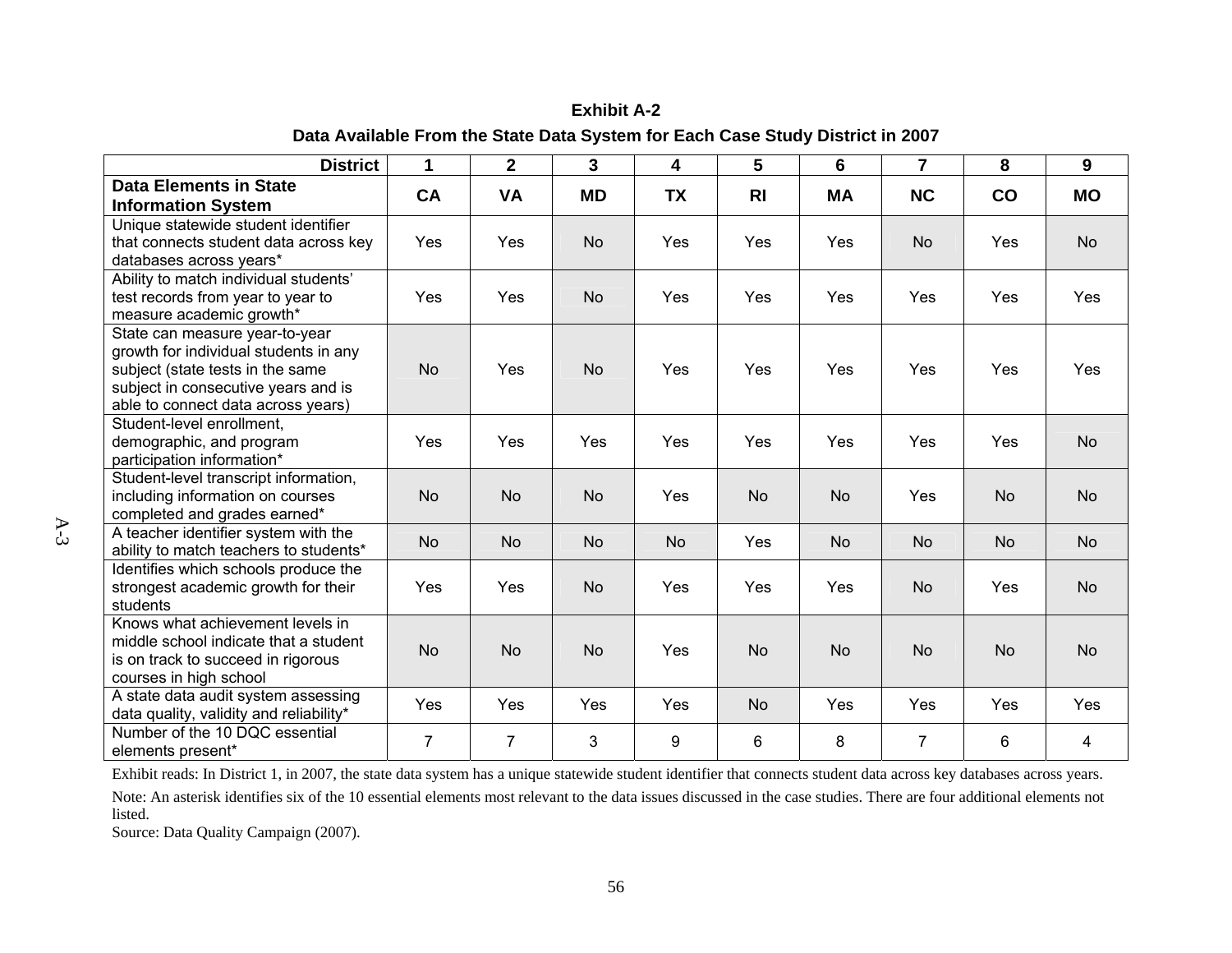# **Exhibit A-3 Case Study District Data Systems**

TurnLeaf Achievement Management System serves as the data warehouse and assessment system; eSIS is the student information system; NWEA online database for analysis and reporting tools and instructional materials.

eScholar is the data warehouse; SIMS is student information system; Star\_Base for student records; TestWiz managed by dataMetrics Software; TPD electronic registrar; PIMS performance improvement mapping system from the SEA; Edline for reporting teacher data to students and parents.

SchoolNet Account (report generation); Assess (assessment bank) and Align (data warehouse) modules; Pentamation is the student information system; Special Education Manager; discipline and attendance systems.

Education Decision Support Library is the data warehouse (EDSL is LEA developed); Benchmark Assessment and Reporting Tool (BART was jointly developed by LEA and Princeton Review); Schools Administrative Student Information (SASI) from Pearson, Educational Curriculum Assessment Resource Tool (ECART is being developed by LEA to replace BART).

SIMS is the state data system and serves as the LEA data warehouse (will be replaced by NC WISE); C-CASS for special education data; DIBELS online database for analysis and reporting tools (data uploaded from handhelds).

Data Warehouse was developed by the LEA; Instructional Management System (IMS designed by ADMIN.COM); Professional Development Online (PDO was built by LEA and a private company).

Registration (*Reg* was developed by the LEA) is a student information system and data warehouse; Socrates CRM (the library data system); Phonological Awareness Literacy Screening (PALS) Web site for analysis and reporting tools.

Infinite Campus houses student data and has a suite of reporting tools and parent portal; EdGate assessment system is being piloted.

Cognos (acquired by IMB) is the LEA's data warehouse; Zangle is a Web-based transactional system to enter data (attendance, lunch, district test scores); Student Assessment Data System (SADS) provides historical test data and standard reports; Encore is the special education system (LEA-developed systems).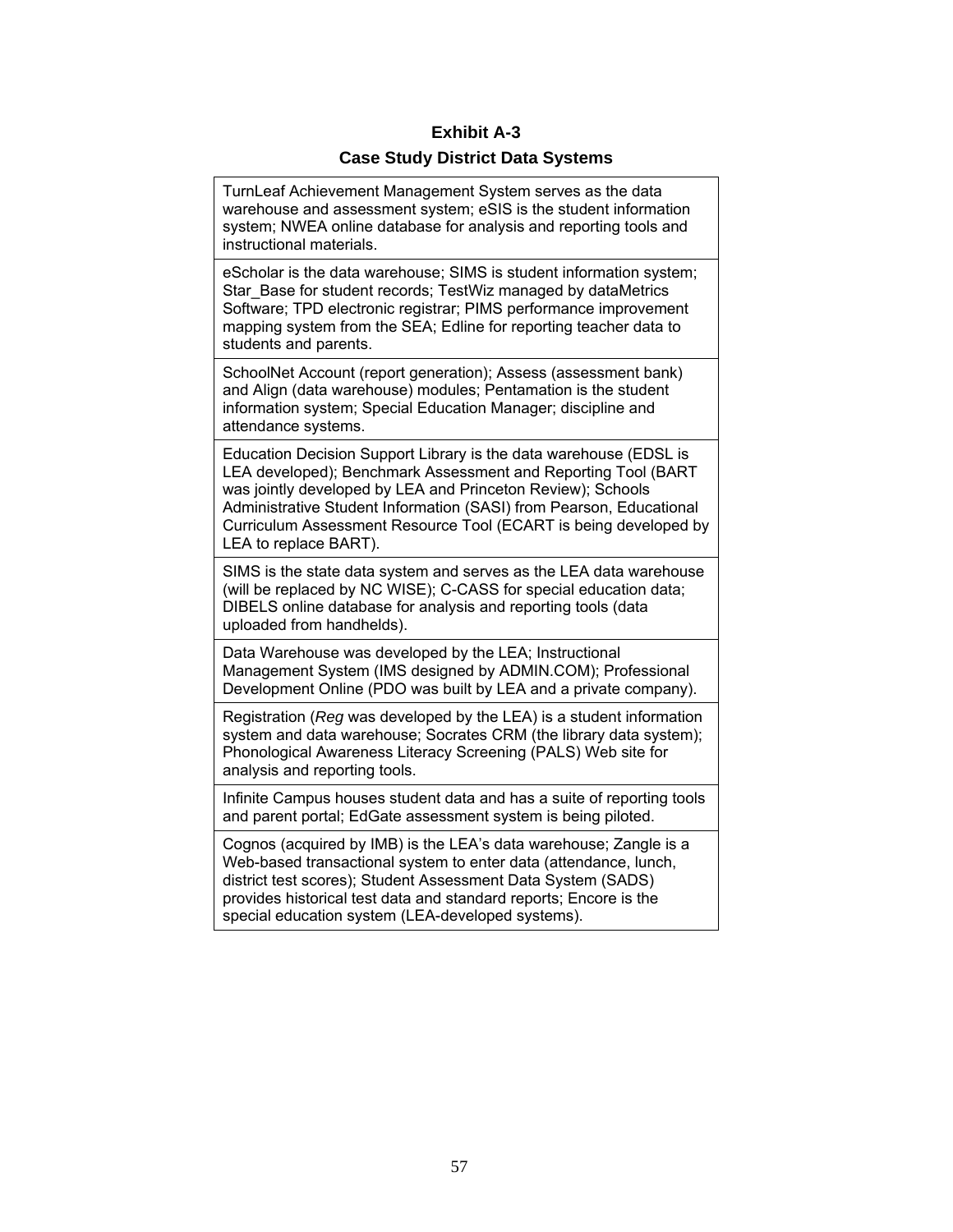## **NETTS Survey Data**

 $\overline{a}$ 

The primary survey data included in this report come from the U.S. Department of Education's National Educational Technology Trends Study (NETTS): 1,039 district technology directors surveyed during spring 2007 and 2,509 teachers surveyed in spring 2007. The teachers were clustered in schools sampled from districts participating in the NETTS district survey.<sup>32</sup> The NETTS district sample of 1,039 districts was nationally representative with respect to poverty status, student enrollments, and location (urban or rural status). The 60 largest urban school districts across the country were selected with certainty (i.e., included in the sample from the outset). Districts composed entirely of special education schools and vocational-technical schools, as well as independent charter schools that are their own districts, were excluded from the district sampling frame because of their dissimilarity to "typical" districts. The teacher sample was created by drawing a probability sample of 975 schools from respondents to the district survey, stratified by school type (elementary or secondary), and poverty level (high or low). Schools were randomly sampled in proportion to the number of teachers and in inverse proportion to district size to produce a sample of schools whose selection probabilities were roughly independent of the size of their district's enrollment.

Higher-poverty schools were oversampled (233 of the 975 schools) to obtain more precise data about their technology use. For schools, "higher poverty" was defined as above a specified cutoff in terms of the percentage of students who were eligible for the free or reduced-price lunch program. The dividing line between higher-poverty and lower-poverty schools was selected to ensure that for each school type (elementary, middle or high school), there would be the same number of teachers in the higher-poverty and the lower-poverty groups, as reported in the National Center for Education Statistics Common Core of Data (CCD). Elementary schools with 29.7 percent of their students eligible for free or reducedprice lunches were classified as higher poverty. For middle and high schools, the poverty thresholds were 24.3 percent and 15.9 percent, respectively.

NETTS researchers obtained teacher rosters for the 975 schools within the districts selected for the NETTS district survey. To be eligible for the teacher sample, a teacher had to be teaching at the same school in the school year before survey administration (i.e., teachers new to the school were excluded). Teachers who did not teach core academic subjects also were omitted from the sample. Targets of four teachers from each of the schools were randomly selected for the teacher sample. The final teacher sample in 2007 consisted of 1,779 teachers from 865 schools.

Response rates were 94 percent for the district survey in 2007 and 85 percent for the teacher survey. Sampling weights were applied to the teacher data to obtain nationally representative estimates. The district and teacher surveys were initially administered during the 2004–05 school year to the same sample of districts and schools that provide the basis of comparison between 2007 and 2005 for the teacher survey data. In fall 2005, 6,017 teachers

<sup>&</sup>lt;sup>32</sup> Districts were sampled from among the 12,483 districts that received federal Enhancing Education Through Technology (EETT) funds in 2003 and from an additional 2,239 districts that had not received EETT funds.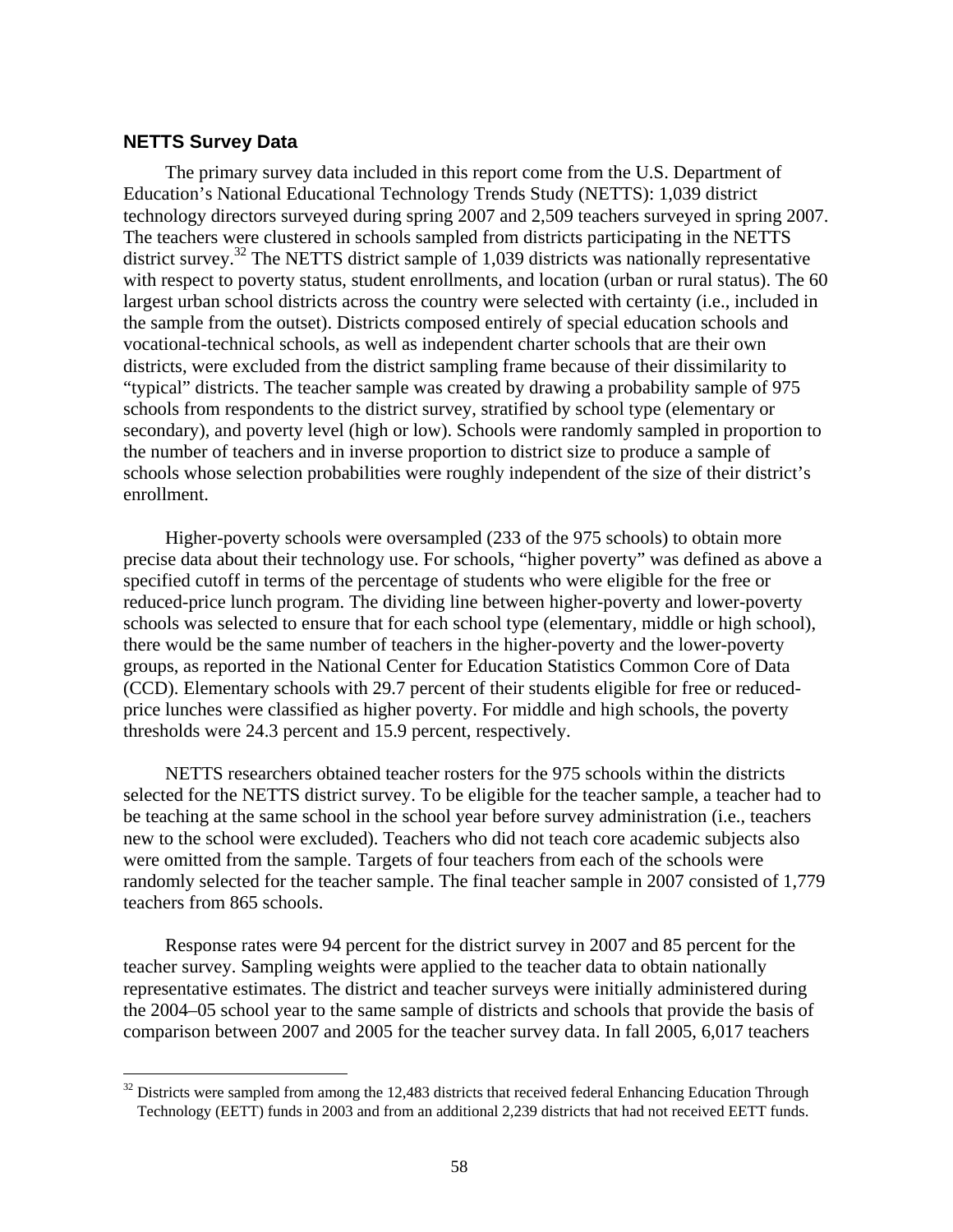were surveyed with a response rate of 82 percent; the larger sample was designed to provide robust, school-level estimates of technology use. For additional information on the comparisons between 2007 and 2005 teacher survey responses, see *Teachers' Use of Student Data Systems to Improve Instruction: 2005 to 2007* (U.S. Department of Education 2008b).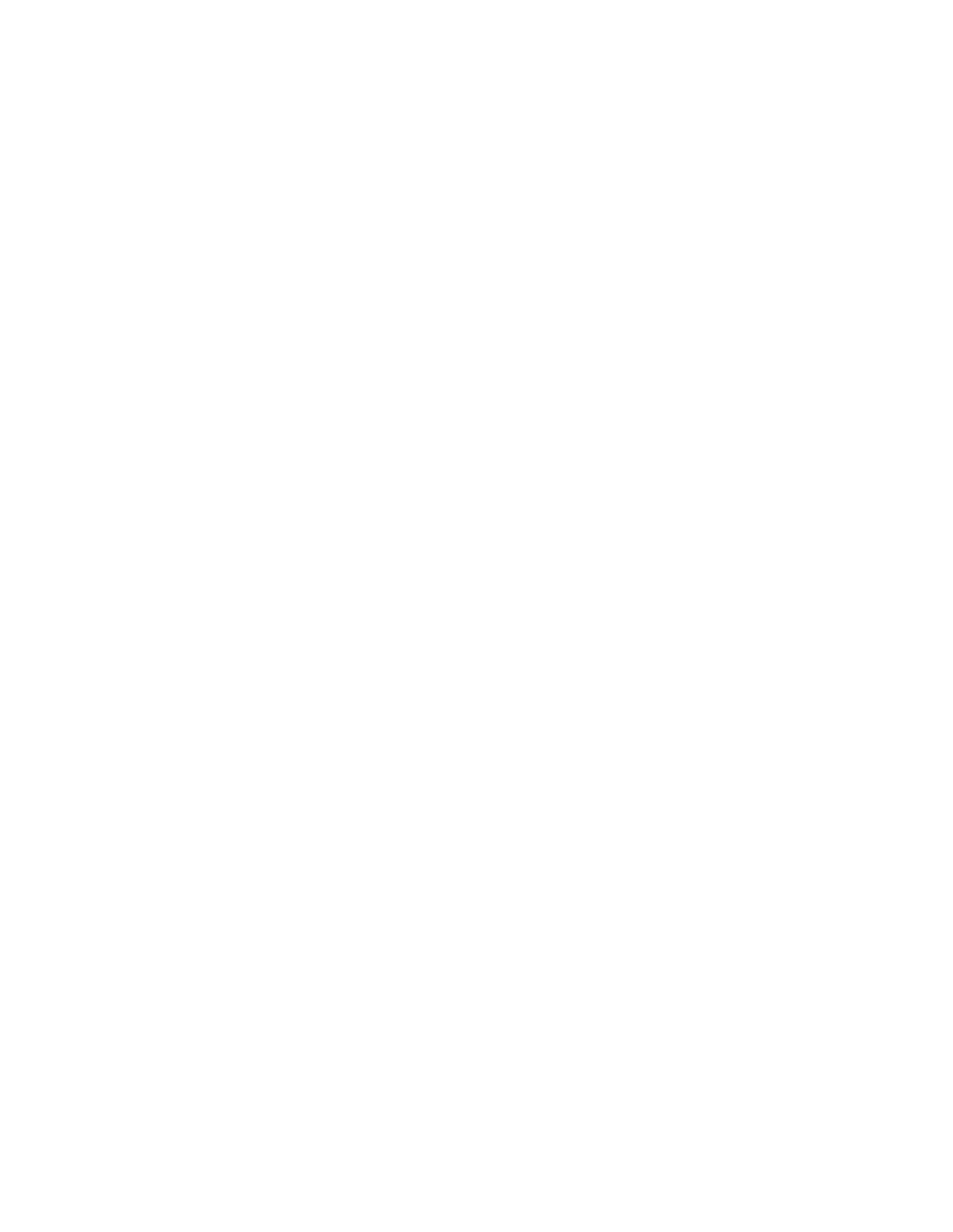**Appendix B** 

**Scenario Exhibits, Items, Rubrics, Item Score Distribution and Mean Scores**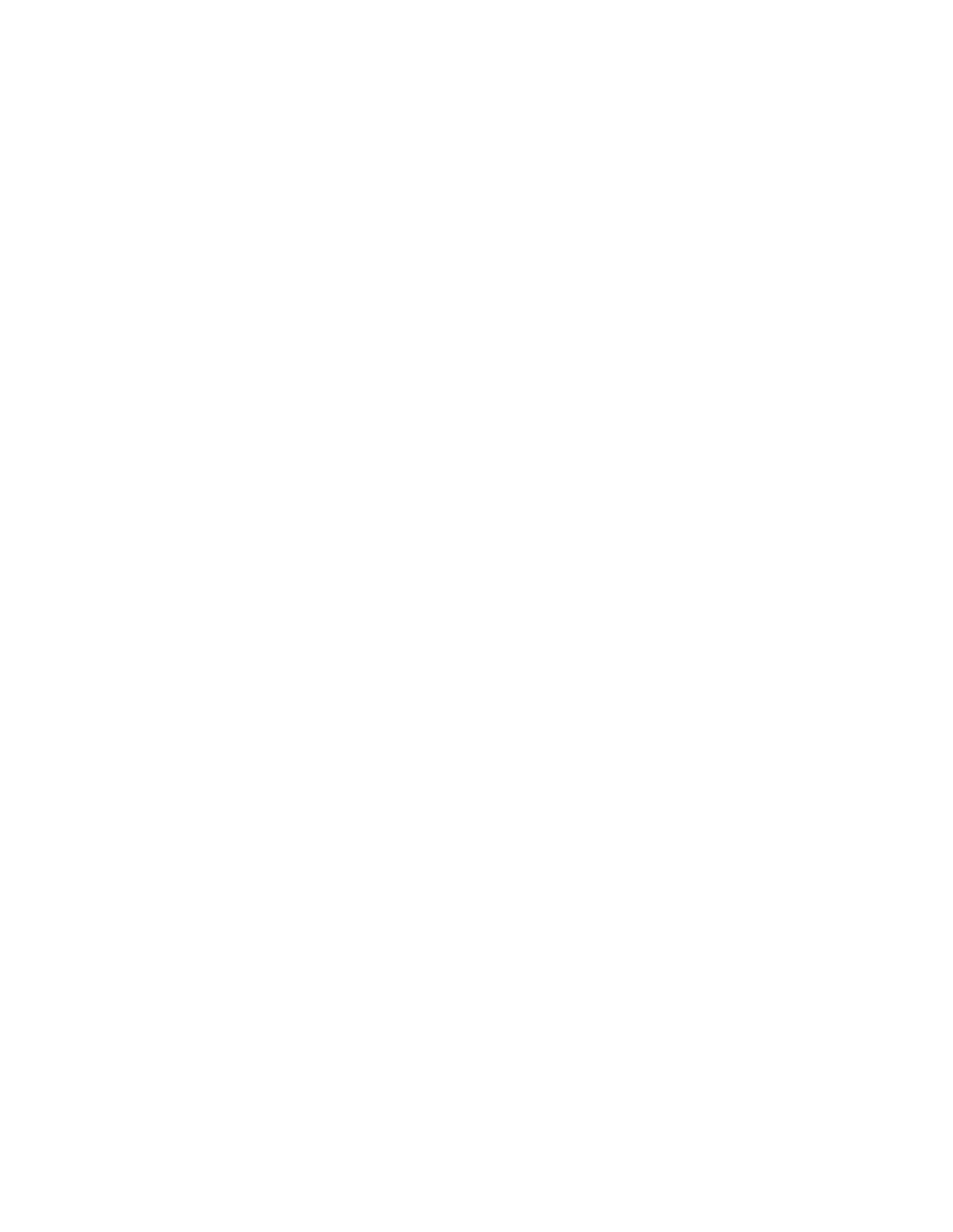## **Scenario A**

Now I'm going to describe a hypothetical situation and a computer-based student data system to you and I'd like to see what kind of information you'd like to get from the system.

Suppose it's January 2007 and you're one of the fourth-grade teachers in a school that was surprised by fourth graders' relatively low performance on the state reading test last year (spring 2006). Your principal has encouraged you to use student data to gain insights into how you can get higher Grade 4 achievement this year.

The data system available to you [*show Figure A screen mockup*] contains data on both current (2006– 07) fourth graders and last year's (2005–06) fourth graders (*show Student Groups table, pointing to student groups as you name them*) as well as other student groups. For each student, the data system has scores on last spring's state reading test and scores on a district test given in the fall (*point to relevant cells in Student Variables table*). It also has other information about students that can be used to create subgroups within a grade if you want to see how different subgroups compare. For example, ethnicity, gender, and whether the student is eligible for free or reduced price lunch (FRPL).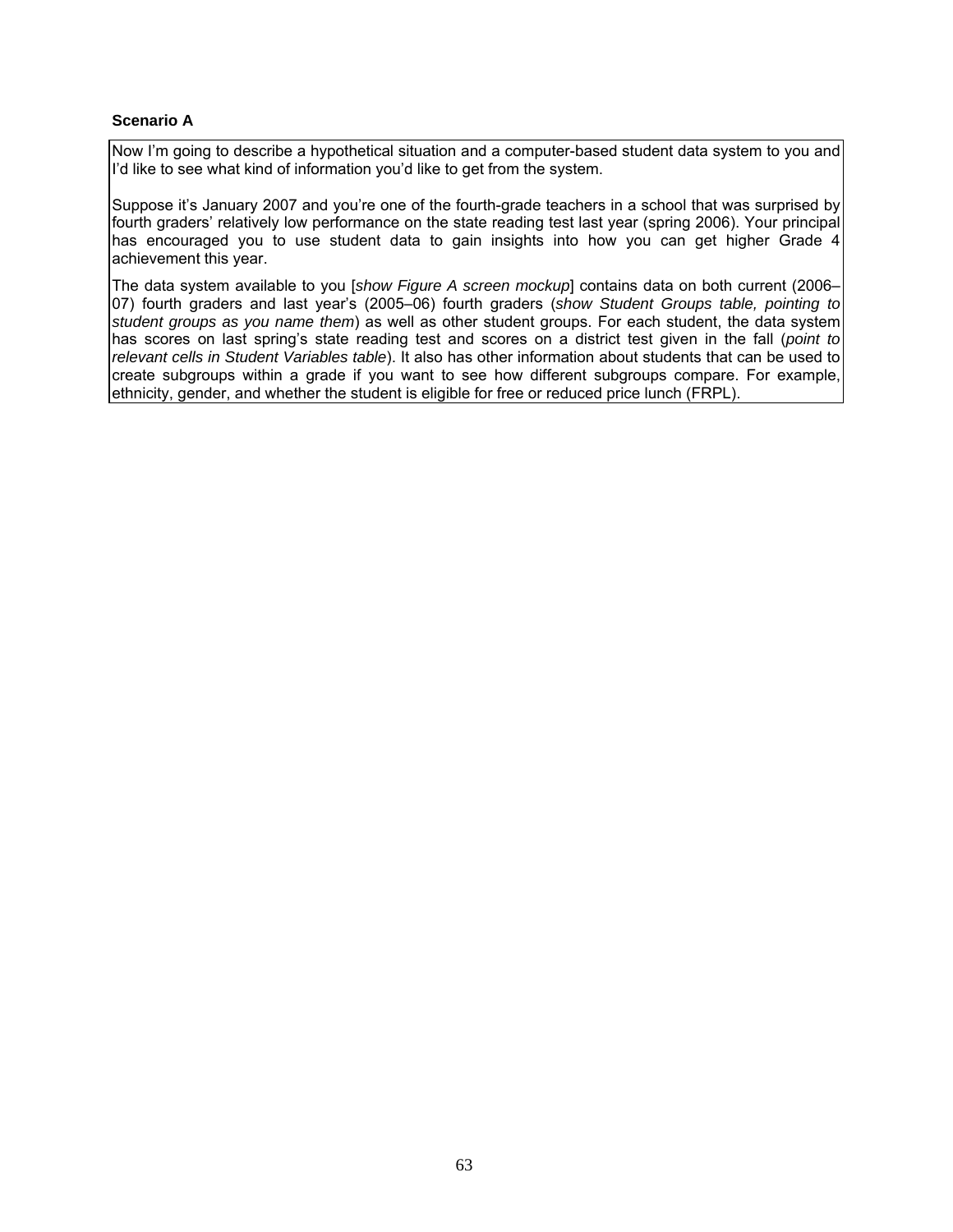# Figure A:

# Student Groups

| 2005–06 Third graders     | 2005–06 Fourth graders | 2005–06 Fifth graders |
|---------------------------|------------------------|-----------------------|
| $2006 - 07$ Third graders | 2006–07 Fourth graders | 2006–07 Fifth graders |

## Student Variables

| Ethnicity                             | 2005–06 Grade 3 state spring reading achievement score |
|---------------------------------------|--------------------------------------------------------|
| Gender                                | 2005–06 Grade 4 state spring reading achievement score |
| Free or reduced-price lunch applicant | 2005–06 Grade 5 state spring reading achievement score |
| Year entered district                 | 2006–07 Grade 3 district fall reading test             |
| Grade 3 teacher                       | 2006–07 Grade 4 district fall reading test             |
| Grade 4 teacher                       | 2006–07 Grade 5 district fall reading test             |

# Assessment System Output

# STUDENT BACKGROUND AND ASSESSMENT INFORMATION & Home

|                                          |                        | <b>Students</b>                                     |       |                         |             |                        | <b>Choose Student Group to Summarize:</b> |                           | 2005-2006<br>Grade $3$<br>2006-2007<br>Grade $3\Box$ | Grade $4\Box$<br>Grade $4\sqrt{ }$                       | Grade $5\square$<br>Grade $5\square$             |                                                    |
|------------------------------------------|------------------------|-----------------------------------------------------|-------|-------------------------|-------------|------------------------|-------------------------------------------|---------------------------|------------------------------------------------------|----------------------------------------------------------|--------------------------------------------------|----------------------------------------------------|
| FILTER BY VALUE:<br>Gender<br>Add filter | ⊟                      | <b>Student Variables</b><br><b><i>C</i></b> Entries |       | <b>Gender Ethnicity</b> | <b>FRLP</b> | Year<br><b>Entered</b> | Grade 3<br><b>Teacher</b>                 | Grade 4<br><b>Teacher</b> | 2005-06 Grade 3<br>language arts<br>grade semester 1 | $2005 - 06$ Grade 3<br>language arts<br>grade semester 2 | $2005 - 06$<br>Grade 3<br>spring read<br>achieve | $2006 - 07$<br>Grade 4<br>district fall<br>reading |
| FILTER BY VALUE:                         | $1 - 1$                | <b>Jimmy</b><br><b>Sampson</b>                      | M     | White                   | Yes         | 2004                   | Simpson                                   | Kennison                  | 462                                                  | 463                                                      | 436                                              | 430                                                |
| Add filter<br><b>FRLP</b>                | <b>June</b>            | Lisa<br>Patrick                                     | F     | White                   | No          | 2003                   | Thompson                                  | Kennison                  | 481                                                  | 507                                                      | 448                                              | 441                                                |
| FILTER BY VALUE:                         | $\sim$                 | Michael<br>Scott                                    | M     | African<br>Am           | No          | 2003                   | Thompson Ruiz                             |                           | 472                                                  | 452                                                      | 430                                              | 438                                                |
| Add filter                               | $\left  \cdot \right $ | Sally<br><b>Rosen</b>                               | F     | White                   | Yes         | 2002                   | Louise                                    | Hon                       | 430                                                  | 507                                                      | 436                                              | 481                                                |
|                                          | $\mathbb{H}$           | Sofia Fong F                                        |       | Asian/Pac No<br>Island  |             | 2003                   | Simpson                                   | Kennison                  | 448                                                  | 467                                                      | 472                                              | 442                                                |
| FILTER BY VALUE:<br>Add filter           | $\mathbb{I}$           | Tina Smith F                                        |       | African<br>Am           | Yes         | 2004                   | Thompson Kennison                         |                           | 462                                                  | 317                                                      | 441                                              | 436                                                |
|                                          | n                      | <b>Tommy</b><br><b>Kim</b>                          | M     | Asian/Pac Yes<br>Island |             | 2002                   | Louise                                    | Kennison                  | 438                                                  | 463                                                      | 481                                              | 334                                                |
|                                          |                        | <b>Totals</b>                                       | 6F/5M |                         | 6 FRLP      |                        |                                           |                           | 451<br>Average                                       | 429                                                      | 448                                              | 438                                                |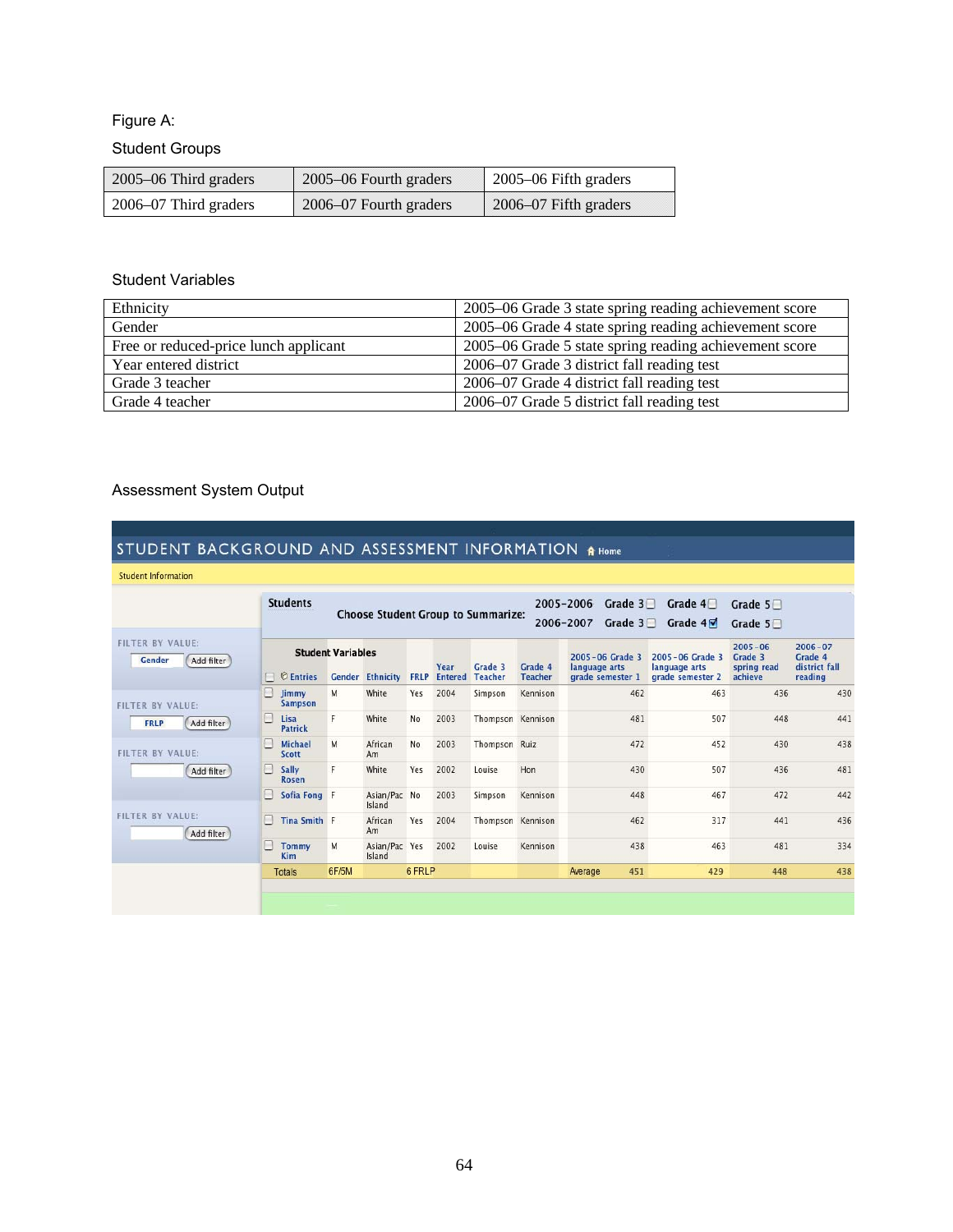**A.1.** So now in January 2007, what specific data would you want to get from this system to help you decide how to improve your fourth graders' performance? (*Follow-up probes*.) What data would you want to see first? Tell me what group of students and what test score or student characteristic you would like to see for those students.

#### **Rubric:**

**1:** Teacher picks a logical group (either 2005–06 fourth graders or 2006–07 fourth graders) **AND** selects a logical measure for that group (either Spring 2006 Grade 4 state test scores or Fall 2006 Grade 5 district fall test scores for 2005–06 fourth graders OR either Spring 2006 Grade 3 state scores or Fall 2006 Grade 4 district scores for 2006–07 fourth graders.

**0.5:** Teacher identifies group and scorer can infer measure based on teacher response.; **OR** Teacher picks a logical group (either 2005–06 fourth graders or 2006–07 fourth graders); **OR** Teacher selects a logical measure for that group (either Spring 2006 Grade 4 state test scores or Fall 2006 Grade 5 district fall test scores for 2005–06 fourth graders OR either Spring 2006 Grade 3 state scores or Fall 2006 Grade 4 district scores for 2006–07 fourth graders.

**0:** Incorrect; Teacher does not know.; Scorer cannot conclude whether answer is correct or incorrect.

|                 | <b>Score Frequency (Proportion)</b> |     |    |    |
|-----------------|-------------------------------------|-----|----|----|
| <b>Teachers</b> |                                     | ບ.ວ |    | IИ |
|                 |                                     |     | າຂ |    |

**A.2.** Would you like to make any other queries of the data system? Are there other kinds of data you would like to have to help improve this year's fourth graders achievement that you don't see represented in this system?

## **No Rubric: Coded only, not scored**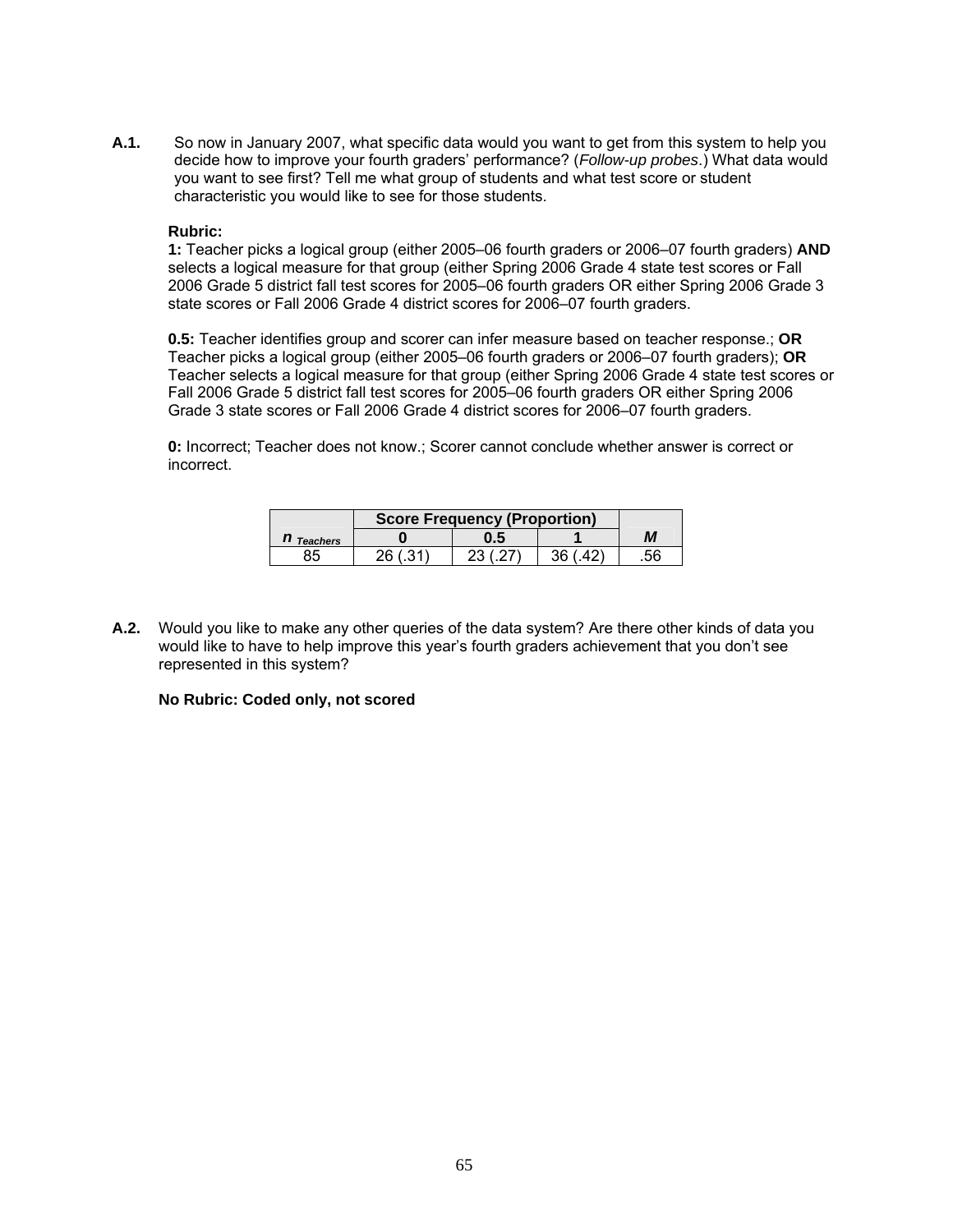## **Scenario B**

This (*show Figure B*) is the kind of data table that some student data systems produce. I'm going to ask you to find some information from the table and then I'd like for you to tell me on a scale of 1 to 10, with 10 being extremely difficult, how hard or easy it was to find the information in the table. Ready?

## Figure B

2005–06 Score Levels—English Language Arts (ELA)

|       |                  | <b>Hamilton Elementary</b> |                                     |                      |                             |                              |                |                                                            |                 |
|-------|------------------|----------------------------|-------------------------------------|----------------------|-----------------------------|------------------------------|----------------|------------------------------------------------------------|-----------------|
|       |                  |                            | <b>Number of</b><br><b>Students</b> | Percent<br>of Tested | <b>Mean</b><br><b>Scale</b> |                              |                | <b>Number Students at</b><br><b>Each Proficiency Level</b> |                 |
| Grade | Gender           | <b>Ethnicity</b>           | <b>Tested</b>                       | <b>Students</b>      | <b>Score</b>                | <b>Below</b><br><b>Basic</b> | <b>Basic</b>   | <b>Proficient</b>                                          | <b>Advanced</b> |
|       |                  | African American           | 18                                  | 26%                  | 439                         | 5                            | 7              | 5                                                          | 1               |
|       |                  | Asian/Pac Islander         | 1                                   | 1%                   | 610                         | $\mathbf 0$                  | 0              | 0                                                          | 1               |
|       | Female           | Latino                     | 17                                  | 24%                  | 428                         | 5                            | 6              | 5                                                          | 1               |
|       |                  | White                      | 34                                  | 49%                  | 449                         | 4                            | 13             | 11                                                         | 6               |
|       |                  | <b>Total Female</b>        | 70                                  | 100%                 | 444                         | 14                           | 26             | 21                                                         | 9               |
| 3     |                  | African American           | 18                                  | 23%                  | 436                         | 6                            | 6              | 5                                                          | $\mathbf{1}$    |
|       |                  | Asian/Pac Islander         | $\overline{2}$                      | 3%                   | 452                         | $\mathsf{O}$                 | $\mathbf{1}$   | $\overline{O}$                                             | 1               |
|       | Male             | Latino                     | 31                                  | 40%                  | 430                         | 8                            | $\overline{7}$ | 14                                                         | $\overline{2}$  |
|       | White            | 27                         | 35%                                 | 448                  | 6                           | 11                           | $\overline{7}$ | 3                                                          |                 |
|       |                  | <b>Total Male</b>          | 78                                  | 100%                 | 438                         | 20                           | 25             | 26                                                         | 7               |
|       | African American | 18                         | 24%                                 | 441                  | 3                           | 8                            | 5              | $\overline{2}$                                             |                 |
|       |                  | Asian/Pac Islander         | $\overline{2}$                      | 3%                   | 462                         | $\mathbf{1}$                 | $\mathbf{O}$   | 1                                                          | $\mathbf{O}$    |
|       | Female           | Latino                     | 36                                  | 47%                  | 436                         | 8                            | 12             | 12                                                         | 4               |
|       |                  | White                      | 20                                  | 26%                  | 472                         | 2                            | $\overline{7}$ | 8                                                          | 3               |
|       |                  | <b>Total Female</b>        | 76                                  | 100%                 | 447                         | 14                           | 27             | 26                                                         | 9               |
| 4     |                  | African American           | 16                                  | 23%                  | 442                         | 2                            | 8              | 5                                                          | $\mathbf{1}$    |
|       |                  | Asian/Pac Islander         | $\overline{O}$                      | 0%                   | <b>NA</b>                   | $\overline{O}$               | $\overline{O}$ | $\Omega$                                                   | $\overline{O}$  |
|       | Male             | Latino                     | 29                                  | 42%                  | 438                         | 5                            | 12             | 10                                                         | $\overline{2}$  |
|       |                  | White                      | 24                                  | 35%                  | 456                         | 3                            | 13             | 5                                                          | 3               |
|       |                  | <b>Total Male</b>          | 69                                  | 100%                 | 445                         | 10                           | 33             | 20                                                         | 6               |
|       |                  | African American           | 19                                  | 26%                  | 463                         | 2                            | 6              | 8                                                          | 3               |
|       |                  | Asian/Pac Islander         | 1                                   | 1%                   | 317                         | $\mathbf{1}$                 | $\mathbf 0$    | 0                                                          | $\mathbf{O}$    |
|       | Female           | Latino                     | 34                                  | 47%                  | 452                         | 4                            | 14             | 10                                                         | 6               |
|       |                  | White                      | 19                                  | 26%                  | 507                         | 1                            | 6              | $\overline{7}$                                             | 5               |
|       |                  | <b>Total Female</b>        | 73                                  | 100%                 | 467                         | 8                            | 26             | 25                                                         | 14              |
| 5     |                  | African American           | 17                                  | 23%                  | 449                         | 2                            | 6              | 6                                                          | 3               |
|       |                  | Asian/Pac Islander         | 3                                   | 4%                   | 560                         | $\overline{O}$               | $\overline{O}$ | $\mathbf{1}$                                               | $\overline{2}$  |
|       | Male             | Latino                     | 34                                  | 46%                  | 448                         | $\overline{7}$               | 13             | 11                                                         | 3               |
|       |                  | White                      | 20                                  | 27%                  | 468                         | 3                            | 6              | 8                                                          | 3               |
|       |                  | <b>Total Male</b>          | 74                                  | 100%                 | 467                         | 12                           | 25             | 26                                                         | 11              |

# **English Language Arts**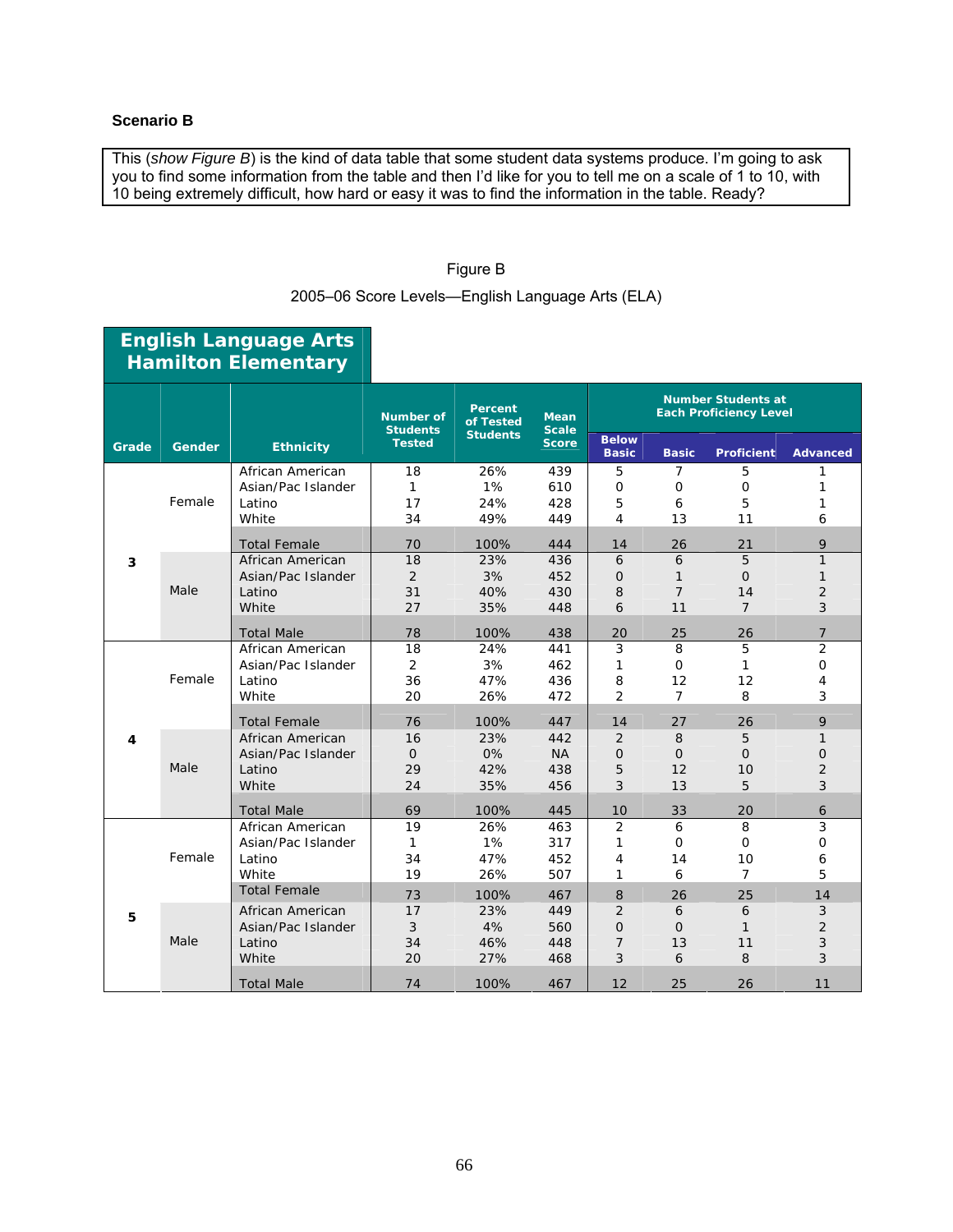**B.1.** What was the mean (or average) scale score for the Latino fifth-grade girls who took the test? How easy was it to find this information in the table?

## **Rubric:**

## **1:** 452

**0:** Incorrect; Teacher does not know.; Scorer cannot conclude whether answer is correct or incorrect.

| $n_{\mathit{\:}~\mathit{\tau}$ Teachers | <b>Score Frequency (Proportion)</b> | М   |          |     |
|-----------------------------------------|-------------------------------------|-----|----------|-----|
|                                         |                                     | 0.5 |          |     |
| 49                                      | 5(10)                               | N/A | 44 (.90) | .90 |

**B.2.** Which student group had the highest average or mean ELA scale score in Grade 4? How easy was it to find this information in the table?

#### **Rubric:**

**1:** "White females" or "white girls"

**0:** Incorrect; Teacher does not know.; Scorer cannot conclude whether answer is correct or incorrect.

| Teachers | <b>Score Frequency (Proportion)</b> |  |  |
|----------|-------------------------------------|--|--|
|          |                                     |  |  |
|          |                                     |  |  |

**B.3.** How many African American third-grade boys took the test? How easy was it to find this information in the table?

#### **Rubric:**

**1:** 18

**0:** Incorrect; Teacher does not know.; Scorer cannot conclude whether answer is correct or incorrect.

| <b>Teachers</b> | <b>Score Frequency (Proportion)</b> | M    |  |    |
|-----------------|-------------------------------------|------|--|----|
|                 |                                     | ს.5  |  |    |
|                 |                                     | NI/A |  | 00 |

**B.4.** Overall, based on the Grade 3 data in this table, would you say that there was a difference between boys and girls in ELA test performance?

## **No Rubric: Coded only, not scored**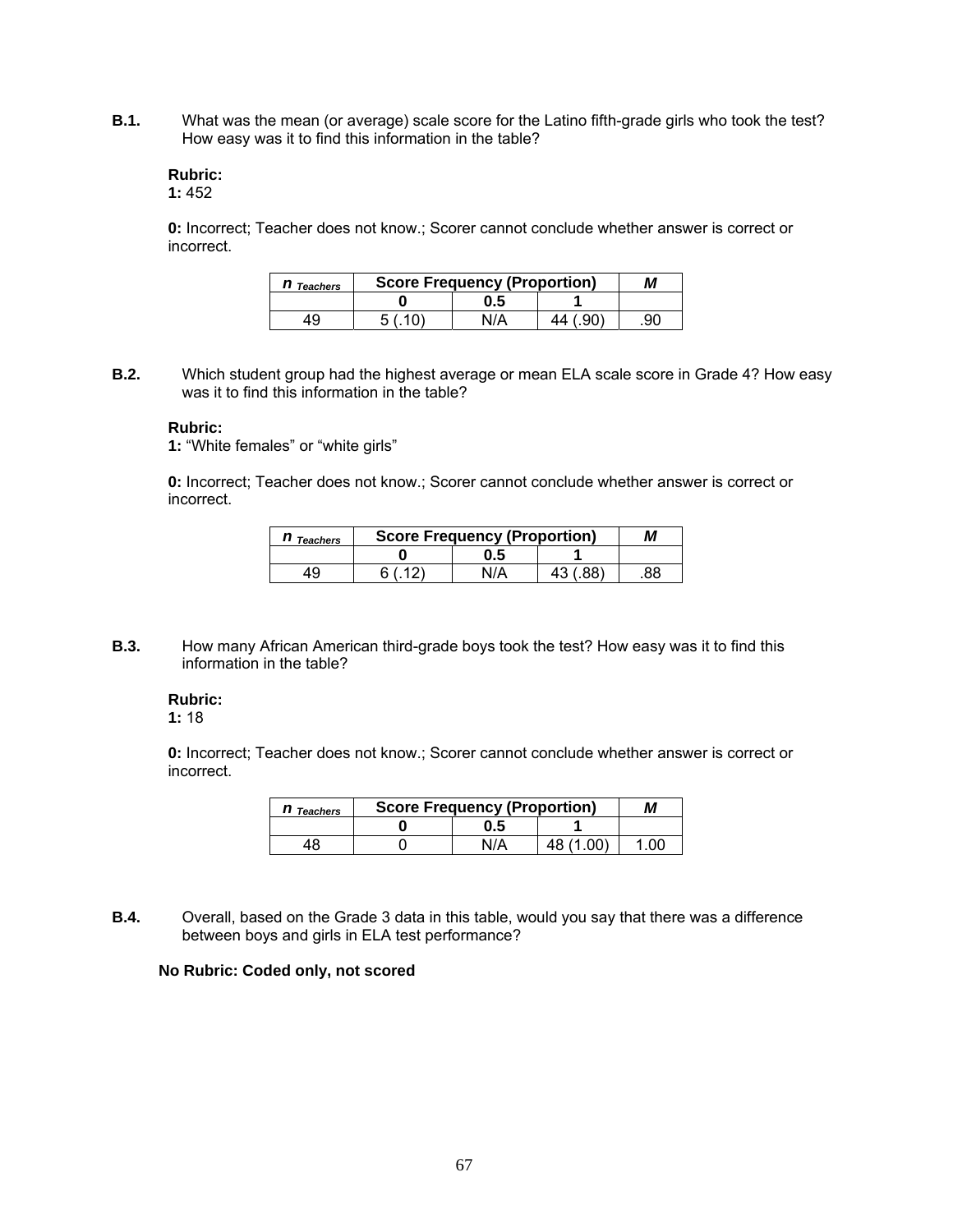## **Scenario C**

This (*show Figure C*) is the kind of data chart that some student data systems produce. I'm going to ask you to find some information from the graph and then I'd like for you to tell me on a scale of 1 to 10, with 10 being extremely difficult, how hard or easy it was to find the information in the chart. Ready?



Figure C ELA Bar Graph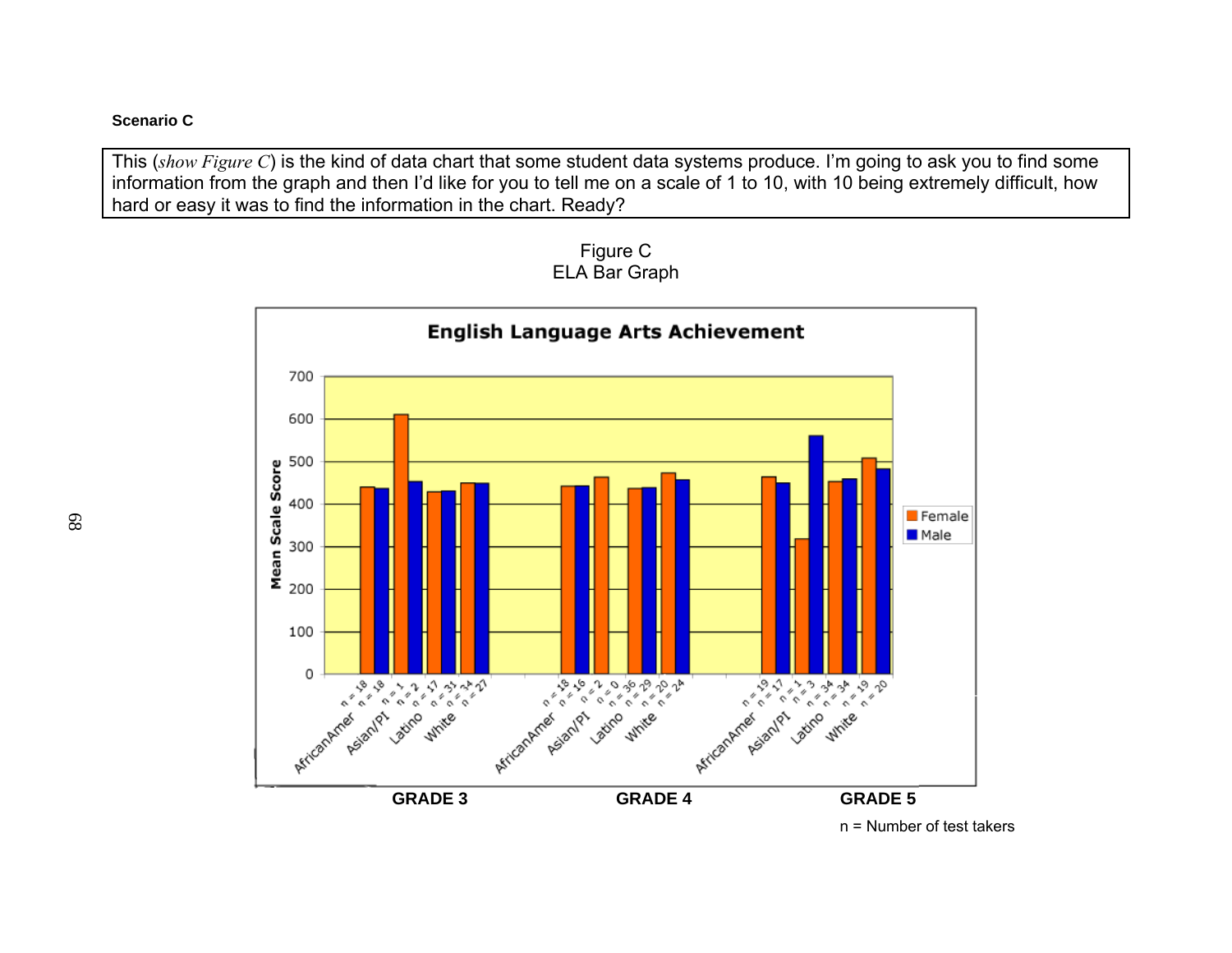**C.1 (II).** Looking at this graph, can you find the average (or mean) English Language Arts scale score for the Latino fifth-grade girls who took the test? How easy was it to get this information from the chart?

#### **Rubric:**

**1:** Any answer from 449 to 455

**0:** Incorrect; Teacher does not know; Scorer cannot conclude whether answer is correct or incorrect

| $n_{\mathit{\:}~\mathit{\tau}$ reachers | <b>Score Frequency (Proportion)</b> |     |  |  |  |  |
|-----------------------------------------|-------------------------------------|-----|--|--|--|--|
|                                         |                                     | 0.5 |  |  |  |  |
|                                         | 20                                  |     |  |  |  |  |

**C.2.** Can you find the mean score for Asian/Pacific Islander fourth-grade boys who took the test? How easy was it to get this information from the chart?

#### **Rubric:**

**1:** "No" or "none took the test"; "There's no data."

**0:** Incorrect or "There's no information."; Teacher does not know.; Scorer cannot conclude whether answer is correct or incorrect.

| <b>Teachers</b> | <b>Score Frequency (Proportion)</b> | M    |           |    |
|-----------------|-------------------------------------|------|-----------|----|
|                 |                                     | 0.5  |           |    |
| 97              | $^{\circ}$<br>30 (                  | NI/Δ | AQ'<br>67 | 69 |

**C.3.** Which student group had the highest average ELA score in Grade 4? Question: How easy was it to get this information from the chart?

#### **Rubric:**

**1:** "White females" or "white girls"

**0.5:** "White"; "orange bar for white"

**0:** Incorrect; Teacher does not know.; Scorer cannot conclude whether answer is correct or incorrect.

| Teachers | <b>Score Frequency (Proportion)</b> |     |  |    |
|----------|-------------------------------------|-----|--|----|
|          |                                     | J.5 |  |    |
|          |                                     |     |  | а1 |

**C.4.** How many African American third-grade boys took the test? How easy was it to find this information in the table?

**Rubric: 1:** 18

**0:** Incorrect; Teacher does not know; Scorer cannot conclude whether answer is correct or incorrect.

| <b><i>I</i></b> Teachers | <b>Score Frequency (Proportion)</b> |  |    |  |  |
|--------------------------|-------------------------------------|--|----|--|--|
|                          | כ.נ                                 |  |    |  |  |
| 35                       |                                     |  | ۵٢ |  |  |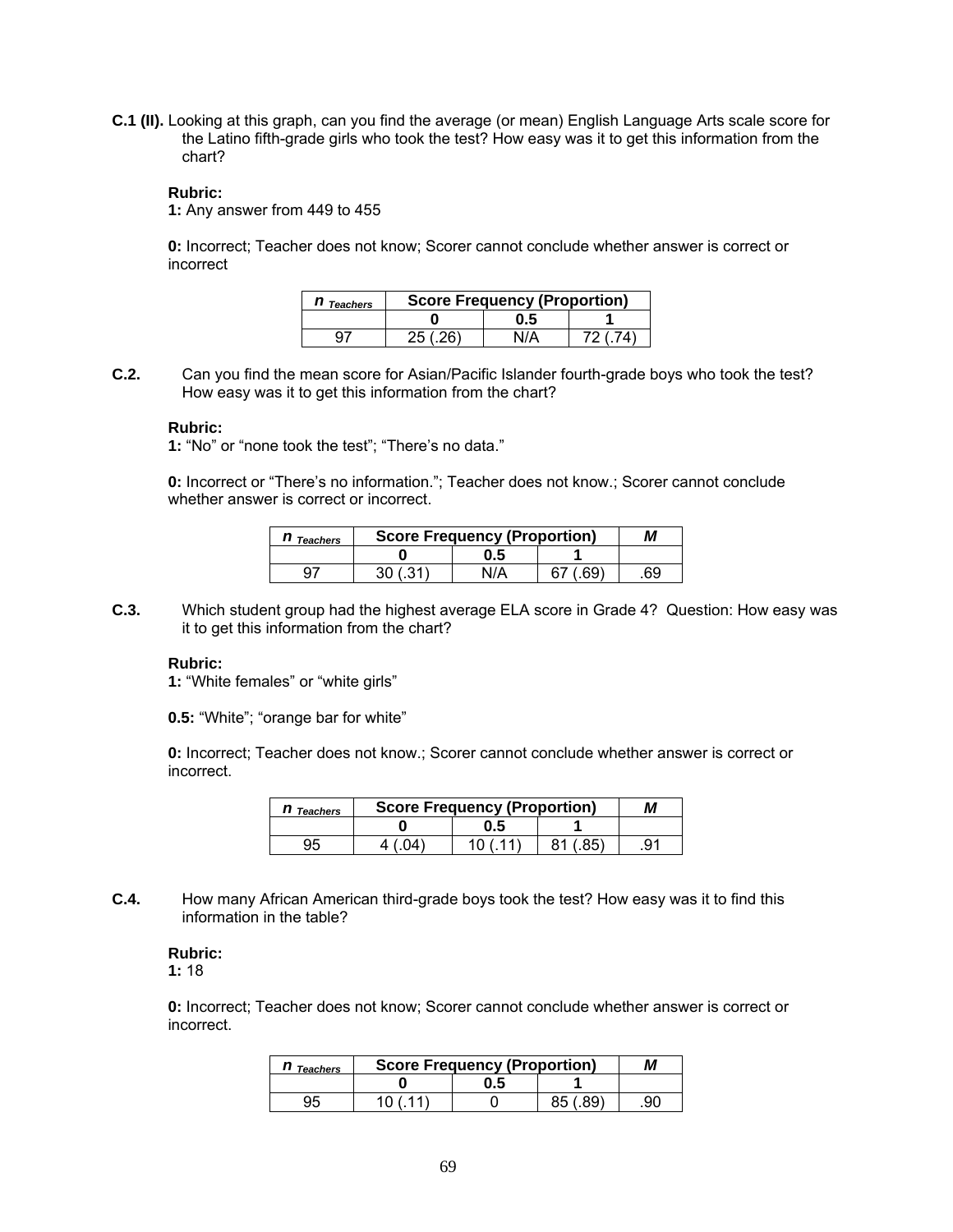## **Scenario D**

**English Language Arts** 

This (*show Figure D*) is the kind of data table that some student data systems produce. I'm going to ask some questions about how you would interpret the data in this table.

|       | <b>Hamilton Elementary</b> |                     |                                                                                                                     |                             |                                                            |                              |                |                   |                 |
|-------|----------------------------|---------------------|---------------------------------------------------------------------------------------------------------------------|-----------------------------|------------------------------------------------------------|------------------------------|----------------|-------------------|-----------------|
|       |                            |                     | <b>Number</b><br><b>Percent</b><br>of<br>of<br><b>Students</b><br><b>Tested</b><br><b>Tested</b><br><b>Students</b> | <b>Mean</b><br><b>Scale</b> | <b>Number Students at</b><br><b>Each Proficiency Level</b> |                              |                |                   |                 |
| Grade | Gender                     | <b>Ethnicity</b>    |                                                                                                                     |                             | <b>Score</b>                                               | <b>Below</b><br><b>Basic</b> | <b>Basic</b>   | <b>Proficient</b> | <b>Advanced</b> |
|       |                            | African American    | 18                                                                                                                  | 26%                         | 439                                                        | 5                            | 7              | 5                 | 1               |
|       |                            | Asian/Pac Islander  | 1                                                                                                                   | 1%                          | 610                                                        | $\Omega$                     | O              | $\Omega$          |                 |
| 3     | Female                     | Latino              | 17                                                                                                                  | 24%                         | 428                                                        | 5                            | 6              | 5                 | 1               |
|       |                            | White               | 34                                                                                                                  | 49%                         | 449                                                        | 4                            | 13             | 11                | 6               |
|       |                            | <b>Total Female</b> | 70                                                                                                                  | 100%                        | 444                                                        | 14                           | 26             | 21                | 9               |
|       | Male                       | African American    | 18                                                                                                                  | 23%                         | 436                                                        | 6                            | 6              | 5                 | 1               |
|       |                            | Asian/Pac Islander  | 2                                                                                                                   | 3%                          | 452                                                        | $\Omega$                     | 1              | $\Omega$          | 1               |
|       |                            | Latino              | 31                                                                                                                  | 40%                         | 430                                                        | 8                            | $\overline{7}$ | 14                | $\overline{2}$  |
|       |                            | White               | 27                                                                                                                  | 35%                         | 448                                                        | 6                            | 11             | $\overline{7}$    | 3               |
|       |                            | <b>Total Male</b>   | 78                                                                                                                  | 100%                        | 438                                                        | 20                           | 25             | 26                | $\overline{7}$  |
|       |                            | African American    | 18                                                                                                                  | 24%                         | 441                                                        | 3                            | 8              | 5                 | 2               |
|       |                            | Asian/Pac Islander  | 2                                                                                                                   | 3%                          | 462                                                        | 1                            | O              | 1                 | $\Omega$        |
|       | Female                     | Latino              | 36                                                                                                                  | 47%                         | 436                                                        | 8                            | 12             | 12                | 4               |
|       |                            | White               | 20                                                                                                                  | 26%                         | 472                                                        | 2                            | 7              | 8                 | 3               |
|       |                            | <b>Total Female</b> | 76                                                                                                                  | 100%                        | 447                                                        | 14                           | 27             | 26                | 9               |
| 4     |                            | African American    | 16                                                                                                                  | 23%                         | 442                                                        | 2                            | 8              | 5                 | 1               |
|       |                            | Asian/Pac Islander  | $\Omega$                                                                                                            | 0%                          | <b>NA</b>                                                  | $\Omega$                     | $\Omega$       | $\Omega$          | 0               |
|       | Male                       | Latino              | 29                                                                                                                  | 42%                         | 438                                                        | 5                            | 12             | 10                | $\overline{2}$  |
|       |                            | White               | 24                                                                                                                  | 35%                         | 456                                                        | 3                            | 13             | 5                 | 3               |
|       |                            | <b>Total Male</b>   | 69                                                                                                                  | 100%                        | 445                                                        | 10                           | 33             | 20                | 6               |

| Figure D                                         |
|--------------------------------------------------|
| 2005–06 Score Levels–English Language Arts (ELA) |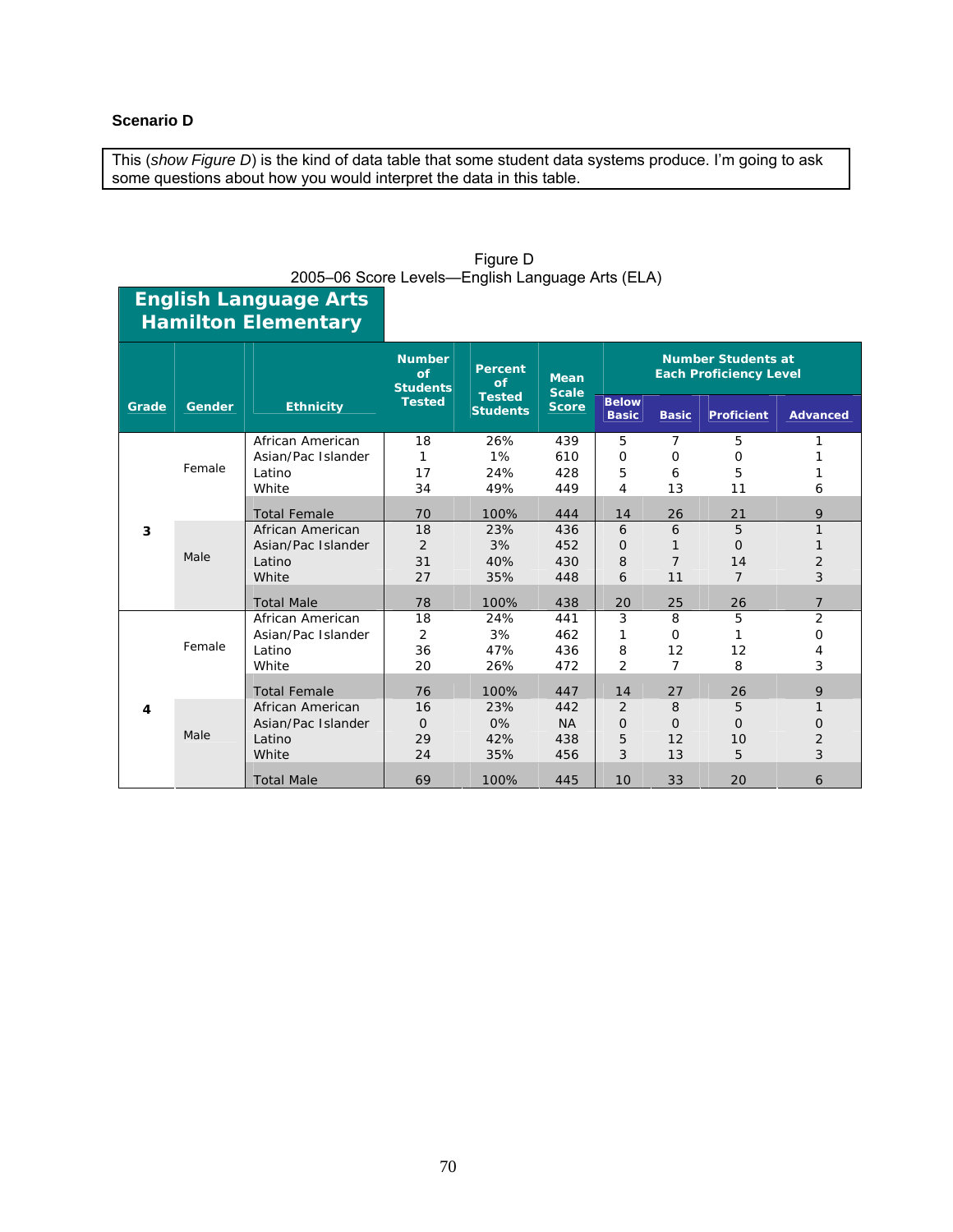**D.1.** Suppose you're working with third-grade teachers at this school and they're interested in examining how their students performed in terms of the language skills measured on this test. What does the data in this table indicate about whether boys and girls performed differently in the third grade? [*Get open response*]

#### **No Rubric: Coded only, not scored**

- **D.2.** OK. Now I'm going to read a series of statements that people might make about different aspects of the Grade 3 data in this table. I'd like you to tell me for each statement whether you agree or disagree and the reasons why. Remember to think aloud as you're deciding on your answer.
	- a. A majority of third graders at this school have not achieved proficiency in ELA as measured by this test.

## **Rubric:**

**1:** Agree [57% are less than proficient; 85/148 = (14+26+20+25)/(70+78)]

**0.5:** Agree (no explanation)

**0:** Disagree; Teacher does not know.; Scorer cannot conclude whether answer is correct or incorrect.

| <b>Teachers</b> |    | <b>Score Frequency (Proportion)</b> |    |  |  |
|-----------------|----|-------------------------------------|----|--|--|
|                 |    | 0.5                                 |    |  |  |
|                 | 16 |                                     | 79 |  |  |

b. In Grade 3, boys were more likely than girls to score Below Basic on this assessment.

## **Rubric:**

**1:** Agree 25.6% boys > 20% girls (20/78 > 14/70)

**0.5:** Agree (20 boys > 14 girls); Agree (no explanation)

**0:** Disagree; Teacher does not know.; Scorer cannot conclude whether answer is correct or incorrect.

| <b>Teachers</b> | <b>Score Frequency (Proportion)</b> | M |     |
|-----------------|-------------------------------------|---|-----|
|                 |                                     |   |     |
| 96              | 18                                  |   | .58 |

c. Of those students who scored Below Basic in Grade 3, most were Latino.

#### **Rubric:**

**1:** Disagree (*Less than half* of all of the students who scored Below Basic in Grade 3 are Latino.)

**0.5:** Disagree with no explanation

**0:** Agree; Teacher does not know.; Scorer cannot conclude whether answer is correct or incorrect.

| <b>Teachers</b> | <b>Score Frequency (Proportion)</b> | M    |    |    |
|-----------------|-------------------------------------|------|----|----|
|                 |                                     | U. 5 |    |    |
| ۹R              |                                     |      | つぶ | ገድ |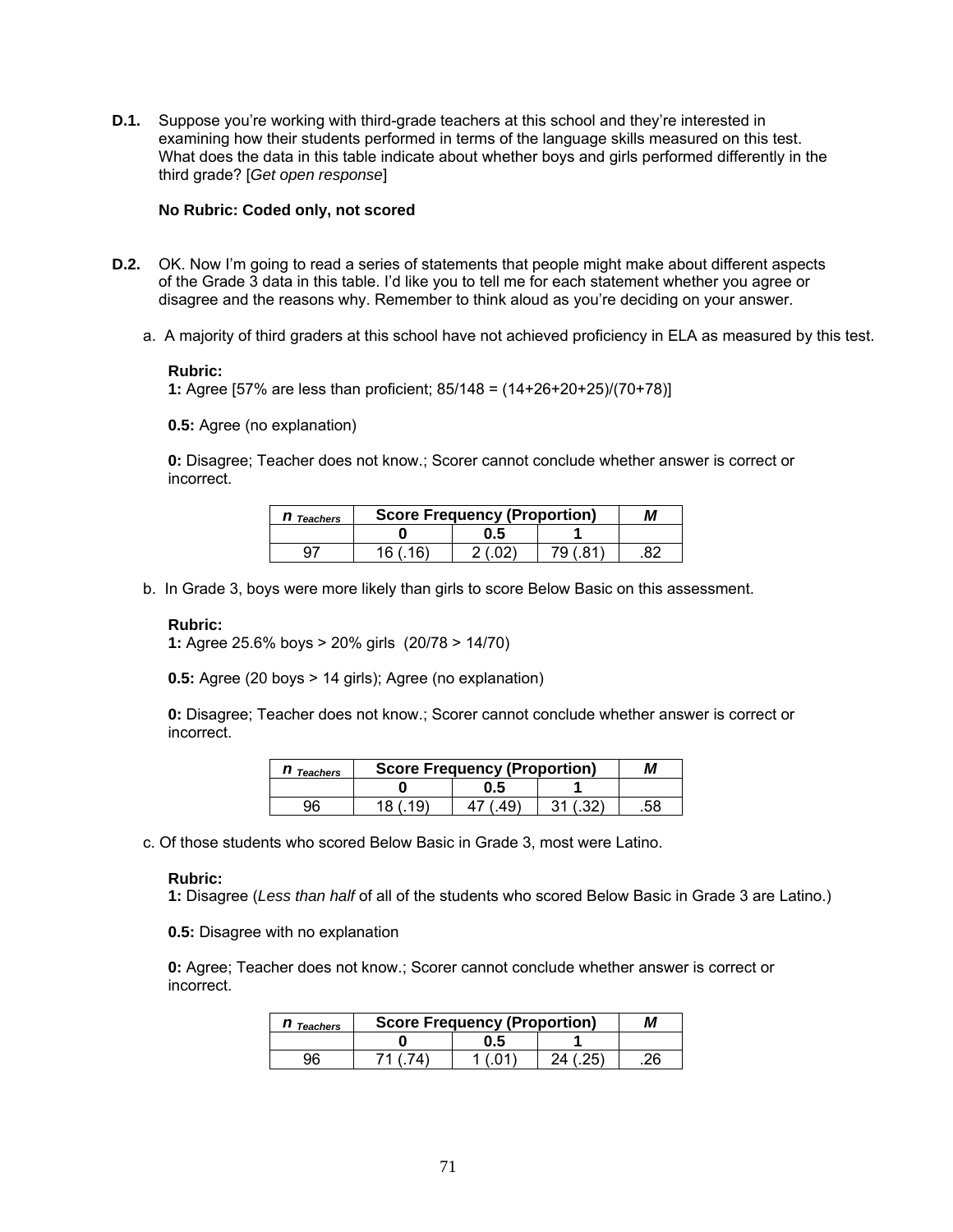**D.3.** Now let's assume that you're a fourth-grade teacher and these Grade 4 data are for mid-year performance on a benchmark test. If there is a particular group of fourth graders you think will be most likely to have trouble scoring basic or above on the state test at the end of the year, could you point out their data in this table? [if appropriate probe with *one* of the following] Which group would you be concerned about and what data trigger that concern? OR Why don't you think the subgroup data in the table point to a priority need for any particular subgroup?

#### **Rubric:**

**1:** Those scoring Below Basic

**0:** Incorrect; Teacher does not know.; Scorer cannot conclude whether answer is correct or incorrect.

| <b>Teachers</b> | <b>Score Frequency (Proportion)</b> |      |     | M  |
|-----------------|-------------------------------------|------|-----|----|
|                 |                                     | J.5  |     |    |
| 96              | an۱<br>86                           | _በድ` | በፍ` | 08 |

#### **Note:**

Item responses did not correlate with those to other Data Interpretation items. Scores not included in analyses.

- **D.4.** Now let's go back to the Grade 3 data. Remember that these are for last year's third graders. If there have been no major changes in the school's student body, teachers, or curriculum would you expect that:
	- a. On the basis of last year's test scores, girls can be expected to score higher than boys when this test is given to this year's third graders.

#### **Rubric:**

**1:** Disagree [Grade 3 girls and boys scored about the same, e.g., (21+9)/70 = (26+7)/78]

**0.5:** Disagree with no explanation

**0:** Agree; Teacher does not know.; Scorer cannot conclude whether answer is correct or incorrect.

| II Teachers |    | <b>Score Frequency (Proportion)</b> |     |     |  |
|-------------|----|-------------------------------------|-----|-----|--|
|             |    | U. 5                                |     |     |  |
| 93          | 44 |                                     | 49. | .53 |  |

b. These data suggest that next year's third-grade Asian/PI girls will score better than other third graders on this test.

#### **Rubric:**

**1:** Disagree (Cannot predict next year's scores based on the one Grade 3 Asian/PI student represented in the table)

**0.5:** Disagree with no explanation

**0:** Agree; Teacher does not know.; Scorer cannot conclude whether answer is correct or incorrect.

| <b>Teachers</b> | <b>Score Frequency (Proportion)</b> |  |  |
|-----------------|-------------------------------------|--|--|
|                 |                                     |  |  |
| 92              |                                     |  |  |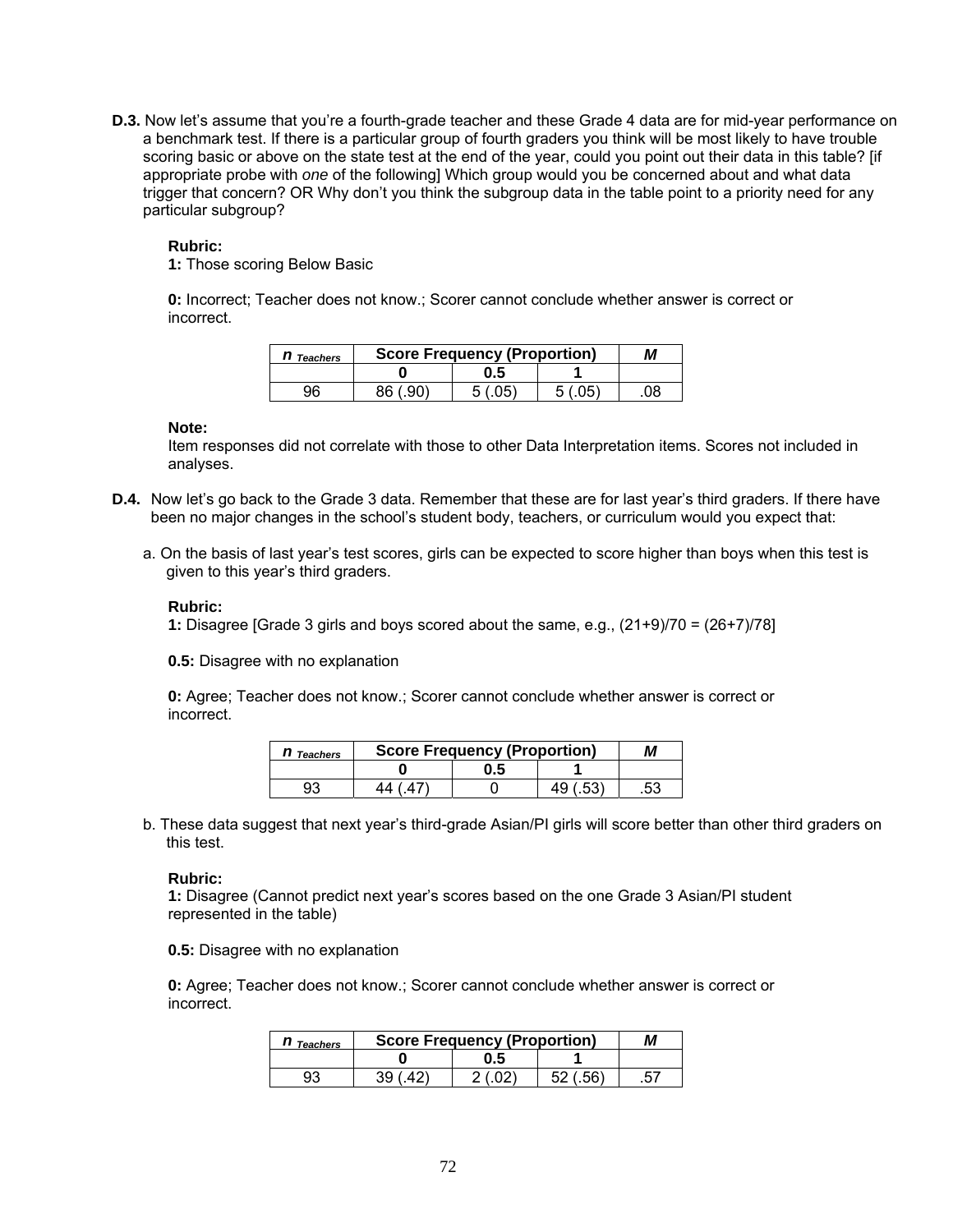## **Scenario E**

This (*show Figure E*) is a different kind of data display—a bar graph of Grade 4 mathematics achievement separated into two components (computation and problem solving) as well as their total, for a school and its district for each of three years. Again, I'm going to ask you to find some information on the display and then tell me how easy or hard that was to do on a scale from 1 to 10 with 10 being "extremely difficult."



Figure E. Trend Data Bar Graph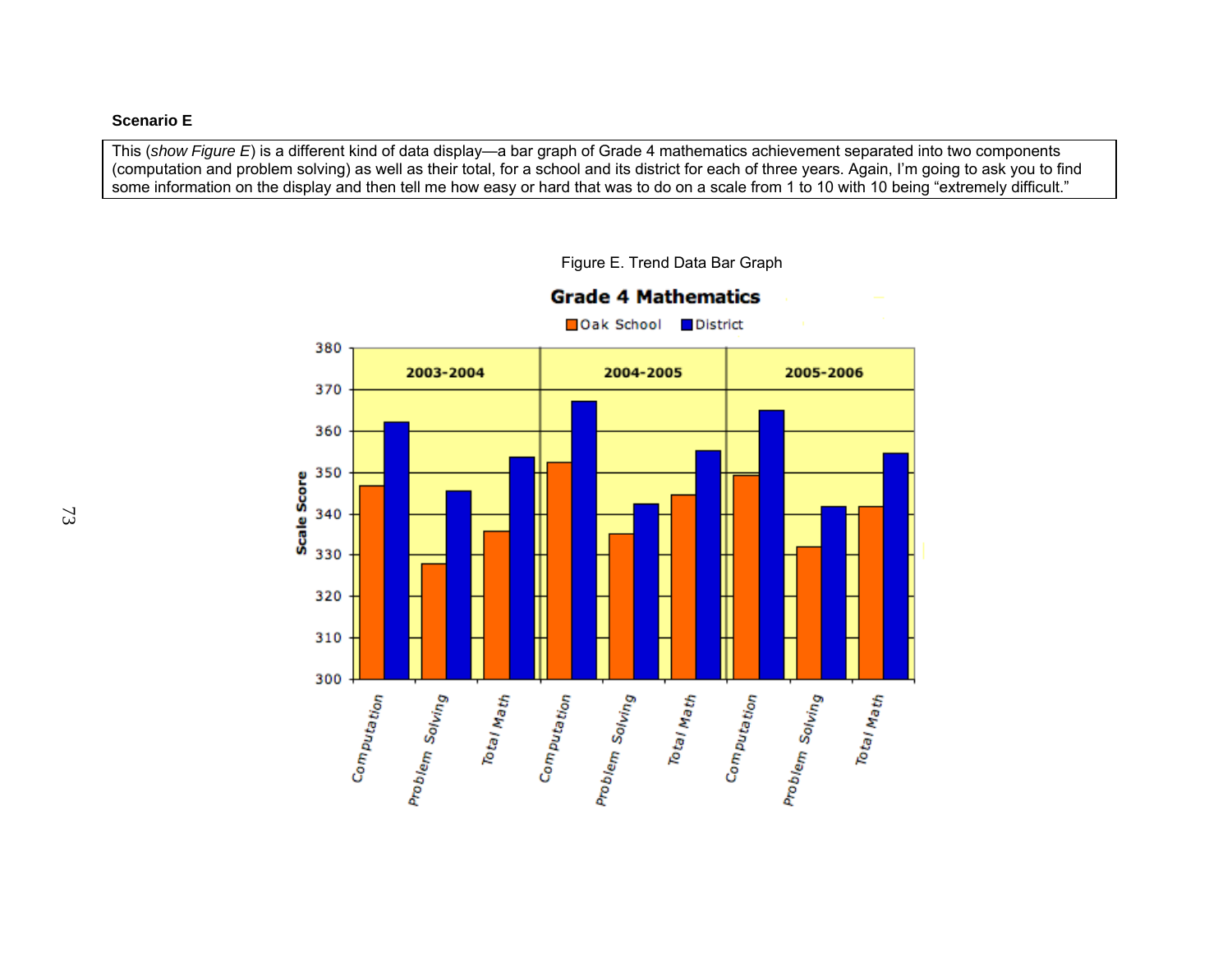**E.1.** What was Oak School's average Total Math Score in 2003–04?

#### **Rubric:**

**1:** Any specific answer from 333 to 338

**0.5:** Vague, but correct answer range provided (e.g., "between 330 and 340")

**0:** Incorrect; Teacher does not know.; Scorer cannot conclude whether answer is correct or incorrect.

| <b>Teachers</b> | <b>Score Frequency (Proportion)</b> |  |    |  |
|-----------------|-------------------------------------|--|----|--|
|                 | ს.ხ                                 |  |    |  |
| ٩1              |                                     |  | 94 |  |

**E.2.** What was the difference in the district's total math score in 2005–06 compared with 2003–04?

#### **Rubric:**

**1:** Any answer from 1 to 3 points; "a few points" or "up a little bit" or "about the same" or "similar"

**0.5:** "exactly the same"; "the same"

**0:** Incorrect; Teacher does not know.; Scorer cannot conclude whether answer is correct or incorrect.

| <b>Teachers</b> | <b>Score Frequency (Proportion)</b> | М   |  |     |
|-----------------|-------------------------------------|-----|--|-----|
|                 |                                     | 0.5 |  |     |
|                 |                                     |     |  | .90 |

Now I'm going to ask you some questions about how you would interpret the data in this chart.

**E.3.** Looking at the chart as a whole, what would this data tell you about fourth graders' mathematics achievement at this school? [*Get open response—***No Rubric: Coded only, not scored**] OK. Now I'm going to read a series of statements that people might make about the data in this graph and I'd like you to tell me for each one whether you agree or disagree and the reasons why. Remember to think aloud as you're deciding on your answer.

a. Oak School does better than the district as a whole in Grade 4 mathematics.

#### **Rubric:**

**1:** Disagree (Oak School total math scores are lower than the district's math scores.)

**0.5:** Disagree with no explanation

**0:** Agree; Teacher does not know.; Scorer cannot conclude whether answer is correct or incorrect.

| <b>Teachers</b> | <b>Score Frequency (Proportion)</b> | М   |  |    |
|-----------------|-------------------------------------|-----|--|----|
|                 |                                     | J.G |  |    |
| Q۱              |                                     |     |  | 93 |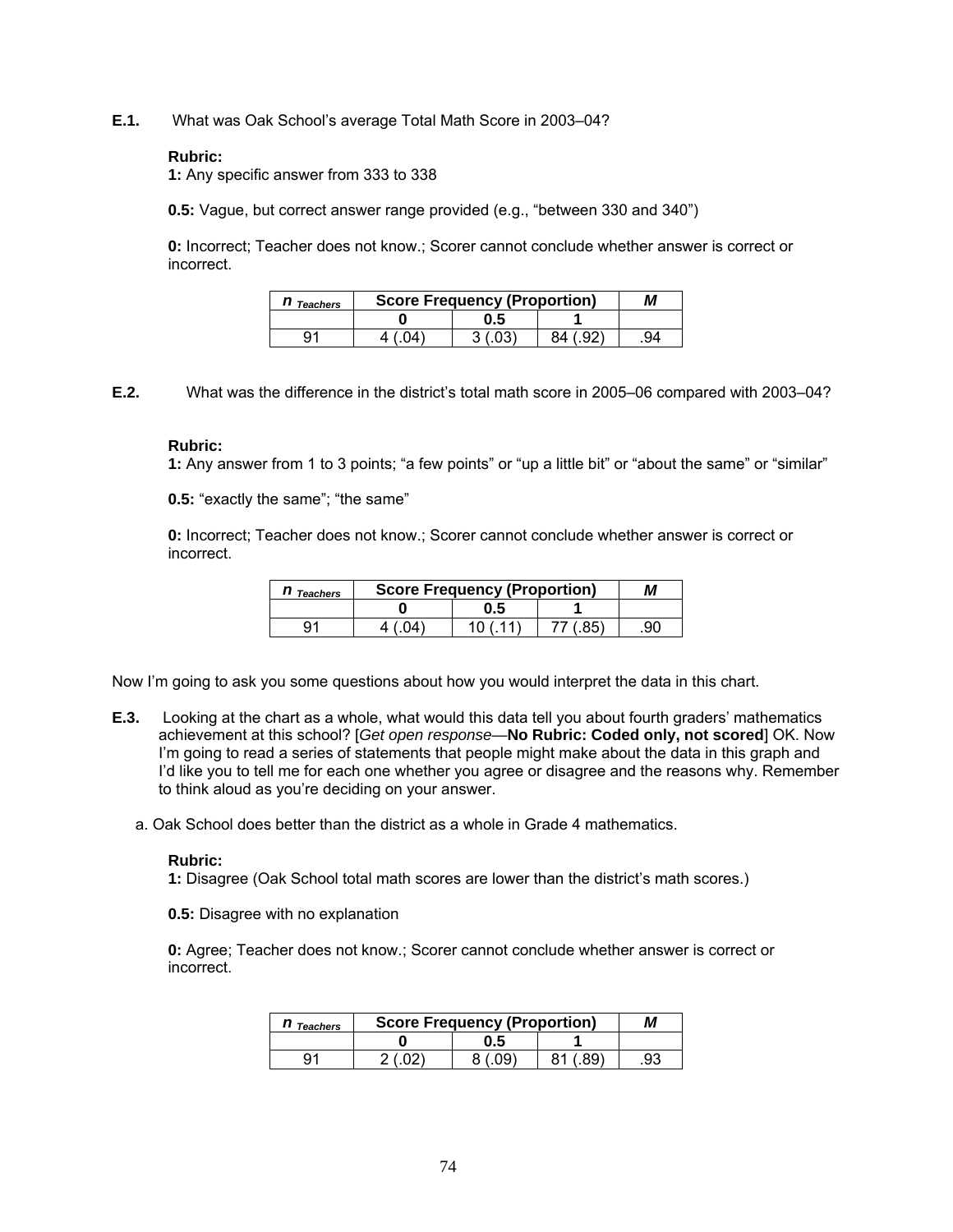## **E.3 (continued)**

b. Oak School has made some improvement in Grade 4 mathematics over this time period.

#### **Rubric:**

**1:** Agree (Oak School total math scores are slightly higher in 2005–06 than in 2003–04.)

**0.5:** Agree with no explanation

**0:** Disagree; Teacher does not know.; Scorer cannot conclude whether answer is correct or incorrect.

| <b>Teachers</b> | <b>Score Frequency (Proportion)</b> |  |    |  |
|-----------------|-------------------------------------|--|----|--|
|                 | ม.๖                                 |  |    |  |
|                 |                                     |  | 64 |  |

c. Relative to the district as a whole, Oak School fourth graders have been getting better in their problem solving skills.

#### **Rubric:**

**1:** Agree (based on *clearly identifiable comparison* of problem-solving scores for Oak School and the district)

**0.5:** Agree (Based only on Oak School data; no clear, identifiable comparison with district); Agree with no explanation

**0:** Disagree; Teacher does not know.; Scorer cannot conclude whether answer is correct or incorrect.

| <b>Teachers</b> | <b>Score Frequency (Proportion)</b> |  |     |  |  |
|-----------------|-------------------------------------|--|-----|--|--|
|                 | U. 5                                |  |     |  |  |
|                 |                                     |  | .53 |  |  |

d. Relative to the district as a whole, Oak School fourth graders have been getting better in their computation skills.

#### **Rubric:**

**1:** Disagree (Based on *clearly identifiable comparison* of computation scores for Oak School and the district)

**0.5:** Disagree (Based only on Oak School data; no clear, identifiable comparison with district); Disagree with no explanation

**0:** Agree; Teacher does not know.; Scorer cannot conclude whether answer is correct or incorrect.

| II Teachers | <b>Score Frequency (Proportion)</b> |     |    | М   |
|-------------|-------------------------------------|-----|----|-----|
|             |                                     | U.5 |    |     |
| 38          | ່າຂາ                                |     | 48 | .59 |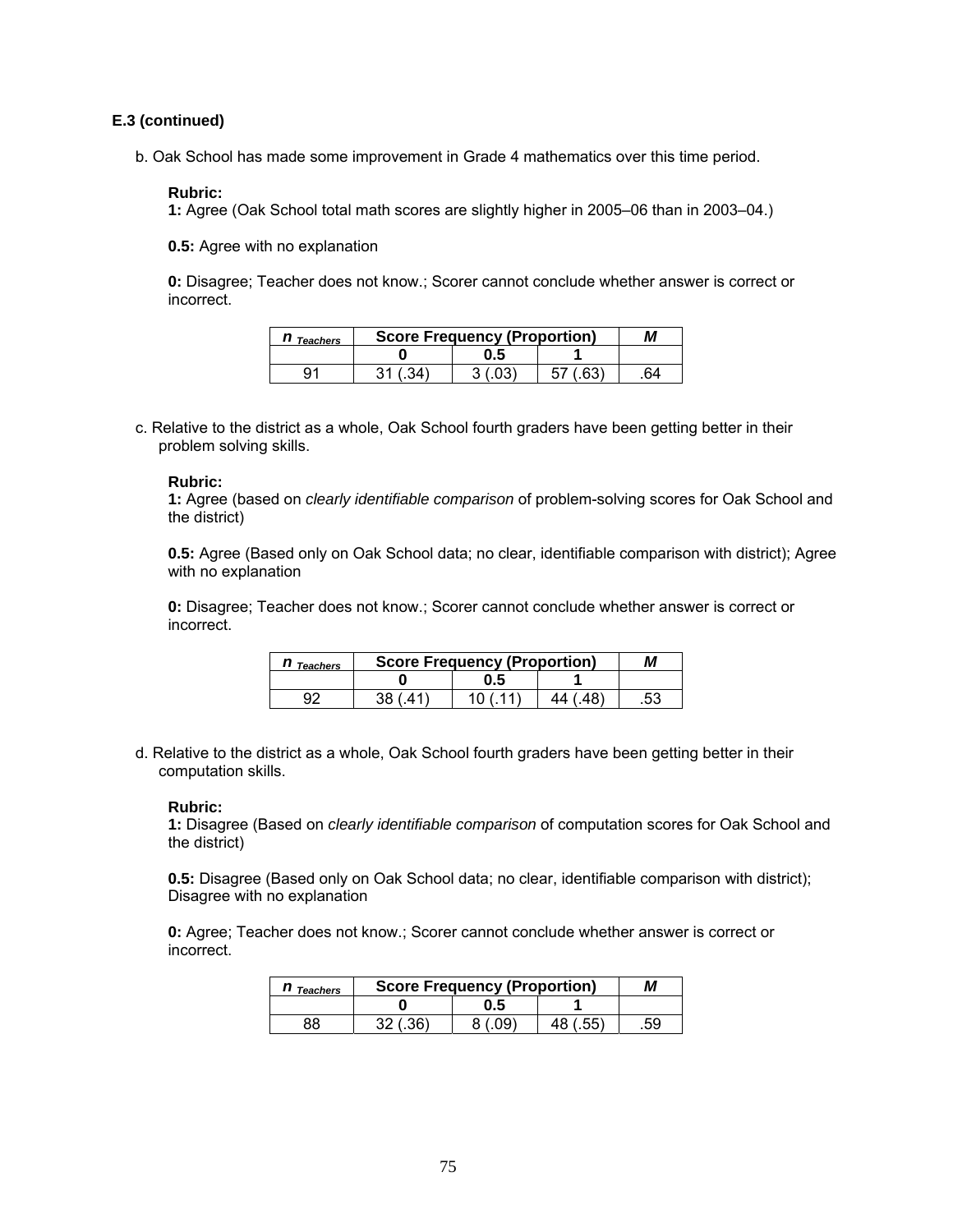## **E.3 (continued)**

e. Oak School's progress in narrowing the Grade 4 math achievement gap with the rest of the district has been in problem solving rather than computation.

#### **Rubric:**

**1:** Agree (Gap between Oak School and district scores decreases more for problem-solving than for computation.)

**0.5:** Agree with no explanation

**0:** Disagree; Teacher does not know.; Scorer cannot conclude whether answer is correct or incorrect.

| <b>Teachers</b> |    | <b>Score Frequency (Proportion)</b> |  |    |
|-----------------|----|-------------------------------------|--|----|
|                 |    | J.G                                 |  |    |
|                 | ገፎ |                                     |  | 67 |

- **E.4.** Suppose Oak School had started using a new mathematics program at the beginning of the 2004-05 school year while the rest of the district continued with the old program. Looking at these data, what are your thoughts about the new curriculum? [*Get open response—***No Rubric: Coded only, not scored**] Which of these statements would you agree with and why?
	- a. The math program appeared to improve achievement the first year it was used but the benefit disappeared the next year.

#### **Rubric:**

**1:** Disagree (Oak School is still performing better in 2005–06 than it was in 2003–04.)**;** Agree with reservations (Teacher takes issue with word "disappear". For example, "I agree, it did improve achievement the first year and scores are lower in the second year, but the benefit did not totally disappear.")

**0.5:** Disagree with no explanation

**0:** Agree; Teacher does not know. Scorer cannot conclude whether answer is correct or incorrect.

| <b>Teachers</b> | <b>Score Frequency (Proportion)</b> |     |  | M   |
|-----------------|-------------------------------------|-----|--|-----|
|                 |                                     | ს.5 |  |     |
| 38              |                                     |     |  | .39 |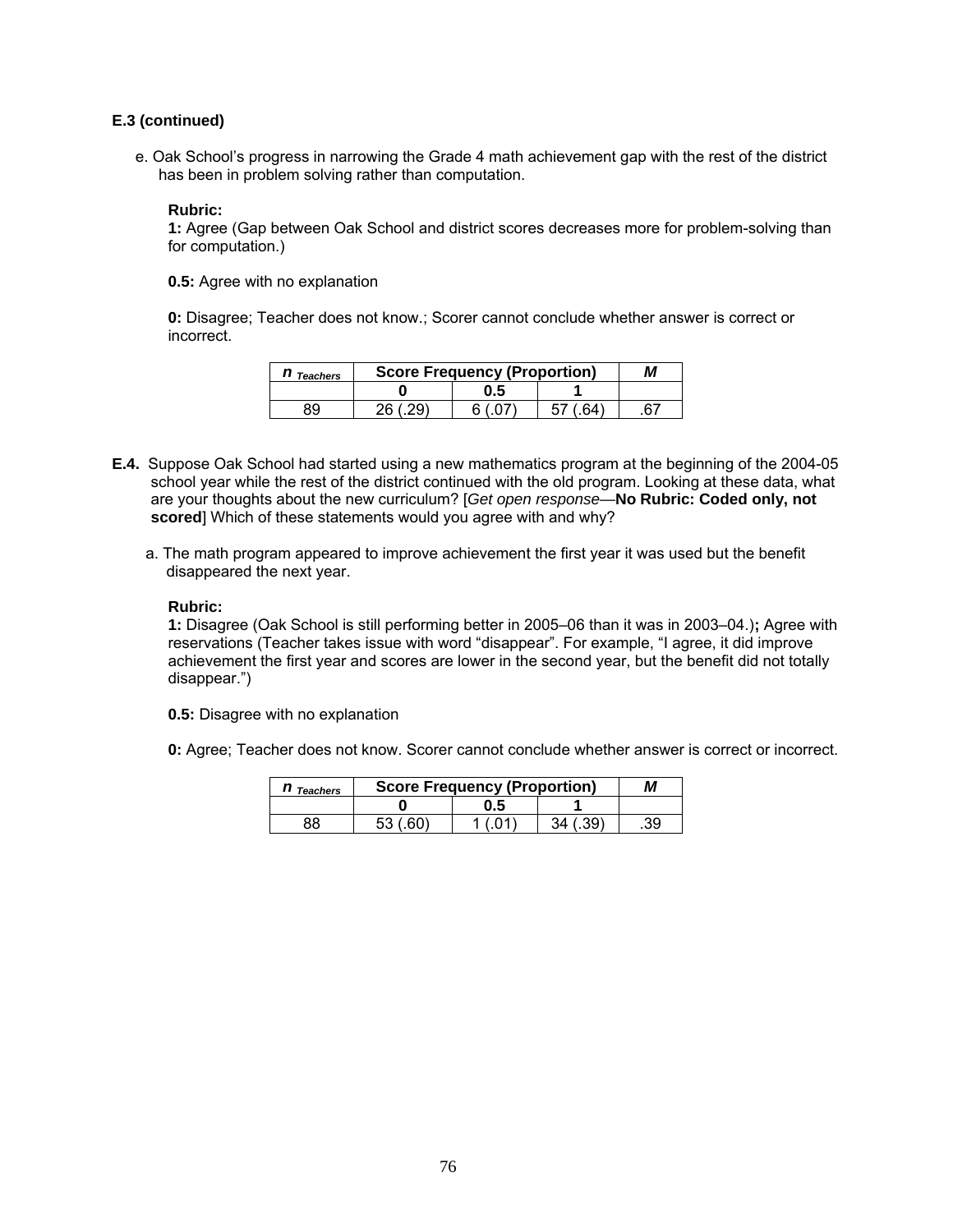## **E.4 (continued)**

b. The new math program appeared to help students with their computation skills.

#### **Rubric:**

**1:** Disagree (Based on *comparison* of computation scores for Oak School and the district; Gap stays relatively constant each year.)

**0.5:** Disagree (look at Oak School only); Disagree with no explanation; Agree with reservations (i.e., "gap is pretty consistent, but the program helped a little bit")

**0:** Agree and focus only on 2 years of data (03–04 and 04–05); Agree and say that "05–06 is better than 03–04" but do not say "slightly better"; Other agree; Teacher does not know.; Scorer cannot conclude whether answer is correct or incorrect.

| <b>Teachers</b> | <b>Score Frequency (Proportion)</b> |     |     | M |
|-----------------|-------------------------------------|-----|-----|---|
|                 |                                     | ს.5 |     |   |
| gr              | 69                                  | 15. | ∩פ′ |   |

c. You can't be sure whether the program is having an effect because there may be differences between the different classes of fourth graders.

#### **Rubric:**

**1:** Agree (e.g., acknowledges that there are differences in the populations of students each year)

**0.5:** Agree with no explanation

**0:** Disagree (e.g., Program will have an effect regardless of the student population involved.) ; Teacher does not know.; Scorer cannot conclude whether answer is correct or incorrect.

| <b>Teachers</b> | <b>Score Frequency (Proportion)</b> |    | М |
|-----------------|-------------------------------------|----|---|
|                 | 0.5                                 |    |   |
|                 |                                     | よつ |   |

#### **Note:**

Item responses did not correlate with those to other Data Interpretation items. Scores not included in analyses.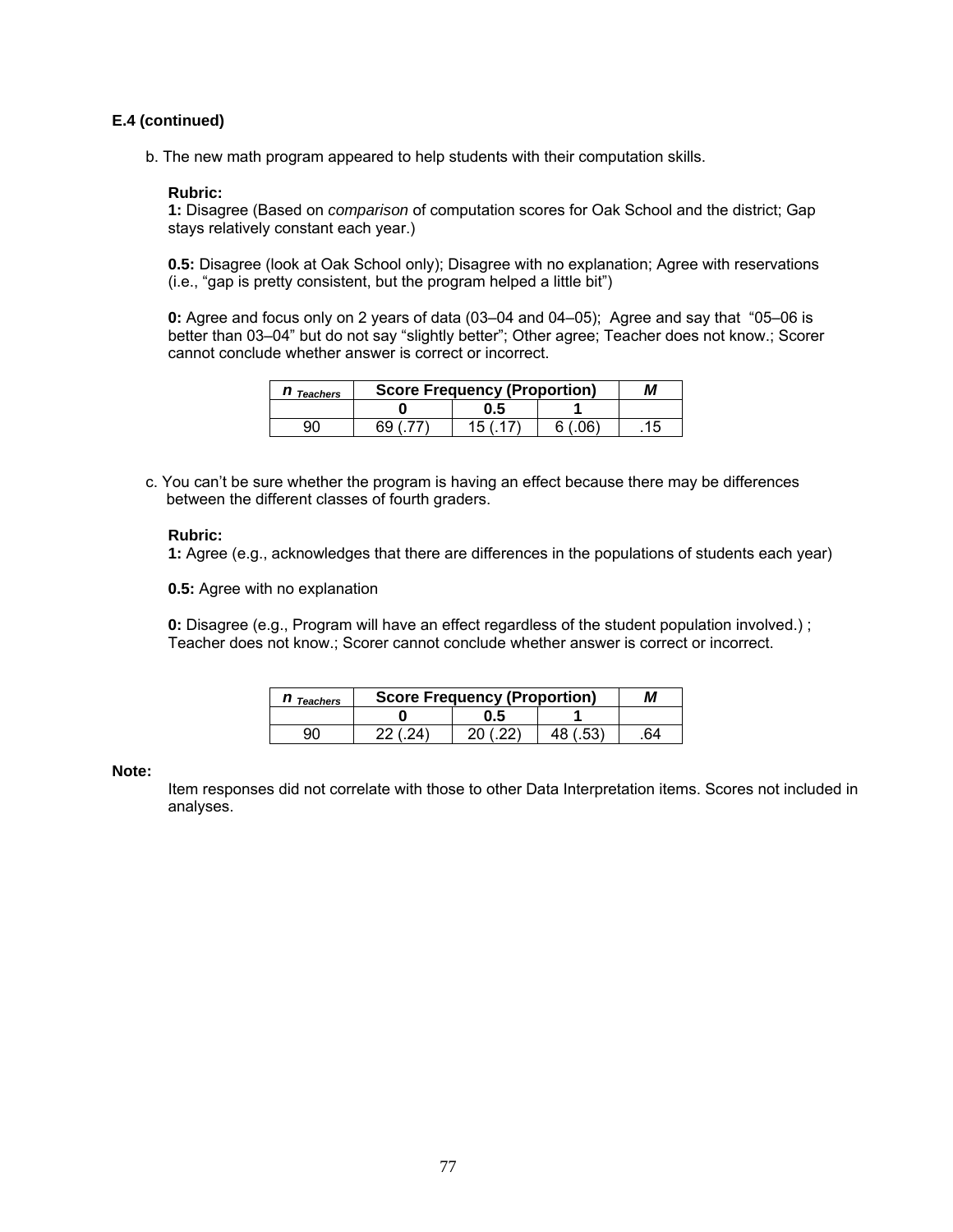## **E.4 (continued)**

d. Scores move around from year to year, but the new math program appears promising and should be monitored for more years.

#### **Rubric:**

**1:** Agree (e.g., some indication that program benefits students; need more than 2 years of data to determine if a program is working)

**0.5:** Agree with no explanation

**0:** Disagree; Teacher does not know.; Scorer cannot conclude whether answer is correct or incorrect.

| <b>Teachers</b> | <b>Score Frequency (Proportion)</b> |    |  |
|-----------------|-------------------------------------|----|--|
|                 | 0.5                                 |    |  |
|                 |                                     | 66 |  |

**E.5**. Are there other issues or possible explanations that should be taken into account as well?

## **No Rubric: Coded only, not scored**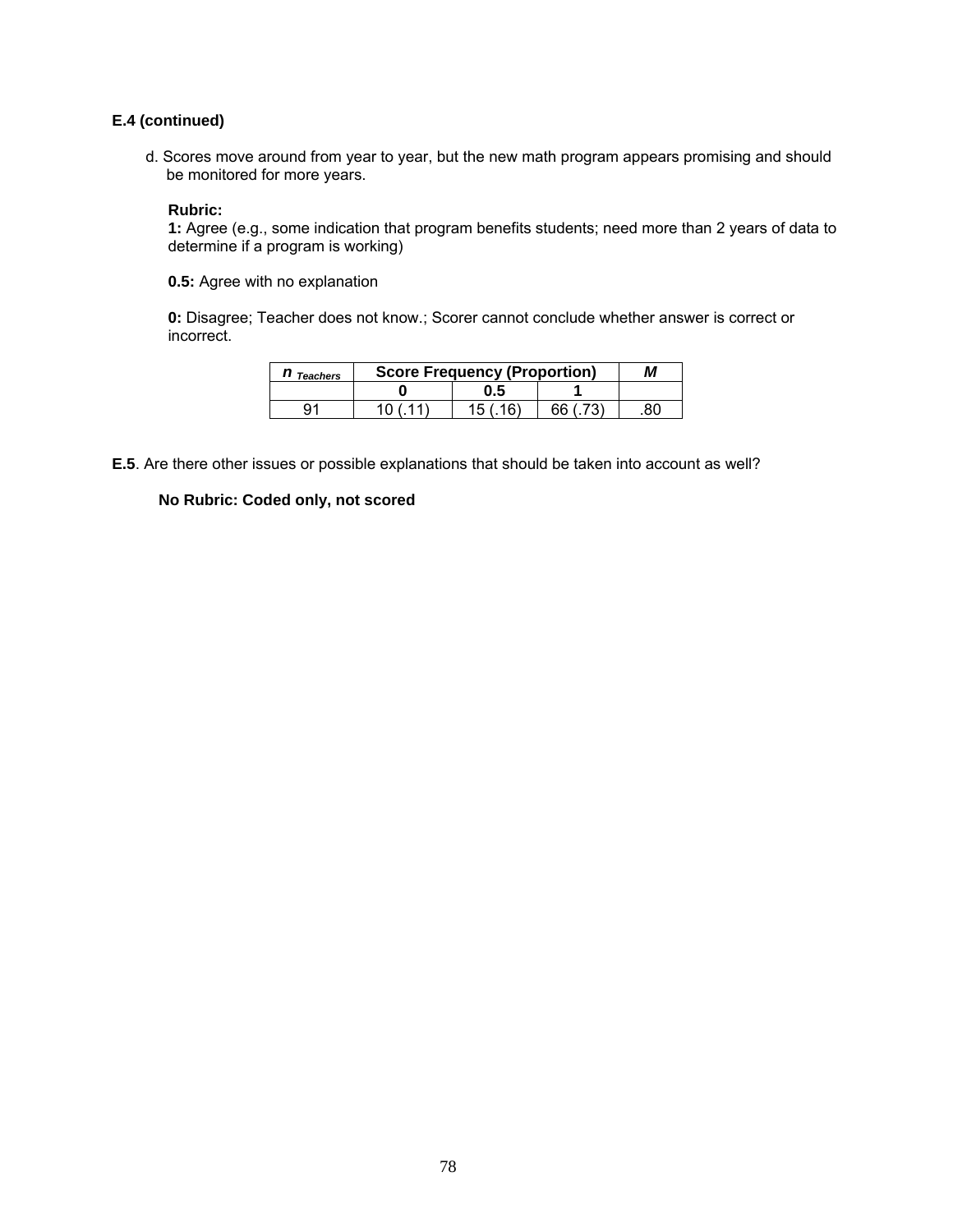## **SCENARIO F**

Suppose you're in a meeting to discuss 2005–06 reading data from the state assessment for your school's third grade and they hand out this data display. (*Show Figure F.*)



Figure F Histogram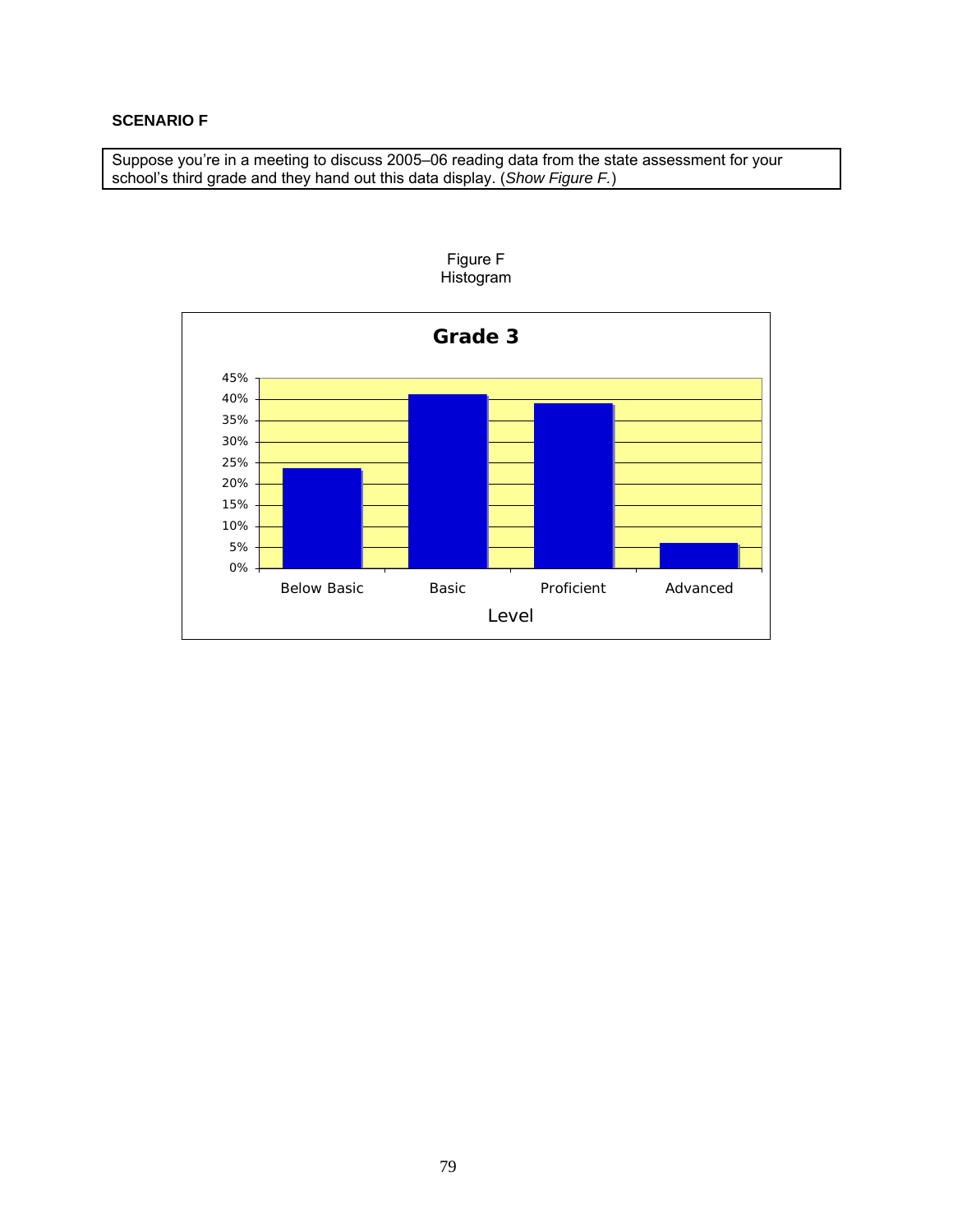**F.1v1.** Based on this chart, what percentage of the school's third graders have achieved proficiency?

#### **Rubric:**

**1:** Any answer from 44 to 46

**0.5:** Evidence that correct math is being used, but no final answer (e.g., "I need to add 38% and 6%.")

**0:** Incorrect; Teacher does not know.; Scorer cannot conclude whether answer is correct or incorrect.

| <b>II</b> Teachers |    | <b>Score Frequency (Proportion)</b> |    |     |
|--------------------|----|-------------------------------------|----|-----|
|                    |    | U.5                                 |    |     |
|                    | າຂ |                                     | 18 | .39 |

**F.1v2.** Based on this chart, what percentage of the school's third graders were less than Proficient in reading?

## **Rubric:**

**1:** Any answer from 64 to 66

**0.5:** Evidence that correct math is being used, but no final answer (e.g., "I need to add 23% and 42%.")

**0:** Incorrect; Teacher does not know.; Scorer cannot conclude whether answer is correct or incorrect.

| <b>Teachers</b> | <b>Score Frequency (Proportion)</b> |      |    |
|-----------------|-------------------------------------|------|----|
|                 | U.5                                 |      |    |
|                 |                                     | - 21 | 69 |

**F.2.** One of your colleagues, after looking at these data says, "There's something wrong with this chart." Would you agree? Why or why not?

#### **Rubric:**

**1:** If agrees AND says that "numbers don't add to 100" or "numbers add to more than 100"

**0:** Incorrect (Can't find anything wrong; Identifies something else as "wrong"); Teacher does not know.; Scorer cannot conclude whether answer is correct or incorrect.

| <b>Teachers</b> | <b>Score Frequency (Proportion)</b> |      |           | М   |
|-----------------|-------------------------------------|------|-----------|-----|
|                 |                                     | 0.5  |           |     |
| 96              | 4 A V                               | \I/A | ER'<br>54 | .56 |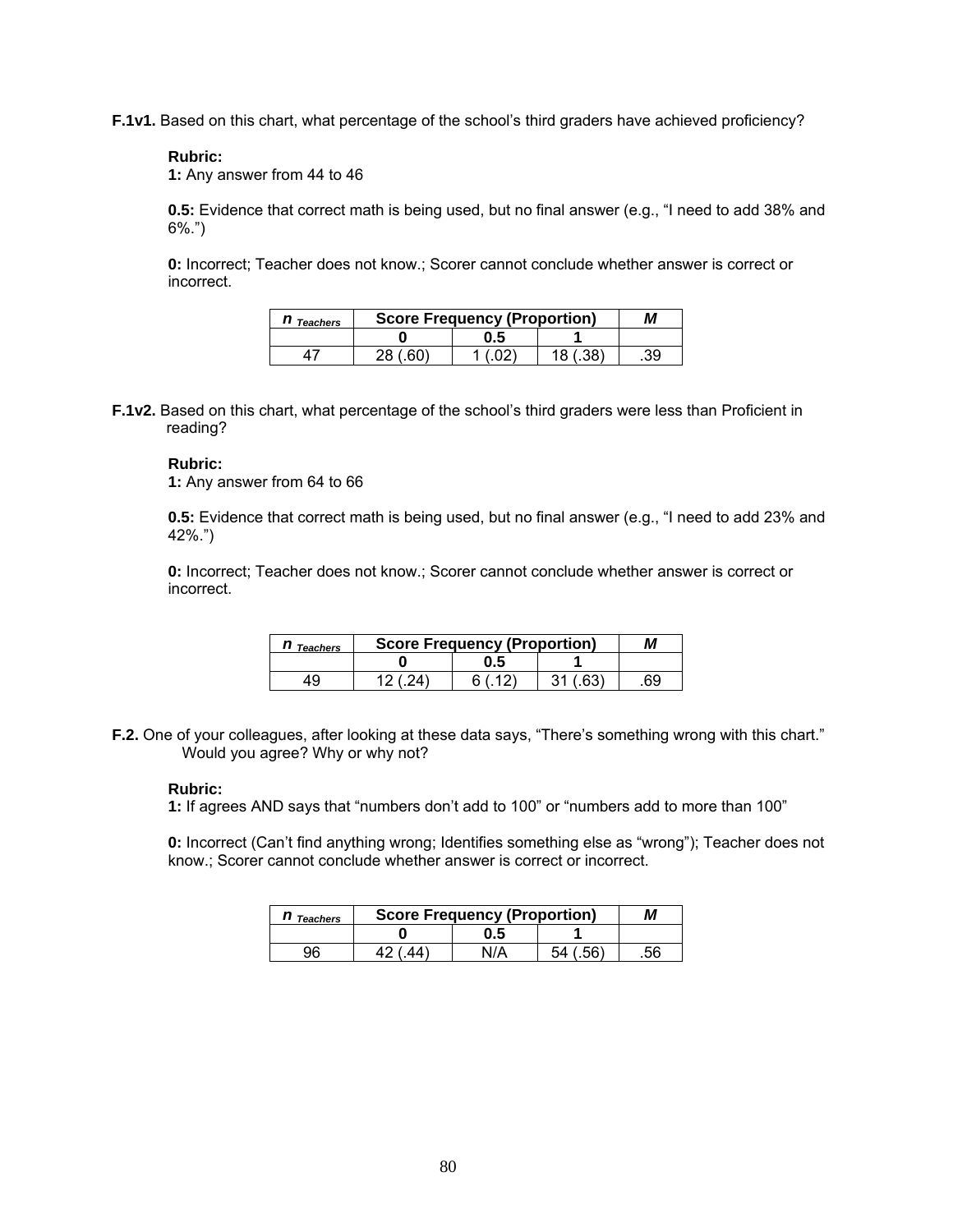## **Scenario G**

Suppose you're teaching in a district that requires students to attain eighth-grade proficiency in mathematics in order to enroll in Algebra I in high school. Looking at students' performance the preceding year, you found the results in this table (*show Figure G*) for the Latino and African American students who make up your school's entire student body.

● A score of 65% on the district math test is considered proficient, and

● A school is considered "low performing" if less than 50% of students in any student subgroup reach proficiency.

# Figure G 2005–06 Achievement in Grade 8 Mathematics

| Group            | <b>Number of Students</b> | <b>Mean Math Score</b> | Percentage<br><b>Proficient</b> | <b>Number Proficient</b> |
|------------------|---------------------------|------------------------|---------------------------------|--------------------------|
| Latino           | 228                       | 67.5                   | 61                              | 139                      |
| African American | 31                        | 66                     | 48                              | 15                       |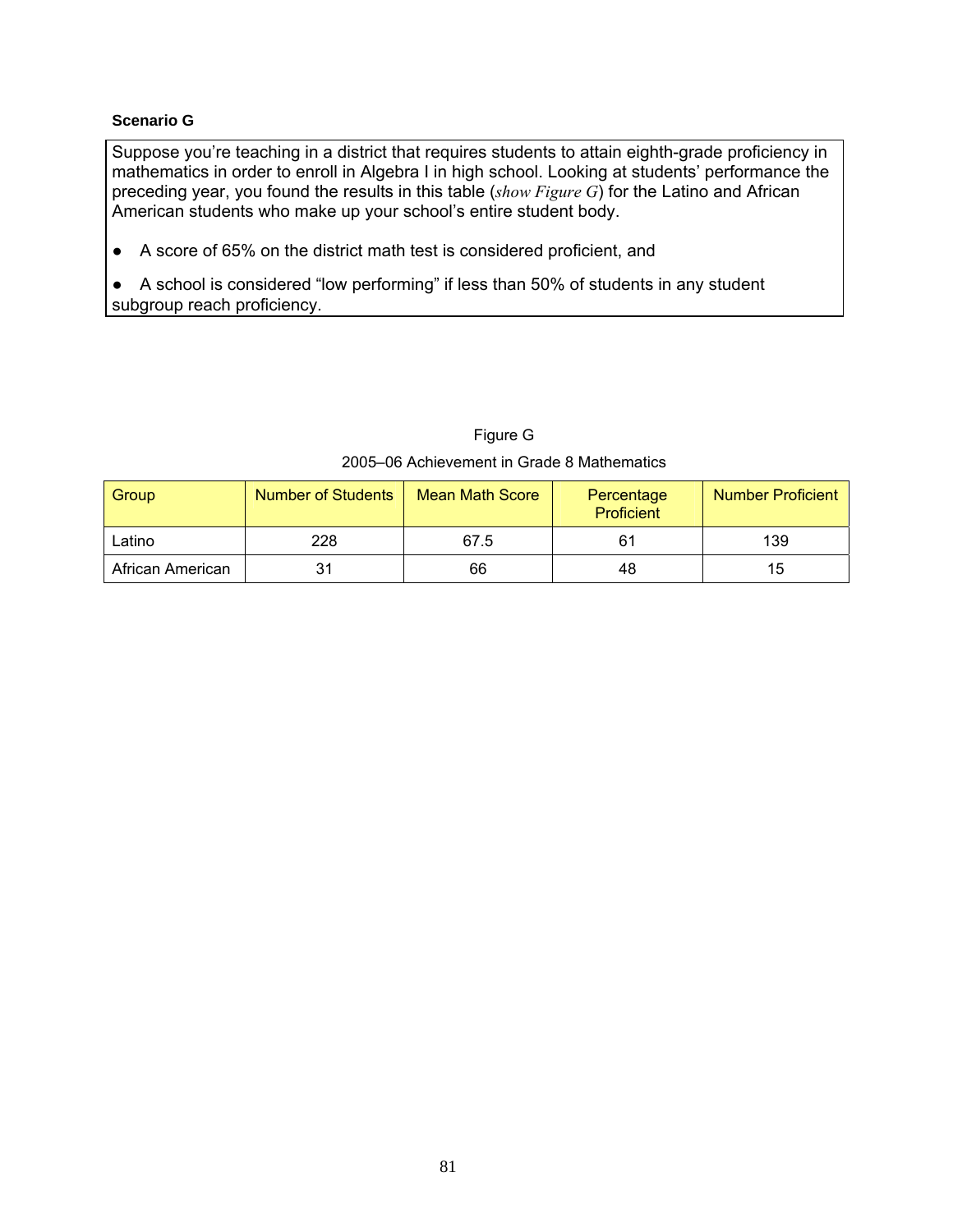**G.1o.** What do these data tell you about how well students are doing at your school?

#### **Rubric:**

**1:** Any correct observation or inference from the table, including "About 60% of Latino students are proficient." "A smaller proportion of African American than of Latino students are proficient." "The average score in the school is just a little above the proficiency criterion."

**0:** 1–2 correct general statements, but clearly is not reading the table correctly (e.g., "Latinos are doing better than African Americans, but both groups are not proficient."); Other Incorrect (Do not reference anything in the table, very vague); Teacher does not know.; Scorer cannot conclude whether answer is correct or incorrect.

| <b>Teachers</b> | <b>Score Frequency (Proportion)</b> |    |  |  |
|-----------------|-------------------------------------|----|--|--|
|                 | כ.ע                                 |    |  |  |
|                 |                                     | 58 |  |  |

- **G.1.** Now I'm going to read you some statements again and I'd like you to tell me whether you agree or disagree with each and why.
	- a. The majority of our eighth graders are proficient in eighth-grade math.

#### **Rubric:**

**1:** Agree [59% = 154/259 = (139+15)/(228+31)]

**0.5:** Agree with no explanation; Agree with incorrect reasoning; Disagree with different definition of majority (e.g., says 59% is not a majority; may state correct numbers involved in calculation, but still disagree)

**0:** Other Disagree; Teacher does not know.; Scorer cannot conclude whether answer is correct or incorrect.

| <b>Teachers</b> | <b>Score Frequency (Proportion)</b> |     |    |  |
|-----------------|-------------------------------------|-----|----|--|
|                 |                                     | 0.5 |    |  |
|                 |                                     |     | ספ |  |

b. Our school is not getting enough African American students to proficiency, but Latino students are meeting the required performance standard.

#### **Rubric:**

**1:** Agree (61% for Latinos is greater than the 50% requirement; 48% for African Americans is less than the 50% requirement)

**0.5:** Agree with no explanation

**0:** Disagree; Teacher does not know.; Scorer cannot conclude whether answer is correct or incorrect.

| <b>Teachers</b> | <b>Score Frequency (Proportion)</b> | М   |                  |    |
|-----------------|-------------------------------------|-----|------------------|----|
|                 |                                     | 0.5 |                  |    |
| 86              | つにい                                 |     | <b>EG)</b><br>48 | 60 |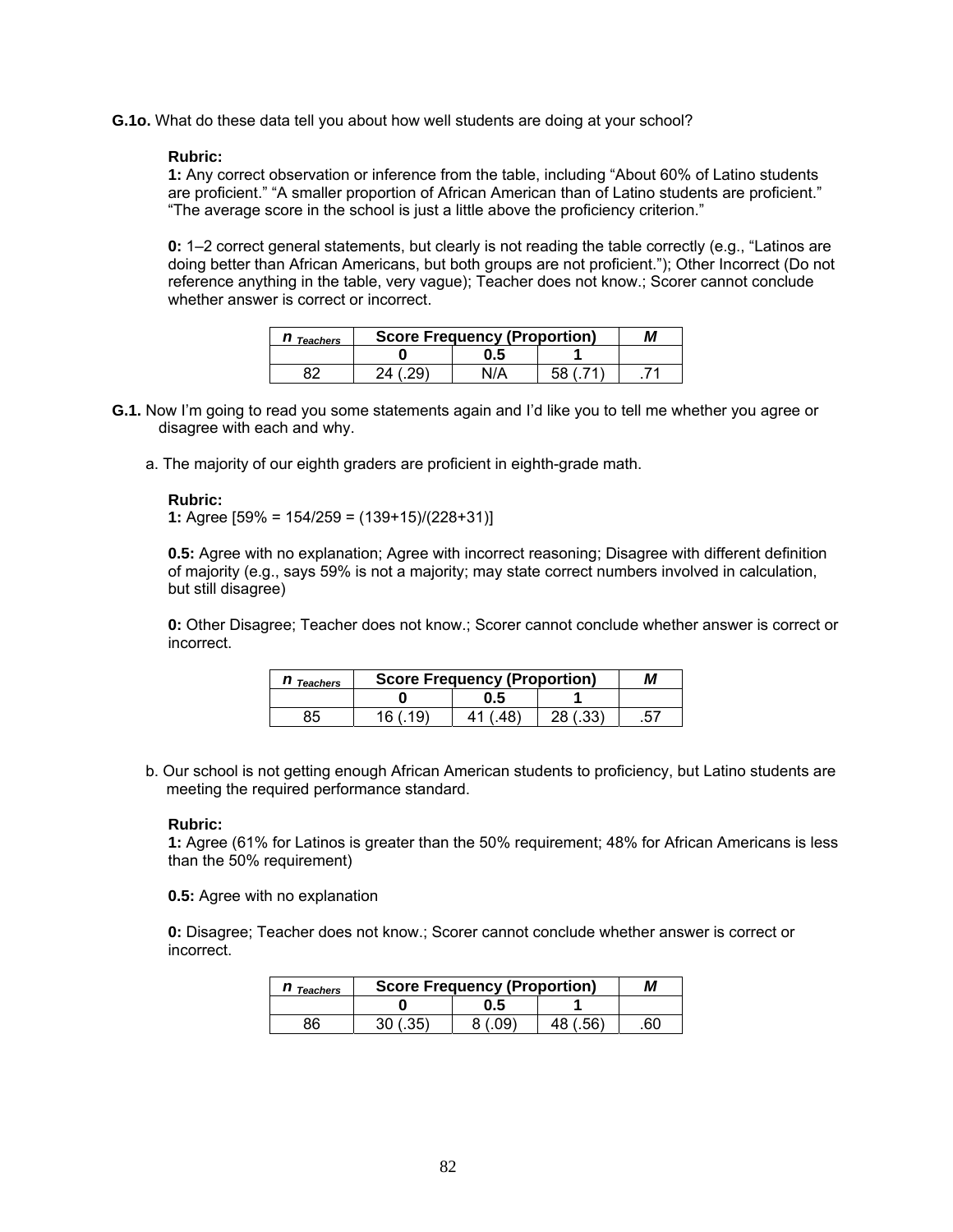## **G.1 (continued)**

c. Our school is classified as low performing based on these mathematics scores.

#### **Rubric:**

**1:** Agree (African American subgroup is less than 50% proficient.)

**0.5:** Agree with no explanation

**0:** Disagree (e.g., "59% of all students are proficient."); Agree based on 65% criteria (e.g., "Both groups are below 65% proficient); Other agree with incorrect reasoning; Teacher does not know.; Scorer cannot conclude whether answer is correct or incorrect.

| Teachers | <b>Score Frequency (Proportion)</b> | M   |    |    |
|----------|-------------------------------------|-----|----|----|
|          |                                     | ม.๖ |    |    |
| ۹6.      |                                     |     | 54 | 67 |

- **G.2.** What actions should your school consider to avoid being labeled "low performing" in the coming year? [*after open response*] Which of these statements do you agree with based on these data? (Explain your answer for each.) [*For each statement, give teacher an index card with the statement on it to keep handy as he/she looks at the data.*]
	- a. This year all eighth graders should get more intensive instruction in mathematics.
	- b. This year all African American students should get more intensive instruction in mathematics.

#### **Rubric**

**1:** Gives same answer for G.2a and G.2b with appropriate explanation

**0.5:** Same answer for G.2a and G.2b, but no explanation for one of the items; Gives the same answer for G.2a AND G.2b with no explanation for either item

**0:** Gives the same answer for a and b with an incorrect rationale ("I disagree because the table doesn't show all students in the school."; "I agree because all of the students are not up to the proficient level."); Gives different answers for G.2a and G.2b; Teacher does not know.; Scorer cannot conclude whether answer is correct or incorrect.

| <b>Teachers</b> | <b>Score Frequency (Proportion)</b> |     |    |    |
|-----------------|-------------------------------------|-----|----|----|
|                 |                                     | U.5 |    |    |
|                 |                                     |     | κ. | 56 |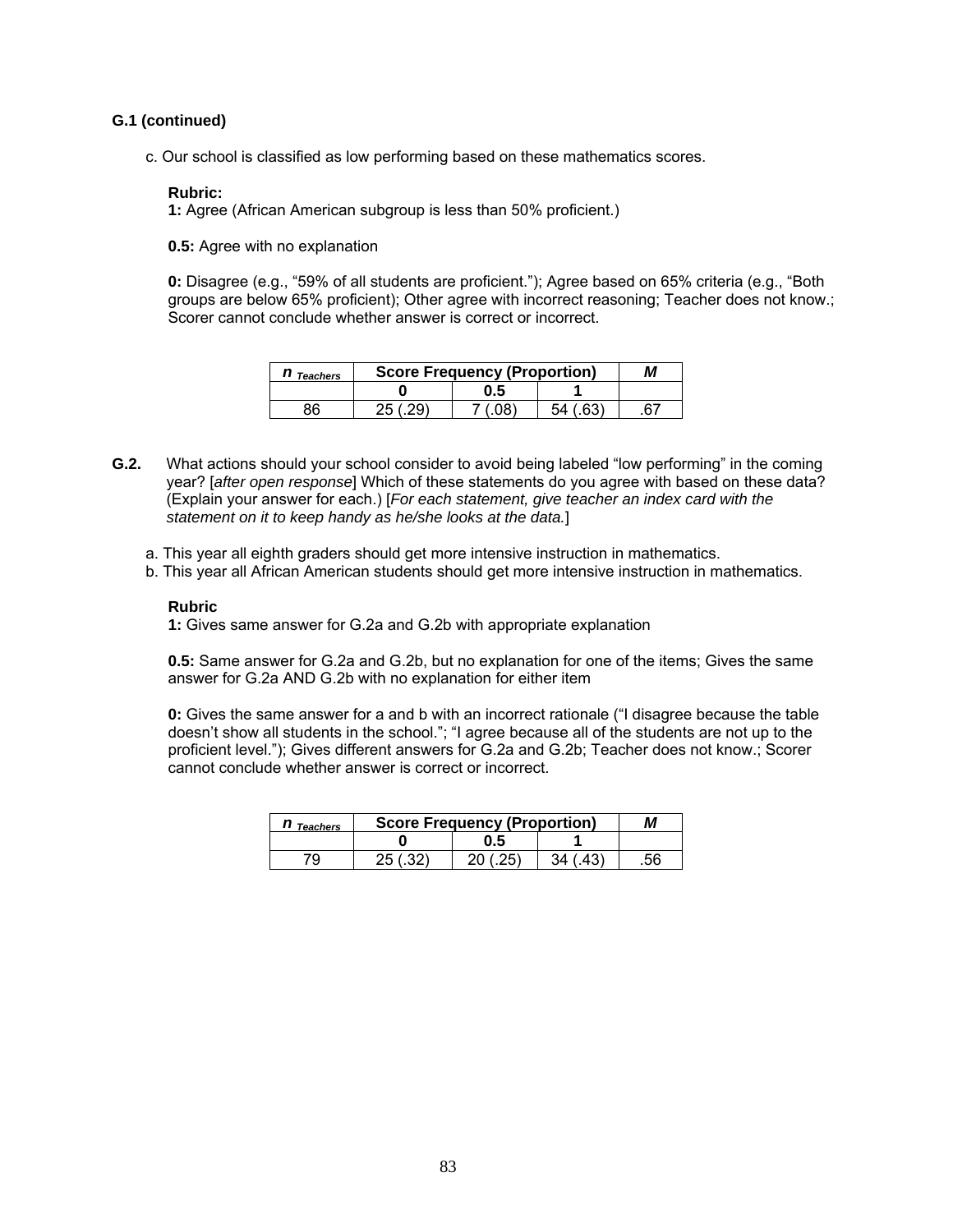## **G.2 (continued)**

c. Teachers should obtain a detailed breakdown of last year's test results by item or content standard.

#### **Rubric**

**1:** Agree (with reasonable explanation about *why* having detail is important)

**0.5:** Agree with no explanation

**0:** Disagree; Teacher does not know.; Scorer cannot conclude whether answer is correct or incorrect.

| l Teachers | <b>Score Frequency (Proportion)</b> |     |  |  |
|------------|-------------------------------------|-----|--|--|
|            |                                     | ს.5 |  |  |
|            |                                     |     |  |  |

d. Our eighth-grade mathematics program isn't necessarily "broken," there's a good chance that 50% or more of African American students will meet the proficiency requirement this year.

#### **Rubric:**

**1:** Agree (e.g., acknowledges that sample size is small and would be possible for 1–2 students to do better thus bumping the percent proficient over 50%; states that 48% is close to 50% and would be possible to get to 50% this year)

**0.5:** Agree with no explanation (no detail, missing explanation regarding *why* African Americans could meet 50% level)

**0:** Disagree; Teacher does not know.; Scorer cannot conclude whether answer is correct or incorrect.

| <b>Teachers</b> | <b>Score Frequency (Proportion)</b> | М   |  |     |
|-----------------|-------------------------------------|-----|--|-----|
|                 |                                     | J.5 |  |     |
| '9              |                                     |     |  | .59 |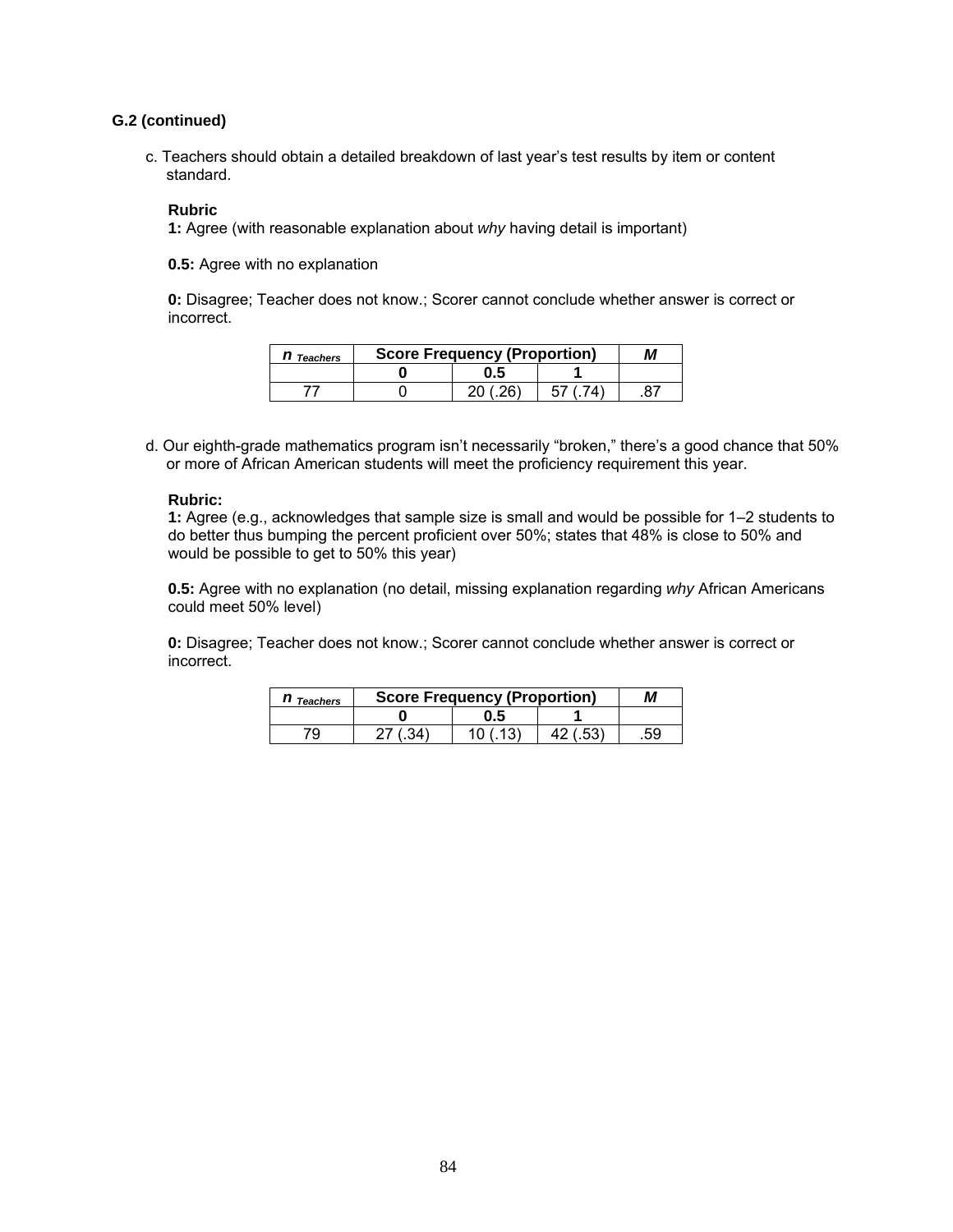## **Scenario H**

Now I'm going to ask you to think about some data from a hypothetical classroom.

Suppose you're teaching mathematics and at the end of a unit on measurement, you gave a 100-point test on measurement concepts and skills and your students obtained the scores shown in this class list. [*Show Figure H*.] You know that students from this school have had trouble with measurement items on the state test in previous years, and you're wondering whether you need to do more teaching in this area or can move on to the next topic. You takes these scores into the teachers' lounge and ask colleagues to take a look. When they ask about the test you explain that you designed it so that if a student gets a 70% or better on it, you are really quite confident that he or she understands the concepts. When a student's score is lower than that, you feel there is something they still don't understand.

One of your colleagues pulls out his calculator and shows that the mean for these scores is 70.5. "The mean score is greater than 70. You've done your job. Move on! There's lots more math to cover."

| <b>Student</b><br><b>Number</b> | <b>Score</b> |
|---------------------------------|--------------|
|                                 | 95           |
| $\frac{1}{2}$ $\frac{2}{3}$     | 65           |
|                                 | 85           |
| $\overline{4}$                  | 55           |
| 5                               | 90           |
| 6                               | 70           |
| 7                               | 100          |
| 8                               | 80           |
| 9                               | 65           |
| 10                              | 80           |
| 11                              | 65           |
| 12                              | 90           |
| 13                              | 65           |
| 14                              | 55           |
| 15                              | 45           |
| 16                              | 15           |
| 17                              | 70           |
| 18                              | 65           |
| 19                              | 75           |
| 20                              | 85           |
| 21                              | 65           |

## Figure H

#### Classroom Data Set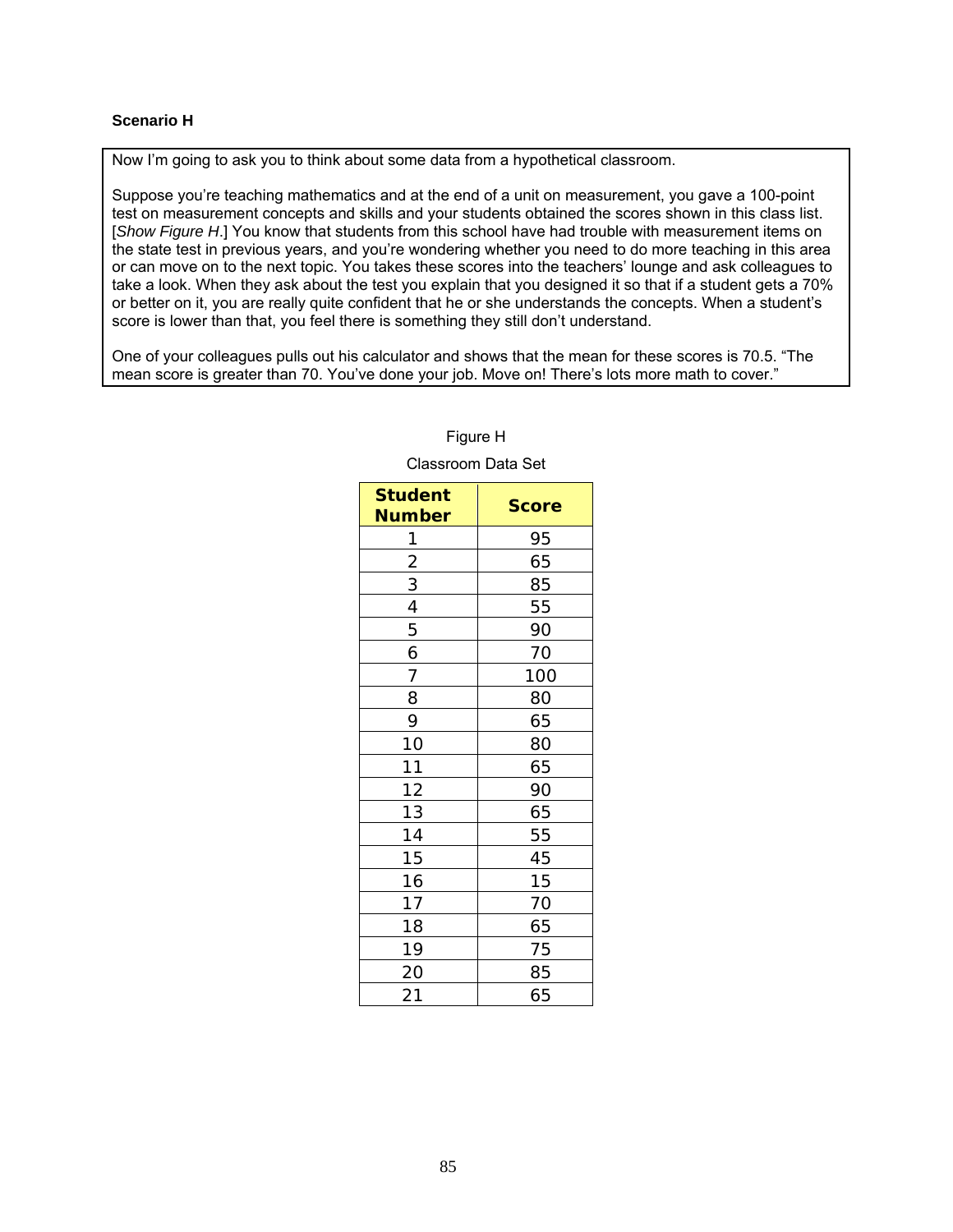**H.1.** Do you agree with this colleague? Why or why not?

## **No Rubric: Coded only, not scored**

**H.2.** What do you think would happen if you gave the same class of students another test on measurement the next day?

## **No Rubric: Coded only, not scored**

**H.3.** If you were the teacher, what would you do?

## **No Rubric: Coded only, not scored**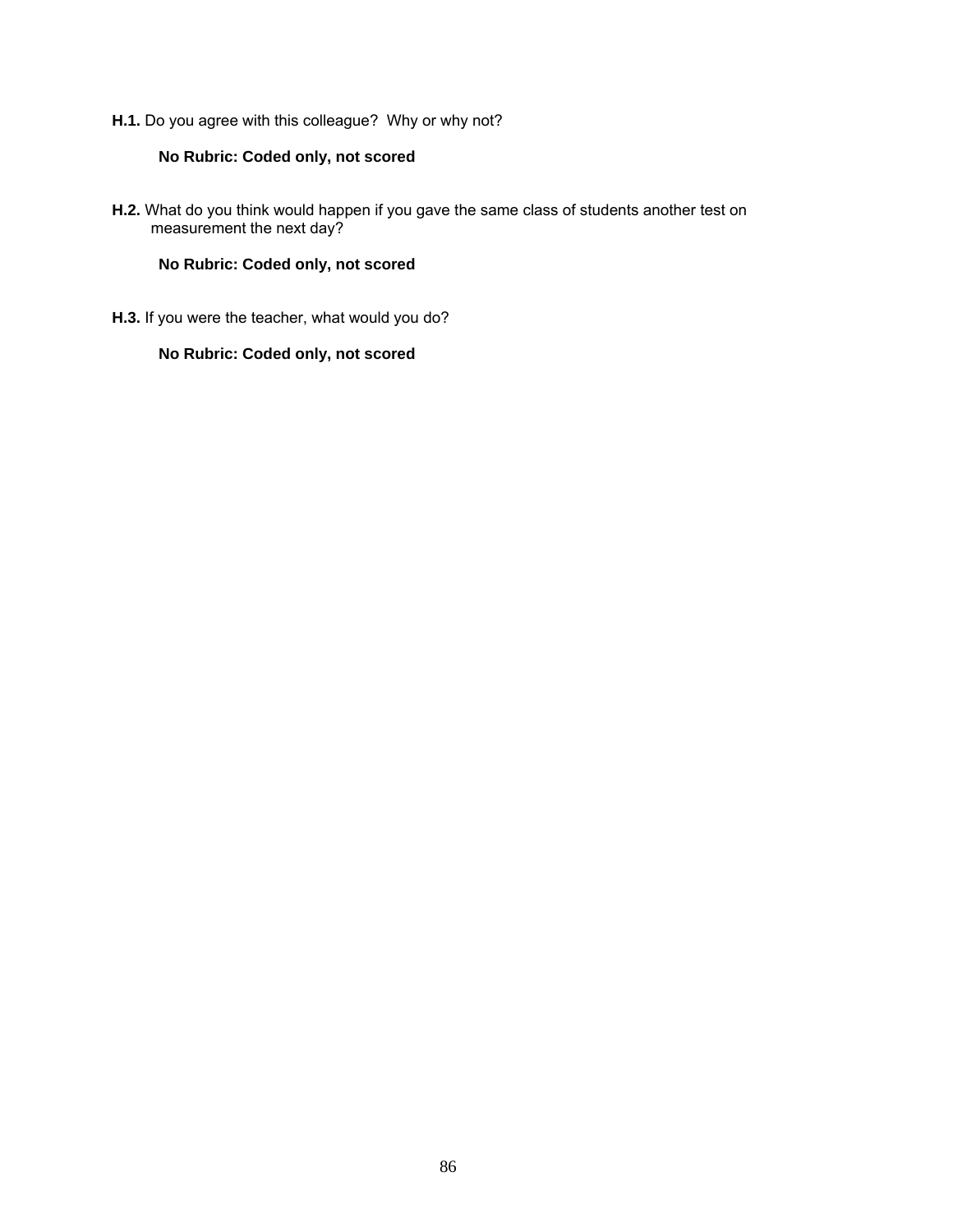**Appendix C** 

**Scenario Development and Reliability Information**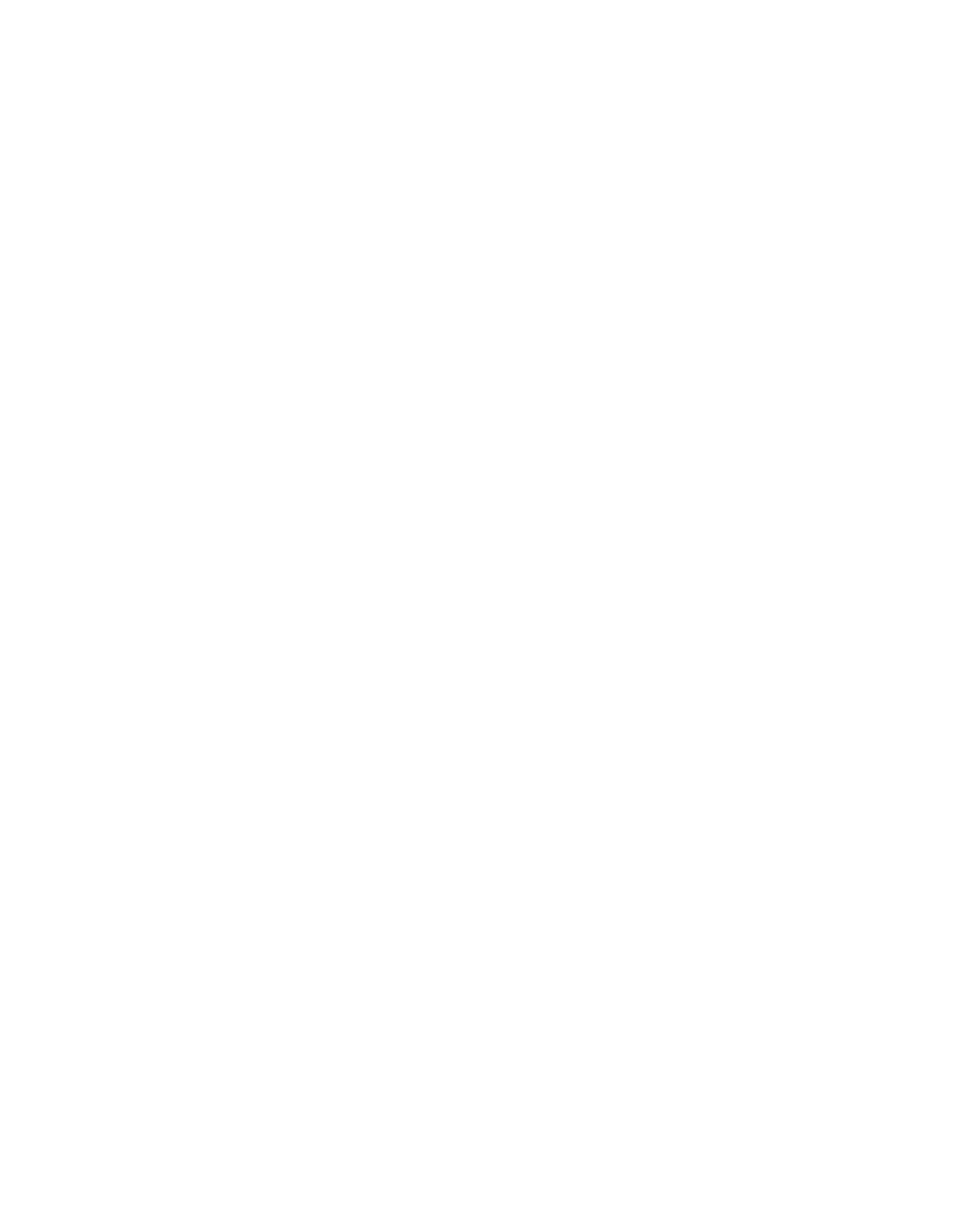## **Data Scenario Development**

Because of the project's interest in getting at multiple, distinct facets of teachers' use of data (question posing, data location, data comprehension, data interpretation and data use), an essentially criterion-referenced approach was taken to the development of the data scenario assessment items. The data scenarios were developed for this study with the advice and review of experts in data-informed decision making and assessment. The experts judged that the items represented the intended constructs. In addition, the scenarios were pilot-tested to make sure that they were comprehensible and tapped the intended skills and concepts. The mean scores for the individual items are displayed in Exhibit C-1.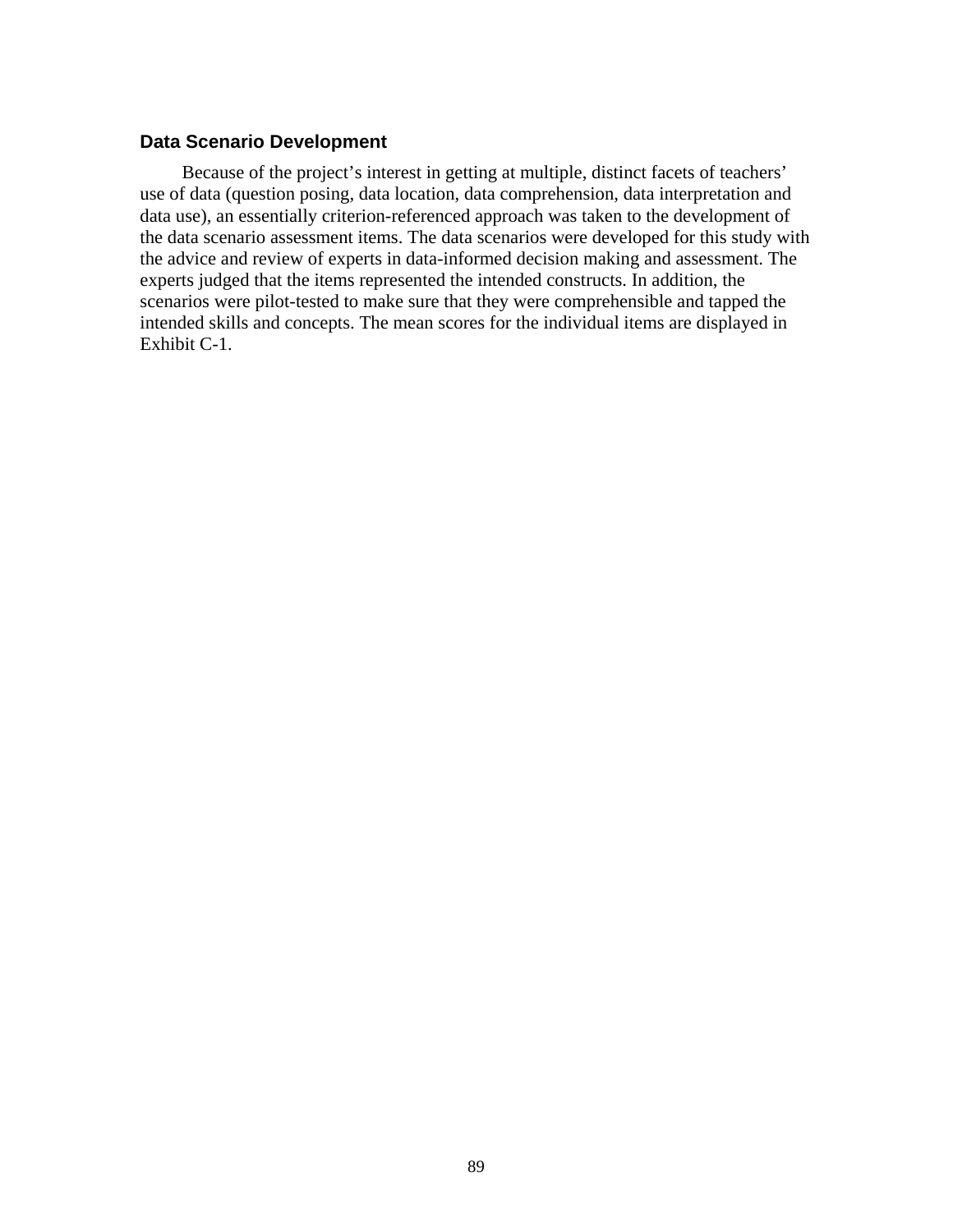#### **Exhibit C-1**

| <b>Frequency Distributions, Mean Scores and Reliabilities for Scored Items</b> |                               |                        |              |    |               |       |              |      |  |
|--------------------------------------------------------------------------------|-------------------------------|------------------------|--------------|----|---------------|-------|--------------|------|--|
|                                                                                |                               | <b>Score Frequency</b> |              |    |               | Alpha |              |      |  |
|                                                                                | n                             |                        |              |    | М             | Form  | Form         | Form |  |
| Item ID                                                                        | (Teachers)                    | 0                      | 0.5          | 1  | (SE)          | 1     | $\mathbf{2}$ | 3    |  |
|                                                                                | Question Posing (1 item)      |                        |              |    |               |       |              |      |  |
| A.1                                                                            | 85                            | 26                     | 23           | 36 | .56<br>(.046) | .469  | N/A          | .589 |  |
|                                                                                | Data Location (9 items)       |                        |              |    |               |       |              |      |  |
| F.1v1                                                                          | 47                            | 28                     | $\mathbf{1}$ | 18 | .39<br>(.071) | .520  | N/A          | N/A  |  |
| F.1v2                                                                          | 49                            | 12                     | 6            | 31 | .69<br>(.062) | N/A   | .461         | N/A  |  |
| C.2                                                                            | 97                            | 30                     | N/A          | 67 | .69<br>(.047) | N/A   | .450         | .566 |  |
| C.1                                                                            | 97                            | 25                     | N/A          | 72 | .74<br>(.045) | N/A   | .493         | .604 |  |
| C.3                                                                            | 95                            | 4                      | 10           | 81 | .91<br>(.025) | N/A   | .481         | .602 |  |
| B.2                                                                            | 49                            | 6                      | N/A          | 43 | .88<br>(.047) | .478  | N/A          | .374 |  |
| B.1                                                                            | 49                            | 5                      | N/A          | 44 | .89<br>(.032) | .466  | N/A          | .175 |  |
| C.4                                                                            | 95                            | 10                     | $\mathbf 0$  | 85 | .90<br>(.044) | N/A   | .451         | .568 |  |
| E.1                                                                            | 91                            | 4                      | 3            | 84 | .94<br>(.023) | .471  | N/A          | .612 |  |
|                                                                                | Data Comprehension (16 items) |                        |              |    |               |       |              |      |  |
| E.4b                                                                           | 90                            | 69                     | 15           | 6  | .15<br>(.031) | .475  | N/A          | .589 |  |
| D.2b                                                                           | 96                            | 18                     | 47           | 31 | .57<br>(.036) | N/A   | .414         | .595 |  |
| G.1a                                                                           | 85                            | 16                     | 41           | 28 | .57<br>(.038) | N/A   | .458         | .610 |  |
| E.4a                                                                           | 88                            | 53                     | $\mathbf{1}$ | 34 | .39<br>(.052) | .502  | N/A          | .564 |  |
| E.3c                                                                           | 92                            | 38                     | 10           | 44 | .53<br>(.049) | .378  | N/A          | .526 |  |
| E.3d                                                                           | 88                            | 32                     | 8            | 48 | .59<br>(.050) | .469  | N/A          | .570 |  |
| F.2                                                                            | 96                            | 42                     | N/A          | 54 | .56<br>(.051) | .479  | .414         | N/A  |  |
| G.1b                                                                           | 86                            | 30                     | 8            | 48 | .60<br>(.050) | N/A   | .434         | .595 |  |
| E.3b                                                                           | 91                            | 31                     | 3            | 57 | .64<br>(.050) | .469  | N/A          | .564 |  |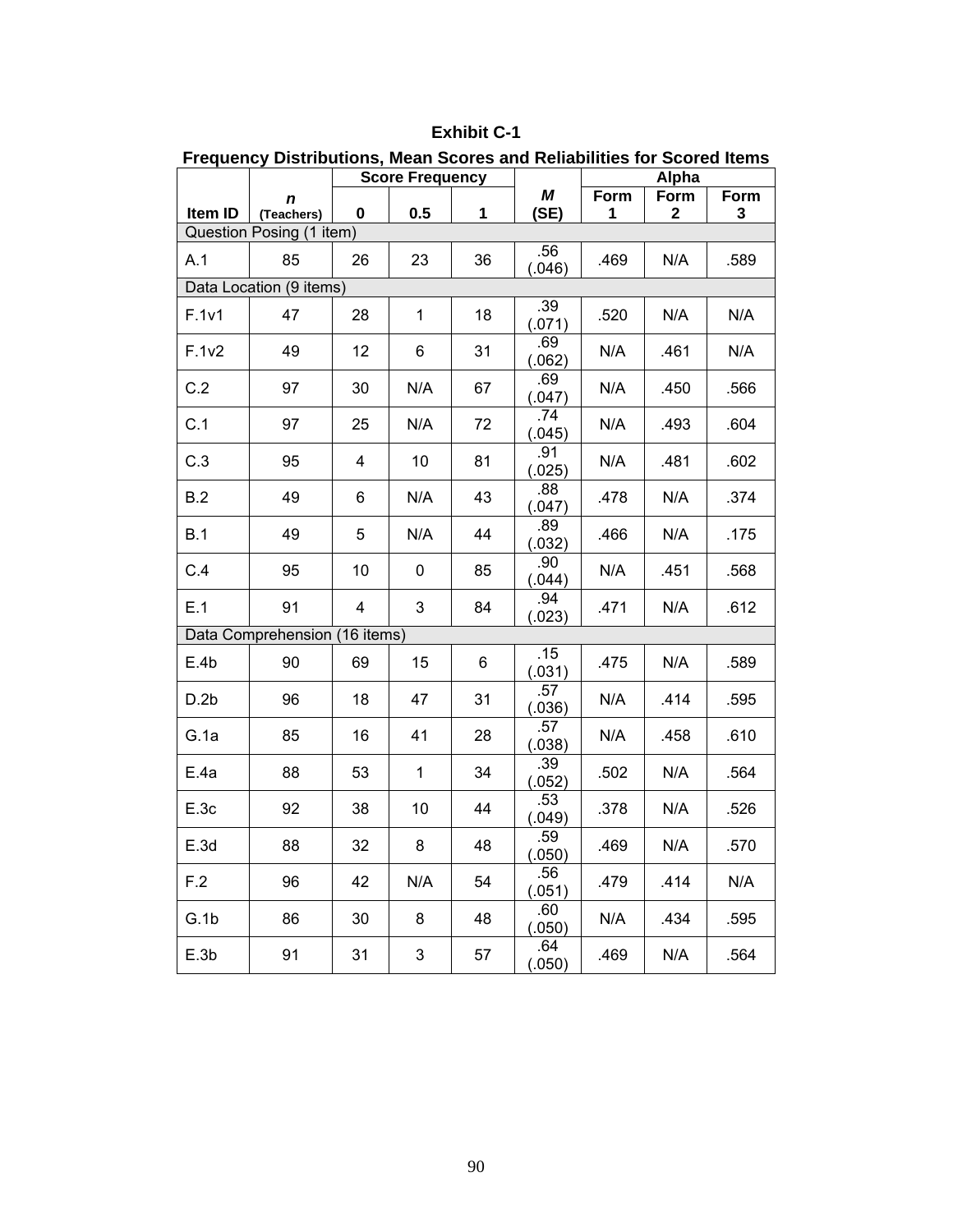| Frequency Distributions, Mean Scores, and Reliabilities for Scored Items |                               |                        |                |    |               |      |       |      |
|--------------------------------------------------------------------------|-------------------------------|------------------------|----------------|----|---------------|------|-------|------|
|                                                                          |                               | <b>Score Frequency</b> |                |    |               |      | Alpha |      |
|                                                                          | n                             |                        |                |    | Μ             | Form | Form  | Form |
| Item ID                                                                  | (Teachers)                    | 0                      | 0.5            | 1  | (SE)          | 1    | 2     | 3    |
| Data Comprehension (continued)                                           |                               |                        |                |    |               |      |       |      |
| G.1c                                                                     | 86                            | 25                     | 7              | 54 | .67<br>(.049) | N/A  | .455  | .562 |
| E.3e                                                                     | 89                            | 26                     | 6              | 57 | .67<br>(.048) | .496 | N/A   | .596 |
| G.1o                                                                     | 82                            | 24                     | 58             | 82 | .71<br>(.051) | N/A  | .455  | .605 |
| E.4d                                                                     | 91                            | 10                     | 15             | 66 | .81<br>(.036) | .494 | N/A   | .586 |
| D.2a                                                                     | 97                            | 16                     | $\overline{2}$ | 79 | .82<br>(.038) | N/A  | .456  | .583 |
| E.2                                                                      | 91                            | 4                      | 10             | 77 | .90<br>(.026) | .496 | N/A   | .599 |
| E.3a                                                                     | 91                            | $\overline{2}$         | 8              | 81 | .93<br>(.021) | .474 | N/A   | .591 |
|                                                                          | Data Interpretation (5 items) |                        |                |    |               |      |       |      |
| D.2c                                                                     | 96                            | 71                     | 1              | 24 | .26<br>(.044) | N/A  | .434  | .567 |
| G.2ab                                                                    | 79                            | 25                     | 20             | 34 | .56<br>(.048) | N/A  | .471  | .587 |
| D.4a                                                                     | 93                            | 44                     | 0              | 49 | .53<br>(.052) | N/A  | .444  | .603 |
| G.2d                                                                     | 79                            | 27                     | 10             | 42 | .59<br>(.052) | N/A  | .480  | .593 |
| D.4b                                                                     | 93                            | 39                     | $\overline{2}$ | 52 | .57<br>(.051) | N/A  | .480  | .558 |
| Data Use (1 item)                                                        |                               |                        |                |    |               |      |       |      |
| G.2c                                                                     | 77                            | 0                      | 20             | 57 | .87<br>(.025) | N/A  | .471  | .573 |

## **Exhibit C-1 (continued)**

Note: There were three forms of the data scenario interview and each item appeared on two of the three forms.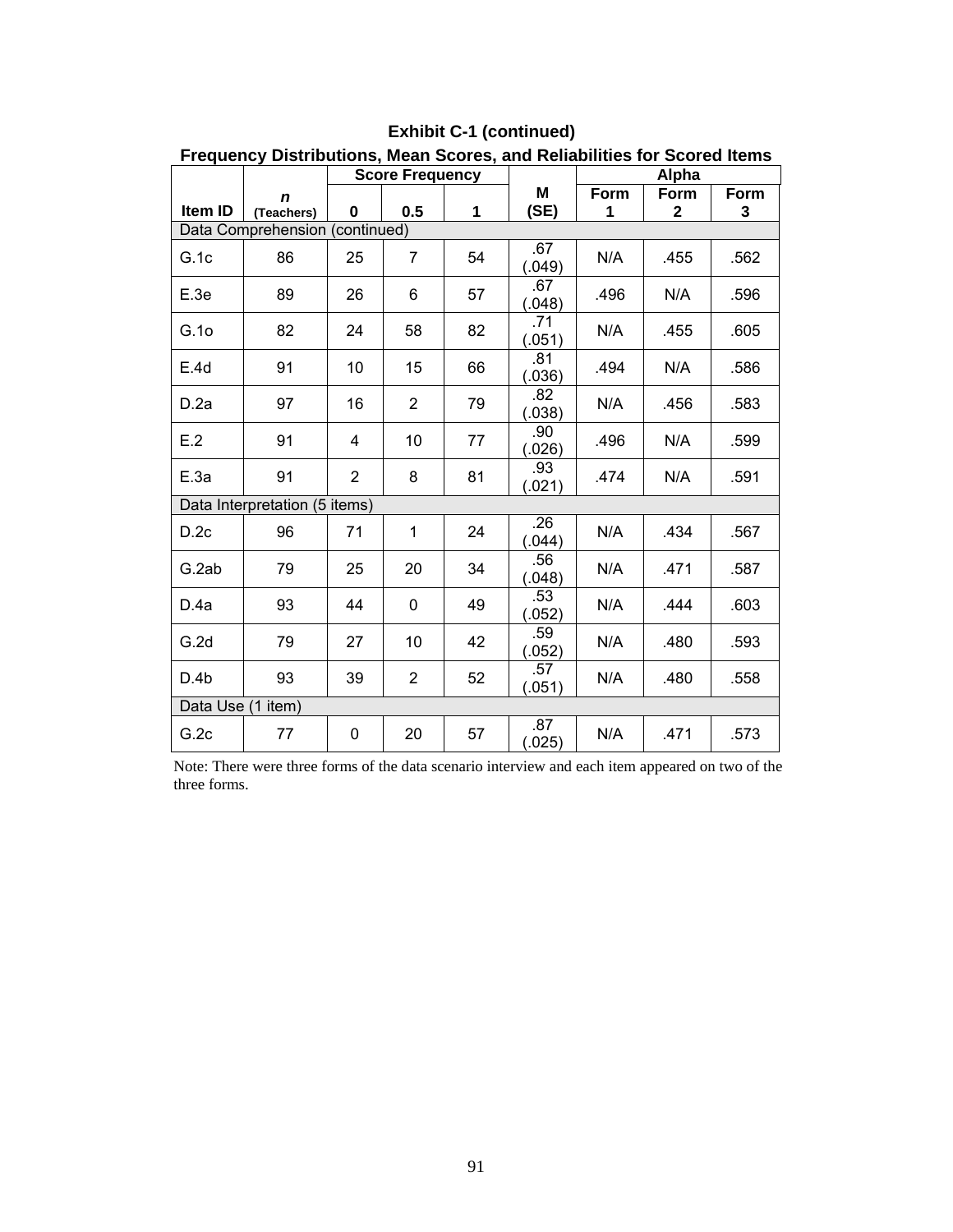## **Reliability and Scores for Data Scenario Questions**

For purposes of analysis, those questions on the data scenarios with right and wrong answers were considered to be assessment items. In a case such as the present one, in which the intent is to measure performance relative to a standard rather than performance relative to peers, professional test publishers would estimate reliability through techniques associated with item response theory. These procedures require several hundred examinees for each item, however, and thus were out of reach for a research project of the present scope.

Classical test theory can be applied with fewer respondents and examines the relationship of each item to performance on the rest of the items. The complication in the current instance is the matrix sampling of items done to manage the burden imposed on individual teachers. There were three forms of the data scenario interview, and each data scenario appeared on two of the three forms. To provide some indication of reliability, analysts computed alpha coefficients, examining the relationship between an individual item and the rest of the items in the data scenario interview, for each item and each of the two forms of the interview that included it. These coefficients and shown in Exhibit C-1.

However, the purpose of the data scenario interviews was not to produce individual teacher-level scores. The goal was to provide an estimation of data literacy at the school level. Different teachers took different assessment forms containing different subsets of the items, and different teachers' total scores are not directly comparable.

Scales were analyzed at the school rather than the individual teacher level. That is, the scores for all the teachers at a school who took item 1 were averaged and that mean score was assigned to the school; likewise for item 2, etc. Through this process, the data set was structured as 27 school-level records with a score for every item.

Reliability was estimated by computing an alpha coefficient for the total score. Despite the small school sample and the intentional inclusion of distinct abilities in the assessment, the reliability for the total score was fairly high, alpha = .74.

For all statistical comparisons reported in the body of the report, the school-level total score was the variable used in the analysis.